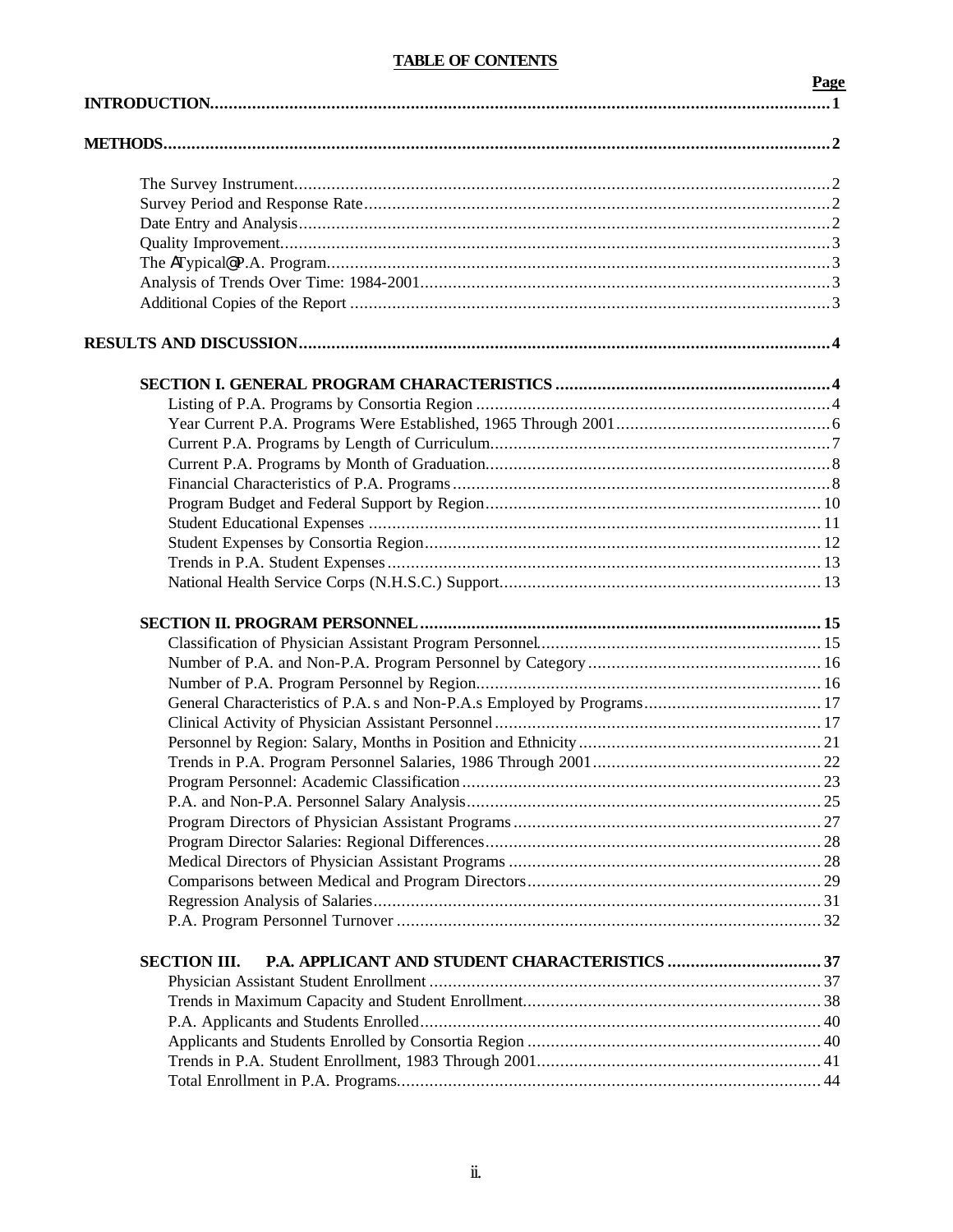# **TABLE OF CONTENTS (continued)**

| Page                                                                                |  |
|-------------------------------------------------------------------------------------|--|
|                                                                                     |  |
|                                                                                     |  |
|                                                                                     |  |
|                                                                                     |  |
|                                                                                     |  |
|                                                                                     |  |
|                                                                                     |  |
|                                                                                     |  |
|                                                                                     |  |
|                                                                                     |  |
|                                                                                     |  |
|                                                                                     |  |
|                                                                                     |  |
|                                                                                     |  |
|                                                                                     |  |
|                                                                                     |  |
|                                                                                     |  |
|                                                                                     |  |
|                                                                                     |  |
|                                                                                     |  |
|                                                                                     |  |
|                                                                                     |  |
|                                                                                     |  |
|                                                                                     |  |
|                                                                                     |  |
| Employment of Recent Graduates in Primary & Non-Primary Care by Consortia Region 63 |  |
|                                                                                     |  |
|                                                                                     |  |
|                                                                                     |  |
| Section I.                                                                          |  |
| Section II.                                                                         |  |
| Section III.                                                                        |  |
| Section IV.                                                                         |  |
|                                                                                     |  |

| $\sim$ . The correspondence of the correspondence of the correspondence of the correspondence of the correspondence of the correspondence of $\sim$ |
|-----------------------------------------------------------------------------------------------------------------------------------------------------|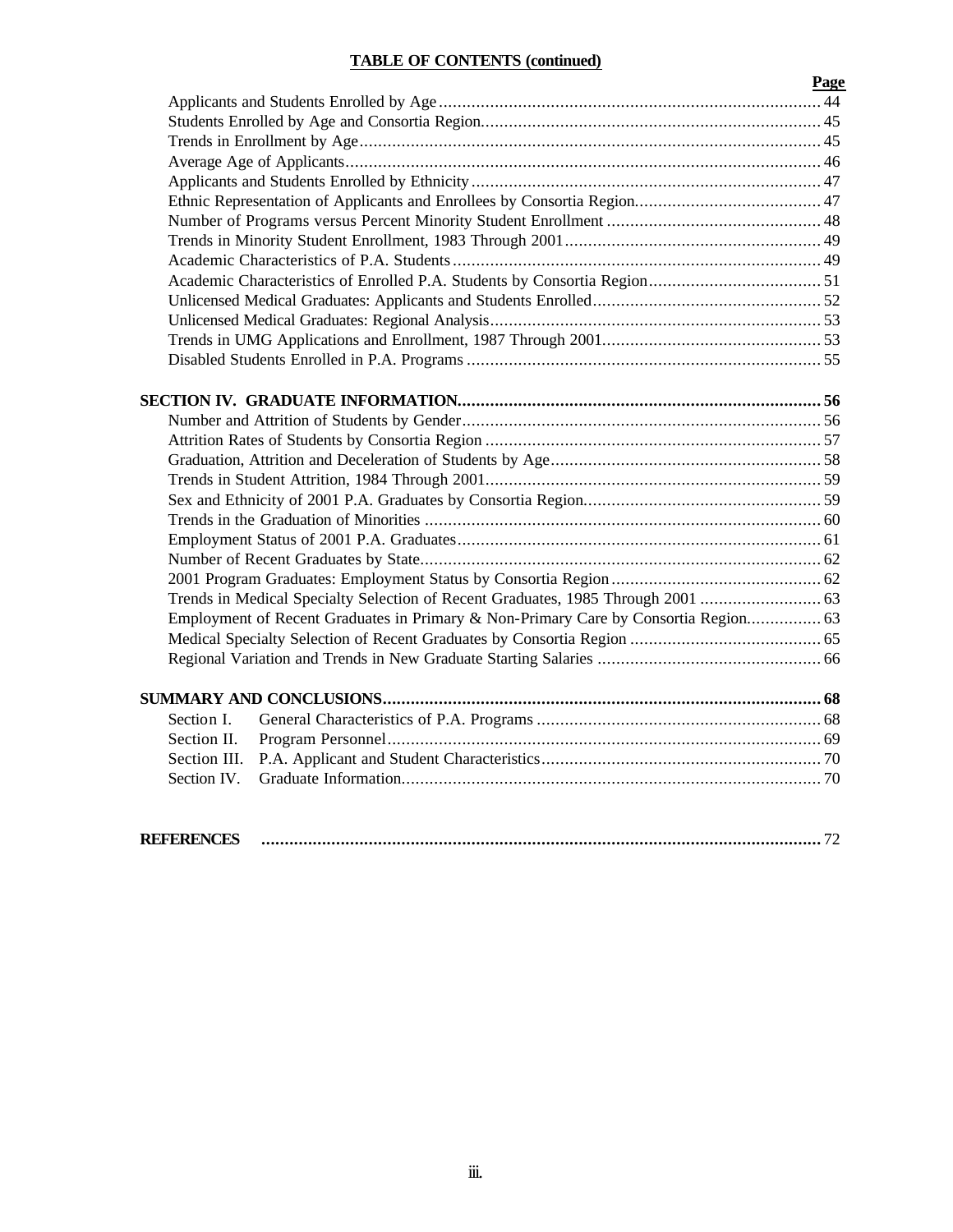# **LIST OF TABLES**

| Table          |                                                                                                   | Page |
|----------------|---------------------------------------------------------------------------------------------------|------|
| 1              |                                                                                                   |      |
| $\overline{2}$ |                                                                                                   |      |
| 3              |                                                                                                   |      |
| 4              | Total Program Budget and Federal Training Grant Support by Consortia Region  10                   |      |
| 5              |                                                                                                   |      |
| 6              |                                                                                                   |      |
| 7              |                                                                                                   |      |
| 8              |                                                                                                   |      |
| 9              |                                                                                                   |      |
| 10             |                                                                                                   |      |
| 11             |                                                                                                   |      |
| 12             |                                                                                                   |      |
| 13             |                                                                                                   |      |
| 14             |                                                                                                   |      |
| 15             |                                                                                                   |      |
| 16             |                                                                                                   |      |
| 17             | Salary and Months in Position of Cat. I - III P.A. and Non-P.A. Personnel by Ethnicity and Sex 19 |      |
| 18             |                                                                                                   |      |
| 19             | Analysis of Salary, Percent Time & Months in Position of P.A. & Non-P.A. Personnel by Sex 20      |      |
| 20             |                                                                                                   |      |
| 21             | Analysis of Program Personnel Salary by Geographic Region and Ethnicity: Cat. I - III 21          |      |
| 22             | Analysis of Program Personnel Salary by Geographic Region and Ethnicity: Cat. IV 22               |      |
| 23             |                                                                                                   |      |
| 24             |                                                                                                   |      |
| 25             |                                                                                                   |      |
| 26             |                                                                                                   |      |
| 27             |                                                                                                   |      |
| 28             |                                                                                                   |      |
| 29             |                                                                                                   |      |
| 30             |                                                                                                   |      |
| 31             |                                                                                                   |      |
| 32             |                                                                                                   |      |
| 33             |                                                                                                   |      |
| 34             |                                                                                                   |      |
| 35             |                                                                                                   |      |
| 36             |                                                                                                   |      |
| 37             |                                                                                                   |      |
| 38             |                                                                                                   |      |
| 39             |                                                                                                   |      |
| 40             | Regression Equations for Salary and Months in Position for P.A. Program Personnel  32             |      |
| 41             |                                                                                                   |      |
| 42             |                                                                                                   |      |
| 43             |                                                                                                   |      |
| 44             |                                                                                                   |      |
| 45             |                                                                                                   |      |
| 46             |                                                                                                   |      |
| 47             |                                                                                                   |      |
| 48             | Maximum Class Capacity and Current Enrollment in Physician Assistant Program37                    |      |
| 49             |                                                                                                   |      |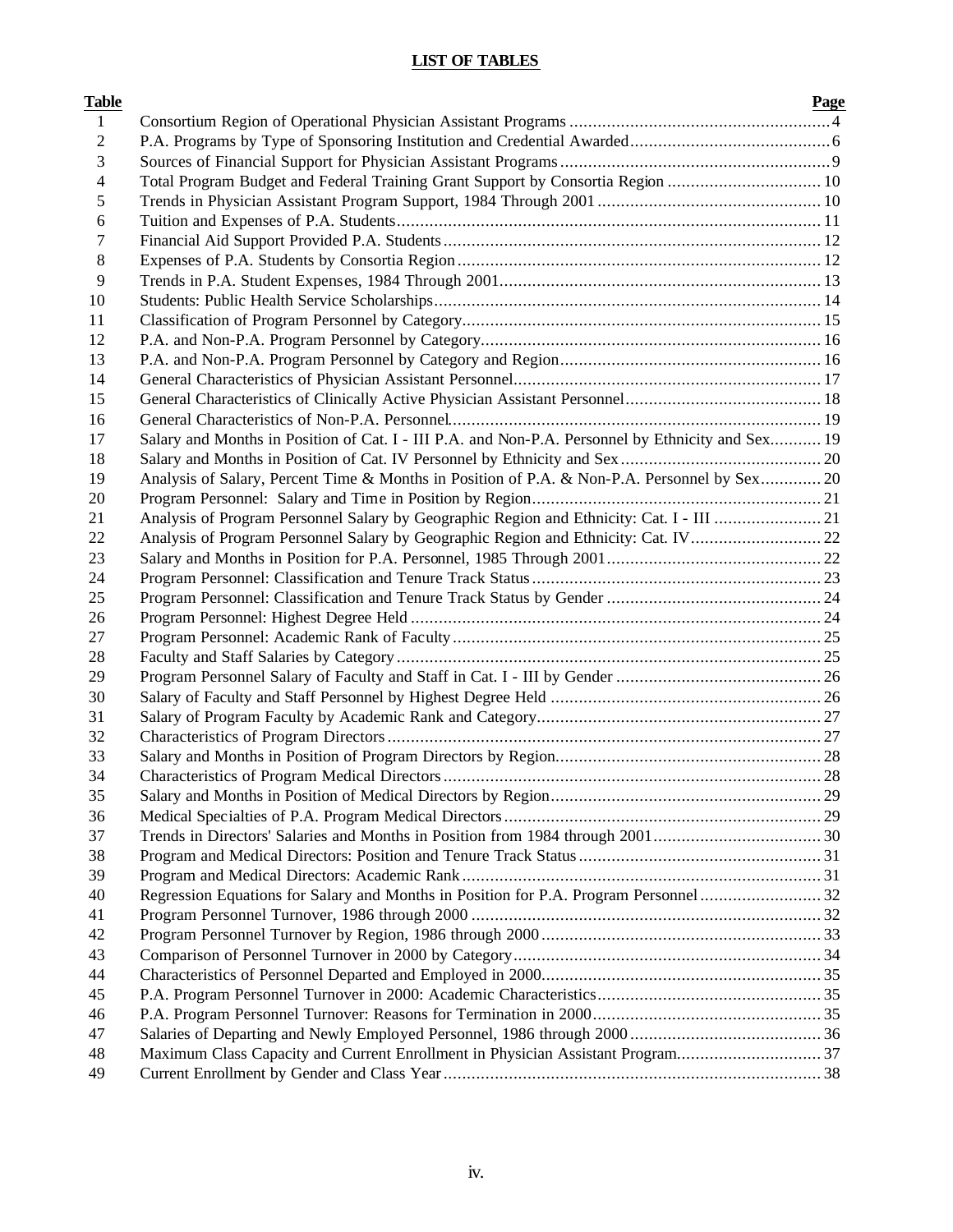# **LIST OF TABLES (continued)**

| 50 |                                                                                             |  |
|----|---------------------------------------------------------------------------------------------|--|
| 51 |                                                                                             |  |
| 52 |                                                                                             |  |
| 53 |                                                                                             |  |
| 54 |                                                                                             |  |
| 55 |                                                                                             |  |
| 56 |                                                                                             |  |
| 57 |                                                                                             |  |
| 58 |                                                                                             |  |
| 59 |                                                                                             |  |
| 60 |                                                                                             |  |
| 61 |                                                                                             |  |
| 62 |                                                                                             |  |
| 63 |                                                                                             |  |
| 64 | GPA & Mean Number of Months of Health Care Experience by Region, Class of 2001-2002  52     |  |
| 65 |                                                                                             |  |
| 66 |                                                                                             |  |
| 67 | Number of Programs Reporting No Applicants and/or Enrollment of UMGs by Region              |  |
| 68 |                                                                                             |  |
| 69 |                                                                                             |  |
| 70 | Number of Graduates and Students Withdrawn or Decelerated in 2001-2002 by Gender 56         |  |
| 71 |                                                                                             |  |
| 72 |                                                                                             |  |
| 73 |                                                                                             |  |
| 74 | Number Graduated, Decelerated and Attrition Rates of 2001 Graduates by Age58                |  |
| 75 |                                                                                             |  |
| 76 |                                                                                             |  |
| 77 |                                                                                             |  |
| 78 |                                                                                             |  |
| 79 |                                                                                             |  |
| 80 |                                                                                             |  |
| 81 | Employment of 1999 Graduates in Primary & Non-Primary Care Med. by Consortia Region  63     |  |
| 82 | Trends in the Primary Care Medical Specialty Selection of Recent Graduates, 1990 - 2001  64 |  |
| 83 | Trends in Non-Primary Care Medicine Specialty Selection of Recent Graduates, 1990 - 2001 65 |  |
| 84 |                                                                                             |  |
| 85 |                                                                                             |  |
| 86 |                                                                                             |  |
| 87 |                                                                                             |  |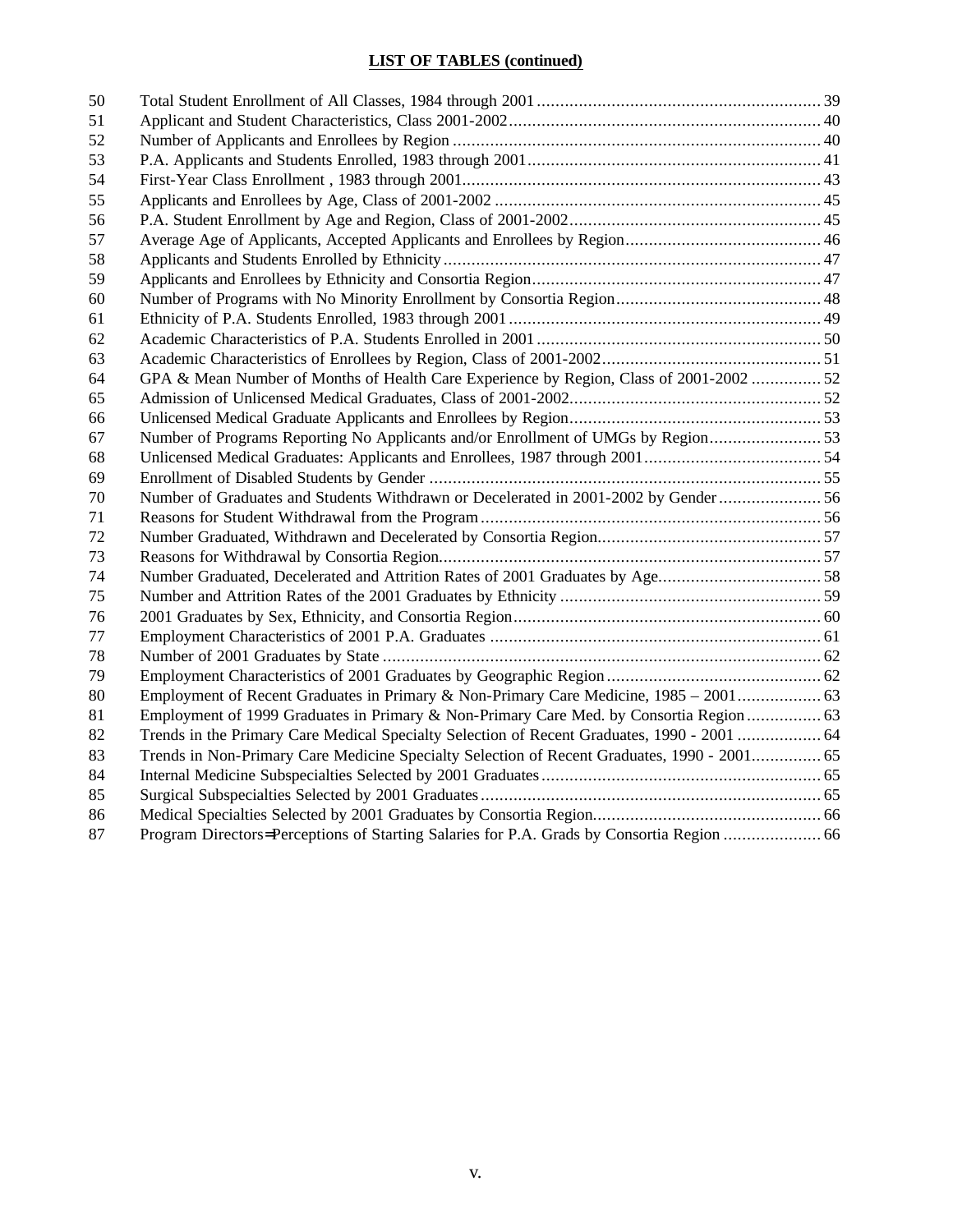# **LIST OF FIGURES**

| <u>Figure</u>  | Page |
|----------------|------|
| $\mathbf{1}$   |      |
| $\overline{2}$ |      |
| 3              |      |
| 4              |      |
| 5              |      |
| 6              |      |
| 7              |      |
| 8              |      |
| 9              |      |
| 10             |      |
| 11             |      |
| 12             |      |
| 13             |      |
| 14             |      |
| 15             |      |
| 16             |      |
| 17             |      |
| 18             |      |
| 19             |      |
| 20             |      |
| 21             |      |
| 22             |      |
| 23             |      |
| 24             |      |
| 25             |      |
| 26             |      |

# **APPENDIX:**

Eighteenth Annual A.P.A.P. National Survey For The 2001-2002 Academic Year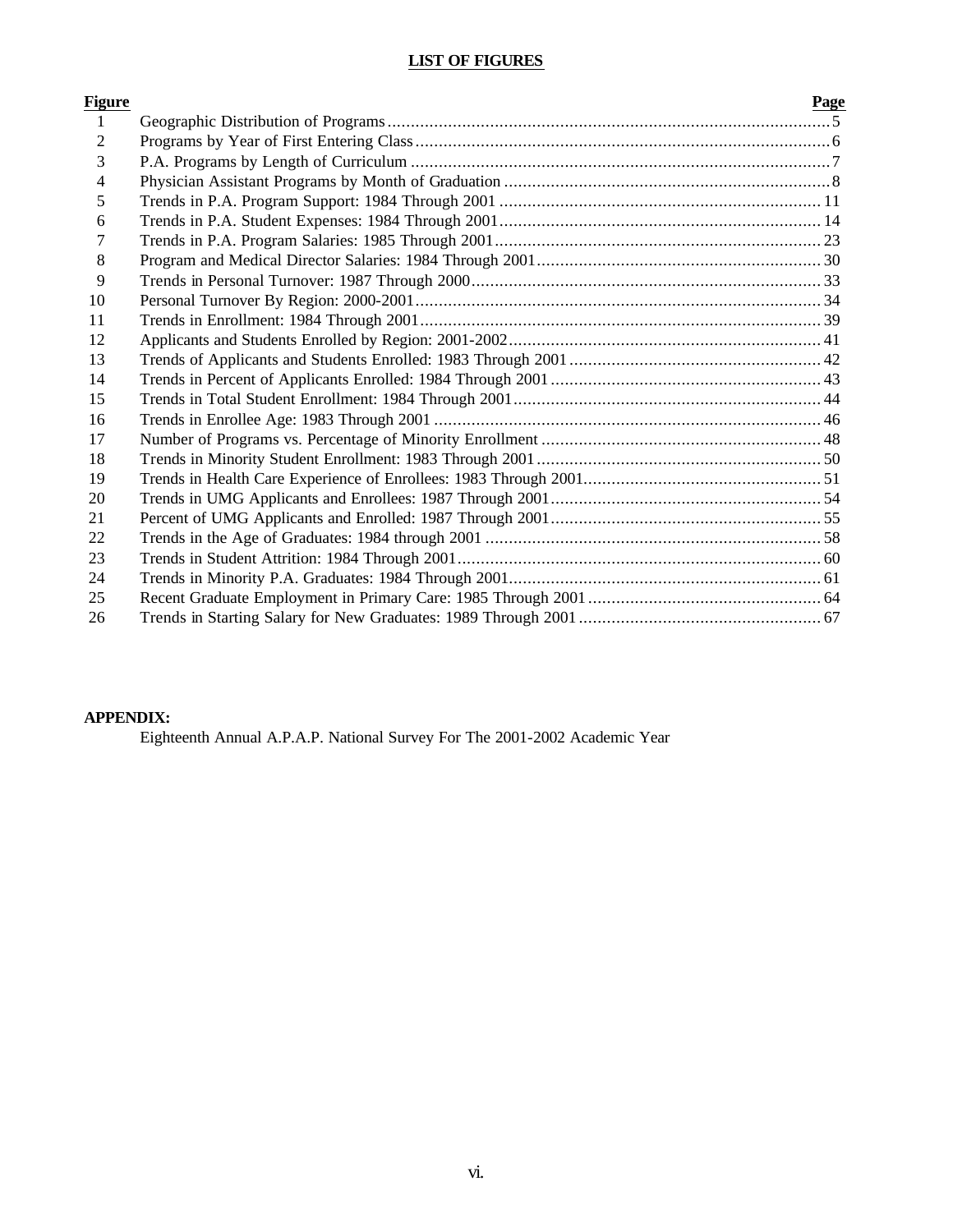## EIGHTEENTH ANNUAL REPORT ON PHYSICIAN ASSISTANT EDUCATIONAL PROGRAMS IN THE UNITED STATES, 2001-2002

#### INTRODUCTION

Founded in 1972, the Association of Physician Assistant Programs (APAP) serves as the national organization representing physician assistant (P.A.) educational programs in the United States. The Association serves as a conduit for communication among P.A. educators by sponsoring meetings, organizing research studies and providing a forum to conduct the business of the membership. Another important role for the Association is to serve as a resource for individuals and organizations interested in the aspects of the physician assistant profession that pertain to the selection and education of the P.A. students and the characteristics of physician assistant programs. In addition, APAP provides representation to various bodies that help to chart the course of the P.A. profession, including the Commission on Accreditation of Allied Health Education Programs (CAAHEP) and the National Commission on Certification of Physician Assistants (NCCPA), among others.

As the primary organ for collection and dissemination of data about its member physician assistant educational programs, the Association publishes the "Physician Assistant Programs Directory."<sup>1</sup> The Directory provides a listing and description of APAP member programs. Each listing provides comprehensive information concerning each program's admission requirements, curriculum, institutional affiliates, credentials awarded and other descriptive data. The Directory also provides a summary of postgraduate educational programs for P.A.'s, information about accreditation and P.A. certification. As of October, 2001, there were 130 physician assistant programs accredited (full or provisional) by the Commission on Accreditation of Allied Health Educational Programs in the United States.<sup>2</sup>

In 1984, the process of establishing a national database on P.A. programs was initiated by Denis Oliver, Ph.D., Director of The University of Iowa Physician Assistant Program and then Past-President of the Association. The first national survey was developed and administered in the fall of 1984. The questionnaire requested information on a variety of program "activities" including institutional sponsorship, financial support, program personnel (faculty and support staff), characteristics of applicants and students enrolled, curriculum, student attrition and graduate employment characteristics. The findings from the 1984 survey were published as the First Annual Report on Physician Assistant Educational Programs in the United States, 1984-85 and, to date, a total of seventeen Annual Reports $3-19$  have been published, including the present Report.

Dr. Oliver retired as author after publication of the eleventh Report. In 1995, the APAP Board of Directors authorized individuals from the Saint Francis University Department of Physician Assistant Sciences to author future Reports. Data from the annual report has been published in numerous other venues where discussions of the P.A. profession are ongoing. Examples of these publications include the Journal of Medical Education, AAPA News and the Journal of the American Academy of Physician Assistants. Selected data have been published in the Annual Reports to the President and Congress on the States of Health Personnel in the United States and in a publication of the Association of Academic Health Centers.

The data presented in the Report over the years represents responses from greater than 90% of the P.A. programs surveyed. This high rate of response leads the authors to present the findings contained herein to be representative of the physician assistant educational programs in the United States. Given that the basic elements of the annual survey have remained consistent over its seventeen year history, a significant amount of data has been generated that can be used to depict the "typical" or "average" P.A. educational endeavor. The consistency in collection of data has also provided the ability to detect trends or document changes as they occur over time. Identified trends have been analyzed to generate reports on the following items:

- \* Characteristics of AMA-accredited P.A. Programs that have Closed.<sup>5</sup>
- \* Characteristics of Graduate-Level P.A. Programs. $6,9$
- \* Analysis of Alien and U.S. Unlicensed Medical Graduates Admitted to P.A. Programs.<sup>8</sup>
- \* Analysis of P.A. Program Personnel Turnover.<sup>10-19</sup>
- \* A Review of Program Characteristics by Sponsoring Institution.<sup>3</sup>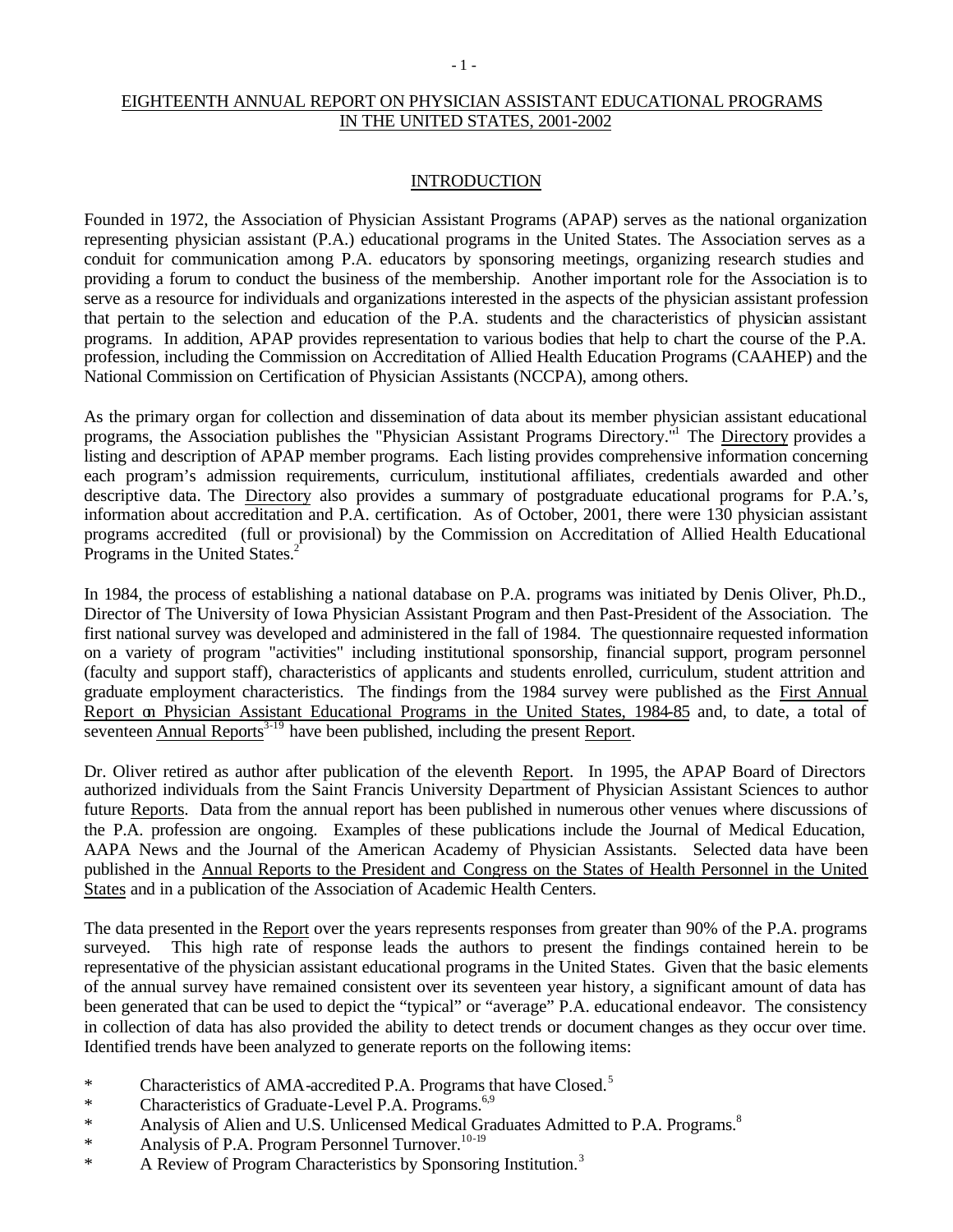### **METHODS**

### **The Survey Instruments**

Two questionnaires (surveys #1, #2) were administered. The first survey was a total of seven pages in length, mailed in October 2001, to 130 programs that were identified as accredited from databases maintained by APAP and the American Academy of Physician Assistants (AAPA). Survey #1 consisted of three major sections (see the Appendix for a copy of the questionnaires):

- A. General Program Information: Includes date of admission of first class, length of program, consortia membership, sponsoring institution, sources of financial support, student expenses and financial aid and credentials earned.
- B. Program Personnel: Includes characteristics of program faculty and staff, clinical activity of P.A. personnel, and an assessment of program personnel turnover, attrition and recruitment.
- C. Applicant/Student Information: Includes the number, gender, age, ethnicity, residency, academic and health care experience background of applicants and students enrolled, including the disabled. A section requesting information of unlicensed medical graduate (UMG) applicants and students enrolled is also included.

Survey #2 was three pages in length and requested information on:

A. Graduate Information: includes information on student attrition and deceleration, characteristics of recent graduates and starting salary for recent graduates of those recent graduates.

One of the goals of the current authors with the Annual Report was to make it more user friendly. To move closer to this end, the Annual Report application was moved "on-line" two years ago, allowing the member programs to enter data directly over the Internet, facilitating the collection and analysis of data. Sixty-eight programs (61% of the respondents) submitted their program's data via this method.

### **Survey Period and Response Rate**

Survey #1 was mailed (10/24/2001) to 130 P.A. programs (one program ceased operation after survey was sent), including four programs enrolling students for the first time in the 2001-2002 academic year. An initial deadline of December 15, 2001was established. A total of 112 responses were received for a response rate of 86.8%.

The second survey was included with survey #1. Eighty-eight survey #2's were received.

A total of 117 programs returned some portion of survey #1 and/or survey #2, for an overall response rate of 90.7%.

## **Data Entry and Analysis**

In the process of editing each questionnaire, obvious misinterpretations or inconsistencies in the responses to specific items were resolved by telephoning or e-mailing the person completing the survey. A series of contingency checks were made to identify invalid characters or extreme values in any field.

In general, analyses of the data consisted of descriptive statistics on the variables of interest, e.g. arithmetic mean, standard deviation, median, and range of values. Medians were listed on tables when they differed significantly from the mean. T-tests were used to determine levels of statistical significance between groups. Regression equations were developed for program budget and student enrollment as well as various parameters associated with personnel salary and certain variables, which were expected to influence salary, i.e., gender, months of experience, academic credentials and academic rank. Data are not reported when only one person is represented in a category.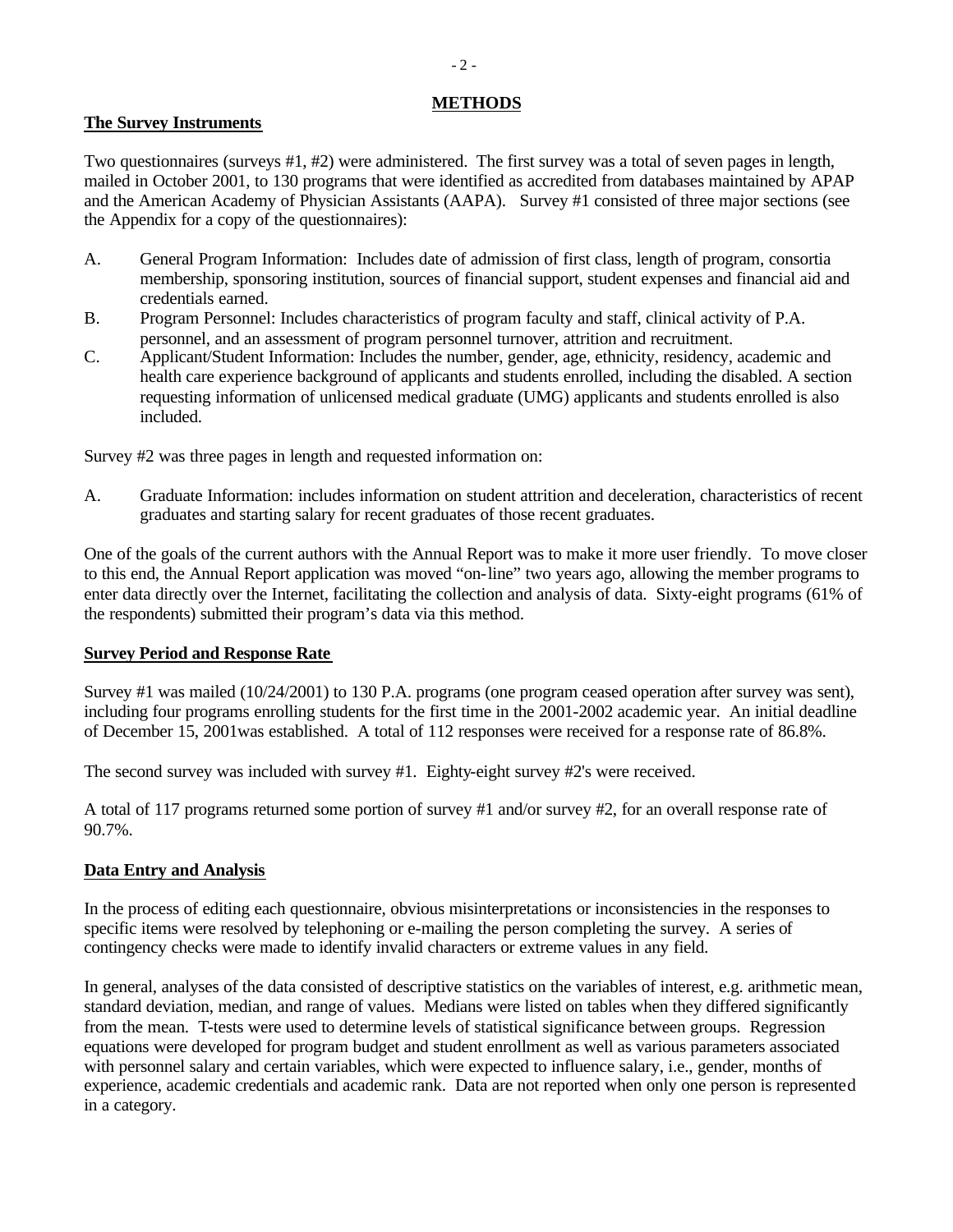Tables and figures presented in this report represent aggregate data from the respondents. Due to missing data and/or unusable answers, the number of respondents to a particular questionnaire item varied. In most cases, the maximum number of valid responses was 105, however, in some cases, data on nonrespondents was obtained from the APAP Directory or personal communication with nonrespondent programs, in which case a total of 130 programs were represented.

### **Quality Improvement**

Given that the Report is an ongoing enterprise, the authors are interested in improving its usefulness to our customers. In 1995, the APAP Board of Directors approved the formation of an advisory board to review the planning and direction of the Report and to help to continually improve the product.

Constructive comments on how to improve the Report or any of its survey instruments are welcome at any time. Please address any comments to: Albert Simon, M.Ed., PA-C (e-mail: BSimon@francis.edu) or Marie Link (email: MLink@francis.edu), Department of Physician Assistant Sciences, Saint Francis University, P.O. Box 600, Loretto, PA 15940.

#### **The "Typical" P.A. Program**

The data reported herein represents our best estimate of the population value for the variables involved and were used to describe the characteristics of the "typical" P.A. program. Mean and/or median values were reported for each characteristic examined. In calculating mean values, entries with zero values were usually included while 'missing' values were uniformly excluded. When only partial data were available, the number of respondents was identified.

In some cases, totals reported for a given category may not reflect a simple summation of the subcategories. For example, in the table presenting data on applicant age (Table 55), one program may report the total number of applicants, but not report data for any of the age subcategories for applicants. In such a case, means for each of the age groups are reported based on the programs that provided information. The programs that reported only the total number of applicants were included in the "total" figure  $(N=80)$ , but not in the subcategory data  $(N=71)$ . Thus, the number of responding programs upon which the category or subcategory means were based may differ. In addition to reporting aggregate data for the "typical program," program respondents were also compared on the basis of consortia region.

### **Analysis of Trends Over Time: 1984-2001**

In comparing current data to similar data collected in previous years, trends occurring in various aspects of P.A. educational programs were identified. Specific variables for which comparisons have been made include program budget, student expenses and financial aid, salaries of program personnel, number of applicants and students enrolled, student characteristics (age, gender, ethnicity, health related experience, G.P.A. and attrition) and employment characteristics of program graduates (i.e., rate of employment, medical specialty, type of practice, starting salary).

### **Additional Copies of this Report**

Copies of this Report may be purchased by contacting: Association of Physician Assistant Programs, 950 N. Washington Street, Alexandria, VA 22314-1552 (703-548-5538).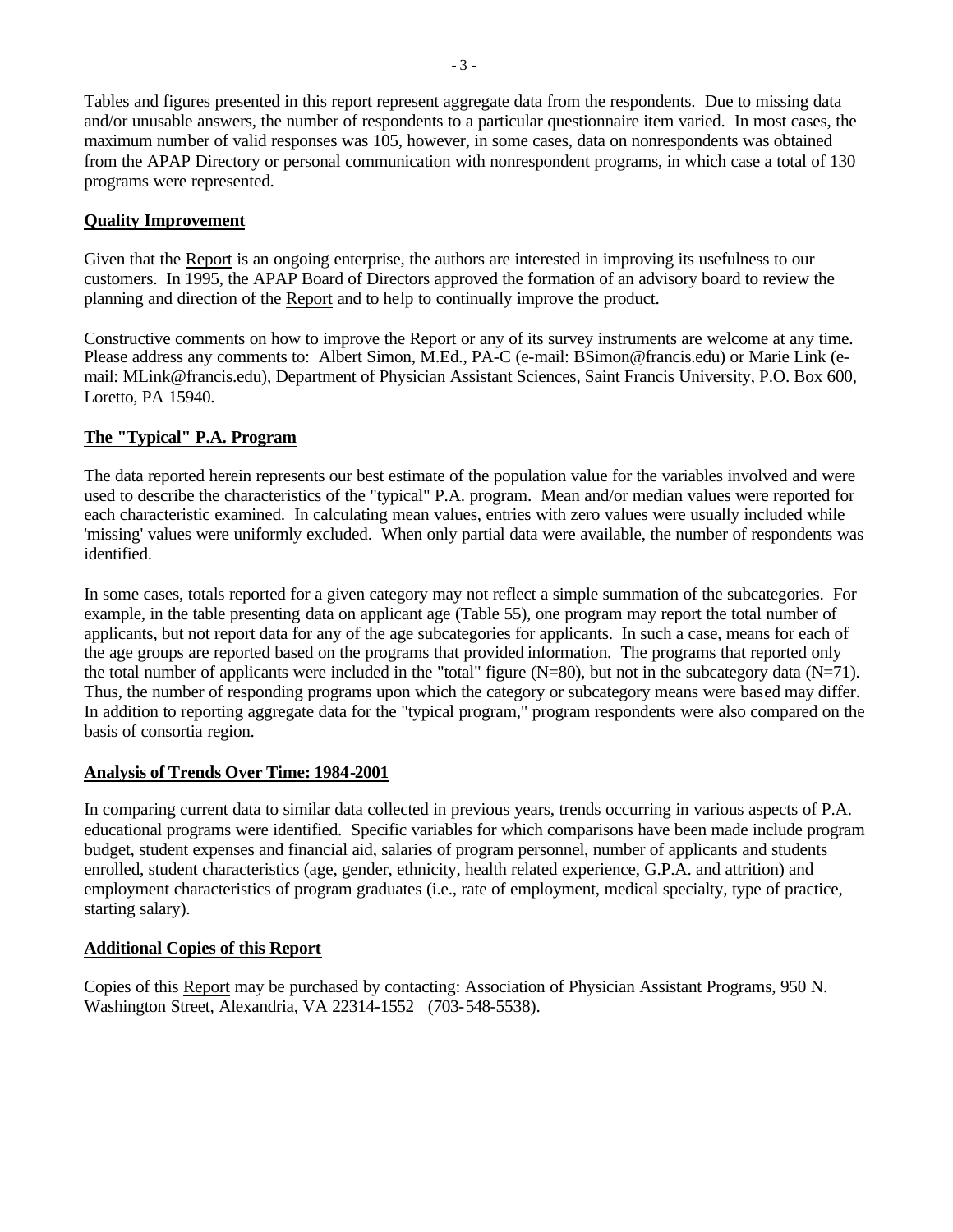### **SECTION I. GENERAL PROGRAM CHARACTERISTICS**

#### **Listing of P.A. Programs by Consortia Region**

Operational programs are listed by state and APAP consortium in Table 1. The Northeastern (N=29) region had the largest number of programs, while the Heartland  $(N=13)$  had the fewest number of programs. In total, 42 states (including the District of Columbia) currently have an operational P.A. program.

Table 1. Consortium Regions of Operational Physician Assistant Programs

#### **NORTHEASTERN CONSORTIUM (N=29):**

#### **Connecticut, Maine, Massachusetts, New Hampshire, New Jersey, New York**

- Albany-Hudson Valley Bronx Lebanon Hosp. Center Brooklyn Hosp/L.I. University Catholic Med. Ctr., Brooklyn CUNY/Harlem Hospital Cornell University D'Youville College Daemen College LeMoyne College **Massachusetts College of Pharmacy**
- Mercy College NY Institute of Technology Northeastern University **Notre Dame College - closed** Quinnipiac College Pace University Rochester Institute of Tech. Rutgers University St. Vincent's Catholic Med Centers Seton Hall University
- Seton Hall University/UMDNJ **Springfield College** SUNY/Hlth Sci Brooklyn SUNY/Stony Brook Touro College - Bay Shores Touro College - New York Univ. Of New England Wagner College/Staten Isl Yale University

#### **EASTERN CONSORTIUM (N=19):**

#### **Maryland, Pennsylvania, District of Columbia**

Allentown Coll. St. Francis de Sales Anne Arundel Comm. College Beaver College Chatham College Duquesne University Community College of Balt. County Gannon University

George Washington Univ. Howard University King's College Lock Haven University Marywood University MCP - Hahnemann Univ Hlth Sci PA College of Technology

Philadelphia College of Osteo Med Philadelphia University St. Francis College Seton Hill College **Univ. MD – Eastern Shore**

#### **SOUTHEASTERN CONSORTIUM (N=23):**

#### **Alabama, Florida, Georgia, Kentucky, N.Carolina, S. Carolina, Tennessee, Virginia, West Virginia**

Alderson-Broaddus College Barry University Bethel College College of Health Science Duke University East Carolina University **Eastern VA Medical School** Emory University

James Madison University Medical College of Georgia **Medical Univ South Carolina** Methodist College Miami-Dade Community College **Mountain State University** Nova Southeastern University Shenandoah University

South College Trevecca Nazarene University Univ. of Alabama - Birmingham University of Florida University of Kentucky University of South Alabama Wake Forest University

#### **MIDWESTERN CONSORTIUM (N=26):**

|                  | -Illinois, Indiana, Iowa, Michigan, Minnesota, Missouri, North Dakota, Ohio, South Dakota, Wisconsin |                         |
|------------------|------------------------------------------------------------------------------------------------------|-------------------------|
| Augsburg College | Medical College of Ohio                                                                              | Univ of Osteonathic Med |

**Illinois, Indiana, Iowa, Michigan, Minnesota, Missouri, North Dakota, Ohio, South Dakota, Wisconsin**

- 1gsburg College Butler U/Clarian Health Central Michigan Univ. Cook County/Malcolm X Cuyahoga (P.A. and S.P.A.) Finch Univ of Hlth Sci Grand Valley State University Kettering College Marquette University
- **Medical College of Ohio** Midwestern University St. Louis University Southern Illinois University Southwest Missouri State Univ. University of Detroit Mercy University of Findlay University of Iowa Univ. of North Dakota
- Univ of Osteopathic Med University of St. Francis Univ. of South Dakota University of WI - LaCrosse University of WI-Madison **Wayne State University** Western Michigan University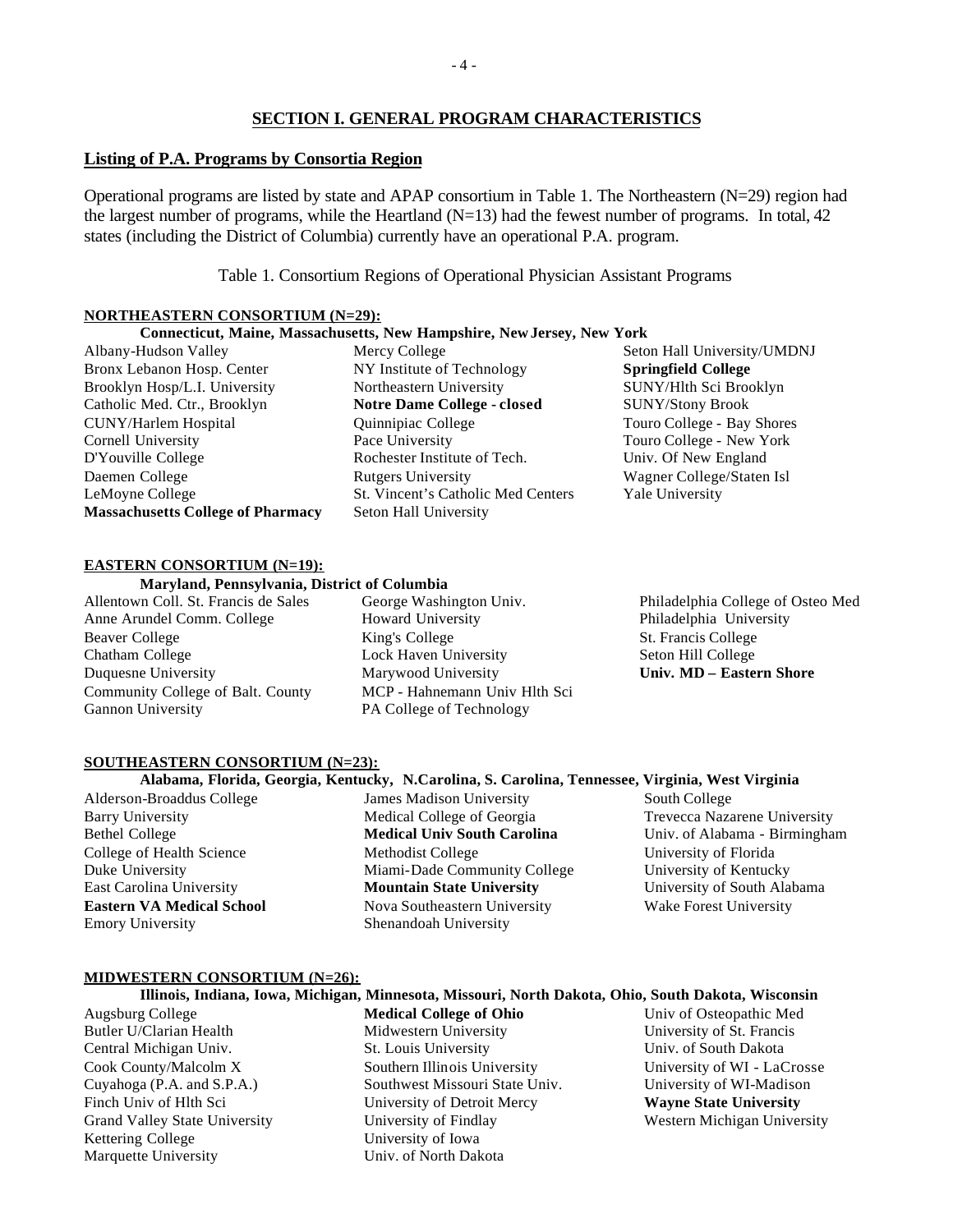#### **HEARTLAND CONSORTIUM (N=13):**

#### **Kansas, Louisiana, Nebraska, Oklahoma, Texas**

Baylor College of Medicine Interservice PA Program Louisiana St. University **Texas Tech University** Union College

University of Nebraska Univ. of North Texas Hlth Sci Cent University of Oklahoma University of Texas/Galveston University of Texas/Pan Am

University of Texas/San Antonio University of Texas/SW Med Ctr Wichita State University

#### **WESTERN CONSORTIUM (N=20):**

#### **Arizona, California, Colorado, Idaho, Montana, New Mexico, Oregon, Utah, Washington**

AZ School of Hlth Sci **Charles Drew Univ** Loma Linda University **Idaho State Univ** Midwestern University Oregon Hlth Sci Univ Pacific University

Red Rocks Community College **Riverside Community College** Rocky Mountain College Samuel Merritt College Stanford University Univ of California - Davis University of Colorado

University of New Mexico University of Saint Francis Univ of Southern California University of Utah University of Washington Western Univ. of Hlth Science

#### **Nonrespondents to neither Survey #1 nor Survey #2; N=13**

The above listing is based upon the APAP Consortium guidelines. Each program responded as to which consortia they belonged. The geographic distribution of the 130 operational P.A. Programs is shown in Figure 1.



Figure 1. Geographic Distribution of Programs

A summary of P.A. programs by sponsoring institution and by highest credential awarded is shown in Table 2 (next page). The majority of P.A. programs were sponsored by either a university (68%) or 4-year college (23%);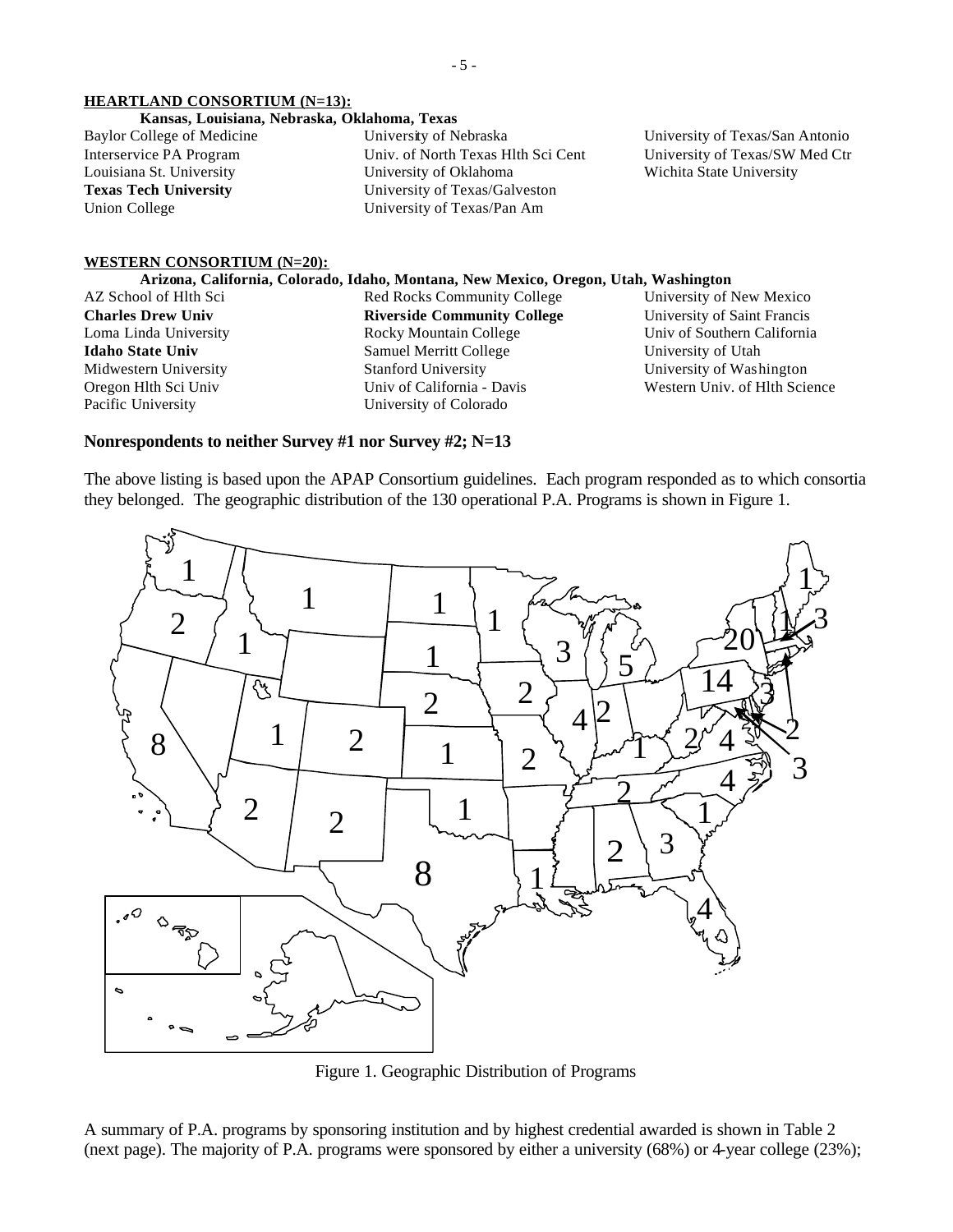seven programs were associated with a two-year college; four programs were sponsored by a hospital and one was sponsored by the armed services. Fifty-four percent of programs award a masters degree  $(N=70)$ . Forty-four programs award a baccalaureate degree upon graduation (33.85%). The remaining programs (N=16; 12%) awarded either a certificate or an associate degree as the highest credential granted. Over the past five years, twenty-two baccalaureate programs converted to masters programs and four programs converted from a certificate to a masters degree. Some programs offer a graduate degree on completion of additional courses (e.g., public health, preventive medicine, geriatrics, exercise science). These programs were not included as "entry-level" masters programs.

|                          |       |                        |                 | Table 2. P.A. Programs by Type of Sponsoring Institution |                     |                    |
|--------------------------|-------|------------------------|-----------------|----------------------------------------------------------|---------------------|--------------------|
|                          |       |                        |                 | and Credential Awarded*                                  |                     |                    |
| Type of Sponsoring       |       |                        |                 | <b>Highest Credential</b>                                |                     |                    |
| Institution              |       | $\underline{\text{N}}$ | $\frac{\%}{\%}$ | Awarded                                                  | $\underline{\rm N}$ | $\frac{\%}{53.85}$ |
| University               |       | 88                     | 67.69           | <b>Master</b>                                            | 70                  |                    |
| 4-Year College           |       | 30                     | 23.08           | <b>Baccalaureate</b>                                     | 44                  | 33.85              |
| <b>Community College</b> |       |                        | 5.38            | Associate                                                | 5                   | 3.85               |
| Hospital**               |       | 4                      | 3.08            | Certificate                                              | $\overline{11}$     | 8.46               |
| Military**               |       |                        | 0.77            | Total                                                    | 130                 | 100.00             |
|                          | Total | 130                    | 100.00          |                                                          |                     |                    |

\* Nonrespondent information was drawn from APAP.

\*\* Degrees granted from University/College Affiliates.

#### **Year Current P.A. Programs Were Established, 1965 Through 2001**

The distribution of respondent programs by year of their first entering class is shown in Figure 2.



**Figure 2. Programs By Year of First Entering Class**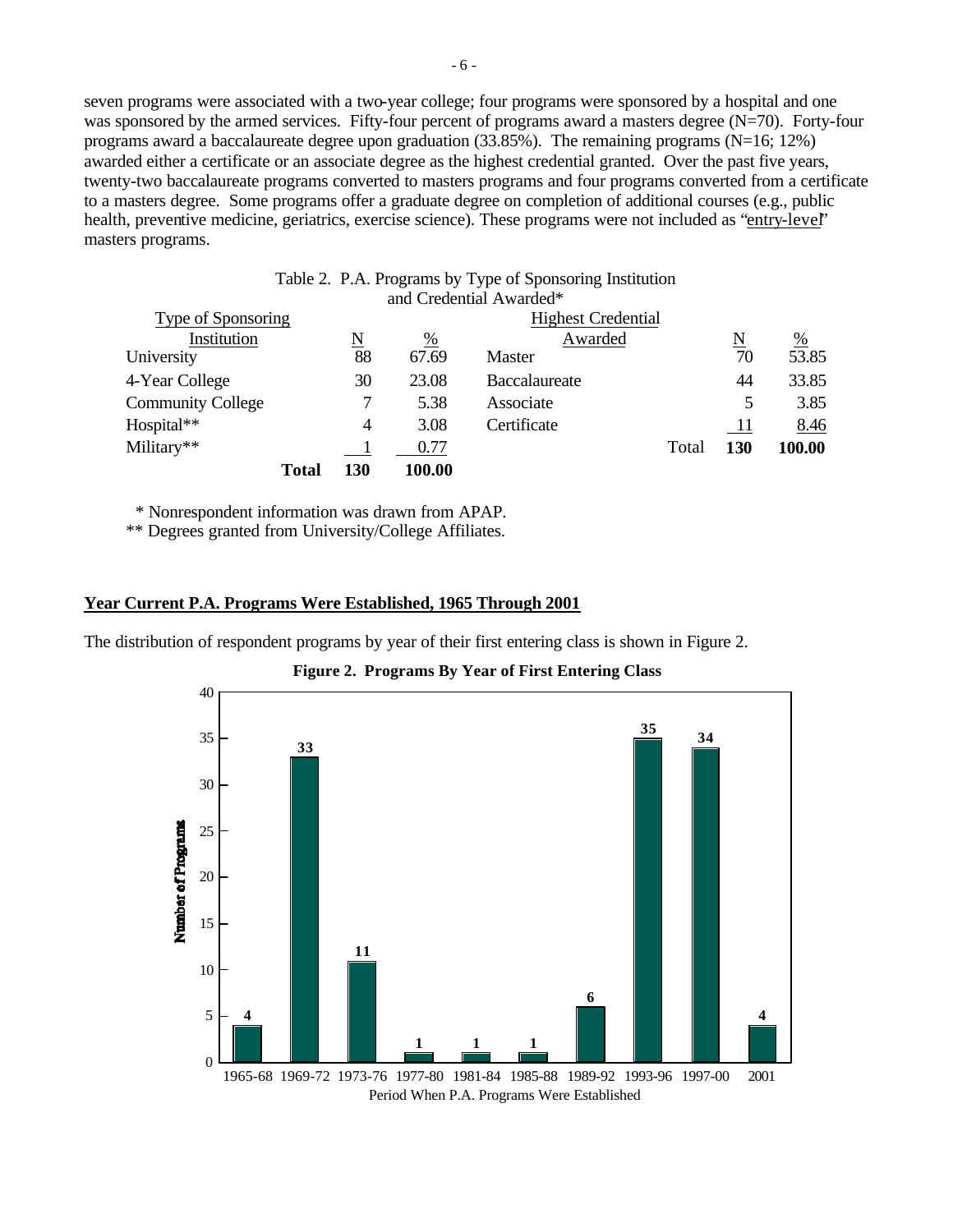One hundred thirty programs are represented, as the data for the nonrespondent programs were obtained from previous Report surveys or the Accredited Physician Assistant Programs<sup>2</sup> from AAPA/APAP. The first P.A. program was established in 1965 at Duke University Medical Center and over the next four years (1965-1968) three additional programs were developed. With the passage by Congress of the Comprehensive Health Manpower Act in 1971, federal training grant support provided the stimulus for the rapid development of the majority of current P.A. programs. Indeed, over the subsequent eight-year period (1969 through 1976), forty-four new programs were established. Over the next twelve years, from 1977 through 1988, only three additional programs were established. In the years 1993-1996, 35 new programs were established and from 1997 to 2000, 34 new programs enrolled students for the first time. In 2001, four new programs were accredited.

#### **Current P.A. Programs by Length of Curriculum**

Historically, the length of the professional P.A. curriculum has varied across programs. For example, at some institutions, the P.A. program is a 4-year baccalaureate curriculum that admits students as freshmen. The first two years of this curriculum involves liberal arts and preparatory science courses followed by two years of professional P.A. studies. In some cases, these programs admit students with advanced standing at the beginning of the professional curriculum, typically two years in length. At the other extreme, graduate-level programs admit students who have completed all liberal arts and preparatory science courses and have earned a baccalaureate degree prior to admission. The graduate or master's level curriculum typically includes additional courses and/or experiences in research related activities in addition to the professional curriculum.

Figure 3 illustrates the diversity across programs relative to the length of the curriculum. The mean length of the curriculum was 26.2 months  $(N=130)$  with a range of 12 to 36 months. For convenience, the programs were organized into six groups. The majority of programs were between 22-24 months (62) and 25 to 27 months (35) in length. The median was 24 months. The length of the curriculum of P.A. programs has increased in the past several years, for example, in 1986 and 1990, the average length of the curriculum was reported as 23.7 and 24.0 months, respectively. The mean of 26.2 months represents an increase of 2.7% from last year. Non-respondent information was obtained from the APAP Program Directory<sup>(1)</sup>.



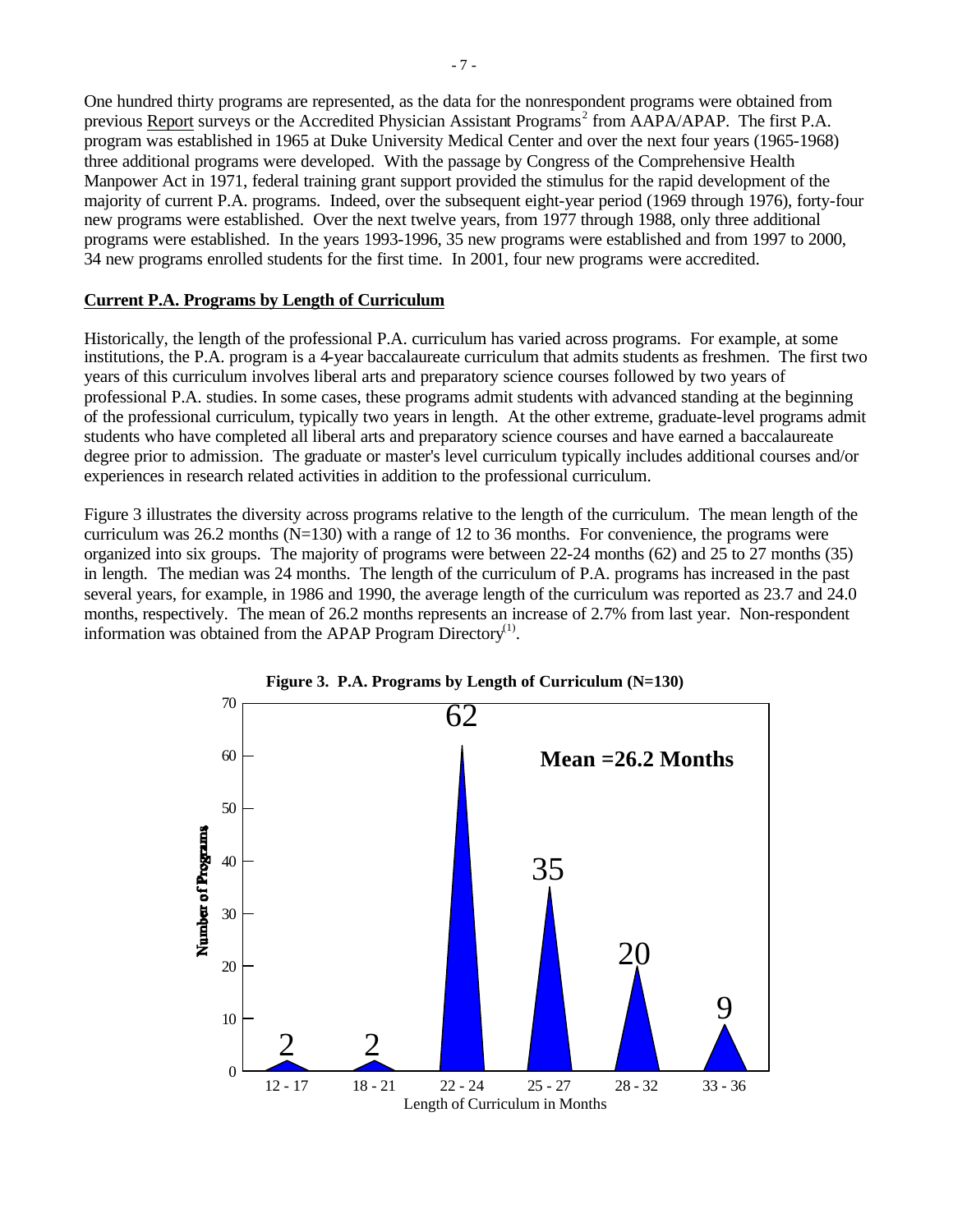### **Current P.A. Programs by Month of Graduation**

The distribution of P.A. programs by month of graduation is shown in Figure 4. Data for nonrespondent programs and those that have been newly established were supplemented by information from the 2001 P.A. Program Directory $^{(1)}$ .



Currently, a majority  $(N=110; 84.6%)$  of programs graduate students over two periods, (a) between May and June (N=45; 34.6%) and (b) July, August and September (N=65; 50.0%.). It should be noted that two programs graduate two classes per year and one program graduates three classes per year.

#### **Financial Characteristics of P.A. Programs**

Information concerning the sources of financial support for P.A. programs is shown in Table 3 (next page). Only data from those programs reporting financial support from the sources indicated were used to calculate the sample mean and range for each category. The number of programs reporting no support from a particular source (last column) is also shown. Note, data presented in the latter column excludes those programs that did not respond to a specific item. Most programs (N=72) reported support from more than one source, for example, 36 programs reported two sources, 26 programs three sources, 7 programs four sources and 3 programs reported five or more sources of support.

The sources of financial support were classified as either internal or external. Internal support referred to funds available from within the sponsoring institution and/or tuition and fees retained by the program. External support included those funds available from outside the institution, such as federal or state grants, support from public or private foundations, and/or from private industry.

The primary source of internal financial support for the majority  $(N=91)$  of programs was the sponsoring institution, providing an average of \$504,324/year/program (S.D.=\$394,482). Ten programs reported that they received no financial support from their sponsoring institution. Fifty-four respondents indicated that they received substantial support from student tuition and fees paid directly to the program (mean=\$525,016, S.D.=\$718,350). Forty-Seven programs did not receive revenue from student tuition or fees.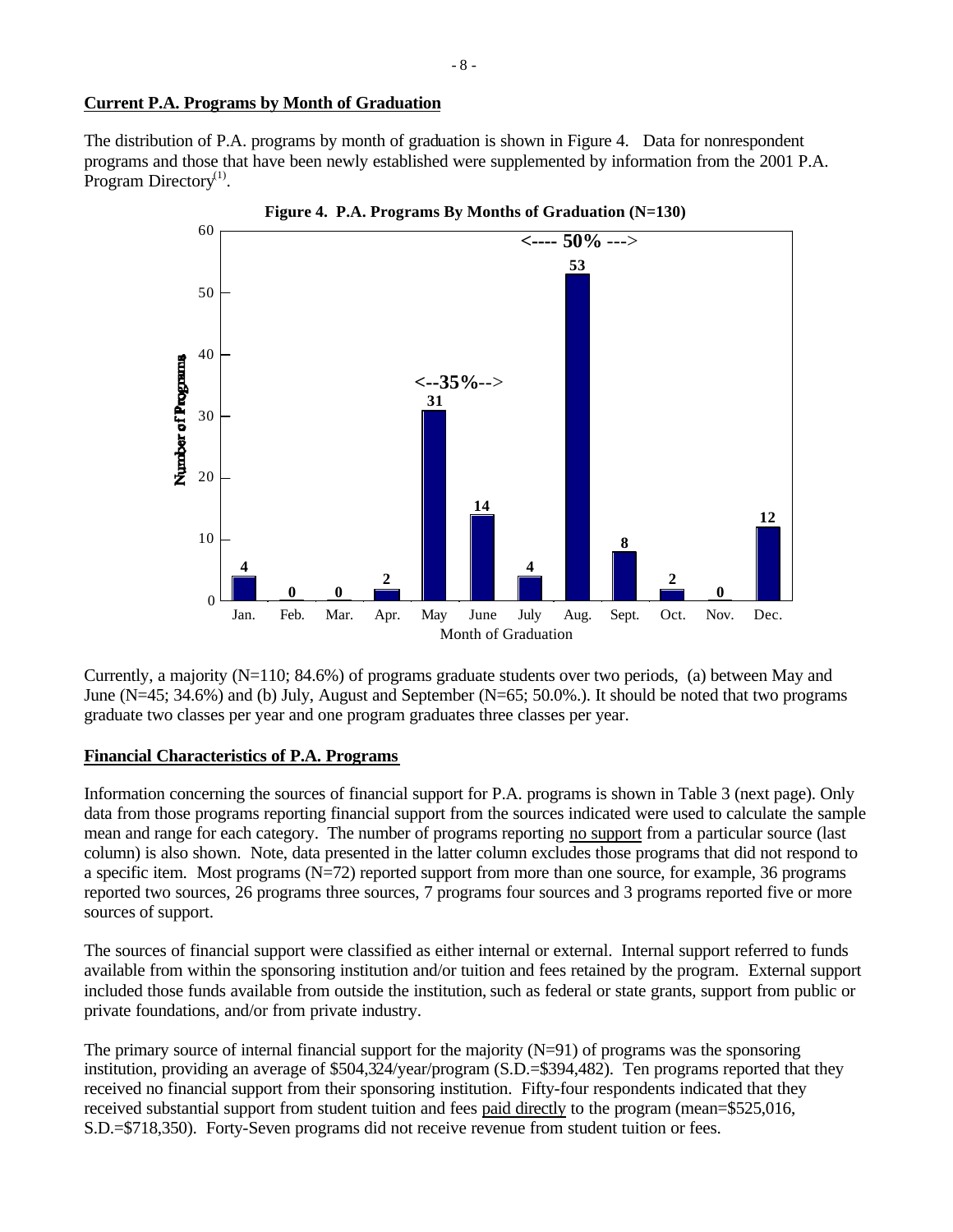| <b>Total Program Support</b>              | \$873,977    | \$721,000 | \$105,598 - 2,993,000                 | 101            | $\bf{0}$             |
|-------------------------------------------|--------------|-----------|---------------------------------------|----------------|----------------------|
| Other                                     | \$61,857     | \$20,000  | 372,000<br>$4,000 -$<br>\$.           | 14             | 87                   |
| A.H.E.C. Support                          | 19,363<br>S. | \$10,000  | $2,000 -$<br>70,000<br>$\mathbb{S}^-$ | 16             | 85                   |
| Industry                                  | \$53,250     | \$49,500  | $$10,000 -$<br>104,000                | $\overline{4}$ | 97                   |
| <b>Private Donation</b>                   | \$16,625     | \$10,000  | $1,000 -$<br>50,000<br>S.             | 8              | 93                   |
| Foundations                               | \$ 81,727    | \$15,000  | $2,000 -$<br>526,000<br>\$            | 11             | 90                   |
| <b>State Grants</b>                       | \$144,600    | \$185,000 | $2,000 -$<br>295,000<br>\$            | 9              | 92                   |
| External<br><b>Federal Grants</b>         | \$154,834    | \$125,000 | $$15,000 -$<br>600,000                | 33             | 68                   |
| Tuition and Fees<br>(Retained by Program) | \$525,016    | \$520,000 | $7,000 - 2,545,000$<br>S.             | 54             | 47                   |
| Internal<br>Sponsoring Institution        | \$504,324    | \$476,000 | $$25,000 - 2,993,000$                 | 91             | 10                   |
| Source of Financial Support               | Mean         | Median    | Range                                 | $N_{-}$        | # With<br>No Support |

|  |  | Table 3. Sources of Financial Support for Physician Assistant Programs |  |
|--|--|------------------------------------------------------------------------|--|
|  |  |                                                                        |  |

External financial support for programs was primarily from federal training grants from the Department of Health and Human Services, Division of Medicine, Bureau of Health Professions. Thirty-three programs (33% of the respondents to this item) received federal funds during the2001-2002 fiscal year. The amount of federal support ranged from \$15,000 to \$600,000, averaged \$154,834 per program (S.D.=\$22,488) and accounted for 17.7% of the total budget, higher than the figure (14.1%) reported last year. Sixty-eight programs indicated they did not receive federal grant support in 2001-2002. In addition to federal training grants, nine programs indicated they received state grants averaging \$144,600 per year and fourteen programs reported financial assistance received from other sources (e.g., rate appeals, teaching contracts, hospitals, training grant, clinical service and scholarships) averaging \$61,857 per program.

The total annual financial support from all sources for the 101 programs reporting averaged \$873,977 per program (median=\$721,000; S.D.=\$594,594). An analysis of the association between total budget and total student enrollment was examined. Two correlations were derived, the first using full-time (F.T.) students enrolled ( $r =$ 0.57; p<.001) and the other utilizing the sum of F.T. and  $\frac{1}{2}$  of the part-time (P.T.) students (r = 0.66; p<.001). The results demonstrated a statistically significant relationship between enrollment and program budget.

The following prediction equations were derived from the data using a least squares analysis, estimating program budget and total student enrollment:

(a) Total Program Budget =  $(584.172) + (3.74 \times # F.T.$  students enrolled) (in \$1,000's)

(b) Total Program Budget =  $(601.544) + (3.89 \text{ x } \# (\text{F.T.} + \text{P.T.}/2)$  students enrolled) (in \$1,000's)

Thus, using equation "a" for a program with an enrollment of 50 F.T. students, one would predict a budget of \$771,172 per year while equation "b" predicts, for a program with 50 F.T. and 10 P.T. students, a budget of \$815,494/year.

In terms of the reported program budget, the cost of training the average P.A. student for one year of professional training can be roughly estimated by dividing the program budget by the total number of students enrolled (F.T. + P.T./2). Thus, for the 2001 academic year, the cost for the typical program was approximately \$11,500 to educate each student (mean budget of \$873,977 divided by an average enrollment of 76 students/program).

The estimated cost/student is based on number of students enrolled and reported "program" budget. It should be noted, however, that these figures may exclude (1) overhead costs provided by the institution, (2) faculty, other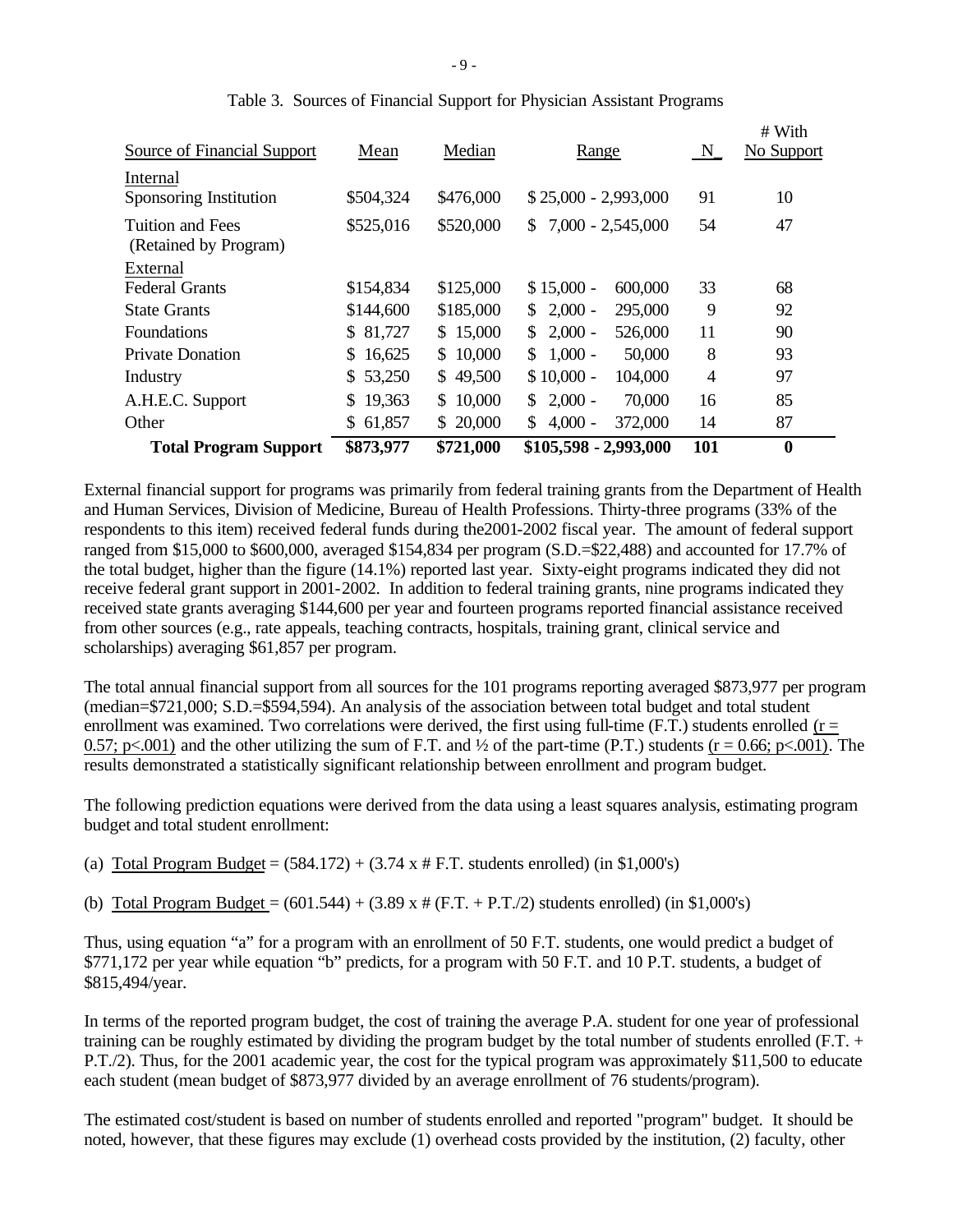than "core" program faculty (e.g., basic science faculty) that are supported by their respective departments and (3) preceptors responsible for the clinical training of P.A. students. Therefore, the values reported herein may be substantially underestimated.

#### **Program Budget and Federal Support by Region**

A comparison of federal support and total program budget by consortia region is shown in Table 4. Programs located in the Western region reported the largest total budget (\$1,214,475/program). The most federal grant support was located in the Northeastern region, averaging \$266,800/program. Programs in the Heartland region reported the smallest total budget (\$609,985/program). Programs in the Heartland region also had the least amount of support from federal training grants (\$106,984/program). The proportion of total program budget derived from federal funds was lowest (9.5%) in the Eastern region, while programs in the Northeastern region derived over one-third of their total budgets from federal sources.

Table 4. Total Program Budget and Federal Training Grant Support by Consortia Region

| Consortia    |     |              | <b>Total Budget</b> |           | <b>Federal Grants</b> | $%$ of        | Fed. Support   |     |
|--------------|-----|--------------|---------------------|-----------|-----------------------|---------------|----------------|-----|
| Region       | N   | Mean         | S.D.                | Mean      | S.D.                  | <b>Budget</b> | Yes            | No  |
| Northeastern | 24  | 789,176<br>S | \$533,296           | \$266,800 | \$181,455             | 33.8%         | 5              | 19  |
| Eastern      | 13  | 849,375      | \$431,375           |           |                       | 9.5%          |                | 12  |
| Southeastern | 17  | 888,765      | \$634,471           | \$123,800 | \$46,829              | 13.9%         | 5              | 12  |
| Midwestern   | 21  | 869,221      | \$695,475           | \$123,571 | \$28,705              | 14.2%         | 7              | 14  |
| Heartland    | 11  | 609,985      | \$199,806           | \$106,984 | \$58,336              | 17.5%         | 6              | 5   |
| Western      | 15  | \$1,214,475  | \$649,540           | \$174,625 | \$59,665              | 14.4%         | $\overline{9}$ | - 6 |
| Total        | 101 | 873,977<br>S | \$594,594           | \$154,834 | \$92,488              | $17.7\%$      | 33             | 68  |

Trends in P.A. program support from 1984 through 2001 are shown in Table 5 and shown graphically in Figure 5 (next page). The total budget column is not a summation of institutional and federal grant support.

|         |                          |                  |    |                  | % Budget               |           |    |            |
|---------|--------------------------|------------------|----|------------------|------------------------|-----------|----|------------|
|         |                          | Sponsor. Instit. |    | Federal<br>Grant | <b>Budget</b><br>Total |           |    | Fed. Grant |
| Year    | $\underline{\mathbf{N}}$ | Mean             | N  | Mean             | N                      | Mean      | N  | Mean       |
| 1984-85 | 31                       | \$169,581        | 27 | \$130,889        | 37                     | \$276,919 | 27 | 35%        |
| 1985-86 | 35                       | \$181,171        | 31 | \$125,484        | 38                     | \$305,868 | 31 | 41%        |
| 1986-87 | 37                       | \$189,135        | 25 | \$126,457        | 42                     | \$334,690 | 33 | 39%        |
| 1987-88 | 39                       | \$178,590        | 35 | \$117,429        | 45                     | \$328,444 | 35 | 38%        |
| 1988-89 | 40                       | \$200,700        | 34 | \$125,118        | 44                     | \$371,386 | 34 | 34%        |
| 1989-90 | 35                       | \$211,400        | 33 | \$127,600        | 44                     | \$381,978 | 34 | 33%        |
| 1990-91 | 41                       | \$235,780        | 36 | \$128,222        | 47                     | \$409,745 | 36 | 31%        |
| 1991-92 | 44                       | \$257,182        | 37 | \$129,243        | 48                     | \$470,063 | 37 | 28%        |
| 1992-93 | 49                       | \$270,346        | 35 | \$143,514        | 55                     | \$457,200 | 35 | 31%        |
| 1993-94 | 47                       | \$315,085        | 35 | \$137,514        | 55                     | \$568,564 | 35 | 24%        |
| 1994-95 | 54                       | \$324,889        | 41 | \$144,926        | 58                     | \$664,797 | 41 | 22%        |
| 1995-96 | 65                       | \$373,957        | 37 | \$152,514        | 71                     | \$673,975 | 37 | 23%        |
| 1996-97 | 67                       | \$410,456        | 35 | \$152,300        | 77                     | \$648,871 | 35 | 22%        |
| 1997-98 | 85                       | \$441,129        | 34 | \$157,765        | 90                     | \$679,096 | 34 | 22%        |
| 1998-99 | 79                       | \$501,150        | 37 | \$173,030        | 90                     | \$740,898 | 37 | 23%        |
| 1999-00 | 92                       | \$466,641        | 36 | \$150,111        | 103                    | \$756,946 | 36 | 20%        |
| 2000-01 | 89                       | \$487,739        | 31 | \$123,055        | 99                     | \$871,824 | 31 | 14%        |
| 2001-02 | 91                       | \$504,324        | 33 | \$154,834        | 101                    | \$873,977 | 33 | 18%        |

Table 5. Trends in Physician Assistant Program Support, 1984 Through 2001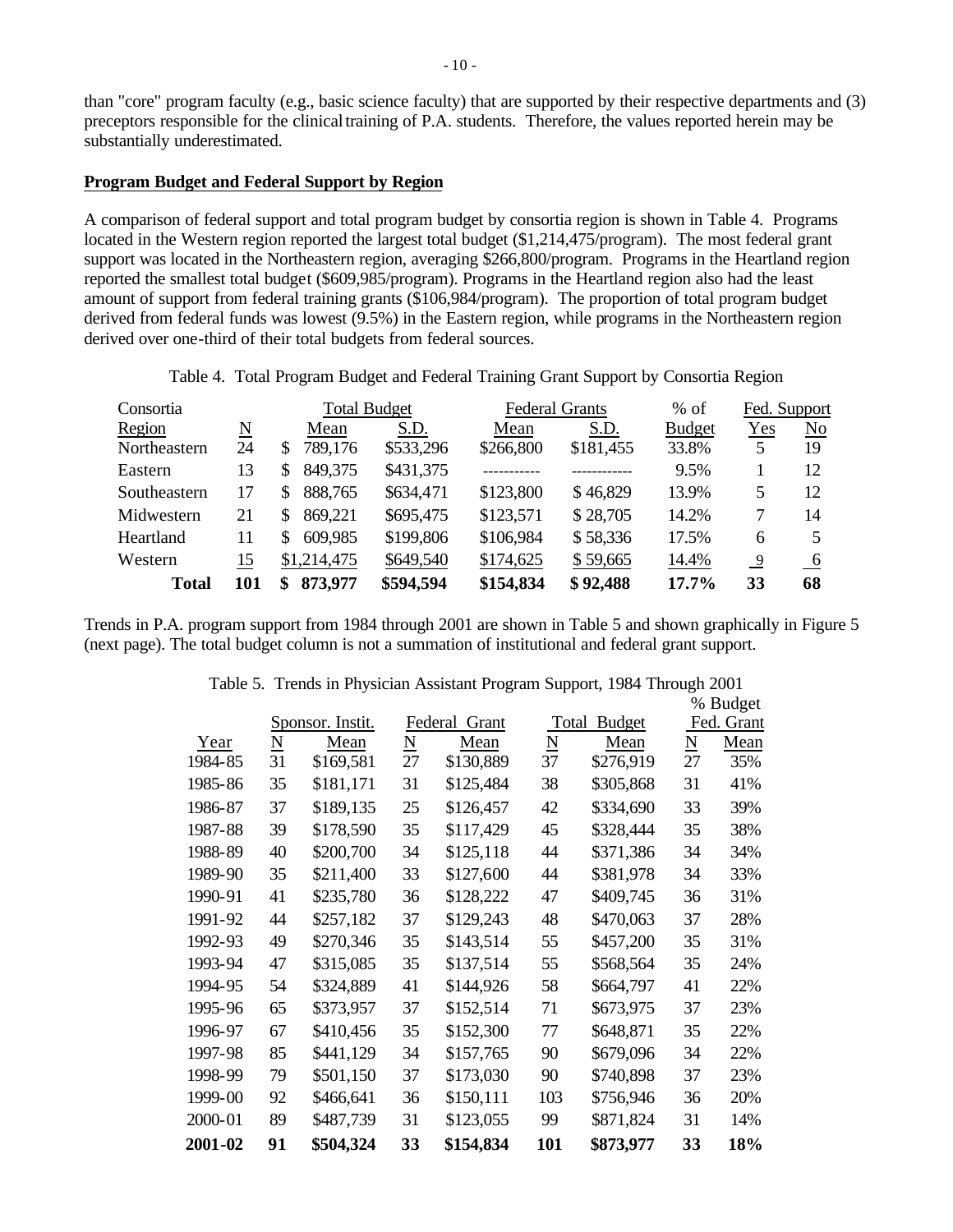The total budget for 2001 increased by \$2,153 from the previous year. The level of training grants accounted for 17% of the total budget, an increase of 3% from 2000. Overall, the total program budget increased by an average of 8.1% annually and the program support from the sponsoring institution increased by an average of 7% annually from 1984 to 2001. Federal support increased by 26% from 2000. The proportion of the total budget from federal training grants has decreased from 41% in 1985 to 18% in 2001. As shown in Figure 5 there has been a sustained increase in both the total program budget and institutional support since 1984. Since 1984, total program budget increased by over 216% while support from the sponsoring institution increased 197%.





#### **Student Educational Expenses**

For the class entering in 2001, respondents estimated student tuition and educational expenses for the entire length of the program. These results are shown in Table 6. No information was requested concerning living expenses.

| Table 6. Tuition and Expenses of P.A. Students |  |  |  |  |  |
|------------------------------------------------|--|--|--|--|--|
|------------------------------------------------|--|--|--|--|--|

| <b>Tuition for Entire Program</b>                      | Mean     | Range            | N   | Mean/Month/Program |
|--------------------------------------------------------|----------|------------------|-----|--------------------|
| <b>Resident Student</b>                                | \$28,036 | \$3,900~80,000   | 105 | \$1,008            |
| Nonresident Student                                    | \$35,536 | \$12,300-80,000  | 105 | \$1,278            |
| Books, Fees, and Equipment                             | \$4,774  | 800-47,000<br>S. | 104 | 187                |
| Total Student Costs: (Tuition, Books, Fees, Equipment) |          |                  |     |                    |
| <b>Resident Student</b>                                | \$32,810 | \$6,700-101,000  | 104 | \$1,287            |
| Nonresident Student                                    | \$40,310 | \$8,200-137,000  | 104 | \$1,581            |

It should be noted that for the first five Annual Reports, tuition was reported for the student's ENTIRE professional program, for the next eight Annual Reports tuition was reported for the current academic year, however, with the 14<sup>th</sup> Annual Report, tuition and other educational expenses (e.g., books, fees, equipment) were again reported for the entire professional program.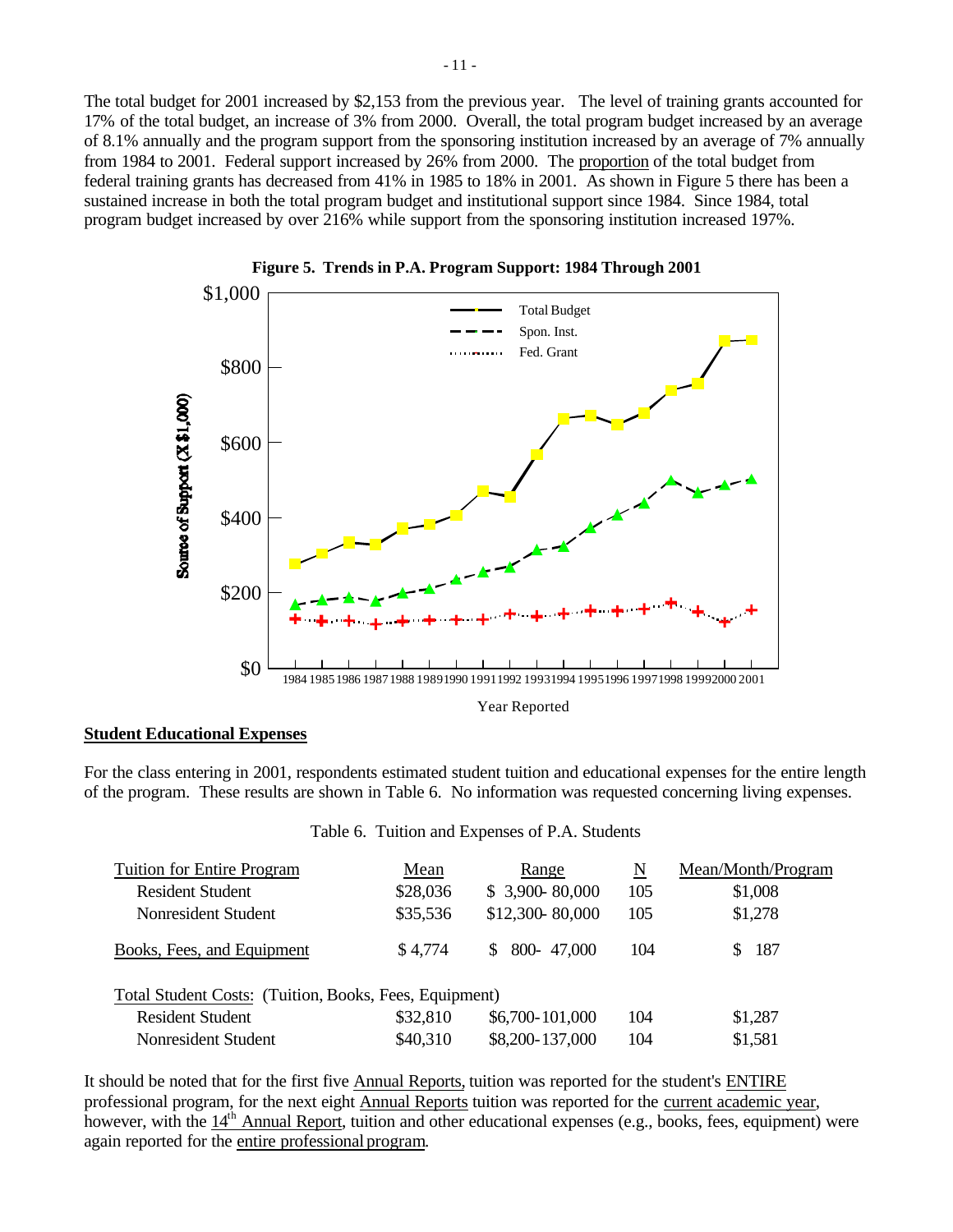On average, there was a \$7,500 difference between resident and nonresident tuition among the 105 programs responding. Data are also expressed as the mean cost per student per month. The results of this computation are shown in the right column of Table 6, and indicate that the typical resident student paid an average tuition of \$1,008 per month while the nonresident paid \$1,278 per month, a 24% difference.

Expenses associated with books, equipment and fees averaged \$4,774 per student for their entire professional training. These expenditures represented approximately 14.6% and 11.8% of the total educational expenses for resident and nonresident students, respectively. The total expenses incurred by the typical P.A. student for their entire P.A. education (includes tuition, books, equipment, and fees) averaged \$32,810 for residents and \$40,310 for nonresidents. The average total cost per month was \$1,287 for residents and \$1,581 for nonresident students.

As shown in Table 7, the majority of students (87.6%) received financial aid, which averaged \$17,315 per student per year and accounted for 106% of the costs of tuition, fees, books, and equipment (\$16,405) for the typical resident student. Using these values, one can estimate that the typic al resident P.A. student would be indebted approximately \$34,630 (2 X \$17,315) at the conclusion of their professional education.

Table 7. Financial Aid Support Provided P.A. Students

| Financial Aid Characteristic | Mean     | Range           | Number |
|------------------------------|----------|-----------------|--------|
| % Receiving Financial Aid    | 87.6%    | 28-100%         | 94     |
| Amount of Aid Received/Year  | \$17,315 | $$1,400-42,215$ | 89     |

#### **Student Expenses by Consortia Region**

Tuition (for the entire curriculum) and total costs for P.A. students during the 2001-2002 academic year are shown by consortia region in Table 8. The average resident tuition and total expenses incurred by P.A. students varied extensively across consortia region. Resident tuition was highest for students enrolled in programs located in the Eastern region (\$37,048/curriculum) and lowest for programs located in the Heartland region (\$13,425/curriculum). Nonresident tuition varied less across regions with a difference of approximately \$11,439 between the highest and lowest values. Total student expenses per month for both residents and nonresidents were highest among programs in the Eastern region. Total resident and nonresident student expenses were lowest in the Heartland region. The proportion of students receiving financial aid varied from 81.9% in the Midwestern region to 91.3% in the Southeastern region.

Table 8. Expenses of P.A. Students by Consortia Region

| Consortia    |                        | <b>Mean Tuition</b> |             | <b>Total Costs/Month</b> | % Receiving |           |
|--------------|------------------------|---------------------|-------------|--------------------------|-------------|-----------|
| Region       | $\underline{\text{N}}$ | Resident            | Nonresident | Resident                 | Nonresident | Finan.Aid |
| Northeastern | 25                     | \$31,642            | \$34,758    | \$1,138                  | \$1,250     | 84.1%     |
| Eastern      | 14                     | \$37,048            | \$39,698    | \$1,333                  | \$1,428     | 90.8%     |
| Southeastern | 18                     | \$30,724            | \$36,898    | \$1,105                  | \$1,327     | 91.3%     |
| Midwestern   | 23                     | \$20,243            | \$33,608    | 728<br>S.                | \$1,209     | 81.9%     |
| Heartland    | 11                     | \$13,425            | \$28,259    | 483<br>S.                | \$1,017     | 84.0%     |
| Western      | 14                     | \$33,413            | \$39,331    | \$1,202                  | \$1,415     | 89.9%     |
| <b>Total</b> | 105                    | \$28,036            | \$35,536    | \$1,008                  | \$1,278     | 87.6%     |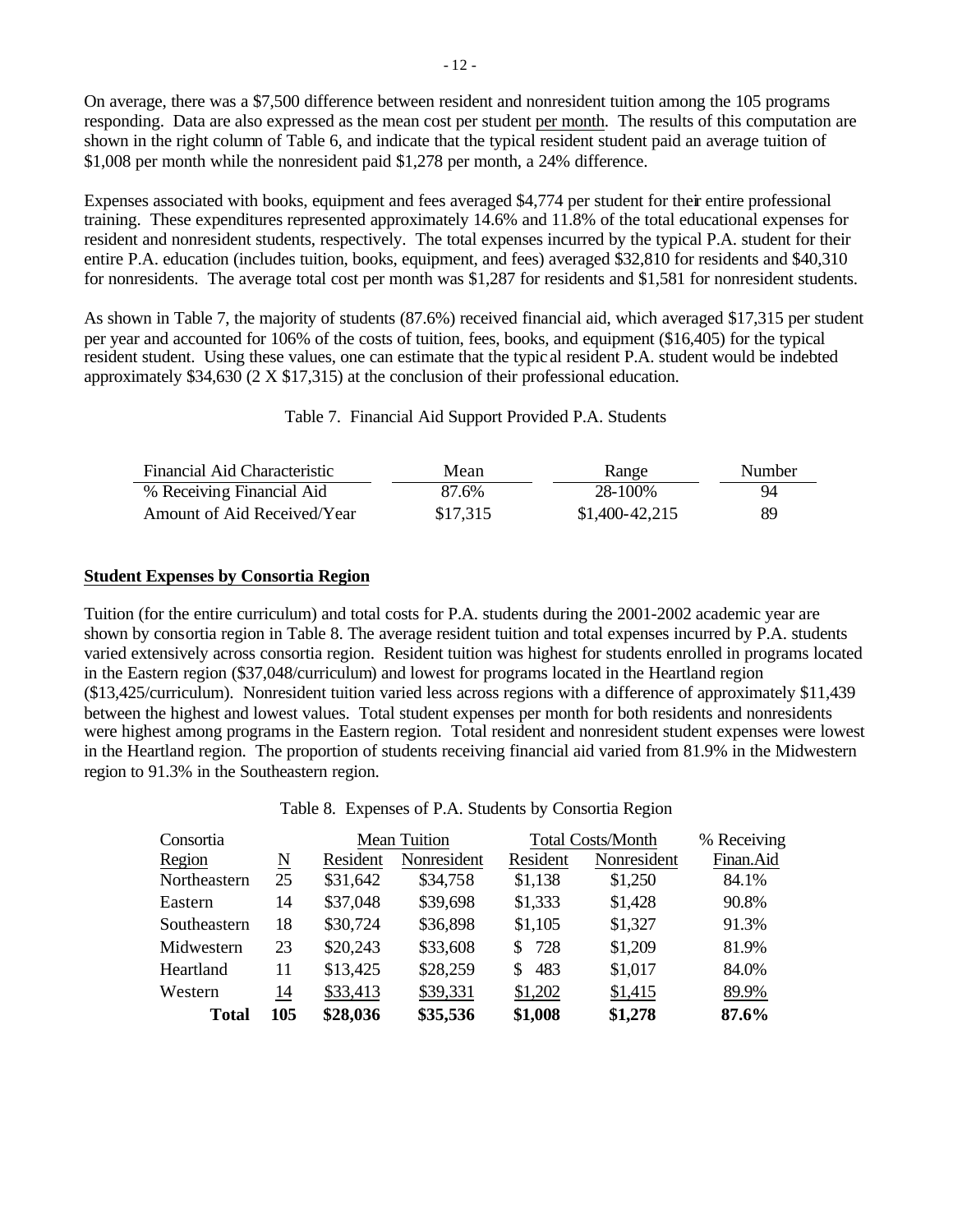Comparisons between tuition and student expenses, and the proportion of students receiving financial aid from 1984 through 2001, are shown in Table 9 and Figure 6 (next page).

| <b>Mean Tuition</b> |                     |          |                         |             | <b>Total Expenses</b> |          |                          |             | % With                   |          |          |
|---------------------|---------------------|----------|-------------------------|-------------|-----------------------|----------|--------------------------|-------------|--------------------------|----------|----------|
| Academic            |                     | Resident |                         | Nonresident |                       | Resident |                          | Nonresident |                          | Fin. Aid | Fin. Aid |
| Year                | $\underline{\rm N}$ | Mean     | $\overline{\mathbf{N}}$ | Mean        | $\underline{\rm N}$   | Mean     | $\underline{\mathbf{N}}$ | Mean        | $\underline{\mathbf{N}}$ | %        | Received |
| 1984-1985           | 37                  | \$6,378  | 36                      | \$8,986     | 35                    | \$7,669  | 34                       | \$9,962     | 33                       | 65%      | N/A      |
| 1985-1986           | 40                  | \$7,098  | 40                      | \$9,565     | 40                    | \$8,588  | 40                       | \$11,055    | 40                       | 65%      | N/A      |
| 1986-1987           | 46                  | \$7,626  | 43                      | \$10,451    | 45                    | \$9,247  | 42                       | \$12,155    | 39                       | 63%      | \$3,866  |
| 1987-1988           | 47                  | \$8,012  | 47                      | \$10,775    | 47                    | \$9,643  | 47                       | \$12,494    | 43                       | 63%      | \$4,060  |
| 1988-1989           | 47                  | \$9,472  | 47                      | \$13,660    | 47                    | \$11,485 | 47                       | \$15,681    | 43                       | 67%      | \$5,086  |
| 1989-1990           | 47                  | \$9,978  | 47                      | \$14,174    | 47                    | \$11,706 | 47                       | \$15,902    | 43                       | 69%      | \$5,663  |
| 1990-1991           | 47                  | \$10,620 | 47                      | \$14,614    | 47                    | \$12,495 | 46                       | \$16,511    | 42                       | 71%      | \$6,268  |
| 1991-1992           | 48                  | \$11,714 | 47                      | \$16,240    | 48                    | \$13,890 | 47                       | \$18,440    | 45                       | 71%      | \$6,860  |
| 1992-1993           | 55                  | \$13,092 | 55                      | \$17,772    | 55                    | \$15,694 | 55                       | \$20,375    | 51                       | 71%      | \$7,558  |
| 1993-1994           | 55                  | \$14,470 | 55                      | \$18,774    | 55                    | \$17,153 | 55                       | \$21,457    | 49                       | 71%      | \$8,755  |
| 1994-1995           | 59                  | \$16,030 | 59                      | \$21,106    | 59                    | \$18,676 | 59                       | \$23,752    | 53                       | 77%      | \$9,846  |
| 1995-1996           | 69                  | \$17,872 | 69                      | \$22,702    | 69                    | \$21,308 | 69                       | \$26,132    | 64                       | 79%      | \$11,251 |
| 1996-1997           | 76                  | \$20,132 | 76                      | \$25,088    | 76                    | \$23,695 | 76                       | \$28,775    | 68                       | 79%      | \$14,114 |
| 1997-1998           | 91                  | \$20,296 | 91                      | \$26,228    | 91                    | \$24,057 | 91                       | \$29,989    | 84                       | 85%      | \$13,890 |
| 1998-1999           | 92                  | \$22,428 | 92                      | \$27,922    | 92                    | \$26,653 | 92                       | \$32,147    | 83                       | 83%      | \$13,808 |
| 1999-2000           | 106                 | \$24,407 | 105                     | \$31,001    | 106                   | \$28,840 | 105                      | \$35,434    | 94                       | 84%      | \$15,909 |
| 2000-2001           | 101                 | \$28,048 | 101                     | \$34,662    | 101                   | \$32,684 | 101                      | \$39,298    | 88                       | 86%      | \$16,930 |
| 2001-2002           | 105                 | \$28,036 | 105                     | \$35,536    | 104                   | \$32,810 | 104                      | \$40,310    | 94                       | 88%      | \$17,315 |

Table 9. Trends in P.A. Student Expenses, 1984 Through 2001

Tuition has increased 340% and 295% over the past eighteen years for resident and nonresident students, respectively, an average of 9.7% and 9.1% per year, respectively. Similarly, total student expenses (which includes tuition, books, equipment, and fees over the entire program) increased by 328% and 305% over the eighteen-year period for resident and nonresident students, respectively.

The proportion of students receiving financial aid averaged 74% from 1984 through 2001 and has varied within a narrow range, i.e., 63% to 88%, over time. It should be noted that the data shown in Table 9 and Figure 6 represents the tuition and costs expended by the typical student for the entire professional program and does not include pre-program academic preparation or living expenses. Beginning with the 1986 annual survey, respondents were asked to estimate the amount of financial aid received per student. Inspection of Figure 6 illustrates that financial aid received by the typical student increased by approximately 344% since 1986; total expenses increased by 261% for resident and 230% for nonresident students during that same period.

### **National Health Service Corps (N.H.S.C.) Support**

The number and proportion of students receiving support from the National Health Service is shown in Table 10 (next page). Of the four types of support available, N.H.S. Corps Scholarships accounted for 77/88 (88%). In total, 40 scholarships were reported among the first year class and 46 among the second year class.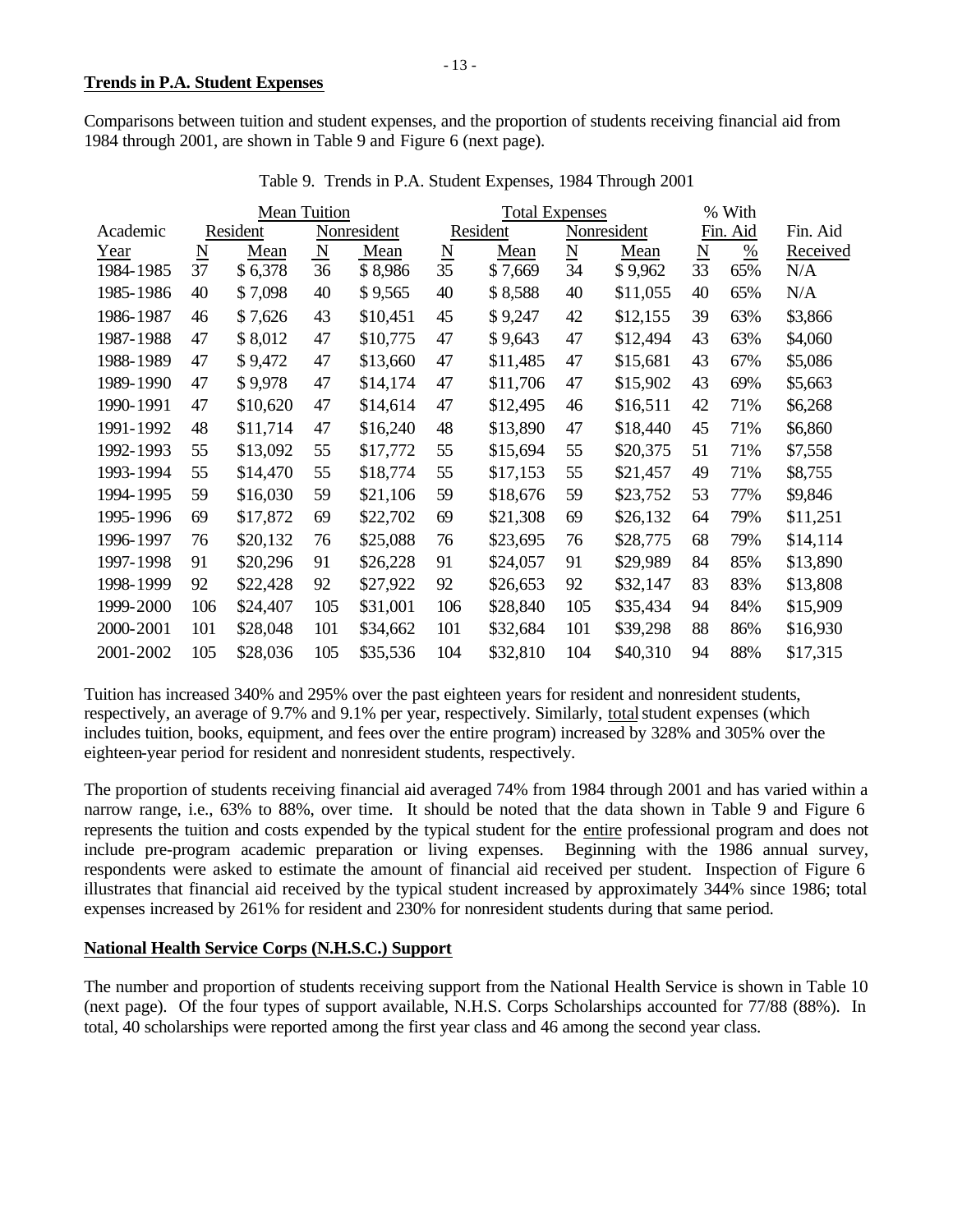|              |              | N.H.S. Corps |   | COSTEP  |   | Loan Repay. |   | Comm. School | Total |
|--------------|--------------|--------------|---|---------|---|-------------|---|--------------|-------|
| <b>Class</b> | $\mathbb{N}$ | %            | N | %       | N | %           | N | %            | N     |
| 1st Year     | 35           | 87.5%        |   | $0.0\%$ | 4 | 10.0%       |   | 2.5%         | 40    |
| 2nd Year     | 40           | 87.0%        |   | 10.9%   |   | 2.1%        |   | $0.0\%$      | 46    |
| 3rd Year     |              | 100.0%       | U | $0.0\%$ |   | $0.0\%$     | O | $0.0\%$      |       |
| <b>Total</b> | 77           |              |   |         |   |             |   |              | 88    |

Table 10. Students: Public Health Service Scholarships

**Figure 6. Trends in P.A. Student Expenses: 1984 Through 2001**



Year Reported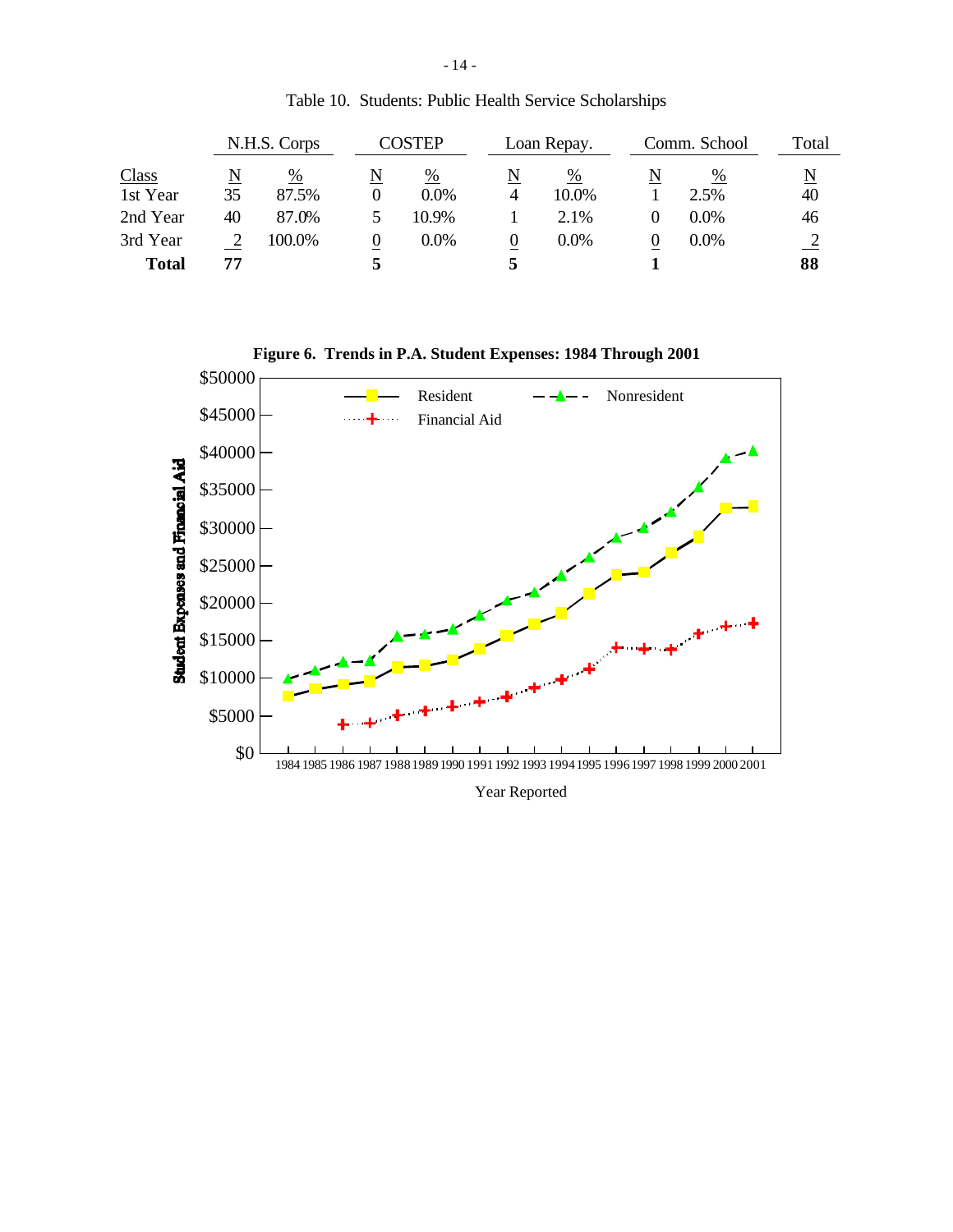### **SECTION II. PROGRAM PERSONNEL**

#### **Classification of Physician Assistant Program Personnel**

In 1984, the first APAP survey yielded information on the "core" personnel employed by P.A. programs. Core personnel were defined as those who devoted at least 50% of their time directly to program-related activities. These findings indicated that a total of 258 individuals were employed by the 36 programs responding (7.2 individuals/program and 6.0 FTE's/program). At that time, the personnel were classified into four categories based on their position: administrative (106; 41%), clerical (45; 18%), educational (96; 37%), and research (11; 4%). The total number of employees per program ranged from 3 to 13 with an average of one employee for every 7.7 students enrolled in the typical program.

Program personnel (excluding clerical persons) were further classified into two groups, those that were credentialed as a P.A. and those that were not (herein referred to as non-P.A.'s). The reader is referred to previous Annual Reports for a more detailed description of these personnel for each year. Based on the personnel data over the past eighteen years, it has been shown that there are an average of 3.5 to 4.7 physician assistants (P.A.'s) employed per program. This figure excludes program directors, many of whom were P.A.'s.

For purposes of our present personnel analysis, program staff and faculty were divided into three groups: (a) program directors, (b) medical directors, (c) "program personnel" which included P.A.'s (excluding program directors) and non-P.A.'s (excluding program directors). The P.A. and non-P.A. groups were further subdivided into four categories (I, II, III, and IV) on the basis of their position titles as summarized in Table 11. Category I includes program personnel whose responsibilities were generally associated with the first-year curriculum, typically including courses in the basic and behavioral sciences and/or the curriculum associated with

| Category | <b>Typical Position Titles</b>                     |                                    |  |  |  |  |
|----------|----------------------------------------------------|------------------------------------|--|--|--|--|
|          | Lecturer/Instructor                                | <b>Educational Specialist</b>      |  |  |  |  |
|          | Educ./Acad. Coordinator                            | <b>Course Coordinator</b>          |  |  |  |  |
|          | Clinical Coordinator<br>Clinical Instructor        | <b>Clinical Skills Coordinator</b> |  |  |  |  |
| Ш        | Assoc. or Assist. Director<br>Program Assistant    | Executive Assistant<br>Co-Director |  |  |  |  |
| IV       | Admin. Secretary/Asst.<br><b>Office Supervisor</b> | Secretary<br>Data Manager          |  |  |  |  |

Table 11. Classification of Program Personnel by Category

history/physical examination skills as well as components of introduction to clinical medicine courses. Category II personnel were those involved in the second year or clinical rotation phase of the educational program. These individuals generally assumed clinical teaching or evaluation responsibilities and/or coordinated the students' clinical training assignments. Category III describes those individuals who had primarily administrative-level positions, but excluded those that were program or medical directors. Category IV included personnel who were mainly classified as support staff. Category IV personnel were not considered faculty.

It should be appreciated that program faculty and staff often share responsibilities across teaching, administrative and research activities. Despite this limitation, this classification is a useful way to describe and analyze core program personnel. The majority of the tables that follow in this section list Category IV personnel information, however it is not included in the total/mean columns. Please refer to each individual table to determine if it is included or not.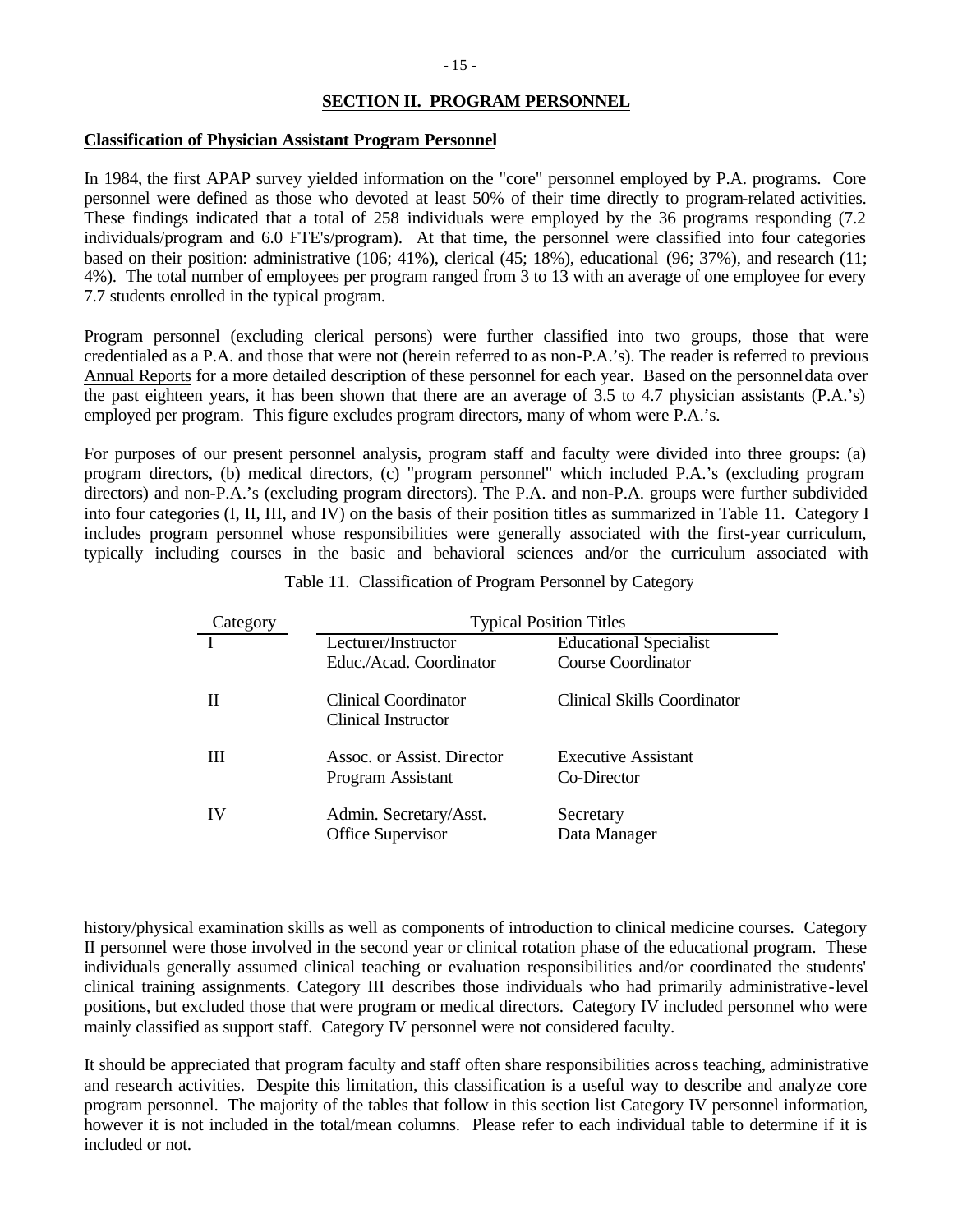#### **Number of P.A. and Non-P.A. Program Personnel by Category**

The number of P.A. and non-P.A. program personnel by category is shown in Table 12. It should be noted that program directors are not included in Tables 12 through 31, unless specifically indicated. Across all four categories, there were 720 (203 Category IV) personnel reported by survey respondents (N=107; 6.7 per program), 403 P.A.'s and 317 non-P.A.'s. Ninety-six programs indicated that they had at least one Category I - III P.A. (mean of 4.2/program) and 46 programs indicated that individuals without a P.A. credential were employed in at least one of the I - III categories (mean of 2.5/program).

|                                 |     | <b>Personnel Category</b> | Categories |                  |            |           |
|---------------------------------|-----|---------------------------|------------|------------------|------------|-----------|
| Characteristic                  |     | П                         | Ш          | IV               |            | $I - III$ |
| <b>Physician Assistants</b>     |     |                           |            |                  |            |           |
| <b>Total Number</b>             | 209 | 164                       | 30         | $\theta$         | 403        | 403       |
| # of Programs*                  | 96  | 93                        | 23         | $\boldsymbol{0}$ | 96         | 107       |
| Mean #/Program                  | 2.2 | 1.8                       | 1.3        | 0.0              | $4.2^{**}$ | $3.8***$  |
| <b>Non-Physician Assistants</b> |     |                           |            |                  |            |           |
| <b>Total Number</b>             | 63  | 15                        | 36         | 203              | 114        | 114       |
| # of Programs*                  | 45  | 12                        | 28         | 87               | 46         | 107       |
| Mean #/Program                  | 1.4 | 13                        | 13         | 2.3              | $2.5***$   | ***       |

|  |  | Table 12. P.A. and Non-P.A. Program Personnel by Category |  |  |
|--|--|-----------------------------------------------------------|--|--|
|  |  |                                                           |  |  |

\* Number of programs reporting at least one P.A. or non-P.A. in a category.

\*\* Mean is based on number of programs reporting personnel in a category.

\*\*\* Mean based on all (N=107) programs.

The majority of program personnel in Categories I - III were credentialed as P.A.'s (78%) as compared to non-P.A.'s (22%). Proportionately, there were relatively few non-P.A.'s in Category II positions (9.1% of Category II personnel). Across all programs (N=107), the mean per program is 3.8 P.A.'s and 1.1 non-P.A.'s.

### **Number of P.A. Program Personnel by Region**

The total number of personnel (P.A. and non-P.A. personnel) associated with P.A. programs by consortia region and category is shown in Table 13. Physician assistant programs located in the Eastern and Western regions of the United States employed the greatest number of Category I - III P.A.'s and non-P.A.'s per program.

Table 13. P.A. and Non-P.A. Program Personnel by Category and Region

|              |     | Mean per |          |        |        |           |               |
|--------------|-----|----------|----------|--------|--------|-----------|---------------|
| Consortia    |     |          |          |        |        |           | Program       |
| Region       | N   |          | П        | Ш      | IV     | Total     | $(Cat I-III)$ |
| Northeastern | 25  | 29(12)   | 41 $(0)$ | 10(3)  | 0(45)  | 80(60)    | 3.2/(0.6)     |
| Eastern      | 15  | 39(11)   | 30(1)    | 3(3)   | 0(22)  | 72(37)    | 4.8/(1.0)     |
| Southeastern | 18  | 35(8)    | 22(1)    | 3(8)   | 0(23)  | 60(40)    | 3.3/(0.9)     |
| Heartland    | 11  | 25(8)    | 18(1)    | 5(3)   | 0(26)  | 48 (38)   | 4.4/(1.1)     |
| Midwestern   | 22  | 41(9)    | 23(6)    | 2(8)   | 0(36)  | 66 (59)   | 3.0/(1.0)     |
| Western      | 16  | 40(15)   | 30(6)    | 7(11)  | 0(51)  | 77 (83)   | 4.8/(2.0)     |
| Total        | 107 | 209(63)  | 164 (15) | 30(36) | 0(203) | 403 (317) | 3.8/(1.1)     |

\* # of non-P.A. personnel are in parentheses.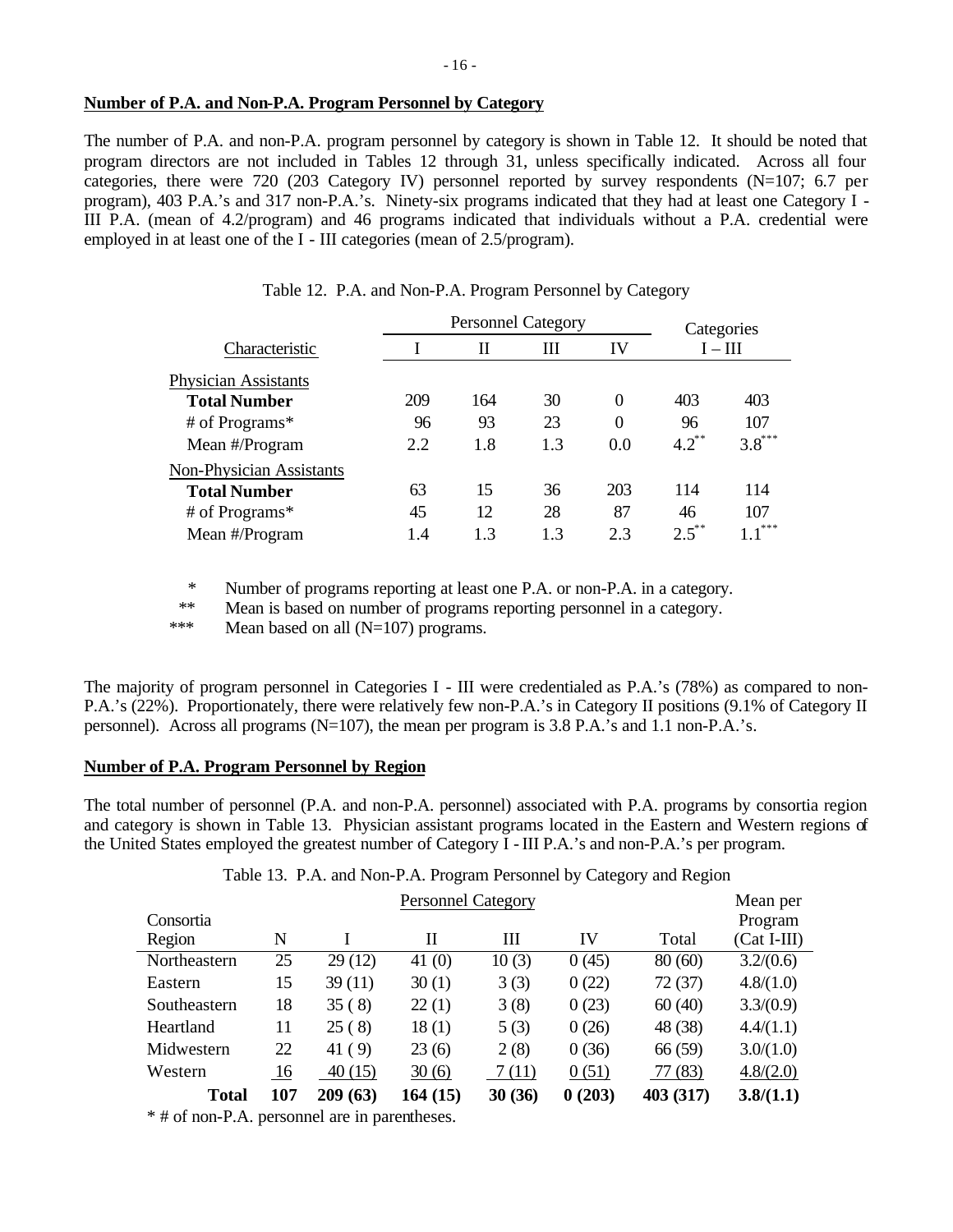Programs located in the Midwestern region had the fewest P.A.'s associated with the program (mean of 3.0/program). Programs in the Northeastern region employed the least number of Category IIII non-P.A.'s (0.6/program). Programs in the Western region employed the greatest number of Category IV personnel per program (3.2/program), while programs in the Southeastern region employed the least (1.3/program).

#### **General Characteristics of P.A.'s and Non-P.A.'s Employed by Programs**

The general characteristics of physician assistant personnel employed by P.A. programs, by category, excluding non-P.A. program personnel, are shown in Table 14. Across all categories, P.A.'s devoted an average of 90% of their time to the program; the majority was classified as full-time employees.

| Characteristic       | $N = 209*$          | П<br>$N = 164$      | Ш<br>$N = 30$     | Total<br>$N = 403$ |
|----------------------|---------------------|---------------------|-------------------|--------------------|
| Mean % Time          | 89.3%               | 90.8%               | 93.0%             | 90.2%              |
| <b>Annual Salary</b> | $N = 187$           | $N = 147$           | $N = 27$          | $N = 361$          |
| $Mean**$             | \$60,662            | \$62,266            | \$71,292          | \$62,110           |
| Range                | $$29,000 - $98,000$ | $$26,000 - $88,270$ | \$30,016-\$91,700 | \$26,000-\$98,000  |
| Months in Position   | $N = 209$           | $N = 159$           | $N = 30$          | $N = 398$          |
| Mean                 | 48.4                | 49.7                | 88.6              | 51.9               |
| Median               | 38.0                | 36.0                | 57.5              | 44.0               |
| Range                | $1-276$             | 1-276               | $3 - 420$         | $1-420$            |

#### Table 14. General Characteristics of Physician Assistant Personnel

\* Number of P.A.'s in category.

\*\* Salaries adjusted to 1 FTE

There were some differences between categories in the percent of time the P.A. worked. Twenty-two of the 30 P.A.'s in Category III were employed on a full-time basis, whereas P.A.'s in Categories I and II averaged 0.90 FTE. The mean annual salary across all categories was \$62,110 with a range from \$26,000 to \$98,000. On average, individuals had been in their position for 51.9 months (range 1-420 months). There was some difference in mean salary across categories, ranging from \$60,662 for Category I to \$71,292 for Category III, a 17.5% increase. P.A.'s in Category III had held their positions for the longest period of time, averaging 89 months, while the majority of P.A.'s in Category I had been associated with the program for the least amount of time (48 months).

### **Clinical Activity of Physician Assistant Personnel**

General characteristics of the clinical activity of P.A. personnel are shown in Table 15 (next page). Note, P.A. credentialed program directors were **also** included in this analysis, however medical directors **were not**. The following information was requested of respondents: the number of personnel that were clinically active, mean number of hours worked per week, number that were reimbursed for their clinical services, the amount paid for said services (mean hourly wage) and whether their clinical earnings were included in the salary reported in the personnel table. Based on the data reported, the amount and percent of annual salary derived from clinical service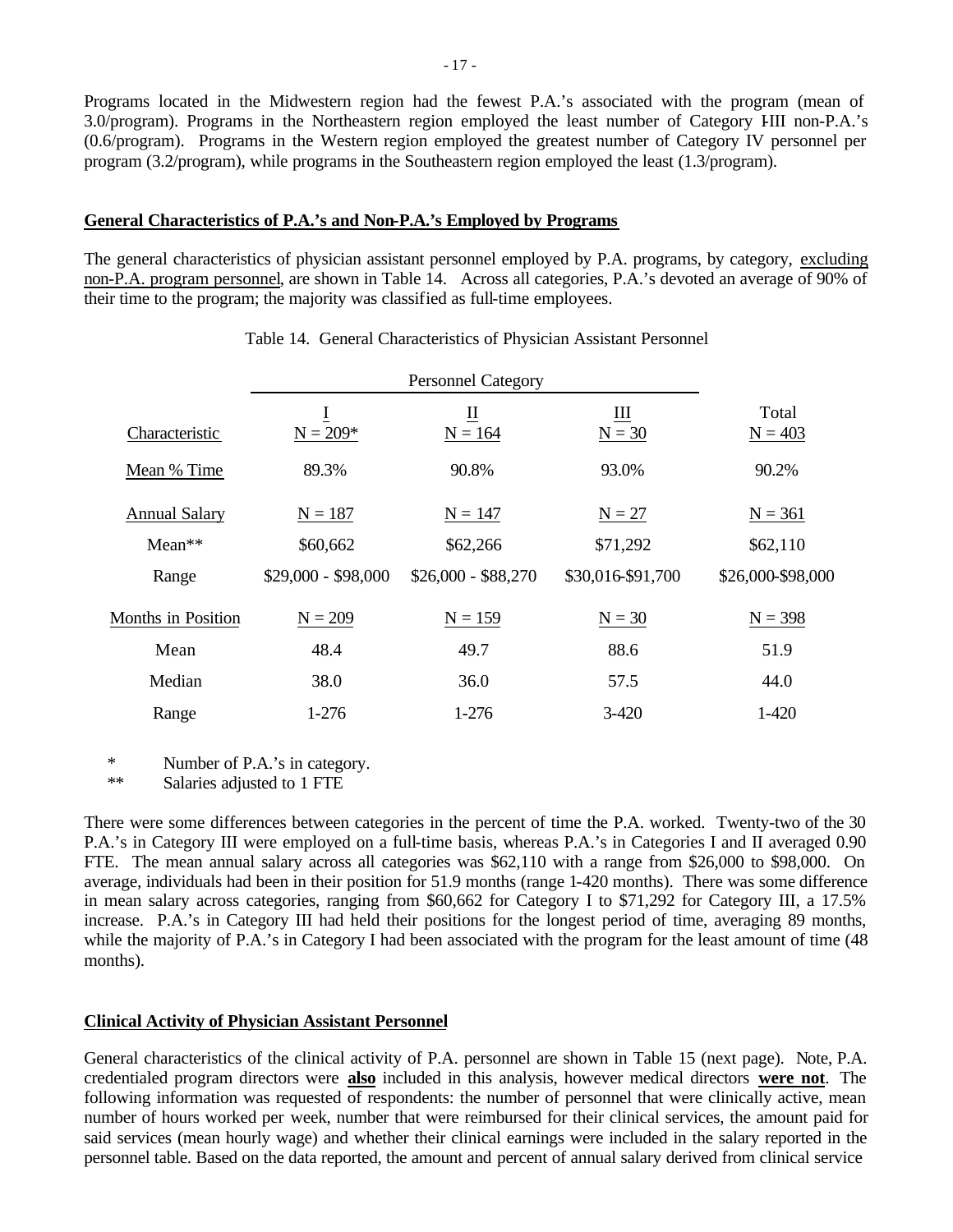was calculated. Lastly, for those personnel who received earnings through their clinical service in addition to their regular salary, a gross salary (combining program and clinical sources) was calculated. Almost three-fourths (71%) of the program personnel that were credentialed as P.A.'s had clinical responsibilities, in addition to their program activities. This proportion varied across the three categories and was greatest for those in category III (90%). Thirty-eight percent of program directors (P.A.'s) also had clinical responsibilities.

|                                                                                 |                | P.A. Personnel Category | Program       |                               |                    |
|---------------------------------------------------------------------------------|----------------|-------------------------|---------------|-------------------------------|--------------------|
| Characteristic                                                                  | I<br>$N = 209$ | П<br>$N = 164$          | III<br>$N=30$ | <b>Directors</b><br>$N = 103$ | Total<br>$N = 506$ |
| Clinical P.A.'s                                                                 | 173(83%)       | 122(74%)                | 27(90%)       | 39(38%)                       | 361(71%)           |
| Hrs Worked/Week                                                                 |                |                         |               |                               |                    |
| Mean                                                                            | 11.9           | 12.0                    | 10.8          | 7.6                           | 11.4               |
| (N)                                                                             | (173)          | (119)                   | (25)          | (39)                          | 356                |
| Range                                                                           | $2 - 40$       | $1-40$                  | $4 - 40$      | $1 - 38$                      | $1-40$             |
| Number (%) Paid<br>for Services                                                 | 150(87%)       | 111(91%)                | 25(85%)       | 33(85%)                       | 317(88%)           |
| Mean Wage/Hour                                                                  | \$36.31        | \$35.38                 | \$38.52       | \$39.08                       | \$36.43            |
| (N)                                                                             | (128)          | (92)                    | (21)          | (28)                          | (269)              |
| Annual Amount*                                                                  | \$20,740       | \$20,379                | \$19,969      | \$14,256                      | \$19,934           |
| Adjust. Salary**                                                                | \$71,655       | \$64,973                | \$65,882      | \$79,651                      | \$69,012           |
| % Salary From<br><b>Clinical Earnings</b><br>$\sim$ T $\sim$ $\sim$ 1 $\sim$ 40 | 28.9%          | 31.4%                   | 30.3%         | 17.9%                         | 28.9%              |

| Table 15. General Characteristics of Clinically Active Physician Assistant Personnel |  |
|--------------------------------------------------------------------------------------|--|
|--------------------------------------------------------------------------------------|--|

\* Estimated at 48 weeks per year.

\*\* Base Salary + Clinical Earnings for those clinically active.

On average, P.A.'s in Categories I-III spent 11.4 hours per week providing patient care; program directors who were P.A.'s spent an average of 7.6 hours per week. The range in time spent was very broad, from one hour per week to 40 hours per week. Eighty-eight percent of P.A. personnel received additional compensation for their clinical services. The mean hourly wage averaged \$36.43/hour and varied from \$35.38 for Category II to \$39.08 per hour for program directors.

Given the mean number of hours worked per week, the average hourly wage and, assuming an average of 48 weeks were worked per year, the annual earnings from patient care services of the P.A.'s with clinical responsibility was estimated. On average, these individuals earned \$19,934 from their clinic al activity. Program directors had the lowest additional income (\$14,256) and those in Category I had the highest (\$20,740).

An "adjusted" annual income (base salary + clinical earnings) was determined for those indicating they received earnings from both sources. On average, there was a 16.2% increase over base salary for those personnel that were clinically active. And, clinical earnings accounted for over one-fourth of the personnel salary. It would appear that the base salary for clinically active personnel is lower than those not in practice. In subsequent tables, salary figures will not include clinical earnings.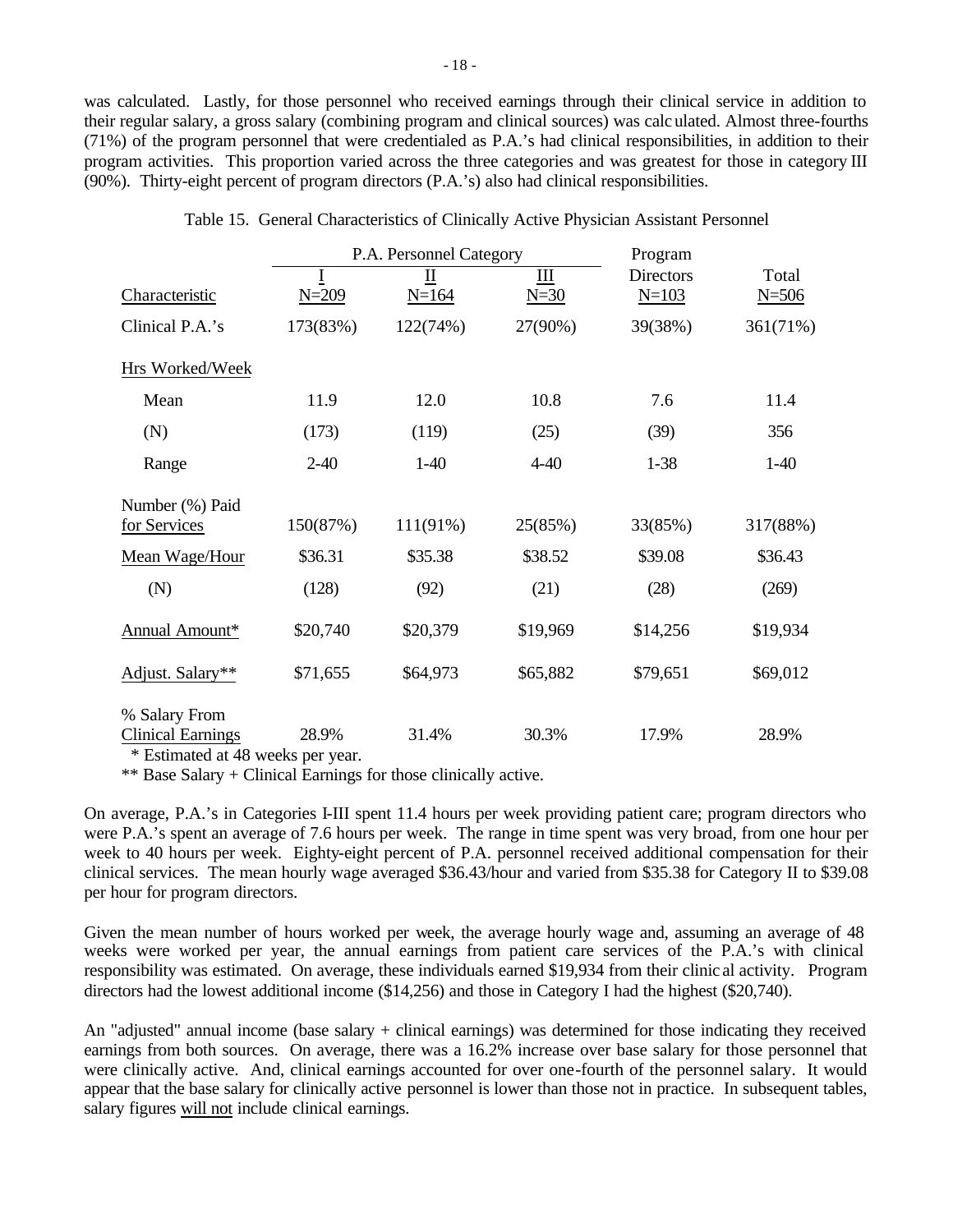General characteristics of non-P.A. credentialed personnel by category is shown in Table 16. Across categories, the typical non-P.A. in Categories I - III devoted 90% of their time to the program; the majority were classified as full-time employees.

Table 16. General Characteristics of Non-P.A. Personnel

|                                      |            |                  |                            |             | Total            |
|--------------------------------------|------------|------------------|----------------------------|-------------|------------------|
|                                      | $\bf{I}$   | $\overline{\Pi}$ | $\mathbf{\underline{III}}$ | <u>IV</u>   | $(Cat. I - III)$ |
| Characteristic                       | $N = 64$   | $N = 15$         | $N = 36$                   | $N = 203$   | $N = 115$        |
| Mean % Time                          | 86.0%      | 92.9%            | 96.3%                      | 96.5%       | 90.1%            |
| Annual Salary*                       | $N = 51$   | $N = 11$         | $N = 33$                   | $N = 187$   | $N = 95$         |
| Mean                                 | \$53,878   | \$52,244         | \$45,311                   | \$27,837    | \$50,713         |
| Median                               | \$57,300   | \$44,900         | \$40,860                   | \$27,000    | \$47,500         |
| Range                                | $$28,112-$ | \$27,600-        | \$18,500-                  | $$10,062 -$ | \$18,500-        |
|                                      | \$82,344   | \$100,000        | \$137,960                  | \$62,000    | \$137,960        |
| Months in Position                   | $N = 59$   | $N = 15$         | $N = 35$                   | $N = 193$   | $N = 109$        |
| Mean                                 | 65.0       | 29.9             | 94.2                       | 53.1        | 69.5             |
| Median                               | 40.0       | 31.0             | 48.0                       | 26.0        | 40.0             |
| Range                                | $2 - 312$  | $1 - 96$         | $4 - 338$                  | $1 - 432$   | $1 - 432$        |
| $\ast$<br>Salaries adjusted to 1 FTE |            |                  |                            |             |                  |

The mean salary for non-P.A.'s across Categories I - III was \$50,713, ranging from \$18,500 to \$137,960. On average, these individuals had been employed 69.5 months (median of 40, range of 1-432 months). Non-P.A.'s in Category I earned the highest average salary (\$53,878). Non-P.A.'s in Category III had the lowest average salary (\$45,311). Category II non-P.A.'s had been associated with the program for the shortest period of time, while Category III non-P.A.'s, on average, had been emplo yed almost three times as long. Overall, non-P.A.'s had a lower average annual salary than did personnel who were P.A.'s. Category IV personnel had a mean salary of \$27,837 with a broad range of \$10,062 to \$62,000. Category IV personnel had been in their position an average of 53.1 months (median: 26 months).

Characteristics of program personnel in Categories I - III, by ethnicity and gender, are shown in Table 17. It should be noted that data on P.A. and non-P.A. program personnel were combined for the analyses in Tables 17 and 21.

> Table 17. Salary and Months in Position of Category I - III P.A. and Non-P.A. Personnel by Ethnicity and Sex

|                      |          | Number of Personnel |                             |          | <b>Mean Annual Salary</b> | <b>Mean Months in Position</b> |        |
|----------------------|----------|---------------------|-----------------------------|----------|---------------------------|--------------------------------|--------|
| Ethnicity            | Male     | Female              | Total                       | Male     | Female                    | Male                           | Female |
| White/Non-Hisp.      | 161      | 279                 | 440                         | \$64,430 | \$57,989                  | 61.5                           | 54.7   |
| Black/African-Amer.  | 19       | 25                  | 44                          | \$53,237 | \$56,316                  | 29.4                           | 48.5   |
| Latin/Hisp/Mex. Am.  | 10       | 8                   | 18                          | \$58,835 | \$55,332                  | 67.9                           | 36.0   |
| Asian                | 3        | 7                   | 10                          | \$72,033 | \$56,609                  | 37.0                           | 68.6   |
| Asian Subpopulation  | $\theta$ | $\theta$            | $\Omega$                    |          |                           |                                |        |
| Native Haw./Other PI |          |                     | $\mathcal{D}_{\mathcal{L}}$ |          |                           |                                |        |
| Amer. Ind./Alaskan   | 0        | $\theta$            | $\Omega$                    |          |                           |                                |        |
| Other                |          | $\overline{0}$      |                             |          |                           |                                |        |
| Total                | 195      | 320                 | 515                         | \$63,076 | \$57,673                  | 58.0                           | 53.9   |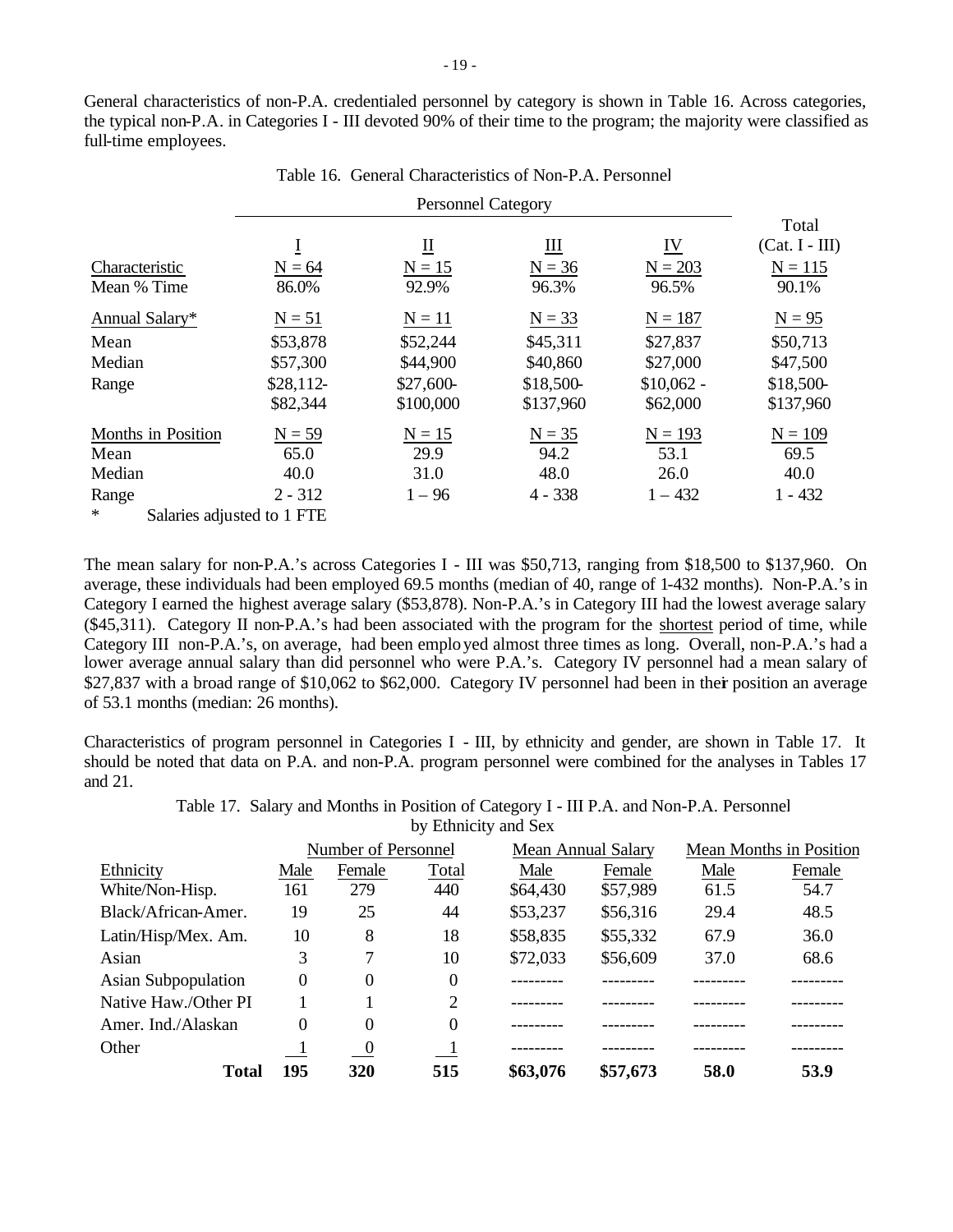Proportionately, there were more women (62%) among the P.A. and non-P.A. personnel; 63% of the white (279/440) and 55% of the non-white personnel (41/75) were women. In total, 75 P.A. program staff and/or faculty from 50 programs were identified as members of an ethnic minority (44 Black/African-American, 18 Latino/Hispanic, 10 Asian, two Native Hawaiian/Other Pacific Islander, and one Other). This constitutes 15% (75/515) of the total number of faculty and staff and 49% of the programs responding. In all categories except Black/African-American, males earned higher annual salaries than their female counterparts where comparisons were possible. Black/African-American and Asian Females were employed longer in their current position than males.

Characteristics of program personnel in Category IV, by ethnicity and gender, are shown in Table 18. Category IV personnel consisted mainly of females (93.4%). Fifty (25%) Category IV P.A. program staff from 28 programs were identified as members of an ethnic minority. Females were employed longer in their current position than males, 56 and 25 months, respectively.

Table 18. Salary and Months in Position of Category IV Personnel

|                      |                |                            | by Ethnicity and Sex     |          |                           |                         |        |  |
|----------------------|----------------|----------------------------|--------------------------|----------|---------------------------|-------------------------|--------|--|
|                      |                | Number of Personnel        |                          |          | <b>Mean Annual Salary</b> | Mean Months in Position |        |  |
| Ethnicity            | Male           | Female                     | Total                    | Male     | Female                    | Male                    | Female |  |
| White/Non-Hisp.      | 12             | 136                        | 148                      | \$31,483 | \$27,547                  | 27.2                    | 58.6   |  |
| Black/African-Amer.  | $\Omega$       | 25                         | 25                       |          | \$27,796                  |                         | 45.6   |  |
| Latin/Hisp/Mex. Am.  | $\Omega$       | 17                         | 17                       |          | \$28,298                  |                         | 68.4   |  |
| Asian                |                | 6                          |                          |          | \$29,801                  |                         | 29.8   |  |
| Asian Subpopulation  | $\Omega$       | $\Omega$                   | 0                        |          |                           |                         |        |  |
| Native Haw./Other PI | $\Omega$       |                            |                          |          |                           |                         |        |  |
| Amer. Ind./Alaskan   | $\overline{0}$ | $\overline{\phantom{0}}^0$ | $\overline{\phantom{0}}$ |          |                           |                         |        |  |
| <b>Total</b>         | 13             | 185                        | 198                      | \$31,215 | \$27,812                  | 25.3                    | 56.3   |  |

The relationship between salary, percent time, and months in position for P.A. and non-P.A. personnel by sex is shown in Table 19.

Table 19. Analysis of Salary, Percent Time and Months in Position of P.A. and Non-P.A. Personnel by Sex

|                |          |                     | Mean Annual Salary |                          | Mean % Time |     |        |             |       | Mean Months in Position |        |                          |  |
|----------------|----------|---------------------|--------------------|--------------------------|-------------|-----|--------|-------------|-------|-------------------------|--------|--------------------------|--|
| Categories     | Male     | $\underline{\rm N}$ | Female             | $\underline{\mathbf{N}}$ | Male        | N   | Female | $\mathbf N$ | Male  | $\mathbf N$             | Female | $\underline{\mathbf{N}}$ |  |
| Cat. I         |          |                     |                    |                          |             |     |        |             |       |                         |        |                          |  |
| P.A.           | \$63,010 | 70                  | \$59,148           | 115                      | 91.3        | 75  | 88.8   | 132         | 50.5  | 72                      | 47.5   | 126                      |  |
| Non-P.A.       | \$57,352 | 21                  | \$51,445           | 30                       | 84.1        | 28  | 87.4   | 35          | 55.5  | 26                      | 72.5   | 33                       |  |
| Cat. II        |          |                     |                    |                          |             |     |        |             |       |                         |        |                          |  |
| P.A.           | \$63,049 | 63                  | \$61,583           | 83                       | 92.7        | 66  | 89.5   | 98          | 53.0  | 62                      | 47.6   | 97                       |  |
| Non-P.A.       | \$75,250 | 4                   | \$37,281           | 6                        | 90.7        | 6   | 93.8   | 8           | 31.8  | 6                       | 32.0   | 8                        |  |
| Cat. III       |          |                     |                    |                          |             |     |        |             |       |                         |        |                          |  |
| P.A.           | \$71,607 | 8                   | \$71,160           | 19                       | 99.1        | 11  | 89.5   | 19          | 92.4  | 11                      | 86.4   | 19                       |  |
| Non-P.A.       | \$63,901 | 8                   | \$39,362           | 25                       | 98.1        | 8   | 95.7   | 28          | 149.1 | 7                       | 66.2   | 28                       |  |
| Cat. IV        |          |                     |                    |                          |             |     |        |             |       |                         |        |                          |  |
| Non-P.A.       | \$31,215 | 13                  | \$27,584           | 174                      | 88.5        | 13  | 97.1   | 190         | 25.3  | 13                      | 55.1   | 180                      |  |
| $Cat. I - III$ |          |                     |                    |                          |             |     |        |             |       |                         |        |                          |  |
| P.A.           | \$63,515 | 141                 | \$61,131           | 217                      | 92.5        | 152 | 89.1   | 249         | 54.7  | 145                     | 50.6   | 242                      |  |
| Non-P.A.       | \$61,109 | 33                  | \$45,100           | 61                       | 87.7        | 42  | 91.4   | 71          | 68.7  | 39                      | 65.2   | 69                       |  |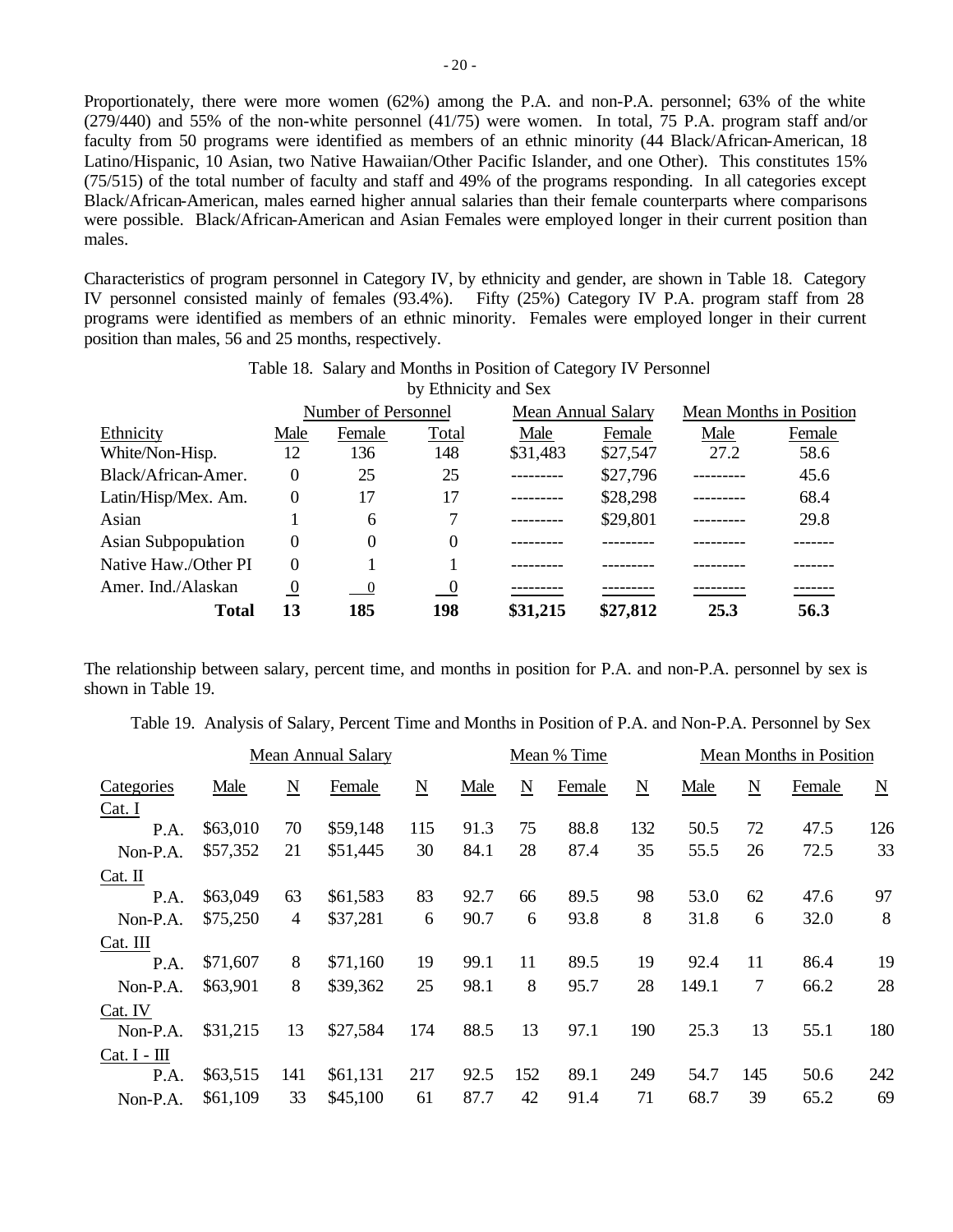Male personnel earned higher annual salaries than female personnel. On average for Categories I - III, non-P.A. personnel had been in their positions substantially longer than P.A. personnel.

#### **Personnel by Region: Salary, Months in Position and Ethnicity**

Data regarding salary and time in position for P.A. and non-P.A. personnel by consortia region is presented in Table 20. P.A.'s associated with programs located in the Heartland region reported the highest annual salaries. The lowest mean P.A. salary was in the Eastern region. Non-P.A.'s in the Heartland region had the highest salaries, while those in the Midwestern region had the lowest salaries. P.A.'s salaries were higher than Non-P.A.'s in each region. Non-P.A.'s were employed for more months. There was not a statistically significant correlation ( $r = 0.361$ ;  $p > 0.05$ ) between time in position and salary.

| Consortia    |          |     | Mean Salary: Categories I - III | Months in Position     |                  |
|--------------|----------|-----|---------------------------------|------------------------|------------------|
| Region       | P.A.     | N   | Non-P.A.                        | $\underline{\text{N}}$ | Non-P.A.<br>P.A. |
| Northeastern | \$62,632 | 69  | \$56,305                        |                        | 49.4<br>54.1     |
| Eastern      | \$58,219 | 53  | \$54,463                        | 9                      | 48.6<br>53.1     |
| Southeastern | \$62,505 | 57  | \$49,221                        | 14                     | 70.2<br>60.2     |
| Midwestern   | \$61,908 | 63  | \$45,152                        | 19                     | 46.2<br>46.1     |
| Heartland    | \$63,814 | 43  | \$60,702                        | 12                     | 54.2<br>118.8    |
| Western      | \$63,080 | 74  | \$48,847                        | 32                     | 55.5<br>68.6     |
| <b>Total</b> | \$62,110 | 359 | \$50,720                        | 93                     | 65.9<br>52.0     |

Table 20. Program Personnel: Salary and Time in Position by Region

The salaries of Category I - III P.A. program personnel (P.A.'s and non-P.A.'s) by ethnicity and consortia region are shown in Table 21. Mean salaries of White personnel were higher than their Black/African-American counterparts in each region, except the Western. Latino/Hispanic personnel had higher average salaries than Black/African-Americans.

| Table 21. Analysis of Program Personnel by Consortia Region and Ethnicity |
|---------------------------------------------------------------------------|
| Category $I - III$                                                        |

|              | Mean Annual Salary |     |              |                  |          |                        |  |  |  |
|--------------|--------------------|-----|--------------|------------------|----------|------------------------|--|--|--|
| Consortia    | Black/             |     |              |                  |          |                        |  |  |  |
| Region       | White              | N   | African-Amer | N                | Lat/Hisp | $\underline{\text{N}}$ |  |  |  |
| Northeastern | \$62,660           | 62  | \$60,709     | 11               | \$65,500 | $\overline{2}$         |  |  |  |
| Eastern      | \$58,204           | 54  | \$53,063     | 6                |          |                        |  |  |  |
| Southeastern | \$61,076           | 60  | \$52,929     | 10               |          |                        |  |  |  |
| Midwestern   | \$59,564           | 73  | \$43,225     | 5                |          |                        |  |  |  |
| Heartland    | \$63,166           | 49  |              | $\boldsymbol{0}$ | \$54,767 | 3                      |  |  |  |
| Western      | \$58,793           | 90  | \$62,400     | $\frac{4}{1}$    | \$57,736 | $\frac{8}{2}$          |  |  |  |
| <b>Total</b> | \$60,379           | 388 | \$56,605     | 36               | \$57,521 | 16                     |  |  |  |

The salaries of Category IV P.A. program personnel (P.A.'s and non-P.A.'s) by ethnicity and consortia region are shown in Table 22 (next page). Mean salaries of Black/African-American personnel were higher than their White counterparts in three of the five regions were comparisons could be made.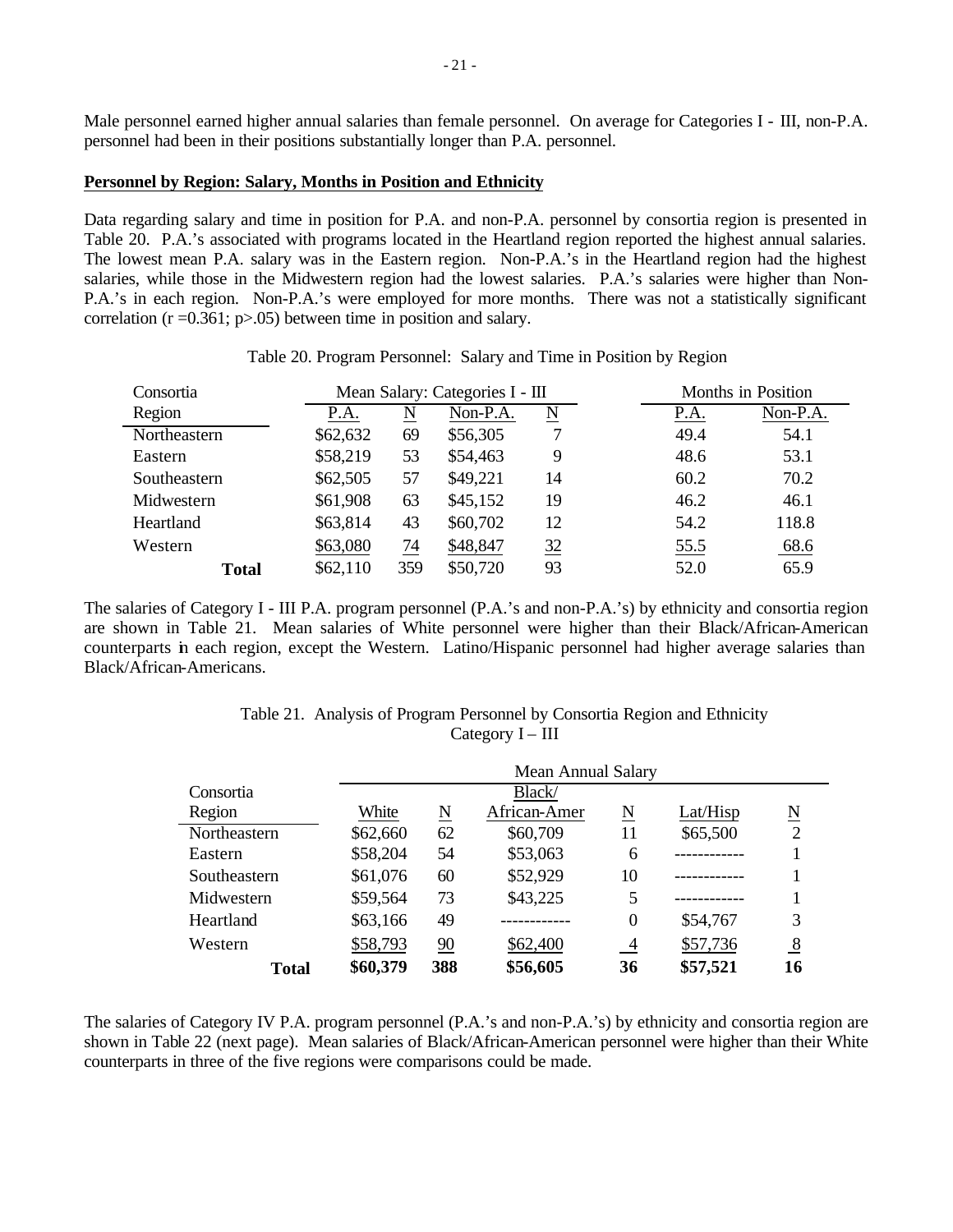|              | Mean Annual Salary |     |                |                |          |                  |  |  |
|--------------|--------------------|-----|----------------|----------------|----------|------------------|--|--|
| Consortia    |                    |     | Black/African- |                |          |                  |  |  |
| Region       | White              | N   | American       | N              | Lat/Hisp | N                |  |  |
| Northeastern | \$28,476           | 30  | \$29,977       | 9              |          |                  |  |  |
| Eastern      | \$27,329           | 9   | \$25,662       | 5              |          |                  |  |  |
| Southeastern | \$23,297           | 18  | \$30,000       | 2              |          |                  |  |  |
| Midwestern   | \$25,939           | 30  | \$27,250       | $\overline{2}$ |          |                  |  |  |
| Heartland    | \$26,825           | 17  |                | $\overline{0}$ | \$22,567 | 3                |  |  |
| Western      | \$32,205           | 34  | \$25,749       | 6              | \$30,327 | $\underline{10}$ |  |  |
| <b>Total</b> | \$27,890           | 138 | \$27,796       | 24             | \$29,265 | 15               |  |  |

## Table 22. Analysis of Program Personnel by Consortia Region and Ethnicity Category IV

### **Trends in P.A. Program Personnel Salaries from 1986 Through 2001**

Trends in P.A. personnel salary from 1986 through 2001 are shown in Table 23. Note, salary data was not available for 1987-88. There has been a 115% increase in P.A. salaries (all categories combined) from 1985-86 to 2001-2002, an average of 5.3% per year. Proportionately, the largest annual increase in salary (10.9%) for all categories occurred between 1989 and 1990.

|  | Table 23. Salary and Months in Position for P.A. Personnel, 1985 Through 2001 |  |  |  |  |  |  |  |
|--|-------------------------------------------------------------------------------|--|--|--|--|--|--|--|
|--|-------------------------------------------------------------------------------|--|--|--|--|--|--|--|

|            |          |          |          |          | Months in |
|------------|----------|----------|----------|----------|-----------|
| Categories | Cat. I   | Cat. II  | Cat. III | All Cat. | Position  |
| 1985-86    | \$27,264 | \$27,553 | \$31,298 | \$27,769 | 36.6      |
| 1986-87    | \$28,129 | \$29,060 | \$32,451 | \$29,010 | 36.3      |
| 1988-89    | \$31,362 | \$32,054 | \$35,547 | \$32,099 | 39.9      |
| 1989-90    | \$34,610 | \$32,300 | \$36,756 | \$33,723 | 43.9      |
| 1990-91    | \$38,547 | \$35,578 | \$40,661 | \$37,404 | 40.1      |
| 1991-92    | \$40,280 | \$36,807 | \$41,552 | \$39,192 | 51.4      |
| 1992-93    | \$41,689 | \$42,885 | \$42,719 | \$42,471 | 42.0      |
| 1993-94    | \$42,945 | \$44,127 | \$47,038 | \$43,956 | 41.6      |
| 1994-95    | \$46,498 | \$45,357 | \$52,578 | \$46,549 | 42.5      |
| 1995-96    | \$49,510 | \$49,589 | \$58,720 | \$50,469 | 39.0      |
| 1996-97    | \$51,662 | \$51,906 | \$60,973 | \$52,550 | 41.6      |
| 1997-98    | \$53,314 | \$53,730 | \$62,849 | \$54,164 | 38.9      |
| 1998-99    | \$55,964 | \$54,943 | \$57,878 | \$55,729 | 46.5      |
| 1999-00    | \$57,687 | \$56,164 | \$61,033 | \$56,539 | 44.3      |
| 2000-01    | \$59,013 | \$58,556 | \$60,973 | \$59,108 | 54.8      |
| 2001-02    | \$59,208 | \$61,568 | \$57,003 | \$59,757 | 55.1      |

Months in position did not vary substantially, averaging 43.4 months over the 16-year period (range of 36.3 to 55.1).

A three-way analysis of variance (ANOVA) of salary was conducted to investigate the effects of the following parameters: personnel category, gender and consortia region. Main effects were found for sex (F=18.47; p<0.01; men higher than women) and consortia region (F=21.43; p<0.001). The category of personnel demonstrated no significant main effects. No significant interactions were found. Taken together, category, gender and region accounted for 22.6% of the variance in salaries (r=0.475).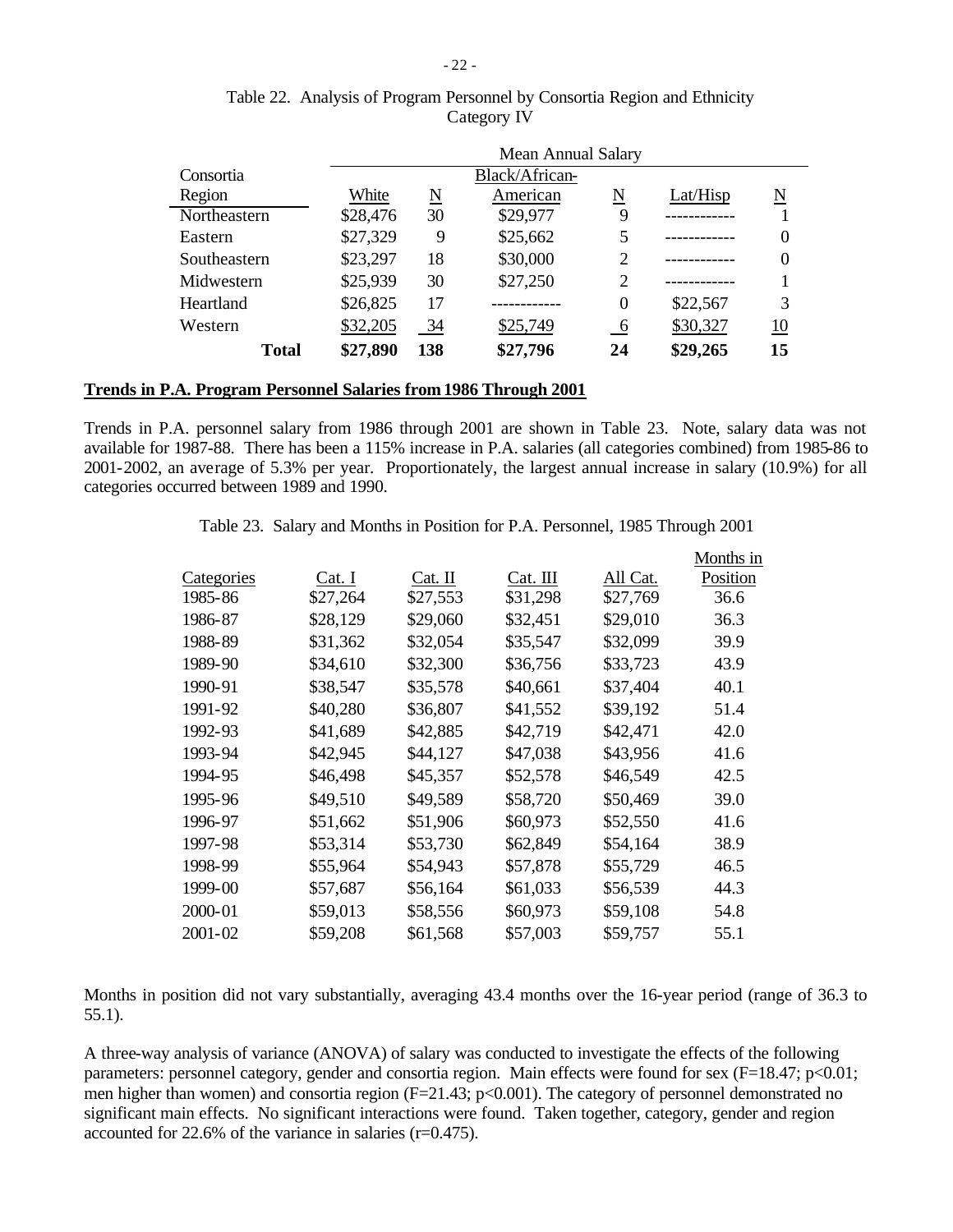Trends in salary for all categories of program personnel (data for P.A.'s and non-P.A.'s were combined) from 1985 through 2001 are illustrated in Figure 7. Salaries for personnel in Cat I and II consistently increased each year with the largest increase occurring in 1990. Since 1997, Cat III salaries have decreased by 9.3%.



**Figure 7. Trends in P.A. Program Salaries: 1985 Through 2001**

### **Program Personnel: Academic Classification**

The number of Category I - III personnel (P.A.'s and non-P.A.'s) classified as faculty and staff, as well as the tenure track status of those in faculty positions, are shown in Table 24.

|                      |        | <b>Personnel Category</b> |        |       |        |       |        |        |  |
|----------------------|--------|---------------------------|--------|-------|--------|-------|--------|--------|--|
|                      |        |                           | П      |       | Ш      |       | Total  |        |  |
| Classification       | Number | $(\%)$                    | Number | (% )  | Number | (%)   | Number | $(\%)$ |  |
| Faculty              | 239    | 91.2%                     | 146    | 82.0% | 36     | 54.5% | 421    | 83.0%  |  |
| Staff                | 24     | 8.8%                      | 32     | 18.0% | 30     | 45.5% | 86     | 17.0%  |  |
| <b>Tenure Status</b> |        |                           |        |       |        |       |        |        |  |
| In Tenure Track*     | 82     | 34.3%                     | 26     | 17.8% | 13     | 36.1% | 121    | 28.7%  |  |
| Faculty Tenured**    | 16     | 6.7%                      | 3      | 2.1%  |        | 19.4% | 26     | 6.2%   |  |

Table 24. Program Personnel: Classification and Tenure Track Status

\* Percent of TOTAL faculty in tenure track not tenured.

\*\* Percent of TOTAL faculty tenured (e.g.,  $26/421 = 6.2\%$ )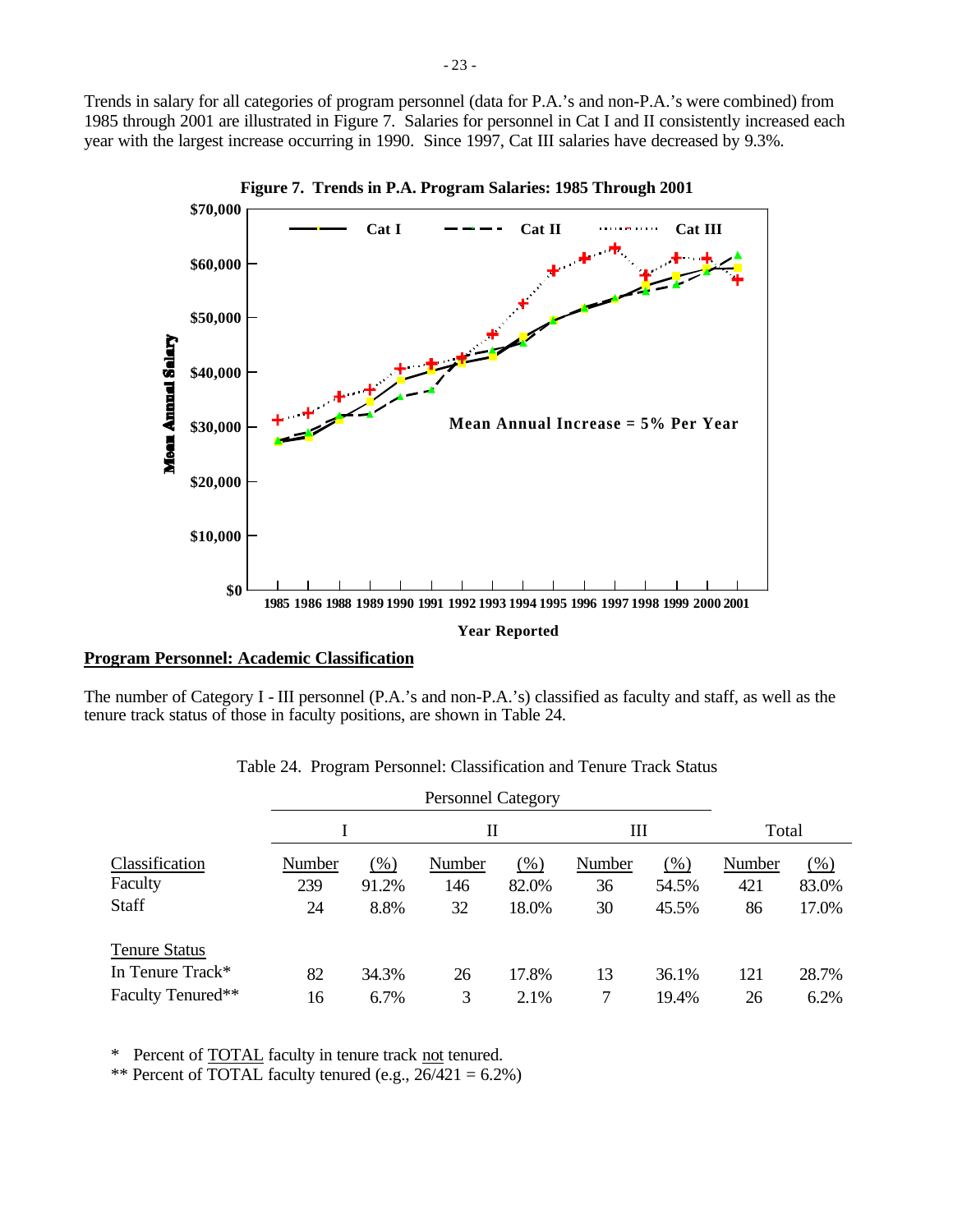For all categories combined, more than three fourths  $(N=421; 83%)$  of personnel were classified as faculty. This distribution of individuals classified as faculty varied greatly between 54.5% for Category III and 91.2% for Category I. Category III includes typically administrative-type personnel who may be less likely to be appointed to an academic level position.

Overall, more than one-fourth (28.7%) of the faculty were on the tenure track. However, only 6.2% of the faculty were tenured. Viewed in another way, 21.5% of those faculty in a tenure track were tenured, with the highest proportion of these tenured faculty in Category III (53.8%).

Table 25 shows the academic classification and tenure status of Category I - III personnel by gender. The proportion of men holding faculty rank was higher than the proportion of women (88% versus 80%, respectively). A larger proportion of male faculty were on tenure track compared to female faculty, 31.4% versus 27.0%, respectively. Although very few faculty were tenured (6.2%), more male faculty were tenured (7.1%) as compared to female faculty (5.6%).

| Personnel     | Female           | Male             | Total             |
|---------------|------------------|------------------|-------------------|
| ۰ ~<br>$\sim$ | <b>AT</b><br>(0) | <b>NT</b><br>(0) | ъ т<br>$\sqrt{2}$ |

Table 25. Program Personnel: Classification and Tenure Track Status by Gender

| Classification              | Number | $\left(\%\right)$ | Number | (%)   | Number | $(\% )$ |
|-----------------------------|--------|-------------------|--------|-------|--------|---------|
| <b>Faculty Appointment</b>  | 252    | 80.0%             | 169    | 88.0% | 421    | 83.0%   |
| <b>Staff Appointment</b>    | 63     | 20.0%             | 23     | 12.0% | 86     | 17.0%   |
|                             |        |                   |        |       |        |         |
| <b>Tenure Status</b>        |        |                   |        |       |        |         |
| <b>Tenure Track Faculty</b> | 68     | 27.0%             | 53     | 31.4% | 121    | 28.7%   |
| Tenured Faculty*            | 14     | 5.6%              | 12     | 7.1%  | 26     | 6.2%    |

\* Percent of TOTAL faculty tenured.

A summary of the highest degree held by each category of program personnel is shown in Table 26. All but 2% of Category I - III program personnel were reported to have earned a bachelors or higher degree. Less than onethird of the P.A. and non-P.A. personnel held a baccalaureate degree (29%) as their highest degree. Over one-half of the personnel held a master's degree (N=293; 58.6%). Fifty-three individuals (10.6%) were identified as having earned a doctorate. Proportionately, Category I and III personnel tended to have more doctorate degrees than those in Category II.

Table 26. Program Personnel: Highest Degree Held

|                  | <b>Program Personnel Categories</b> |         |     |        |    |        |                  |        |                         |        |  |
|------------------|-------------------------------------|---------|-----|--------|----|--------|------------------|--------|-------------------------|--------|--|
| Highest          | Ш<br>IV<br>∐<br>Ŧ                   |         |     |        |    |        |                  |        | Categories<br>$I - III$ |        |  |
| Degree           | #                                   | $(\% )$ | #   | (% )   | #  | $(\%)$ | #                | (%)    | #                       | $(\%)$ |  |
| Doctorate        | 35                                  | 13.2%   |     | 4.0%   | 11 | 18.6%  |                  | 1.4%   | 53                      | 10.6%  |  |
| <b>Masters</b>   | 171                                 | 64.5%   | 88  | 50.0%  | 34 | 57.6%  | 9                | 12.7%  | 293                     | 58.6%  |  |
| <b>Bachelors</b> | 57                                  | 21.5%   | 75  | 42.6%  | 12 | 20.3%  | 45               | 63.4%  | 144                     | 28.8%  |  |
| Associate        |                                     | 0.8%    | -6  | 3.4%   |    | 3.4%   | $\underline{16}$ | 22.5%  | 10                      | 2.0%   |  |
| <b>Total</b>     | 265                                 | 100.0%  | 176 | 100.0% | 59 | 100.0% | 71               | 100.0% | 500                     | 100.0% |  |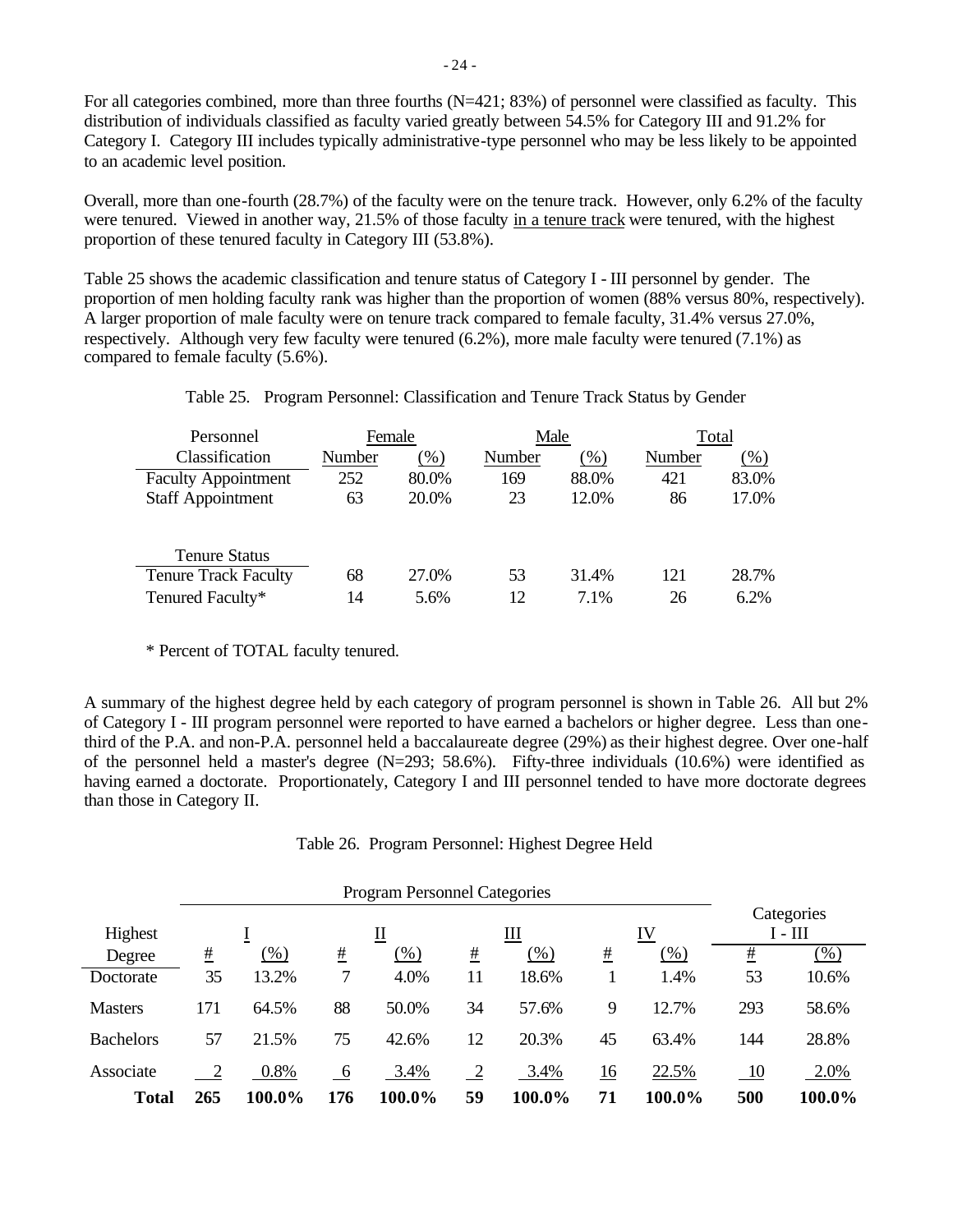The number and academic rank of program faculty, by category, are shown in Table 27. Over half of the P.A. and non-P.A. faculty hold the academic rank of assistant professor (N=208; 51.6%).

|                                  |           |                 |                          | <b>Program Personnel Categories</b> |                          |                 |            |                 |
|----------------------------------|-----------|-----------------|--------------------------|-------------------------------------|--------------------------|-----------------|------------|-----------------|
|                                  |           |                 |                          | Н                                   |                          | Ш               |            | Total           |
| Academic Rank                    | N         | $(\%)$          | $\underline{\mathbf{N}}$ | $(\%)$                              | $\underline{\mathbf{N}}$ | $(\%)$          | N          | $(\% )$         |
| <b>Full Professor</b>            | 5         | 2.1%            | $\theta$                 | 0.0%                                | 3                        | 8.6%            | 8          | 2.0%            |
| Associate Prof.                  | 24        | $10.1\%$        | 8                        | 6.2%                                | 9                        | 25.7%           | 41         | 10.2%           |
| Assistant Prof.                  | 126       | 52.9%           | 67                       | 51.5%                               | 15                       | 42.9%           | 208        | 51.6%           |
| Instructor/Lect.<br><b>Total</b> | 83<br>238 | 34.9%<br>100.0% | $\frac{55}{5}$<br>130    | 42.3%<br>100.0%                     | 8<br>35                  | 22.9%<br>100.0% | 146<br>403 | 36.2%<br>100.0% |

Table 27. Program Personnel: Academic Rank of Faculty

#### **P.A. and Non-P.A. Personnel Salary Analysis**

Salaries for Category I - III P.A. and non-P.A. program personnel by academic classification are shown in Table 28. The mean annual salary of faculty-level personnel was \$62,448 (N=368), 31% higher than those appointed to staff positions (\$47,730; N=78). In general, the annual salaries of non-P.A. personnel with faculty rank (\$60,795, N=55) were lower than the salaries of P.A. personnel with faculty appointments (\$62,738; N=313). Faculty salaries differed substantially between categories with Category III faculty earning the highest annual income.

Table 28. Faculty and Staff Salaries by Category

|                           |          |                | <b>Program Personnel Categories</b> |               |          |    |                    |           |
|---------------------------|----------|----------------|-------------------------------------|---------------|----------|----|--------------------|-----------|
|                           | Ī        |                | ∐                                   |               | Ш        |    | Categories I - III |           |
| Classification<br>Faculty | Mean     | N              | Mean                                | N             | Mean     | N  | Mean               | N         |
| P.A.                      | \$61,408 | 167            | \$62,830                            | 124           | \$72,313 | 22 | \$62,738           | 313       |
| $Non-P.A.$                | \$58,058 | 40             | \$70,200                            | $\frac{5}{2}$ | \$67,041 | 10 | \$60,795           | <u>55</u> |
| <b>Total</b>              | \$60,761 | 207            | \$63,116                            | 129           | \$70,666 | 32 | \$62,448           | 368       |
| Staff                     |          |                |                                     |               |          |    |                    |           |
| P.A.                      | \$53,477 | 16             | \$58,214                            | 21            | \$66,803 | 5  | \$57,432           | 42        |
| Non-P.A.                  | \$38,400 | 8 <sup>8</sup> | \$35,757                            | 5             | \$35,863 | 23 | \$36,412           | 36        |
| <b>Total</b>              | \$48,451 | 24             | \$53,895                            | 26            | \$41,388 | 28 | \$47,730           | 78        |

Among the personnel classified as staff, those that were P.A.'s earned a substantially higher (58%) salary (\$57,432) than non-P.A.'s (\$36,412). In comparison to the previous year (2000-2001), there was over a 2% increase in the faculty salaries and a 5.7% increase in staff salaries.

The relationship between salary and gender of P.A. and non-P.A. faculty and staff is summarized in Table 29 (next page). Salaries for male faculty were 4.5% higher than those of female faculty (\$64,139 versus \$61,336, respectively). Male staff earned substantially higher salaries than did female staff, \$56,806 vs. \$44,275, respectively.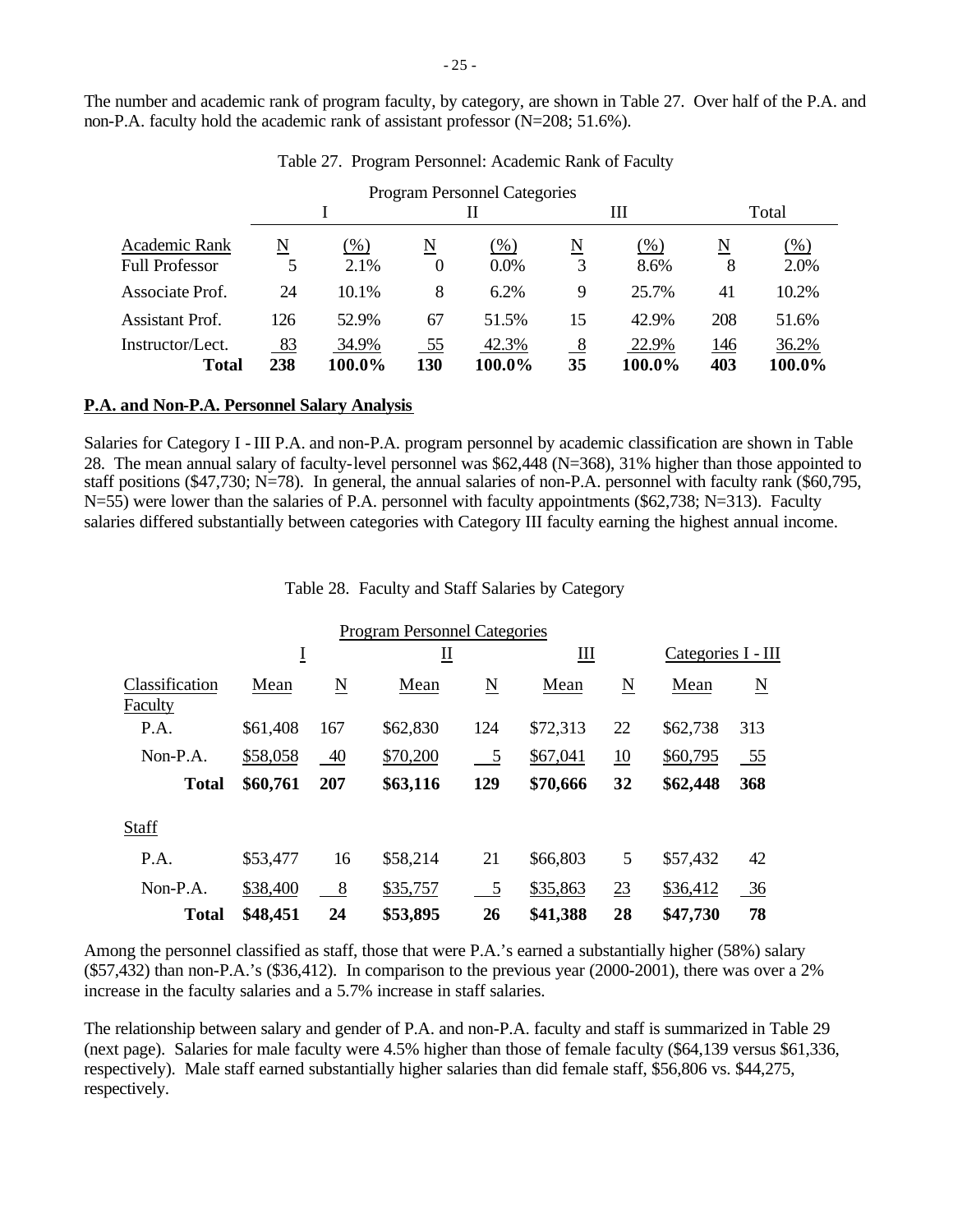|                           | Female   |     | Male     |     |
|---------------------------|----------|-----|----------|-----|
| Classification<br>Faculty | Mean     | N   | Mean     | N   |
| P.A.                      | \$61,880 | 191 | \$64,081 | 122 |
| $Non-P.A.$                | \$57,336 | 26  | \$64,393 | 28  |
| Total                     | \$61,336 | 217 | \$64,139 | 150 |
| Staff                     |          |     |          |     |
| P.A.                      | \$55,680 | 24  | \$59,566 | 17  |
| $Non-P.A.$                | \$35,980 | 33  | \$41,167 | 3   |
| Total                     | \$44,275 | 57  | \$56,806 | 20  |

## Table 29. Program Personnel Salary of Faculty and Staff in Categories I - III by Gender

Compared to the previous year (2000-2001), faculty salaries have increased 2.6% for females and 1.5% for males, while staff salaries decreased by less than 1% for males and increased by 4.2% for females.

Annual salary of program personnel by highest degree earned for all categories is shown in Table 30. Doctorallevel personnel  $(N=43)$  earn the highest salary (overall for Categories I - III = \$63,208) and associate degree level individuals the lowest (\$53,015). Category II individuals earned more at the doctorate; Category I personnel with associate's degree earned the highest salary.

| Table 30. Salary of Faculty and Staff Personnel by Highest Degree Held |  |  |  |  |  |  |  |  |  |
|------------------------------------------------------------------------|--|--|--|--|--|--|--|--|--|
|------------------------------------------------------------------------|--|--|--|--|--|--|--|--|--|

|                  |          | <b>Program Personnel Categories</b> |                           |              |          |                 |          |     |                    |     |  |
|------------------|----------|-------------------------------------|---------------------------|--------------|----------|-----------------|----------|-----|--------------------|-----|--|
|                  |          |                                     | $\underline{\mathrm{II}}$ |              | IV<br>Ш  |                 |          |     | Categories I - III |     |  |
| Highest          |          |                                     |                           |              |          |                 |          |     |                    |     |  |
| Degree           | Mean     | $\underline{\rm N}$                 | Mean                      | N            | Mean     | N               | Mean     | N   | Mean               | N   |  |
| Doctorate        | \$63,103 | 27                                  | \$66,214                  |              | \$61,184 | 9               |          |     | \$63,208           | 43  |  |
| <b>Masters</b>   | \$59,721 | 149                                 | \$63,781                  | 81           | \$67,488 | 31              | \$35,466 | 9   | \$61,904           | 261 |  |
| <b>Bachelors</b> | \$56,130 | 55                                  | \$58,884                  | 62           | \$42,344 | 12              | \$29,522 | 41  | \$56,171           | 129 |  |
| Associate        | \$72,503 | 2                                   | \$51,979                  | 6            | \$36,634 | 2               | \$28,542 | 16  | \$53,015           | 10  |  |
| Not Reported     | \$39,641 | 3                                   | \$67,638                  | <sup>2</sup> | \$32,665 | $\underline{6}$ | \$26,642 | 116 | \$40,926           | 11  |  |
| <b>Total</b>     | \$59,124 | 236                                 | \$61,568                  | <b>58</b>    | \$57,002 | 60              | \$27,917 | 183 | \$59,694           | 454 |  |

The salary of personnel classified as faculty is shown by academic rank and category in Table 31 (next page). Overall, there was an increase in mean salary with higher academic rank. The range of mean salaries was broad, \$56,838 at the rank of instructor in Category I to \$79,576 for those at the associate professor level in Category III.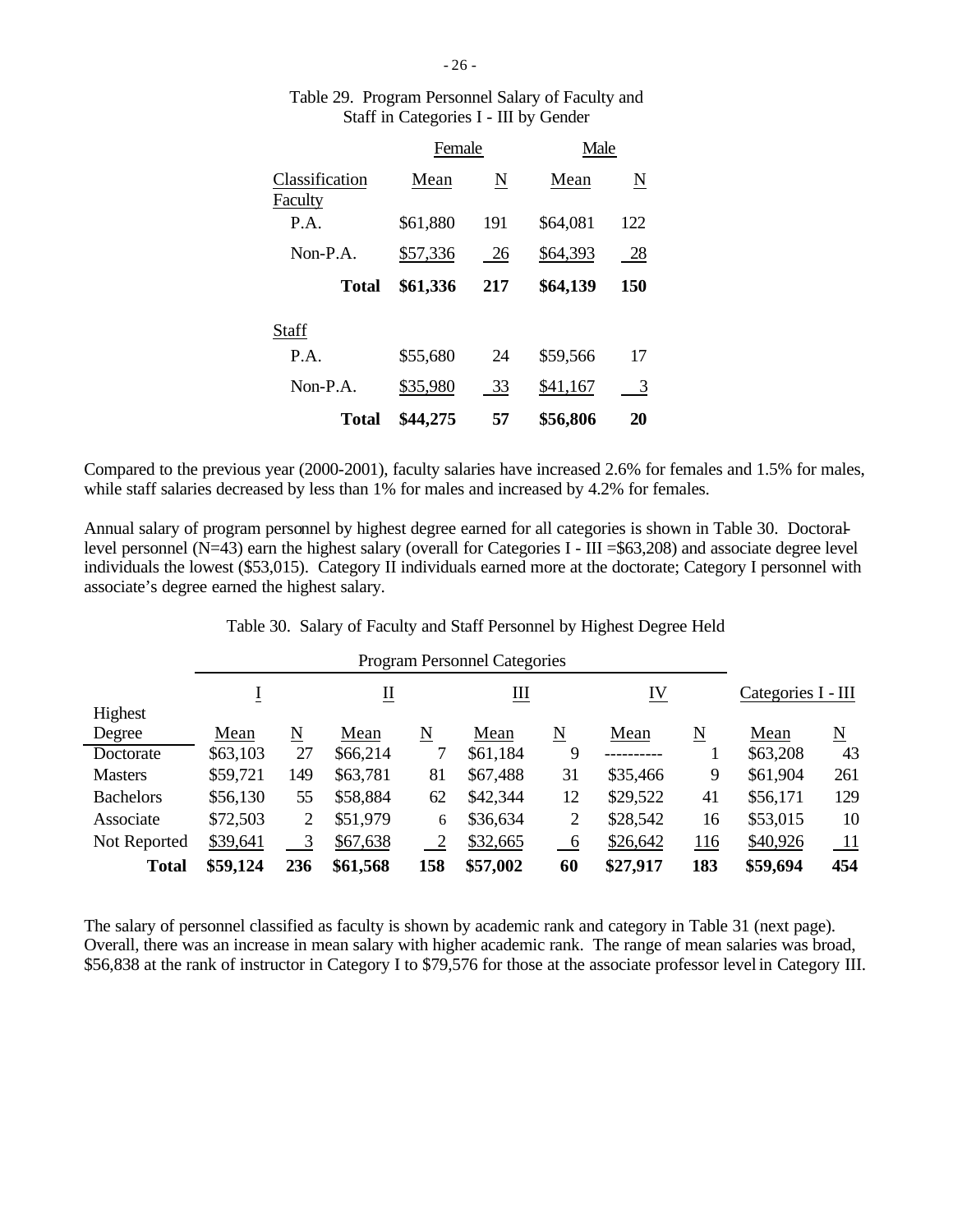|                                        |                  |                 | Н        |                | Ш        |    | Total            |        |
|----------------------------------------|------------------|-----------------|----------|----------------|----------|----|------------------|--------|
| Academic Rank<br><b>Full Professor</b> | Mean<br>\$71,529 | N<br>3          | Mean     | N<br>$\theta$  | Mean     | N  | Mean<br>\$71,732 | N<br>4 |
| Associate Prof.                        | \$67,611         | 18              | \$65,700 | 8              | \$79,576 | 9  | \$70,251         | 35     |
| <b>Assistant Prof.</b>                 | \$61,713         | 107             | \$65,315 | 63             | \$66,562 | 13 | \$63,297         | 183    |
| Instructor/Lect.                       | \$56,838         | 79              | \$60,438 | 44             | \$64,152 | 8  | \$58,492         | 131    |
| Not Reported                           | \$50,532         | $\overline{31}$ | \$56,466 | $\frac{43}{5}$ | \$43,218 | 29 | \$50,950         | 103    |
| <b>Total</b>                           | \$59,208         | 238             | \$61,568 | 158            | \$57,003 | 60 | \$59,736         | 456    |

### Table 31. Salary of Program Faculty by Academic Rank and Category

#### **Program Directors of Physician Assistant Programs**

The general characteristics of program directors are shown in Table 32 and include percent of time, annual salary and months in position for P.A. and non-P.A. directors by gender and highest degree held. On average, program directors devoted 96.5% of their time to program-related activities. While the percentage of time ranged from 50% to 100%, the majority of the directors (N=90; 87%) were working full-time. Seventy-three percent of the directors were P.A.'s (N=75).

#### Table 32. Characteristics of Program Directors

| Characteristics<br>Percent Time | Mean<br>96.5% |               |              | S.D.<br>Range<br>50% - 100%<br>16.9 |                     |                |  |
|---------------------------------|---------------|---------------|--------------|-------------------------------------|---------------------|----------------|--|
| <b>Annual Salary</b>            | \$83,771      |               | \$14,938     |                                     | $$50,000 - 124,681$ | 91             |  |
| P.A.                            | \$83,954      |               | \$14,891     |                                     | $$50,000 - 124,681$ | 75             |  |
| Non-P.A.                        | \$82,912      |               | \$15,128     |                                     | \$59,200 - 109,612  | 16             |  |
| Male                            | \$86,872      |               | \$14,983     |                                     | $$53,733 - 124,681$ | 54             |  |
| Female                          | \$79,245      |               | \$13,664     |                                     | $$50,000 - 101,000$ | 37             |  |
| Doctorate                       | \$87,672      |               | \$15,475     |                                     | $$53,733 - 124,681$ | 34             |  |
| <b>Masters</b>                  | \$81,072      |               | \$14,345     |                                     | $$50,000 - 120,000$ | 52             |  |
| <b>Bachelors</b>                | \$74,500      |               | \$5,500      |                                     | $$69,000 - 80,000$  | $\overline{2}$ |  |
| Months in Position              | 75.81         |               | 80.59        |                                     | 4-366               | 100            |  |
| P.A.                            | 74.48         |               | 75.13        |                                     | 4-332               | 81             |  |
| Non-P.A.                        | 81.47         |               | 100.40       |                                     | 6-366               | 19             |  |
| Male                            | 64.61         |               | 67.03        |                                     | 4-332               | 57             |  |
| Female                          | 90.65         |               | 93.61        |                                     | 6-366               | 43             |  |
| <b>Highest Degree Held</b>      | Female        | $\frac{0}{6}$ | Male         | $\frac{0}{0}$                       | Total               | $\frac{0}{6}$  |  |
| Doctorate*                      | 13            | 35.1%         | 24           | 64.9%                               | 37                  | 37.4%          |  |
| <b>Masters</b>                  | 31            | 51.7%         | 29           | 48.3%                               | 60                  | 60.6%          |  |
| Baccalaureate                   | $\mathbf{1}$  | 50.0%         | $\mathbf{1}$ | 50.0%                               | $\overline{2}$      | 2.0%           |  |

\* Includes Ph.D., Ed.D., J.D., Pharm.D. and M.D. Degrees

The mean average salary for program directors was \$83,771, ranging from \$50,000 to \$124,681. Program directors who were P.A.'s earned a similar salary in comparison to those who were non-P.A.'s (\$83,954 and \$82,912, respectively). The average months in position varied from 74 months for physician assistant to 81 months for non-physician assistant. The median months in position was 51 months.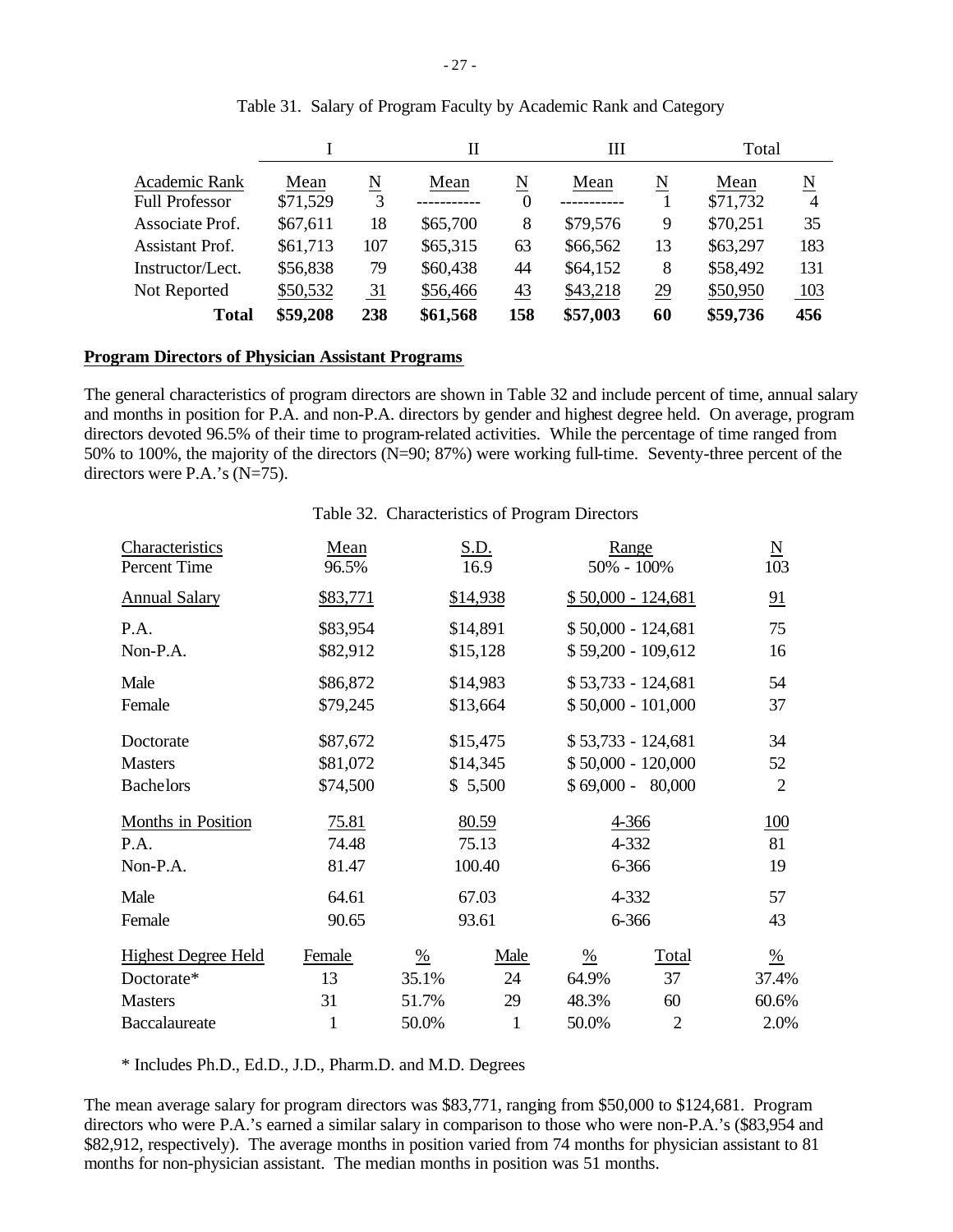Male program directors had higher average salaries (\$86,872) than did female directors (\$79,245). The mean time in position of female directors exceeded that of male directors by almost two years (91 versus 65 months, respectively). The median number of months in position for male and female program directors is 30 and 45 respectively. In comparison to the 2000-2001 data, mean salaries increased by 4.9% (\$83,771 versus \$79,878).

#### **Program Director Salaries: Regional Differences**

A summary of program directors' salary and months in position by consortia region is shown in Table 33. Program directors associated with programs located in the Northeastern region had lower mean salaries (\$79,742) compared with the rest of the United States. Directors in the Western region had the highest mean salaries (\$88,097). The lowest individual salary for a program director was in the Northeastern region (\$50,000) and the highest was in the Midwestern region (\$124,681). Program directors in the Northeastern region had been employed in their positions the longest time, almost eight years (93.5 months), and those in the Midwestern region the shortest period of time (62.2 months). Please note that the median months in position are listed on the table.

| Table 33. Salary and Months in Position of Program Directors by Region |  |  |  |  |  |
|------------------------------------------------------------------------|--|--|--|--|--|
|                                                                        |  |  |  |  |  |

|                  |                        |          | <b>Program Director Salary</b> |            | Months in Position |        |           |  |  |  |
|------------------|------------------------|----------|--------------------------------|------------|--------------------|--------|-----------|--|--|--|
| Consortia Region | $\underline{\text{N}}$ | Mean     | Range                          | N          | Mean               | Median | Range     |  |  |  |
| Northeastern     | 19                     | \$79,742 | \$50,000-<br>99,592            | 23         | 93.5               | 51.0   | 4-366     |  |  |  |
| Eastern          | 12                     | \$80,569 | \$62,325-120,000               | 15         | 73.5               | 54.0   | $6 - 292$ |  |  |  |
| Southeastern     | 15                     | \$85,319 | \$56,702-120,000               | 16         | 75.3               | 50.5   | $6 - 220$ |  |  |  |
| Midwestern       | 20                     | \$84,257 | \$59,200-124,681               | 21         | 62.2               | 60.0   | $6 - 126$ |  |  |  |
| Heartland        | 10                     | \$85,484 | \$72,672-101,400               | 11         | 66.8               | 31.0   | 11-312    |  |  |  |
| Western          | <u> 15</u>             | \$88,097 | \$53,733-109,612               | <u> 14</u> | 77.1               | 42.0   | 4-348     |  |  |  |
| <b>Total</b>     | 91                     | \$83,771 | \$50,000-124,681               | 100        | 75.8               | 51.0   | 4-366     |  |  |  |

#### **Medical Directors of Physician Assistant Programs**

The characteristics of P.A. program medical directors are shown in Table 34. Percent time data were available for 98 medical directors, of which nine were employed as such on a full-time basis, the remainder, on average, devoted less than one-quarter (24.1%) of their time to program-related activities. The mean annual salary of the medical directors reporting (N=81) was \$104,355 but varied extensively, ranging from \$25,000 to \$200,000. Male medical directors (N=62) earned a higher annual mean salary (\$107,684) than did female medical directors (\$93,494).

|                           | Mean      | S.D.     | Median    | Range            | N  |  |
|---------------------------|-----------|----------|-----------|------------------|----|--|
| Percent Time              | 36.1      | 32.7     | 20.0      | 5%-100%          | 98 |  |
| Annual Salary             | \$104,355 | \$45,170 | \$106,550 | \$25,000-200,000 | 81 |  |
| Female                    | \$93,494  | \$41,373 | \$94,707  | \$32,000-156,100 | 19 |  |
| Male                      | \$107,684 | \$45,759 | \$106,925 | \$25,000-200,000 | 62 |  |
| <b>Months in Position</b> | 65.1      | 65.3     | 40.0      | 1-361            | 95 |  |
| Female                    | 68.2      | 70.3     | 54.0      | $2 - 361$        | 26 |  |
| Male                      | 64.0      | 63.2     | 40.0      | $1-276$          | 69 |  |

Table 34. Characteristics of Program Medical Directors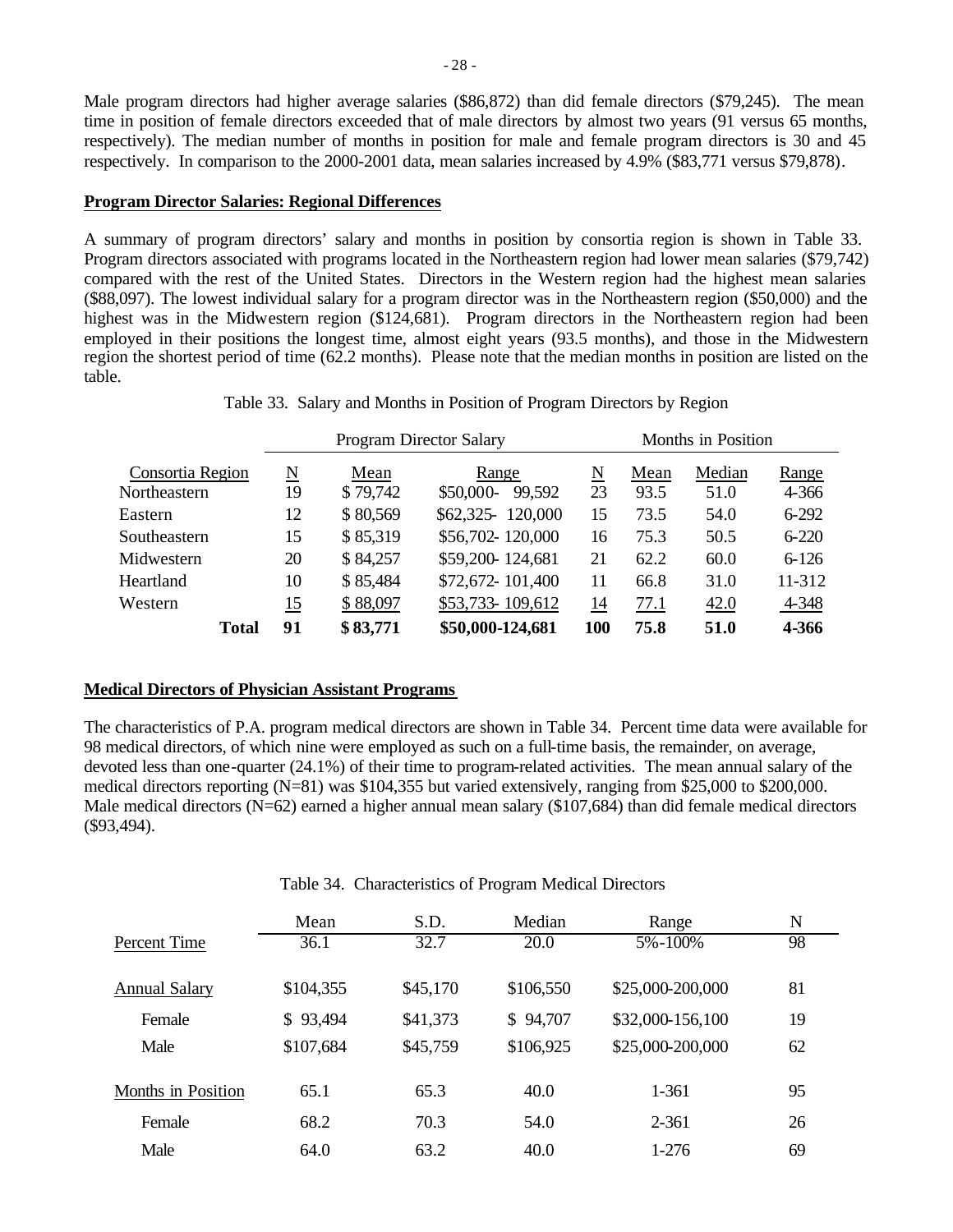Overall, medical director salaries decreased by 3.9% from the previous year. Respondents which originally had not made corrections for full-time equivalent were contacted in order to clarify figures. The majority of medical directors were male (62; 76.5%). The average months in position is lower for male directors (64 months).

Data concerning medical director salaries, months in position and consortia region are shown in Table 35. Medical directors of those programs in the Western region had the highest mean salaries (\$111,362). Those directors in the Eastern had the lowest salaries (\$91,958). The Midwestern region had the highest median salaries (\$107,770). Medical directors in the Eastern region were in their positions for the longest period of time (88.4 months). It should be noted that the range in both salaries (range of \$25,000 to \$200,000) and months in position (from 1 to 361 months) was extensive. Please note that the mean months in position differ significantly from the median months in position.

|                  |  |    |                        | Medical Director's Salary* |                  | Months in Position |      |        |           |
|------------------|--|----|------------------------|----------------------------|------------------|--------------------|------|--------|-----------|
| Consortia Region |  | N  | Mean                   | Median                     | Range            | N                  | Mean | Median | Range     |
| Northeastern     |  | 15 | 98,940<br><sup>S</sup> | \$90,000                   | \$25,000-200,000 | 20                 | 72.5 | 58.0   | $4 - 276$ |
| Eastern          |  | 12 | \$91,958               | \$80,000                   | \$35,000-170,000 | 14                 | 88.4 | 64.0   | 1-239     |
| Southeastern     |  | 13 | \$109,192              | \$114,044                  | \$30,000-150,000 | 15                 | 47.4 | 39.0   | $7 - 133$ |
| Midwestern       |  | 17 | \$105,950              | \$107,770                  | \$25,000-180,000 | 21                 | 55.5 | 53.0   | $2 - 144$ |
| Heartland        |  | 9  | \$108,235              | \$100,000                  | \$50,000-200,000 | 11                 | 50.0 | 31.0   | 18-100    |
| Western          |  | 15 | \$111,362              | \$106,550                  | \$49,000-175,000 | 14                 | 76.5 | 30.0   | 6-361     |
| Total            |  | 81 | \$104,355              | \$106,550                  | \$25,000-200,000 | 95                 | 65.1 | 40.0   | 1-361     |

Table 35. Salary and Months in Position of Medical Directors by Region

\* Corrected for full-time equivalent.

The medical specialties of P.A. program medical directors are shown in Table 36. The majority of medical directors (N=65; 76.5%) were practicing in primary care specialties, predominantly family medicine (N=46; 54%) and internal medicine (N=15; 18%). Only twenty medical directors were in non-primary care specialties.

| Primary Care             |    |        | Non-Primary Care         |    |        |
|--------------------------|----|--------|--------------------------|----|--------|
| <b>Medical Specialty</b> | N  | $(\%)$ | <b>Medical Specialty</b> | N  | $(\%)$ |
| <b>Family Medicine</b>   | 46 | 54.1%  | Cardiology               |    | 5.9%   |
| <b>Internal Medicine</b> | 15 | 17.6%  | Emergency Med.           |    | 8.2%   |
| Pediatrics               | 4  | 6.2%   | <b>General Surgery</b>   | 2  | 2.4%   |
| <b>Total</b>             | 65 | 76.5%  | Psychiatry               |    | 1.2%   |
|                          |    |        | Other                    |    | 5.9%   |
|                          |    |        | Total                    | 20 | 23.5%  |

## Table 36. Medical Specialties of P.A. Program Medical Directors

### **Comparisons between Medical and Program Directors**

A comparison between medical and program directors' salaries from 1984-85 through 2001-2002 is shown in Table 37 (next page). Note, information concerning the characteristics of medical directors was not available in 1987-88. Between 1984 and 2001, there has been a 123% increase in the mean salary for program directors and a 71% increase for medical directors. The mean time in position has increased for program directors over this period (64.5 to 75.8 months). This year there was an increase in the months in position for programs and medical directors from last year.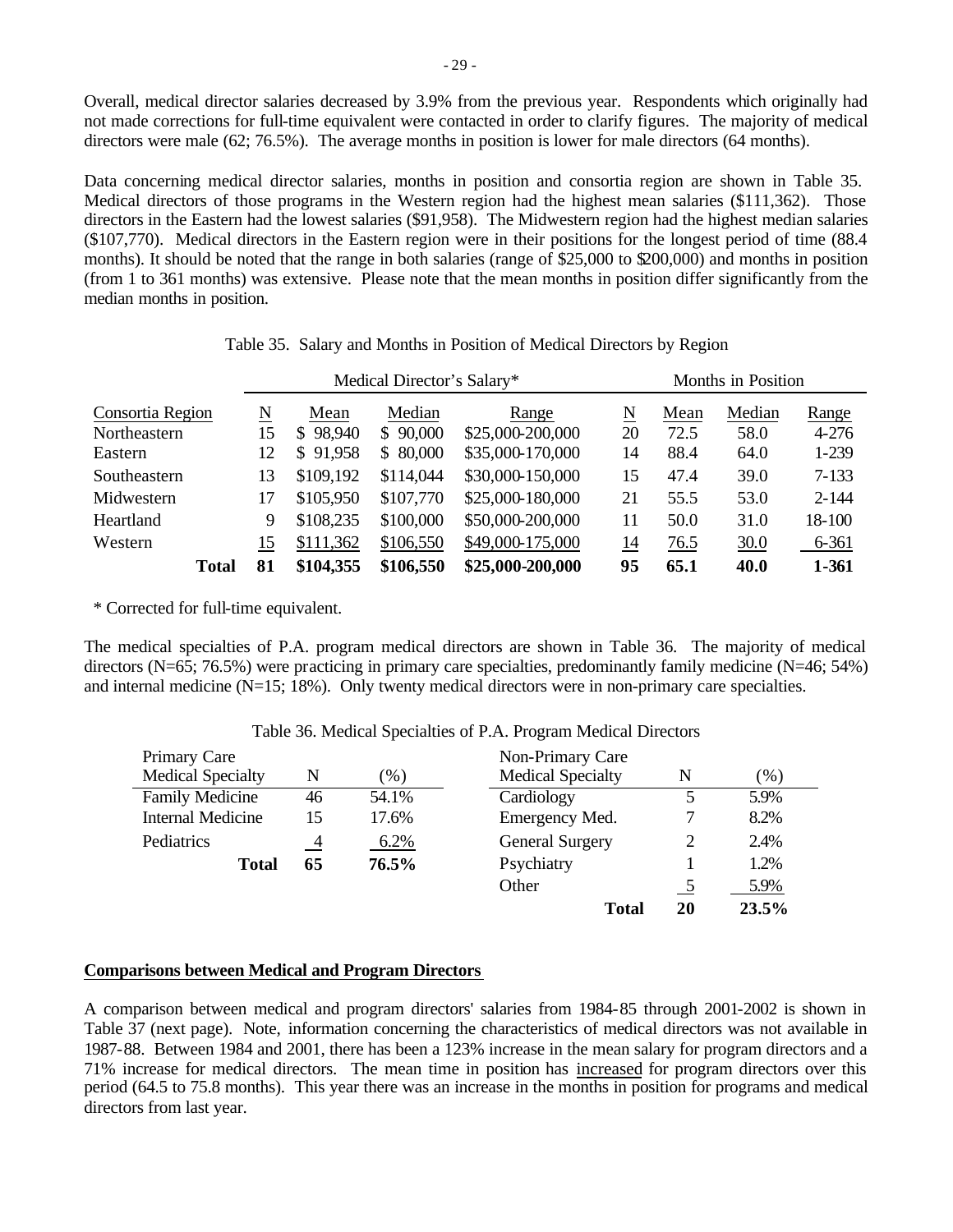| Academic   |          | <b>Program Director</b> |                          |              | <b>Medical Director</b> |                        |
|------------|----------|-------------------------|--------------------------|--------------|-------------------------|------------------------|
| Year       | Mean     | <b>Months</b>           | $\underline{\mathrm{N}}$ | Mean         | <b>Months</b>           | $\underline{\text{N}}$ |
| 1984-1985  | \$37,499 | 64.5                    | 31                       | 61,000<br>\$ | 69.1                    | 23                     |
| 1985-1986  | \$36,491 | 69.3                    | 32                       | \$<br>66,900 | 70.1                    | 21                     |
| 1986-1987  | \$39,939 | 68.8                    | 38                       | \$<br>66,300 | 63.9                    | 29                     |
| 1987-1988  | \$41,324 | 67.9                    | 38                       | N/A          |                         |                        |
| 1988-1989  | \$41,730 | 90.3                    | 42                       | 74,056<br>\$ | 75.3                    | 36                     |
| 1989-1990  | \$42,800 | 88.8                    | 36                       | 76,168<br>\$ | 78.8                    | 32                     |
| 1990-1991  | \$50,824 | 85.5                    | 41                       | \$<br>85,646 | 69.1                    | 36                     |
| 1991-1992  | \$54,266 | 98.9                    | 38                       | 75,071<br>\$ | 72.3                    | 39                     |
| 1992-1993  | \$56,206 | 91.4                    | 51                       | 98,288<br>\$ | 69.3                    | 39                     |
| 1993-1994  | \$57,241 | 85.2                    | 50                       | \$<br>95,882 | 53.8                    | 33                     |
| 1994-1995  | \$63,115 | 89.9                    | 55                       | \$107,617    | 67.3                    | 32                     |
| 1995-1996  | \$67,437 | 88.0                    | 67                       | \$102,509    | 61.7                    | 55                     |
| 1996-1997  | \$69,808 | 91.7                    | 72                       | 89,186<br>S  | 64.5                    | 55                     |
| 1997-1998  | \$70,031 | 68.3                    | 90                       | 99,372<br>\$ | 54.8                    | 75                     |
| 1998-1999  | \$73,048 | 73.6                    | 80                       | \$101,066    | 62.5                    | 62                     |
| 1999-2000  | \$76,709 | 70.3                    | 88                       | \$98,214     | 62.2                    | 71                     |
| 2000-2001  | \$79,878 | 75.6                    | 88                       | \$108,575    | 64.0                    | 72                     |
| 2001-2002  | \$83,771 | 75.8                    | 91                       | \$104,355    | 65.1                    | 81                     |
| 18-yr Mean | \$57,896 | 70.9                    | 57                       | 88,492       | 66.1                    | 47                     |

Table 37. Trends in Directors' Salaries and Months in Position from 1984 Through 2001

On average, in 2001, medical directors earned an annual salary approximately 25% higher than the typical program director (\$104,355 versus \$83,771). Over the eighteen-year period, the medical directors earned an annual salary of approximately 53% higher than the typical program director (\$88,492 versus \$57,896). Trends in salary for the program and medical directors from 1984 through 2001 are in Figure 8 and clearly illustrates the variation in directors' salaries since 1984.



**Year Reported**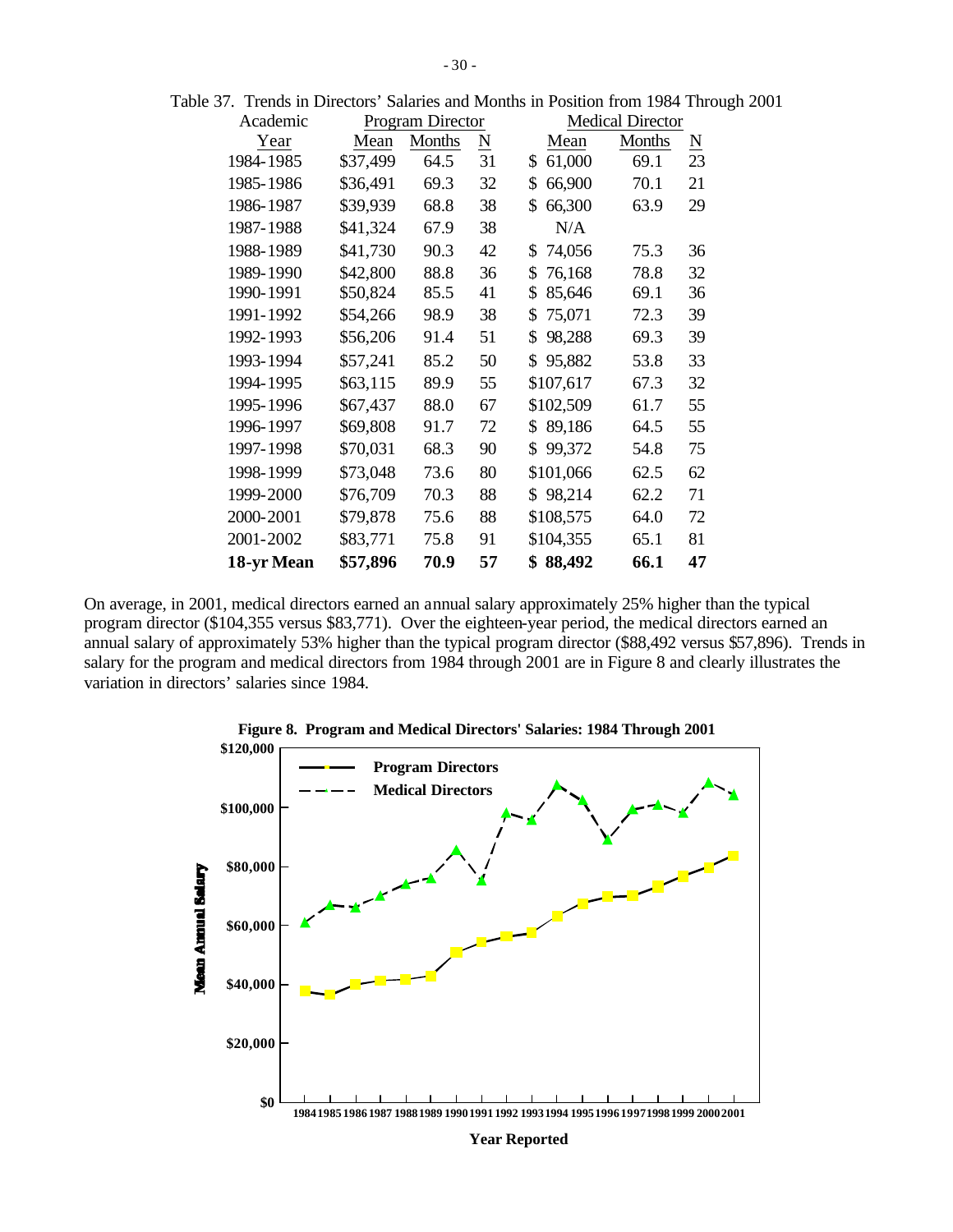A comparison of academic position and tenure status between the directors is shown in Table 38. The majority of medical and program directors held faculty level positions with 12.5% of these directors classified as staff. More program directors than medical directors in faculty-level positions were on a tenure track and less than one-fourth of the faculty directors were tenured.

|                                               | Program Director |                | <b>Medical Director</b> |                 |
|-----------------------------------------------|------------------|----------------|-------------------------|-----------------|
| Level of Position<br><b>Staff Appointment</b> | Number<br>9      | $(\%)$<br>8.7% | Number<br>16            | $(\%)$<br>16.5% |
| <b>Faculty Appointment</b>                    | 94               | 91.3%          | 81                      | 83.5%           |
| <b>Total</b>                                  | 103              | 100.0%         | 97                      | 100.0%          |
| <b>Tenure Status</b>                          |                  |                |                         |                 |
| Tenure Track Faculty*                         | 37               | 39.4%          | 23                      | 28.4%           |
| Faculty Tenured*                              | 23               | 24.5%          | 10                      | 12.3%           |

Table 38. Program and Medical Directors: Position and Tenure Track Status

#### \* Percent of TOTAL faculty tenured

Since 1985-86, the proportion of program and medical directors classified as faculty has remained relatively constant, averaging 83.3%; in 2001 around 87% of the directors were faculty. The proportion of faculty directors on the tenure track has averaged about 37% over time, and was 39% and 28%, respectively in 2001. The proportion of directors achieving tenured status in 2001 was lower than the mean of 20.6%.

A comparison between the academic rank of medical and program director faculty is shown in Table 39. The same percentage of program directors and medical directors (90.7% and 90.4% respectively) held professorial rank (Assistant to Full Professor).

|  | Table 39. Program and Medical Directors: Academic Rank |  |  |  |  |
|--|--------------------------------------------------------|--|--|--|--|
|--|--------------------------------------------------------|--|--|--|--|

|                                 |          | Program Director | <b>Medical Director</b> |        |
|---------------------------------|----------|------------------|-------------------------|--------|
| <b>Academic Rank of Faculty</b> | Number   | $($ %)           | Number                  | (%)    |
| <b>Full Professor</b>           |          | 12.8%            | 13                      | 18.1%  |
| <b>Associate Professor</b>      | 32       | 37.2%            | 22                      | 30.6%  |
| <b>Assistant Professor</b>      | 35       | 40.7%            | 30                      | 41.7%  |
| Instructor/Lecturer             | <u>8</u> | 9.3%             |                         | 9.7%   |
| Total                           | 86       | 100.0%%          | 72                      | 100.0% |

### **Regression Analysis of Salaries**

Linear regression analysis was used to describe the relationship between salary and months in position for all core program faculty and staff. The resulting regression equations provide a means of determining salary while correcting for months in position. Table 40 (next page) identifies regression equations for each of the four P.A. and non-P.A. personnel categories, and for program and medical directors.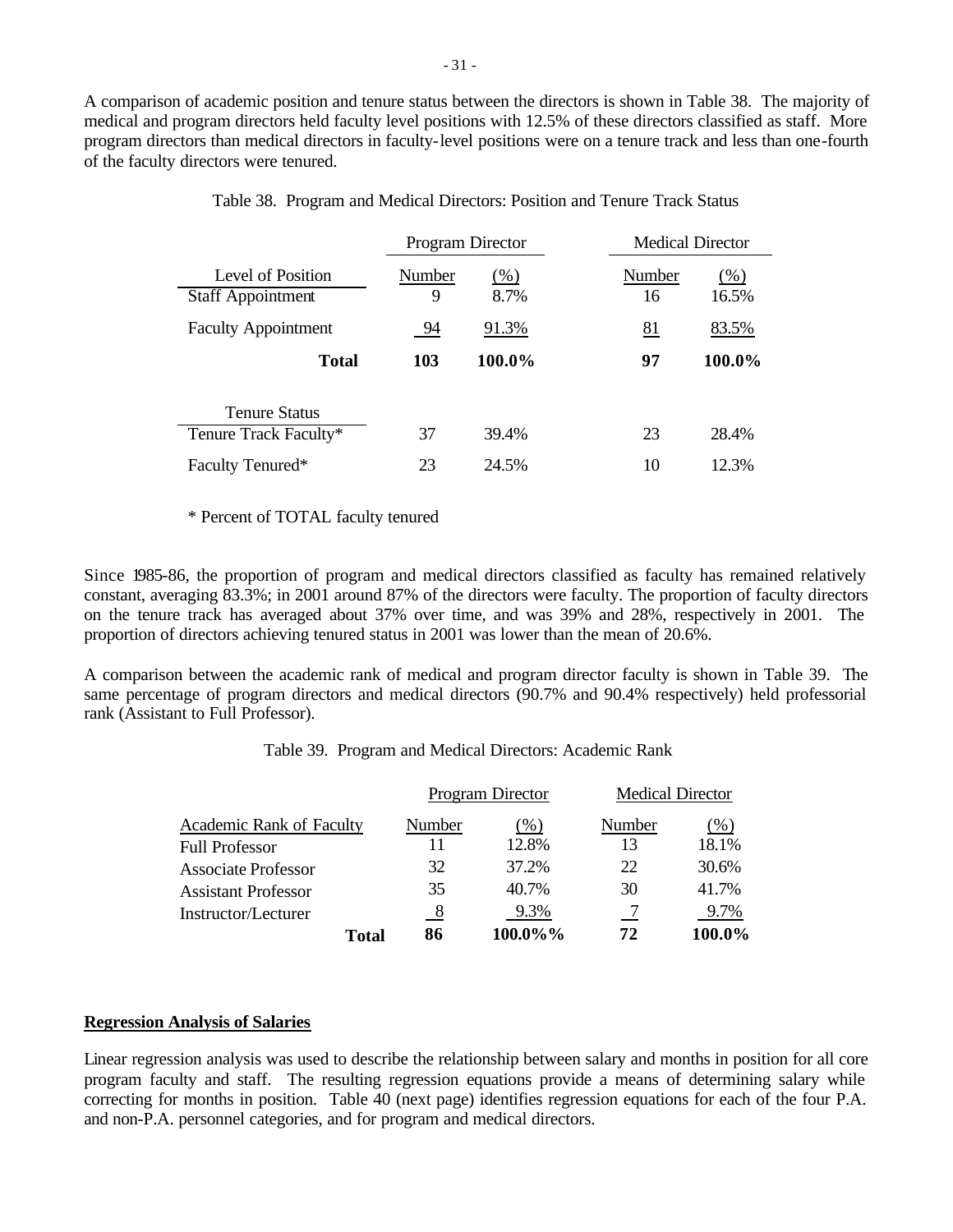Equations from Table 40 will "predict" salary within and across each category using the number of months as the independent variable. For example, one would predict that the salary of a Category I individual who has been in his or her position for 48.4 months would be around \$59,615 (i.e. \$58,962 + \$653), a value similar to that reported in Table 14 for the average Category I individual (i.e. \$60,662) having been employed for a mean of 48.4 months.

# Table 40. Regression Equations for Salary and Months in Position for P.A. Program Personnel

| Characteristic           | Base     | + (Constant    | x Months)    | N   |
|--------------------------|----------|----------------|--------------|-----|
| Category I               | \$58,962 | $+$ (\$13.49)  | $\mathbf{x}$ | 230 |
| Category II              | \$59,624 | $+$ (\$50.36)  | X —          | 153 |
| Category III             | \$48,323 | $+$ (\$90.06)  |              | 59  |
| Category IV              | \$25,866 | $+$ (\$36.51)  | X.           | 179 |
| Categories I- III        | \$57,247 | $+$ (\$48.61)  | X            | 442 |
| <b>Program Directors</b> | \$81,291 | $+$ (\$31.80)  |              | 89  |
| <b>Medical Directors</b> | \$97,217 | $+$ (\$128.06) | X            | 78  |
|                          |          |                |              |     |

## **P.A. Program Personnel Turnover**

The 2001 survey requested updated information on personnel turnover for the period September 2000 through August 2001. Program respondents were asked to provide data on the type, frequency and characteristics of personnel terminating and those employed to fill the position. Reported herein is the turnover activity for 2000- 2001 as well as the cumulative data for the fifteen-year period (1986-2000) in Table 41. Data are expressed as both total number and mean number of individuals per program for the time period identified. Over the fifteen year-period examined, respondents reported that 879 personnel left their positions, averaging 12.2/program. As shown in Figure 9 (next page), there has been an overall increase in turnover since 1986, with decreases in 1991, 1992, 1995, 1997 and 1998.

| Table 41. Program Personnel Turnover |
|--------------------------------------|
| 1986 Through 2000                    |

|               | <b>Total Number</b> |              |
|---------------|---------------------|--------------|
| Academic Year | Departing           | Mean/Program |
| 1986-1987     | 13                  | 0.3          |
| 1987-1988     | 16                  | 0.3          |
| 1988-1989     | 30                  | 0.6          |
| 1989-1990     | 45                  | 0.9          |
| 1990-1991     | 58                  | 1.2          |
| 1991-1992     | 45                  | 0.8          |
| 1992-1993     | 42                  | 0.8          |
| 1993-1994     | 53                  | 0.9          |
| 1994-1995     | 65                  | 0.9          |
| 1995-1996     | 57                  | 0.7          |
| 1996-1997     | 92                  | 1.0          |
| 1997-1998     | 83                  | 0.9          |
| 1998-1999     | 74                  | 0.7          |
| 1999-2000     | 101                 | 1.1          |
| 2000-2001     | 105                 | 1.1          |
| 15-year Total | 879                 | 12.2         |
| 15-year Mean  | 58.6                | 0.8          |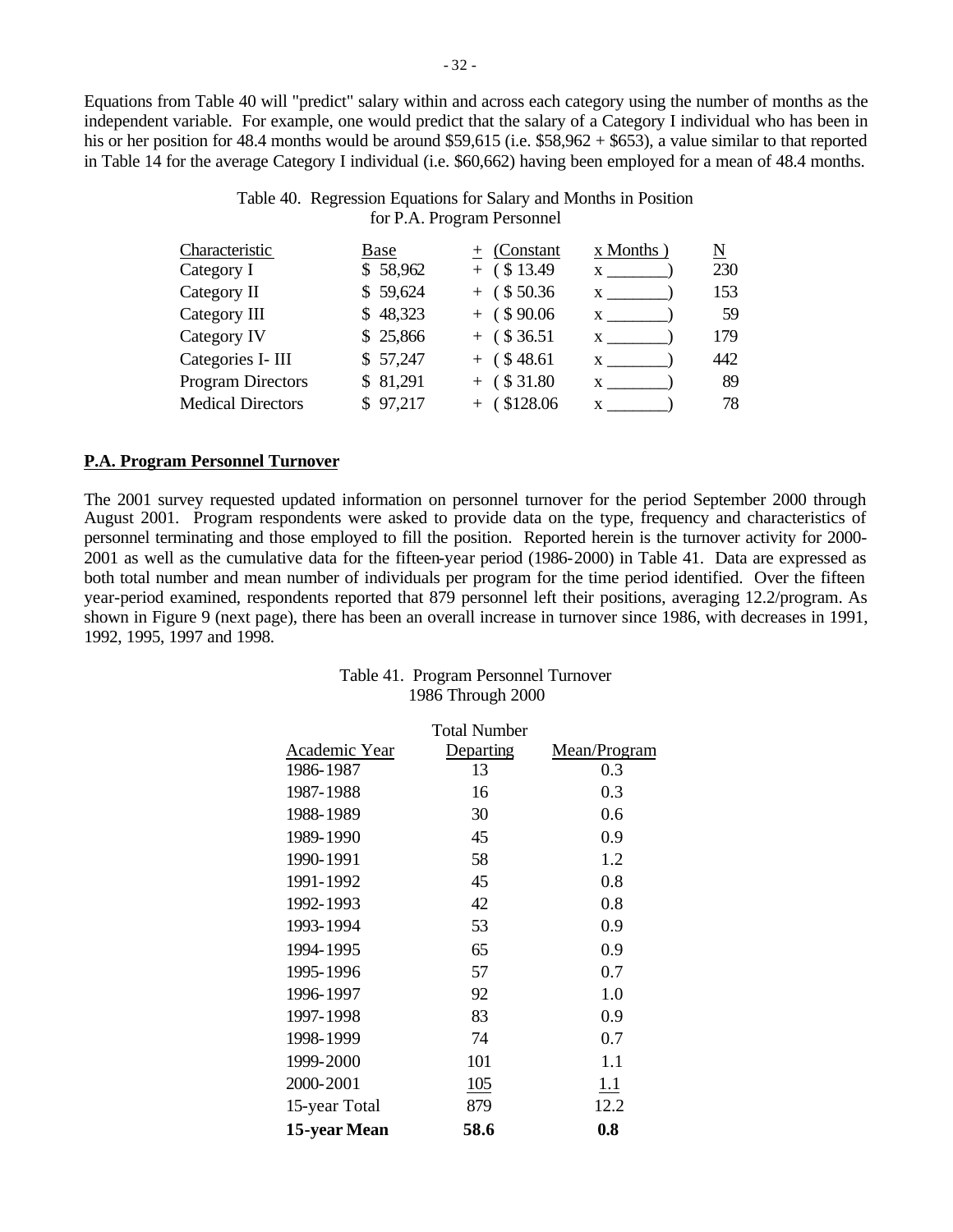During the 2000-2001 academic year, 105 P.A. program personnel departed (N=100 programs reported information) for an average of 1.1 per program. In 2000, personnel turnover per program was almost twice the overall 15-year mean of 58.6 personnel departing per year, an average of 0.8 persons departing/program.



**Figure 9. Trends in Personnel Turnover: 1986 Through 2000**

Our best estimate of the mean number of core program personnel is 9 per program, and includes one program and medical director, 3.8 P.A.'s and 1.1 non-P.A.'s and 2.3 Category IV personnel. Given the average turnover per year we estimate that 12% of program personnel departed this year (1.1/9).

The number of personnel (and mean/program) departing over the past fifteen years and those departing in 2000, by region, is shown in Table 42 and illustrated in Figure 10 (next page). Turnover varied by region. For example, programs in the Western region reported the highest turnover (1.50 per program) while programs in the Midwestern region had the lowest rate of turnover (0.76 per program).

| Table 42. Program Personnel Turnover by Region, 1986 Through 2000 |  |  |  |  |
|-------------------------------------------------------------------|--|--|--|--|
|                                                                   |  |  |  |  |

| Consortia      | Number      | Number           | 2000 Mean/ |          |
|----------------|-------------|------------------|------------|----------|
| Region         | in 15 Years | in 2000          | Program    | <u>N</u> |
| Northeastern   | 160         | 21               | 0.91       | 23       |
| Eastern<br>118 |             | 16               | 1.07       | 15       |
| Southeastern   | 138         | 16               | 1.00       | 16       |
| Midwestern     | 167         | 16               | 0.76       | 21       |
| Heartland      | 127         | 15               | 1.36       | 11       |
| Western        | 169         | $\underline{21}$ | 1.50       | 14       |
| <b>Total</b>   | 879         | 105              | 1.05       | 100      |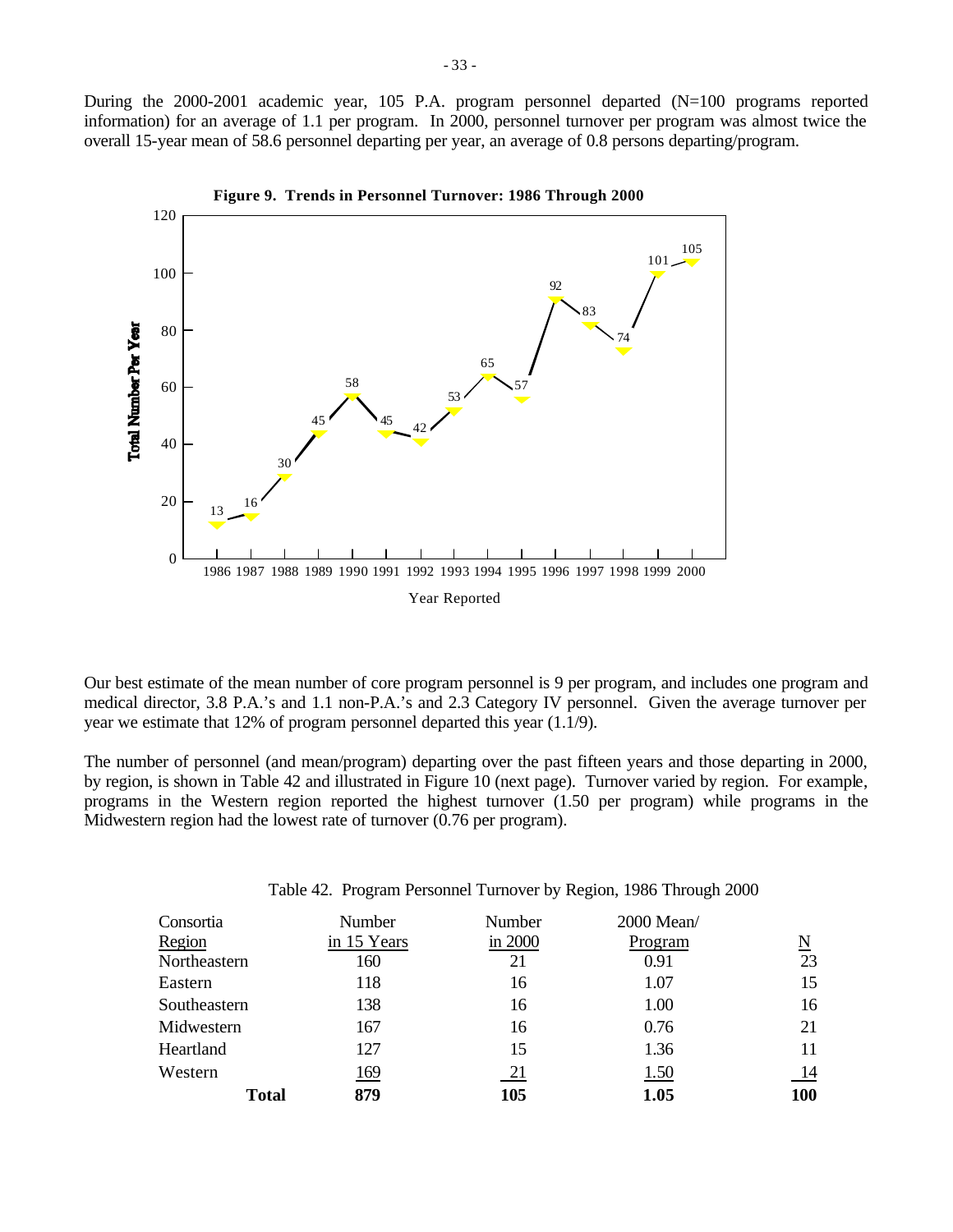

A comparison of the number and category of personnel departing, those employed, percent of positions unfilled and mean number of weeks to fill the position are shown in Table 43. Overall, 105 program personnel (twentytwo Category IV) departed in 2000 with turnover highest among Category I personnel and least for Category III. On average 8.6 weeks were required to fill a position. Filling medical director positions averaged 3.7 weeks while 15.3 weeks were required to fill Category III positions.

|                         | <b>Number</b> | Number   | Percent  | Weeks to Fill |
|-------------------------|---------------|----------|----------|---------------|
| Category                | Departed      | Employed | Unfilled | Position      |
|                         | 36            | 28       | 22.2%    | 8.7           |
| Н                       | 28            | 26       | 7.1%     | 8.7           |
| Ш                       | 6             | 4        | 33.3%    | 15.3          |
| IV                      | 22            | 14       | 36.4%    | 6.5           |
| Program Director        | 8             | 6        | 25.0%    | 11.8          |
| <b>Medical Director</b> | 5             | 4        | 20.0%    | 3.7           |
| Total                   | 105           | 82       | 21.9%    | 8.6           |

Table 43. Comparison of Personnel Turnover in 2000 by Category

Table 44 (next page) shows the characteristics of personnel departing and those employed. On average, personnel departed in 2000 were older (5.1 years) than those employed. A higher percentage of females were employed than departed. A higher percentage of non-white personnel were employed than departed.

**Figure 10. Personnel Turnover By Region: 2000-2001**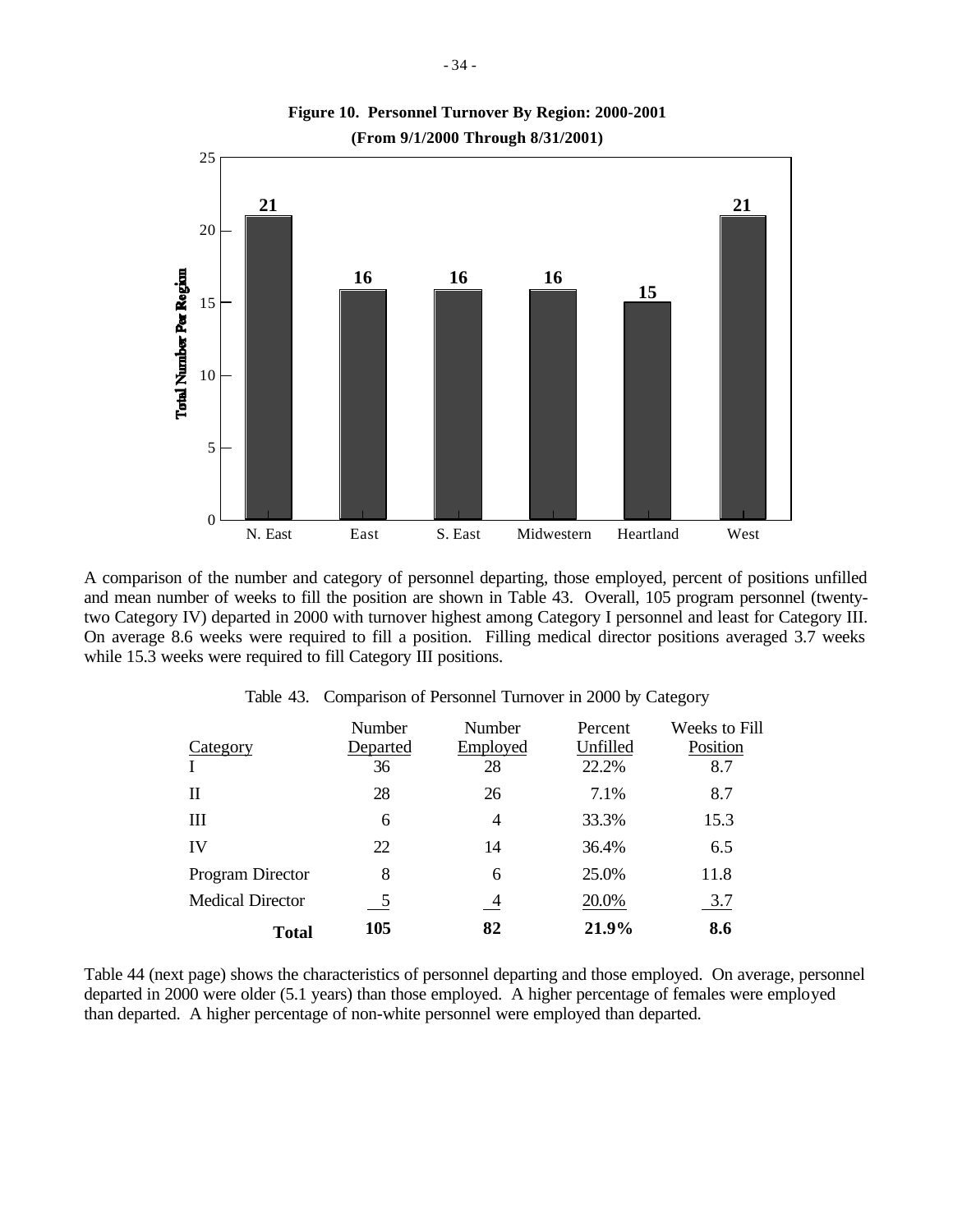|                |          | <b>Program Personnel</b> |          |                     |  |  |
|----------------|----------|--------------------------|----------|---------------------|--|--|
| Characteristic | Departed |                          | Employed |                     |  |  |
| Mean Age (yrs) | 42.8     |                          | 37.7     |                     |  |  |
| Range          |          | $26 - 65$                |          | $20 - 60$           |  |  |
| Gender         | $(\%)$   | $\underline{\rm N}$      | $(\%)$   | $\underline{\rm N}$ |  |  |
| Male           | 43.8%    | 46                       | 36.6%    | 30                  |  |  |
| Female         | 56.2%    | 59                       | 63.4%    | 52                  |  |  |
| Ethnicity      |          |                          |          |                     |  |  |
| White          | 79.0%    | 83                       | 85.4%    | 70                  |  |  |
| Non-White      | 21.0%    | 22                       | 14.6%    | 12                  |  |  |
|                |          |                          |          |                     |  |  |

| Table 44. Characteristics of Personnel Departed and Employed in 2000                                                                                                                                                                                                                                                               |
|------------------------------------------------------------------------------------------------------------------------------------------------------------------------------------------------------------------------------------------------------------------------------------------------------------------------------------|
| $\mathbf{D}$ $\mathbf{D}$ $\mathbf{D}$ $\mathbf{D}$ $\mathbf{D}$ $\mathbf{D}$ $\mathbf{D}$ $\mathbf{D}$ $\mathbf{D}$ $\mathbf{D}$ $\mathbf{D}$ $\mathbf{D}$ $\mathbf{D}$ $\mathbf{D}$ $\mathbf{D}$ $\mathbf{D}$ $\mathbf{D}$ $\mathbf{D}$ $\mathbf{D}$ $\mathbf{D}$ $\mathbf{D}$ $\mathbf{D}$ $\mathbf{D}$ $\mathbf{D}$ $\mathbf{$ |

The academic characteristics of personnel departing and those filling the vacated positions are shown in Table 45. Doctorate includes Ph.D., Ed.D. and M.D. As indicated in Table 45, the majority of personnel employed held a masters degree (46%) as their highest credential. Of those departing, 29 held a baccalaureate degree (31.9%) and 46 held a masters degree (50.5%). In addition, the majority of personnel departing were P.A.'s (69.5%) and those employed to fill these positions were also P.A.'s (77.5%).

Table 45. P.A. Program Personnel Turnover in 2000: Academic Characteristics

|                       | Program Personnel |          |    |          |  |
|-----------------------|-------------------|----------|----|----------|--|
| <b>Highest Degree</b> | N                 | Departed | N  | Employed |  |
| Associate/Certificate | 6                 | 6.6%     | 4  | 5.7%     |  |
| Baccalaureate         | 29                | 31.9%    | 24 | 34.3%    |  |
| <b>Masters</b>        | 46                | 50.5%    | 32 | 45.7%    |  |
| Doctoral              | 10                | 11.0%    | 10 | 14.3%    |  |
| P.A. Credentialed     | 73                | 69.5%    | 62 | 77.5%    |  |

The reasons cited for personnel turnover during 2000 and the fifteen-year totals, are shown in Table 46. In 2000, one-fourth (25%) of the individuals departing did so to return to clinical practice. Eleven cited career advancement as the reason for leaving their position. The "Other" category includes reasons such as unknown, travel, family and illness. Over the fifteen-year period, career advancement was the primary reason for departing followed by return to clinical practice and geographic relocation.

> Table 46. P.A. Program Personnel Turnover: Reasons for Termination in 2000 Compared to the Fifteen -Year Totals

|                                    |          | 2000  |     | 15-Year Totals |
|------------------------------------|----------|-------|-----|----------------|
| <b>Reasons for Terminating</b>     | <u>N</u> | (%)   | N   | $(\%)$         |
| Career Advancement                 | 11       | 13.8% | 185 | 24.0%          |
| <b>Return to Clinical Practice</b> | 20       | 25.0% | 137 | 17.8%          |
| Geographic Relocation              | 4        | 5.0%  | 136 | 17.6%          |
| Retired                            | 6        | 7.5%  | 45  | 5.8%           |
| <b>Job Dissatisfaction</b>         | 4        | 5.0%  | 37  | 4.8%           |
| Termination                        | 9        | 11.3% | 34  | 4.4%           |
| Returned to School                 | 3        | 3.8%  | 33  | 4.3%           |
| <b>Salary Dissatisfaction</b>      | 5        | 6.3%  | 28  | 3.6%           |
| <b>Family Obligations</b>          | 5        | 6.3%  | 16  | 2.1%           |
| Other                              | 13       | 16.3% | 120 | 15.6%          |
| Total                              | 80       | 100%  | 771 | 100.0%         |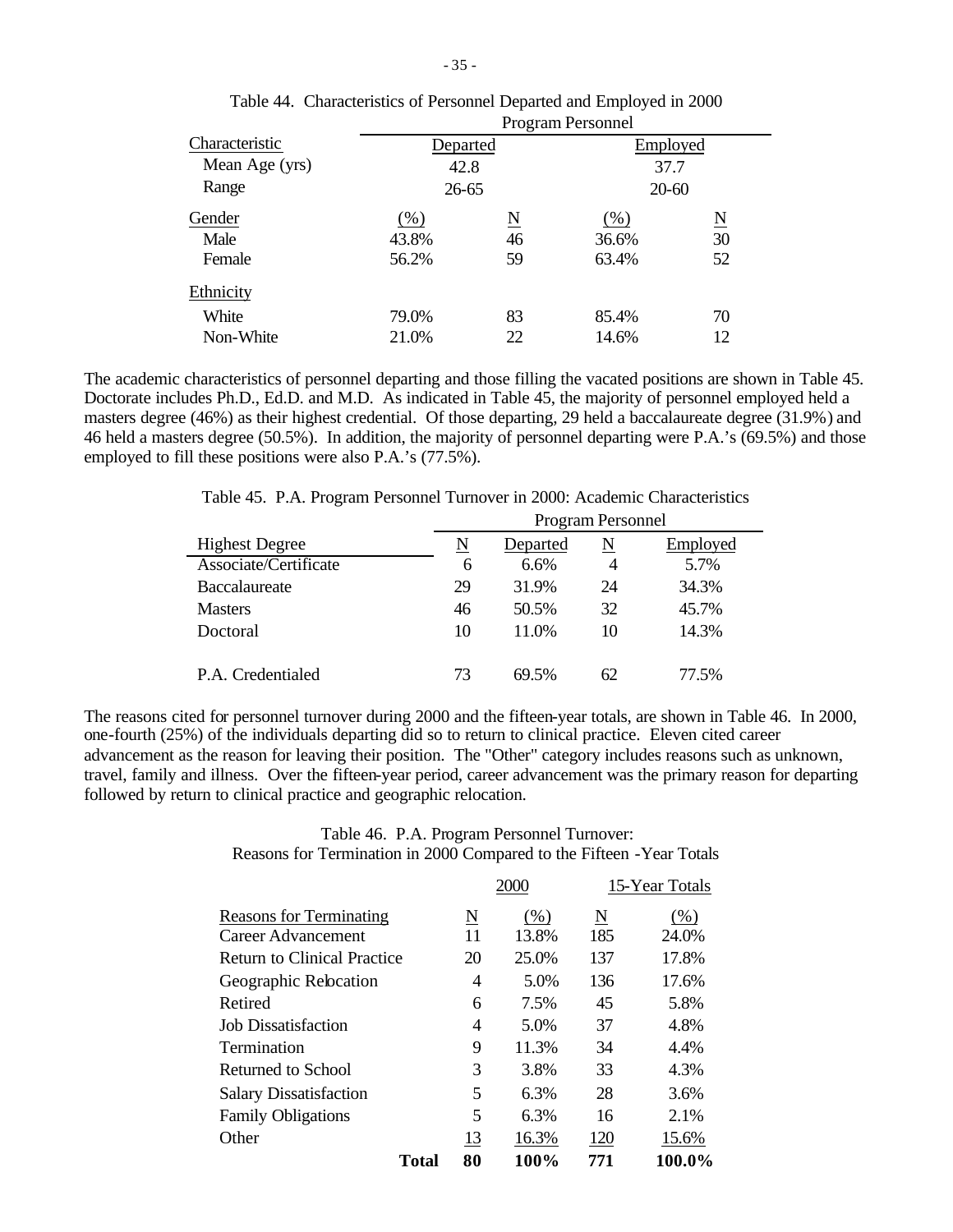A comparison of salaries and months in position between personnel departing and those employed is shown for each year in Table 47. On average, over the fifteen-year period, there has been a mean salary increase of 1.1% for newly employed individuals as compared to those departing.

|               |                     | Salary    | $1700$ THOUGH $2000$<br>Months in | <b>Salary New</b> | <b>Months Prior</b> |
|---------------|---------------------|-----------|-----------------------------------|-------------------|---------------------|
| Academic Year | $\underline{\rm N}$ | Departing | Position                          | Employee          | Position            |
| 1986-1987     | 13                  | \$30,868  | 41.3                              | \$30,000          | 35.0                |
| 1987-1988     | 16                  | \$30,900  | 73.1                              | \$33,500          | 57.4                |
| 1988-1989     | 30                  | \$33,000  | 43.5                              | \$34,000          | 38.1                |
| 1989-1990     | 45                  | \$34,000  | 41.8                              | \$38,000          | 55.5                |
| 1990-1991     | 58                  | \$38,200  | 22.7                              | \$40,000          | 52.3                |
| 1991-1992     | 45                  | \$38,960  | 39.4                              | \$38,450          | 47.2                |
| 1992-1993     | 40                  | \$44,748  | 48.1                              | \$43,151          | 54.7                |
| 1993-1994     | 46                  | \$43,857  | 31.5                              | \$44,667          | 52.3                |
| 1994-1995     | 58                  | \$44,118  | 48.4                              | \$45,536          | 45.3                |
| 1995-1996     | 43                  | \$46,771  | 35.0                              | \$51,127          | 39.6                |
| 1996-1997     | 78                  | \$47,523  | 48.9                              | \$51,533          | 46.6                |
| 1997-1998     | 75                  | \$48,926  | 42.0                              | \$53,366          | 45.7                |
| 1998-1999     | 64                  | \$51,402  | 46.4                              | \$55,479          | 40.1                |
| 1999-2000     | 94                  | \$48,523  | 42.1                              | \$47,899          | 26.5                |
| 2000-2001     | 79                  | \$53,881  | 46.0                              | \$49,997          | 36.0                |
| 15-Year Mean  | 683                 | \$44,368  | 41.4                              | \$44,844          | 45.3                |
|               |                     |           |                                   |                   |                     |

| Table 47. Salaries of Departing and Newly Employed Personnel, |
|---------------------------------------------------------------|
| 1986 Through 2000                                             |

The greatest salary differences between departing and newly employed personnel were in 1989-90 (11.8%) and 1995-96 (9.3%). Overall, personnel departing had been in their positions an average of 41 months, while those employed had been in their previous position four months longer (45 months).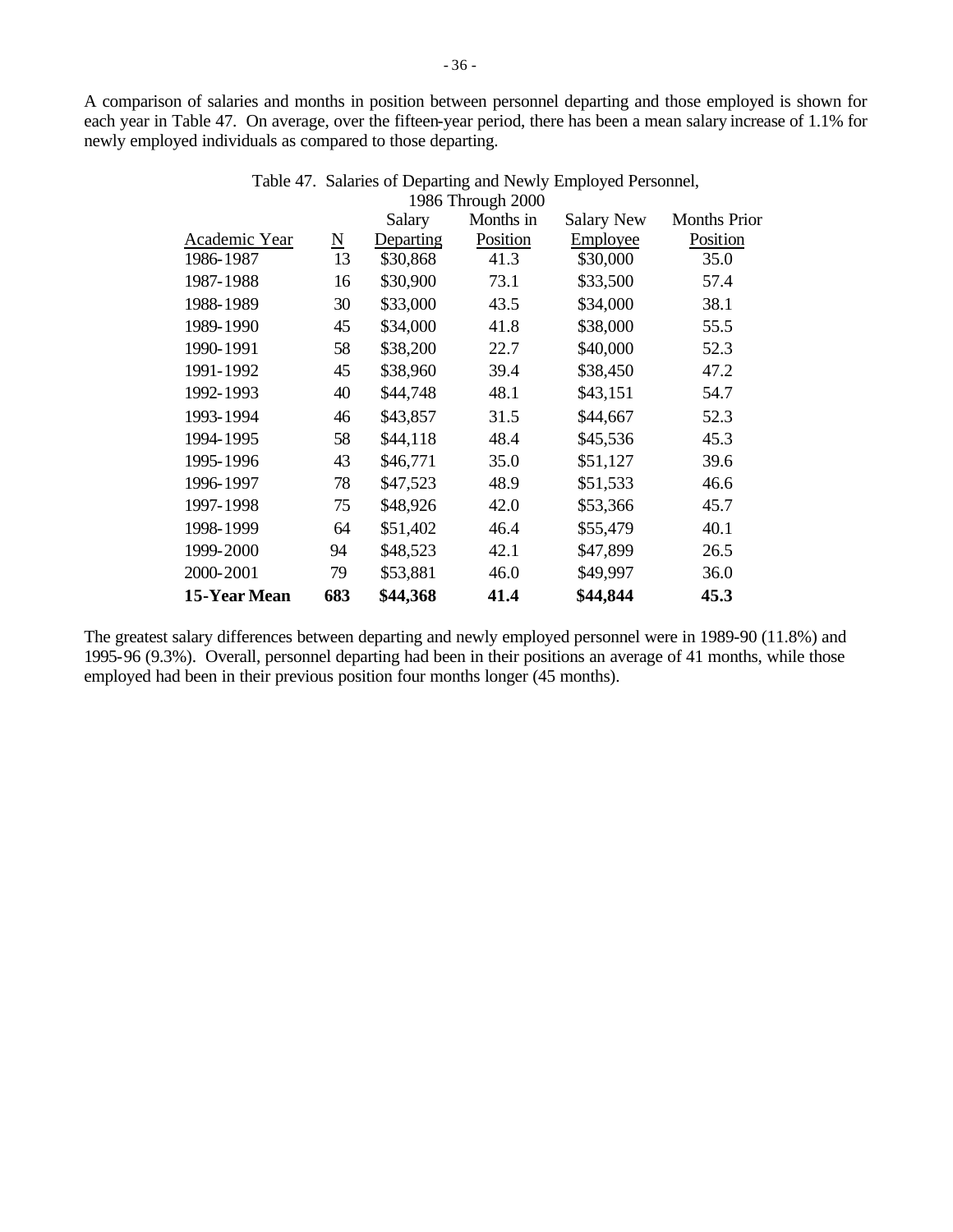# **SECTION III. P.A. APPLICANT AND STUDENT CHARACTERISTICS**

#### **Physician Assistant Student Enrollment**

The maximum capacity and current enrollment of P.A. students in the most recently enrolled classes, 2001-2002 (first-year class), 2000-2001 (second-year class) and 1999-2000 (third-year class) are shown in Table 48. The proportion of maximum capacity that remained unfilled and the resident status of the students are also presented. The dates in parentheses indicate the academic year of admission and the number indicates the programs responding.

| Mean   | Maximum<br>Capacity<br>40.1 | Current<br>Enrollment<br>39.2 | % Capacity<br>Unfilled<br>6.2% | % Residents<br>58.7% |
|--------|-----------------------------|-------------------------------|--------------------------------|----------------------|
| Median | 35.0                        | 35.0                          | 4.0%                           | 70.0%                |
| Range  | $(10-155)$                  | $(10-155)$                    | $(0-47%)$                      | $(0-100\%)$          |
| Number | 105                         | 105                           | 105                            | 105                  |
| Mean   | 38.8                        | 35.8                          | 9.3%                           | 58.0%                |
| Median | 35.0                        | 32.0                          | 8.0%                           | 66.7%                |
| Range  | $(10-173)$                  | $(10-173)$                    | $(0-53%)$                      | $(0-100\%)$          |
| Number | 101                         | 101                           | 54                             | 99                   |
| Mean   | 30.9                        | 29.1                          | 19.8%                          | 64.3%                |
| Median | 30.0                        | 30.5                          | 20.0%                          | 50.0%                |
| Range  | $(3-50)$                    | $(2-47)$                      | $(0-50\%)$                     | $(0-100\%)$          |
| Number | 18                          | 18                            | 18                             | 18                   |
| Mean   | 82.8                        | 76.0                          | 8.2%                           | 59.5%                |
| Median | 72.0                        | 68.0                          | 3.0%                           | 59.6%                |
| Range  | $(20-328)$                  | $(12-328)$                    | $(0-70\%)$                     | $(0-100\%)$          |
| Number | 105                         | 105                           | 99                             | 105                  |
|        |                             |                               |                                |                      |

Table 48. Maximum Class Capacity and Current Enrollment in Physician Assistant Programs

\* Includes both full- and part-time students.

The mean maximum capacity for the first-year class remained about the same as last year (39.6) and is reported as 40.1; the mean maximum capacity for the second-year class decreased from last year (from 41.3 to 38.8); and the mean maximum capacity for the third-year class decreased from 39.1 to 30.9 students. The maximum capacity for all classes decreased by 3.7 students per program from last year. It should be noted that some of the programs with students in a "third year" were cases where there was a 1-6 month overlap between the second and third year of the curriculum (i.e., programs that were 25, 28, 30 months in length). It should also be noted that four of the newly established programs had not matriculated students to the second-year at the time data was collected.

The medians for the maximum capacity and current enrollment of the classes are listed on the table. Note that the medians are lower than the mean in every category except for one.

The percent of capacity unfilled for the first-year class was 6.2% and 9.3% for the senior class (the latter figure likely reflects factors like attrition during the previous year). Maximum capacity of P.A. programs varied extensively for both first- and second-year classes, ranging from 10 to 173. The maximum capacity for all classes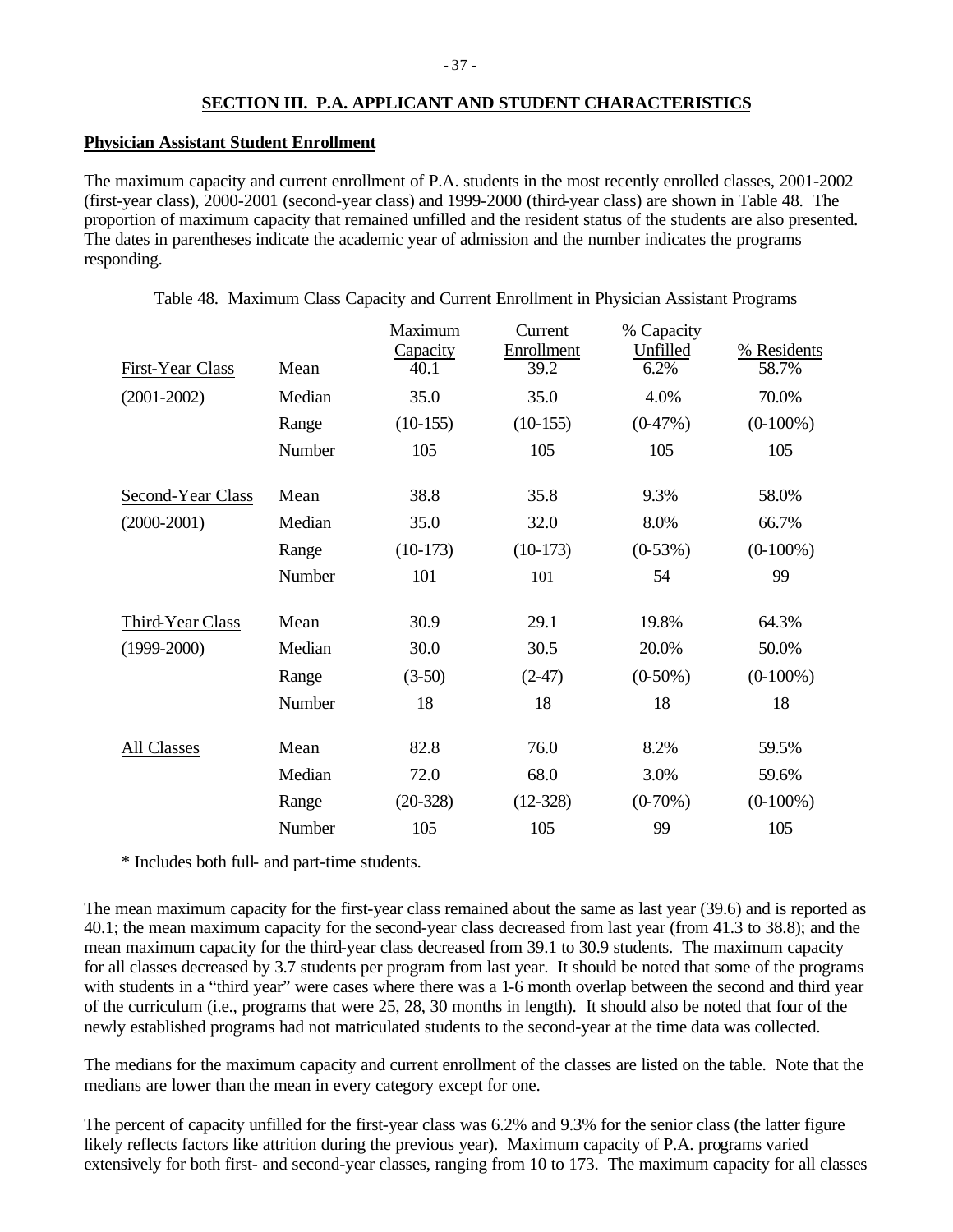averaged 82.8 students and with a mean enrollment of 76.0 students, approximately 8.2% of the maximum capacity (all classes) remained unfilled.

Current enrollment in the first-year class averaged 39.2 students per program (105 programs; range 10 to 155) and 35.8 students/program in the second-year class. In comparison, the number of first- and second-year students in the previous year was 38.2 and 37.1, respectively. It should be noted that the enrollment figures include both fulltime and part-time students, the latter accounting for only 2.7% of the enrollment. On average, approximately 59% of the students in the first-year and 58% of the second-year class were residents of the state in which the program was located.

The current enrollment for all classes by gender and full- and part-time student status is shown in Table 49. The majority of both full-time and part-time students were female, averaging around 67%. Eighteen programs reported that a "third-year class" was enrolled.

|                   |                        | $1st$ Year Class (N=105) |                    |                        | $2nd$ Year Class (N=101) |                    |              | $3rd$ Year Class (N=18) |                   |
|-------------------|------------------------|--------------------------|--------------------|------------------------|--------------------------|--------------------|--------------|-------------------------|-------------------|
| Full-Time<br>Male | Mean<br>12.5           | (%)<br>31.9%             | Range<br>$1 - 121$ | Mean<br>12.4           | $(\%)$<br>34.6%          | Range<br>$2 - 125$ | Mean<br>10.0 | $(\%)$<br>34.4%         | Range<br>$1 - 33$ |
| Female            | 26.7                   | 68.1%                    | $4 - 98$           | 23.4                   | 65.4%                    | $5 - 60$           | 19.1         | 65.6%                   | 10-34             |
| <b>Total</b>      | 39.2                   | 100%                     |                    | 35.8                   | 100%                     |                    | 29.1         | 100%                    |                   |
|                   | $1st$ Year Class (N=9) |                          |                    | $2nd$ Year Class (N=2) |                          |                    |              | $3rd$ Year Class (N=0)  |                   |
| Part-Time         | Mean                   | (% )                     | Range              | Mean                   | (% )                     | Range              | Mean         | $(\%)$                  | Range             |
| Male              | 4.9                    | 39.2%                    | $1-23$             | 4.5                    | 26.5%                    | $4 - 5$            | N/A          | N/A                     | N/A               |
| Female            | 7.6                    | 60.8%                    | $1-26$             | 12.5                   | 73.5%                    | $7 - 18$           | N/A          | N/A                     | N/A               |
| <b>Total</b>      | 12.5                   | 100%                     |                    | 17.2                   | 100%                     |                    |              |                         |                   |

It should be noted that respondents were asked to identify only those classes enrolled in the "professional" component of the curriculum, thus, a 4-year program may only have two years of "P.A.-specific" curriculum. Nine programs reported they enrolled part-time students in the first year; two programs also indicated they had part-time students in the second year of the program and no programs reported part-time students in the thirdyear.

# **Trends in Maximum Capacity and Student Enrollment**

The mean maximum class capacity, total student enrollment and percent of capacity unfilled from 1984 through 2001 are shown in Table 50 (next page). Maximum capacity over the past eighteen years averaged 73 students for all classes and ranged from 56.1 to 87.4. The percent of capacity that remained unfilled varied around a mean of 11.7%, however has remained below the mean since 1991. The trends in enrollment, maximum and unfilled capacity are illustrated in Figure 11 (next page). Total enrollment from 1984 through 1988 averaged 47.1 students/program and varied little during that period. In the subsequent thirteen years (1989-2001) enrollment averaged 71.7 and showed an overall increase of 64%, from 50.2 students to 82.5 students. This current year has seen a decrease in the current enrollment/program by 3.6%.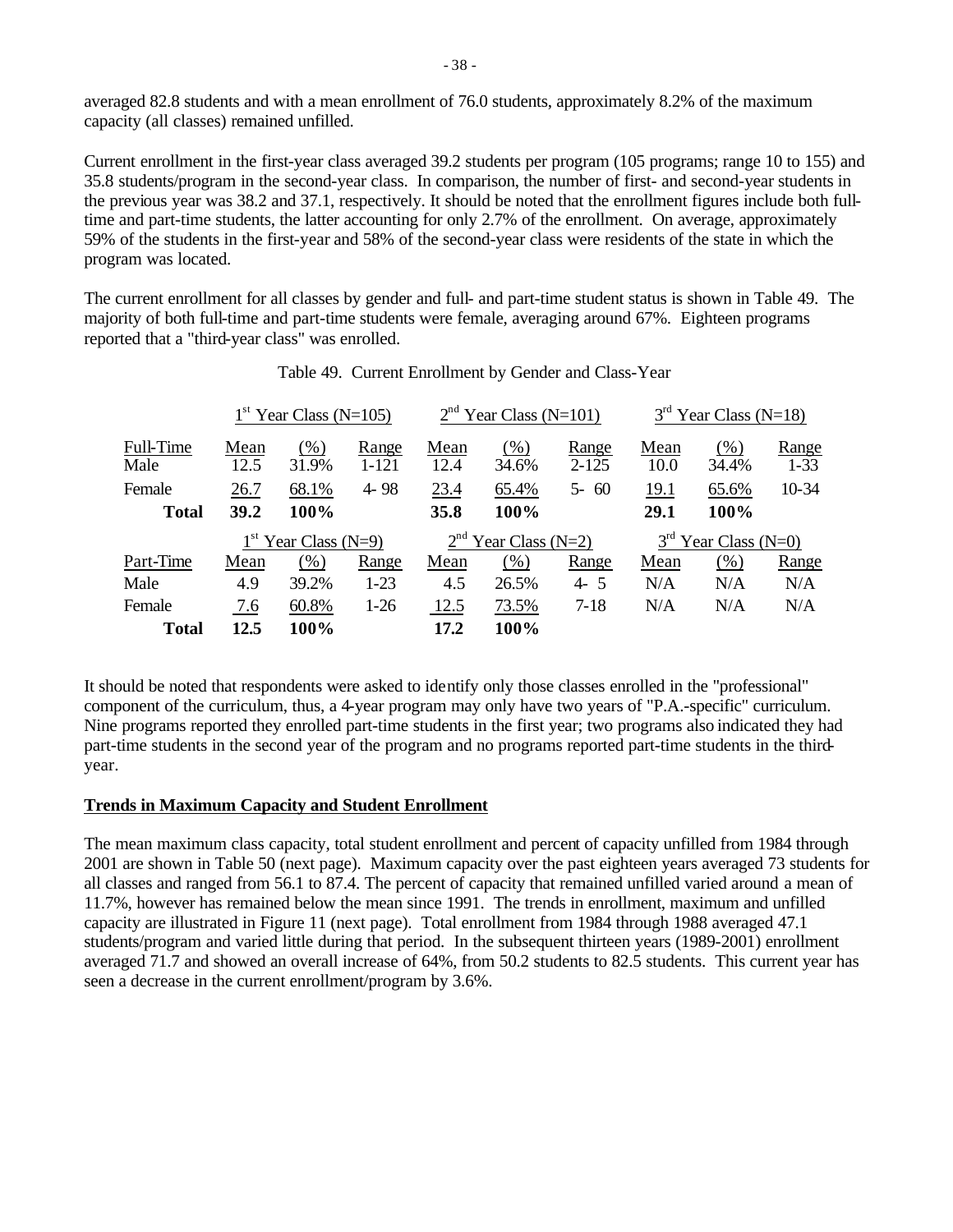|            | Maximum     | Current     | Percent  |
|------------|-------------|-------------|----------|
| Programs   | Capacity    | Enrollment  | Capacity |
| Responding | All Classes | All Classes | Unfilled |
| 39         | 58.2        | 47.0        | 17.8%    |
| 44         | 60.4        | 46.7        | 21.3%    |
| 47         | 61.9        | 49.1        | 18.8%    |
| 48         | 57.4        | 47.3        | 19.6%    |
| 48         | 56.1        | 45.6        | 16.3%    |
| 45         | 58.9        | 50.2        | 14.8%    |
| 50         | 68.1        | 56.6        | 16.9%    |
| 50         | 69.7        | 62.1        | 9.2%     |
| 57         | 71.8        | 65.1        | 8.9%     |
| 56         | 72.7        | 67.9        | 5.1%     |
| 61         | 85.4        | 78.6        | 5.5%     |
| 68         | 83.2        | 79.4        | 6.1%     |
| 77         | 83.6        | 77.3        | 7.3%     |
| 95         | 84.1        | 81.3        | 9.8%     |
| 96         | 87.4        | 82.5        | 8.5%     |
| 105        | 83.3        | 76.7        | 9.0%     |
| 102        | 86.5        | 78.8        | 7.1%     |
| 105        | 82.8        | <u>76.0</u> | 8.2%     |
| 66.4       | 72.9        | 65.0        | 11.7%    |
|            |             |             |          |

Table 50. Total Student Enrollment of All Classes, 1984 Through 2001

**Figure 11. Trends in Enrollment: 1984 Through 2001**



Year Reported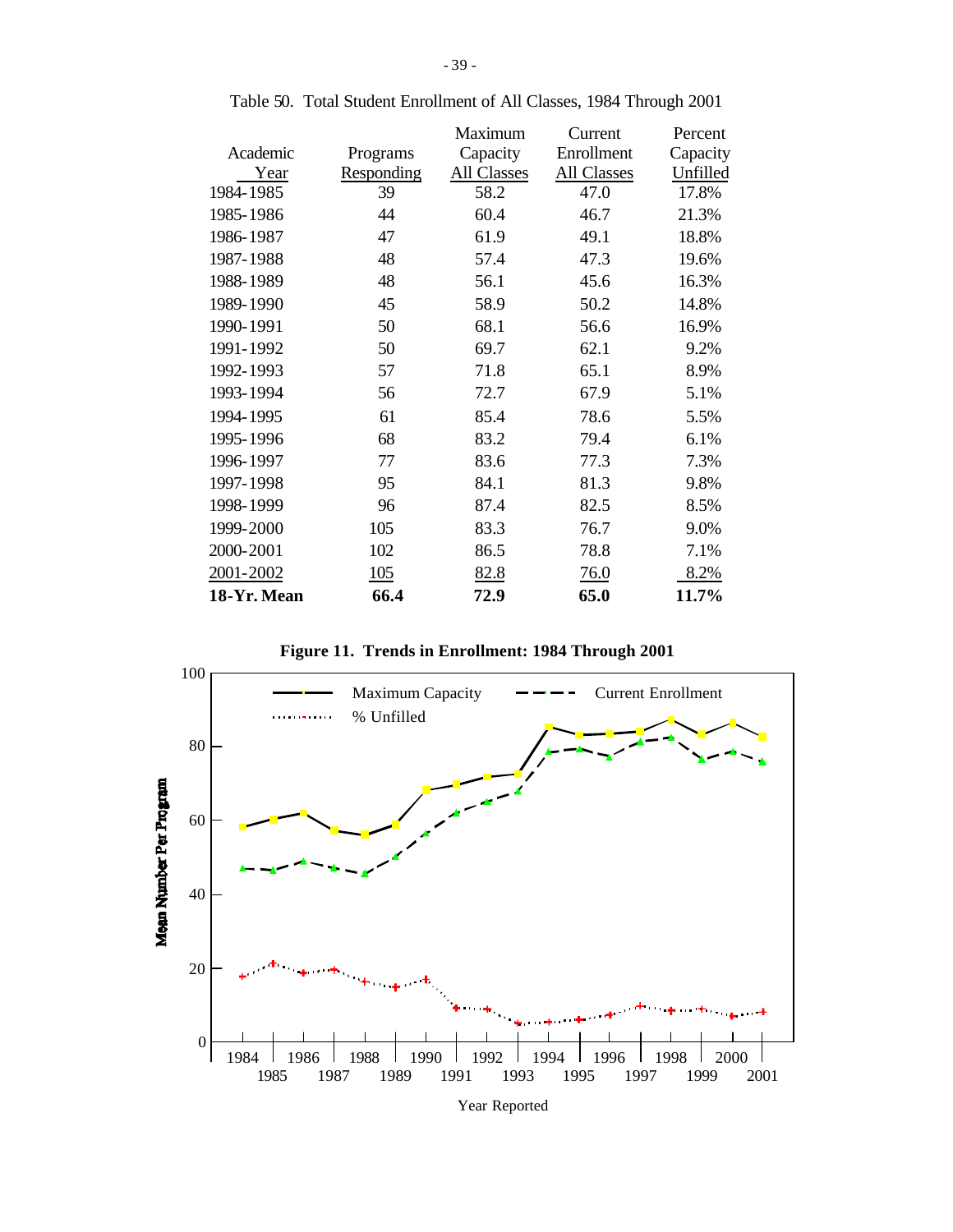# **P.A. Applicants and Students Enrolled**

The number of applicants and those enrolled in the most recent P.A. class (2001-2002) is shown in Table 51. In addition, information on those accepted and the mean number of full- and part-time students is also provided. The typical program received 166.0 applications for the class entering in 2001-2002, ranging from 20 to 450 applicants. This represented a 17.0% decrease (34 applicants/program) from the 200 applicants per program the previous year.

|           | Number     | Number   | Number Enrolled |          |              |  |  |
|-----------|------------|----------|-----------------|----------|--------------|--|--|
|           | Applicants | Accepted | $F.T.*$         | $P.T.*$  | <u>Total</u> |  |  |
| Mean      | 166.0      | 47.5     | 37.5            | 0.9      | 38.4         |  |  |
| Median    | 150.0      | 40.0     | 33.5            | 0.0      | 34.0         |  |  |
| Range     | 20-450     | 4-155    | 4-155           | $0 - 50$ | $4 - 155$    |  |  |
| #Programs | 79         | 98       | 105             | 105      | 105          |  |  |

Table 51. Applicant and Student Characteristics, Class of 2001-2002

 $*$  F.T. = Full-Time; P.T. = Part-Time

On average, 47.5 students were accepted and 38.4 students per program were enrolled in the first-year class (105 programs; range from 4-155); only 2.3% were part-time students (0.9/program). These findings mark an increase (16%) in first-year enrollment over the 19-year average (i.e., 38.4/program versus an average of 33.1/program). Twenty-nine percent of the applicant pool was accepted (47.5/166.0) and of these, 81% were enrolled (38.4/47.5), thus an average of 19% of those accepted elected not to enroll in a particular program. Overall, 23% of the applicants were enrolled in 2001 (38.4/166). The ratio of applicants to enrollees was over 4.3:1, a lower ratio than the 5.0:1 value in the previous year.

#### **Applicants and Students Enrolled by Consortia Region**

A comparison between the mean number of applicants by consortia region is shown in Table 52 and Figure 12 (next page), 'N' indicates the number of programs responding. Programs in the Western region averaged 202 applicants per program, while programs in the Eastern region, 125 per program. The Eastern region had the largest decrease in the number of applicants from last year (23.4%).

|              |                          | Applicants |            |     | Enrollees |       |
|--------------|--------------------------|------------|------------|-----|-----------|-------|
| Consortia    |                          |            | % Change   |     |           |       |
| Region       | $\underline{\mathrm{N}}$ | Total      | Prev. Year | N   | Total     | Ratio |
| Northeastern | 18                       | 176.9      | $-17.8%$   | 23  | 37.4      | 4.7:1 |
| Eastern      | 12                       | 124.6      | $-23.4%$   | 15  | 37.4      | 3.3:1 |
| Southeastern | 15                       | 199.9      | $-19.5%$   | 18  | 37.8      | 5.3:1 |
| Midwestern   | 17                       | 139.4      | $-13.6%$   | 23  | 33.1      | 4.2:1 |
| Heartland    | 5                        | 129.2      | $-15.5%$   | 11  | 48.8      | 2.6:1 |
| Western      | 12                       | 202.0      | $-16.5%$   | 15  | 42.2      | 4.8:1 |
| <b>Total</b> | 79                       | 166.0      | $-16.9%$   | 105 | 38.4      | 4.3:1 |

| Table 52. Number of Applicants and Enrollees by Region |
|--------------------------------------------------------|
|--------------------------------------------------------|

The largest number of enrollees was in the Heartland region (48.8) and the smallest number was in the Midwestern region (33.1).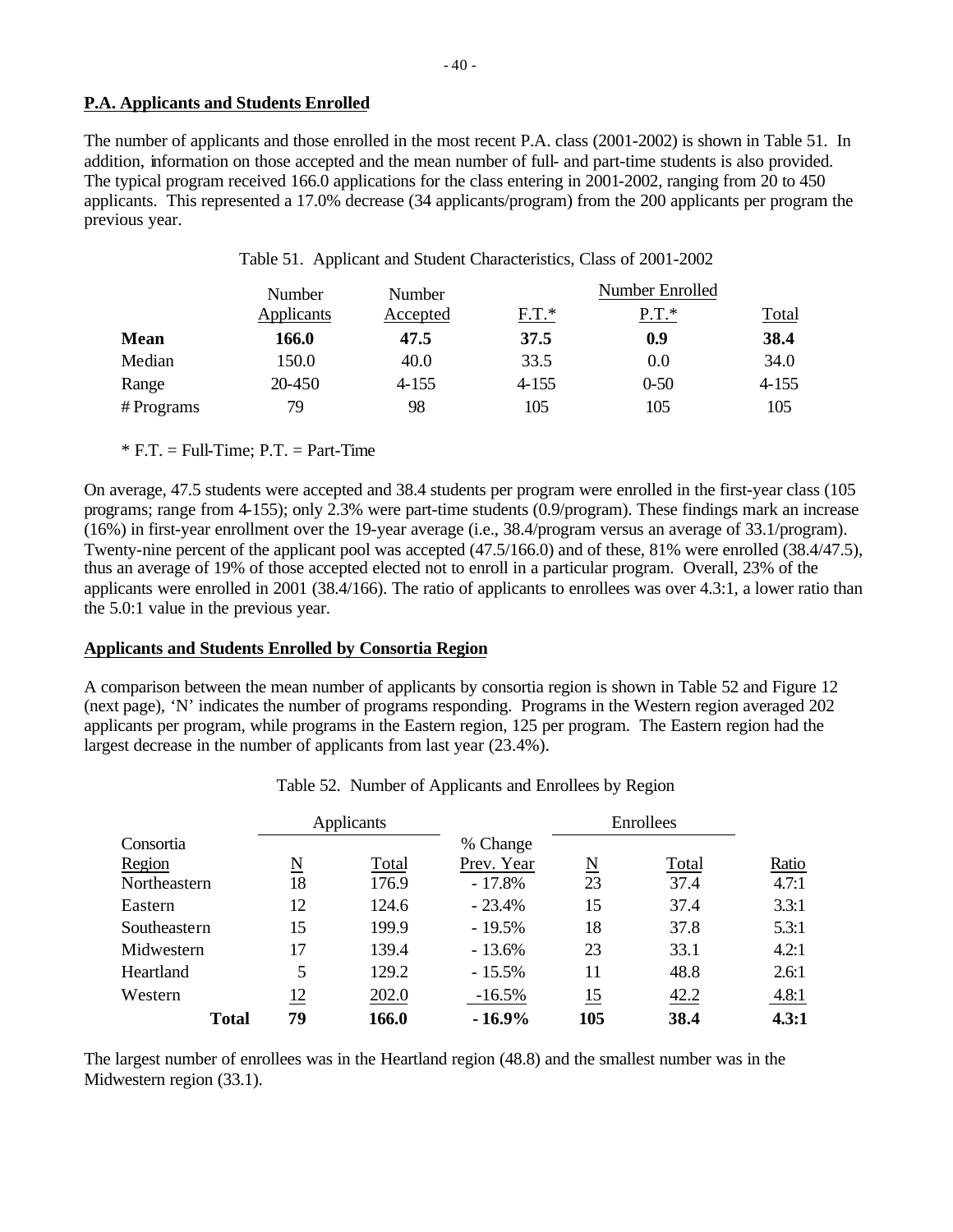

# **Trends in P.A. Student Enrollment, 1983 Through 2001**

The number of applicants and students enrolled in P.A. programs for the nineteen-year period from 1983 through 2001 are shown in Table 53 and Figure 13 (next page).

| Academic    | Mean Number |           | Mean Number |                   | Mean Number |                   | Mean Ratio   |
|-------------|-------------|-----------|-------------|-------------------|-------------|-------------------|--------------|
| Year        | Applicants  | (N)       | Accepted    | $(\underline{N})$ | Enrolled    | $(\underline{N})$ | Appl./Enroll |
| 1983-1984   | N/A         | $-$       | N/A         |                   | 24.0        | 43                | N/A          |
| 1984-1985   | 98.4        | 32        | 30.4        | 35                | 24.1        | 43                | 4.0:1        |
| 1985-1986   | 101.8       | 25        | 44.5        | 35                | 24.3        | 42                | 4.0:1        |
| 1986-1987   | 86.5        | 30        | 31.2        | 40                | 24.9        | 47                | 3.5:1        |
| 1987-1988   | 84.7        | 31        | 30.2        | 42                | 25.6        | 47                | 3.3:1        |
| 1988-1989   | 86.1        | 36        | 30.2        | 39                | 25.9        | 46                | 3.3:1        |
| 1989-1990   | 90.2        | 33        | 33.0        | 40                | 26.1        | 46                | 3.5:1        |
| 1990-1991   | 106.5       | 37        | 35.6        | 45                | 29.6        | 49                | 3.6:1        |
| 1991-1992   | 133.2       | 33        | 36.8        | 41                | 32.2        | 47                | 4.1:1        |
| 1992-1993   | 203.2       | 51        | 40.6        | 49                | 35.0        | 57                | 5.8:1        |
| 1993-1994   | 275.7       | 52        | 39.6        | 46                | 37.0        | 55                | 7.4:1        |
| 1994-1995   | 379.6       | 54        | 44.9        | 55                | 41.4        | 58                | 9.2:1        |
| 1995-1996   | 419.5       | 53        | 44.7        | 62                | 42.9        | 71                | 9.8:1        |
| 1996-1997   | 383.3       | 57        | 45.6        | 71                | 39.6        | 76                | 9.7:1        |
| 1997-1998   | 338.6       | 74        | 46.0        | 83                | 40.5        | 91                | 8.4:1        |
| 1998-1999   | 290.4       | 73        | 48.0        | 83                | 42.6        | 92                | 6.8:1        |
| 1999-2000   | 238.8       | 80        | 42.6        | 96                | 39.3        | 105               | 6.1:1        |
| 2000-2001   | 199.7       | 80        | 48.5        | 91                | 40.1        | 101               | 5.0:1        |
| 2001-2002   | 166.0       | <u>79</u> | 47.5        | $\frac{98}{5}$    | <u>38.4</u> | 105               | 4.4:1        |
| 19-Yr. Mean | 204.7       | 50        | 39.9        | 58                | 33.3        | 64                | 5.9:1        |

Table 53. P.A. Applicants and Students Enrolled, 1983 Through 2001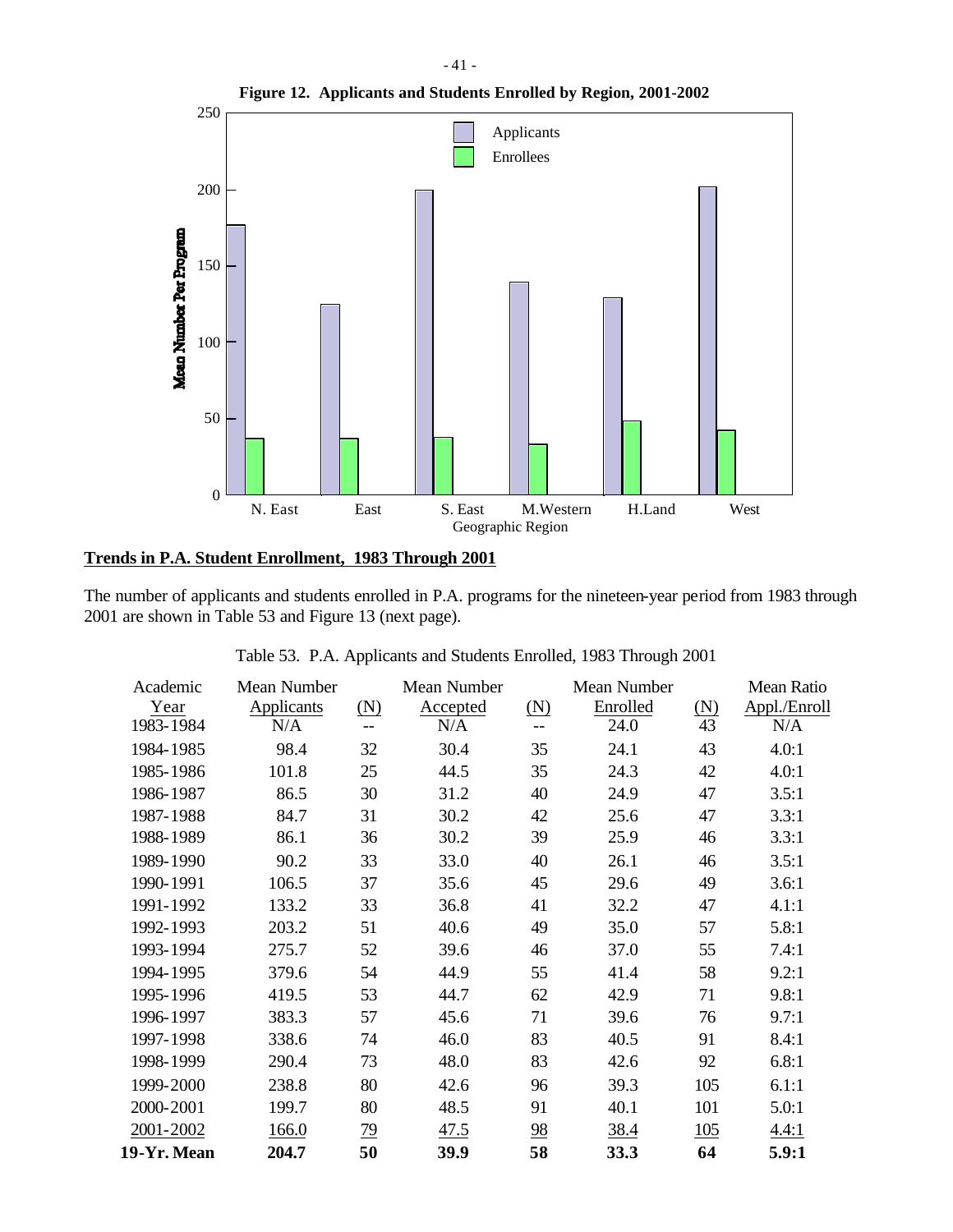From 1984 through 2001 the number of the applicants ranged from 84.7 to 419.5 persons, and averaged 204.7 over the eighteen-year period. Figure 13 illustrates the trends in the number of applicants and students enrolled from 1984 through 2001.



**Figure 13. Trends of Applicants and Students Enrolled: 1983 Through 2001**

The mean number of applicants/program remained relatively constant from 1984 through 1989, then increased systematically by over 350% until 1995. Since 1995, the number of applicants/program has decreased by 60.5%. There had also been a systematic increase in enrollees from 1984 through 1995. Since then, the mean number enrolled has decreased to 38. The average number of enrollees over the eighteen-year period is 33.3 students/program.

The mean number and relative proportion of male and female students enrolled in P.A. programs over the past nineteen years are shown in Table 54 (next page). The proportion of female and male P.A. students enrolled from 1983 through 2001 remained relatively constant, averaging 61.5% and 38.5%, respectively. These figures include part-time students.

Trends in the percent of applicants enrolled are illustrated in Figure 14 (next page). The proportion of applicants enrolled systematically decreased from a high of 31% in 1987 to a low of 10% in 1995, with an increase to 23% in 2001.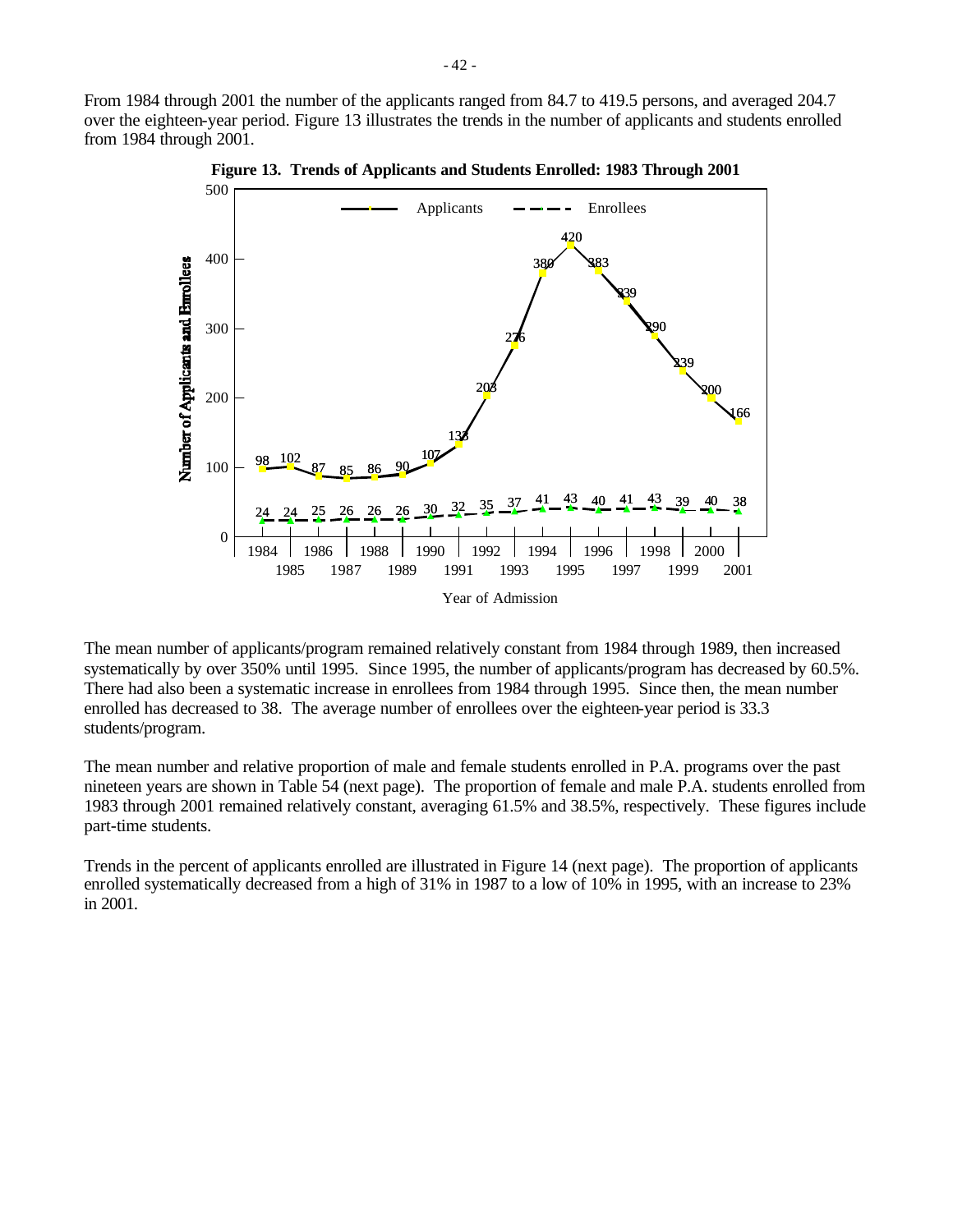| Academic   | Female          |      |        |      | Male   | Total |                          |
|------------|-----------------|------|--------|------|--------|-------|--------------------------|
| Year       | $\underline{N}$ | Mean | $(\%)$ | Mean | $(\%)$ | Mean  | $\underline{\mathrm{N}}$ |
| 1983-1984  | 39              | 13.6 | 58.4%  | 9.7  | 41.6%  | 24.0  | 43                       |
| 1984-1985  | 39              | 14.6 | 61.6%  | 9.1  | 38.4%  | 24.1  | 43                       |
| 1985-1986  | 42              | 15.3 | 63.0%  | 9.0  | 37.0%  | 24.3  | 41                       |
| 1986-1987  | 44              | 15.5 | 62.2%  | 9.4  | 37.8%  | 24.9  | 47                       |
| 1987-1988  | 47              | 15.7 | 61.6%  | 9.9  | 38.4%  | 25.6  | 47                       |
| 1988-1989  | 46              | 16.2 | 62.3%  | 9.8  | 37.7%  | 25.9  | 46                       |
| 1989-1990  | 46              | 16.4 | 62.8%  | 9.7  | 37.2%  | 26.1  | 46                       |
| 1990-1991  | 47              | 16.3 | 55.1%  | 13.3 | 44.9%  | 29.6  | 49                       |
| 1991-1992  | 47              | 19.4 | 60.2%  | 12.8 | 39.8%  | 32.2  | 47                       |
| 1992-1993  | 55              | 20.7 | 59.8%  | 13.9 | 40.2%  | 35.0  | 56                       |
| 1993-1994  | 55              | 22.2 | 61.5%  | 13.9 | 38.5%  | 37.0  | 55                       |
| 1994-1995  | 60              | 24.4 | 60.2%  | 16.1 | 39.8%  | 41.1  | 55                       |
| 1995-1996  | 71              | 22.8 | 58.2%  | 16.4 | 41.8%  | 39.2  | 71                       |
| 1996-1997  | 77              | 23.5 | 61.4%  | 14.8 | 38.6%  | 38.3  | 77                       |
| 1997-1998  | 95              | 24.4 | 61.9%  | 15.0 | 38.1%  | 39.4  | 95                       |
| 1998-1999  | 91              | 25.0 | 62.5%  | 15.0 | 37.5%  | 40.0  | 91                       |
| 1999-2000  | 103             | 24.0 | 62.8%  | 14.2 | 37.2%  | 40.2  | 103                      |
| 2000-2001  | 102             | 24.8 | 64.9%  | 13.4 | 35.1%  | 38.2  | 102                      |
| 2001-2002  | 105             | 26.7 | 68.1%  | 12.5 | 31.9%  | 39.2  | 105                      |
| 19-Yr Mean | 64              | 20.1 | 61.5%  | 12.5 | 38.5%  | 32.9  | 64                       |

Table 54. First-Year Class Enrollment, 1983 Through 2001



Year of Admission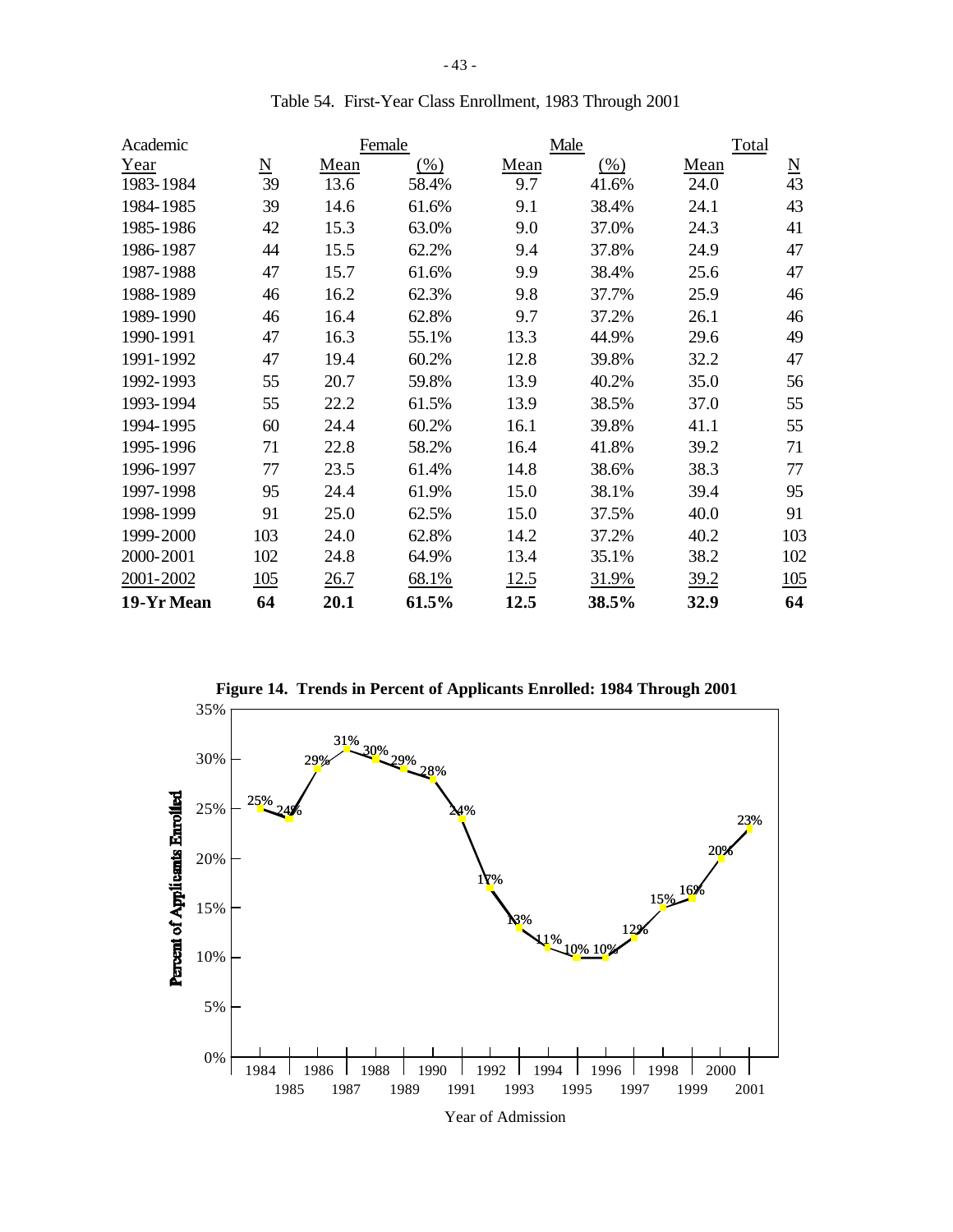#### **Total Enrollment in P.A. Programs**

Figure 15 illustrates the trends in total student enrollment from 1984 through 2001. Estimates of total enrollment are based on summing mean values for enrollment in the 1st, 2nd and 3rd year classes, then multiplying by the number of programs represented. For the 105 programs we estimate total enrollment to be 8,256 in 2001. (The calculations were as follows, 1<sup>st</sup> yr. 105x39.2=4,116, 2<sup>nd</sup> yr. 101x35.8=3,616 and 3<sup>rd</sup> yr.18 x 29.1=524). If one would estimate 1<sup>st</sup> year enrollment based upon 129 programs, first year enrollment would be130x39.2=5,096, an increase of 980 students.



Total enrollment remained relatively constant from 1984 through 1989. Subsequently, there had been a linear and relatively steep sustained increase until 1996. In 1997, there was a dramatic increase of 30%. Since then, there has been an 8% increase. The two factors influencing the number of P.A. students enrolled have been, (a) a larger number of first-year students enrolled and (b) an increase in the total number of programs.

In addition, since 1984 the number of P.A. programs has changed as follows: 53 (1984); 51 (1985); 49 (1986); 50 (1987); 51 (1988 and 1989); 55 (1990 and 1991) 59 (1992); 63 (1993); 67 (1994); 81 (1995); 89 (1996); 104 (1997); 107 (1998); 120 (1999); 126 (2000) and 130 in 2001.

#### **Applicants and Students Enrolled by Age**

The age distribution of applicants, students accepted and those enrolled for the first-year class is shown in Table 55 (next page). The data are expressed as the mean number of individuals per program within each of the age categories examined. Over one-fourth (30.2%) of the number of applicants was less than 24 years of age. Approximately 40% of the applicants were between 24-29 years. Almost one-third of the students enrolled in the first-year class were over 30 years of age; almost one-half were between the ages of 20 and 26 and 2% were under 20 years of age.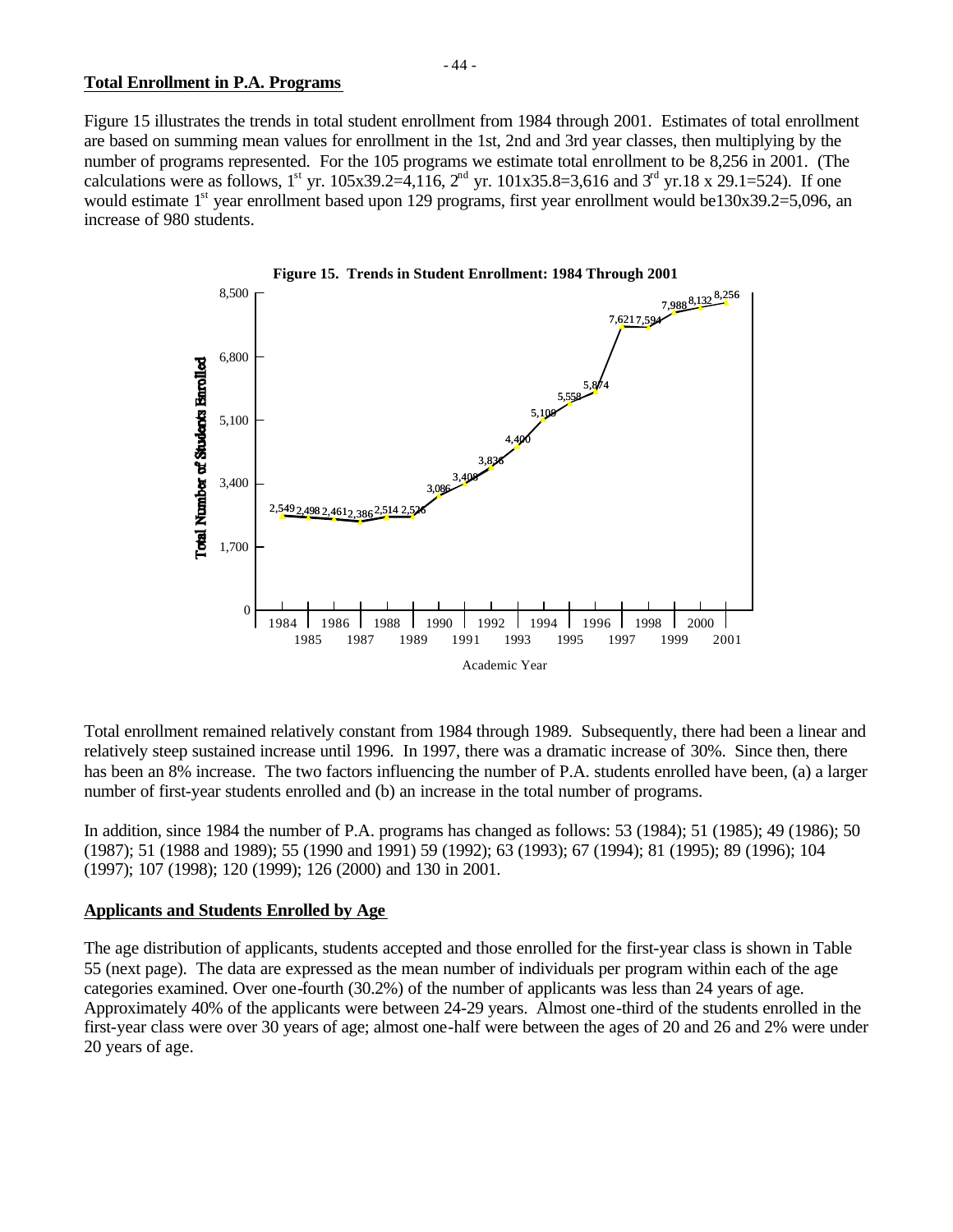|              | All Applicants |          |      | Number Accepted |      | Number Enrolled |  |
|--------------|----------------|----------|------|-----------------|------|-----------------|--|
|              | Mean           | $(\%)$   | Mean | $(\% )$         | Mean | $(\%)$          |  |
| Age          |                | $(N=77)$ |      | $(N=93)$        |      | $(N=103)$       |  |
| Under 20     | 3.0            | 1.9%     | 1.9  | 4.2%            | 0.8  | 2.1%            |  |
| $20 - 23$    | 45.2           | 28.3%    | 12.0 | 26.3%           | 9.5  | 25.3%           |  |
| $24 - 26$    | 40.5           | 25.3%    | 10.7 | 23.4%           | 9.0  | 24.0%           |  |
| 27-29        | 24.2           | 15.1%    | 6.9  | 15.1%           | 5.9  | 15.7%           |  |
| $30 - 33$    | 18.2           | 11.4%    | 5.7  | 12.5%           | 5.0  | 13.3%           |  |
| Over 33      | 28.8           | 18.0%    | 8.5  | 18.6%           | 7.3  | 19.5%           |  |
| <b>Total</b> | 166.0          | 100.0%   | 47.5 | 100.0%          | 38.0 | 100.0%          |  |
|              | $(N=79)*$      |          |      | $(N=98)$        |      | $(N=105)$       |  |

|  | Table 55. Applicants and Enrollees by Age, Class of 2001-2002 |
|--|---------------------------------------------------------------|
|  |                                                               |

\* Number of programs reporting.

#### **Students Enrolled by Age and Consortia Region**

The distribution of students enrolled in the 2001-2002 class by age and consortia region is shown in Table 56. The table reports the percentage of students per program  $(N=103 \text{ programs})$  in each age category. Students enrolled in those programs located in the Eastern region tended to be younger than those in other regions, 38% were 23 years of age or less. Conversely, students in the Western region were notably older than P.A. students in other regions, 47.3% were over 30 years of age.

|              | Age at Application |           |       |       |           |        |  |
|--------------|--------------------|-----------|-------|-------|-----------|--------|--|
| Consortia    | < 20               | $20 - 23$ | 24-26 | 27-29 | $30 - 33$ | >33    |  |
| Region       | $(\%)$             | (% )      | (% )  | (% )  | (% )      | $(\%)$ |  |
| Northeastern | 5.3%               | 28.9%     | 22.6% | 13.1% | 12.4%     | 17.7%  |  |
| Eastern      | 7.7%               | 30.1%     | 22.3% | 16.8% | 10.9%     | 12.2%  |  |
| Southeastern | $0.0\%$            | 27.4%     | 23.2% | 16.8% | 14.4%     | 18.2%  |  |
| Midwestern   | 0.2%               | 30.1%     | 21.1% | 11.9% | 12.1%     | 24.6%  |  |
| Heartland    | 0.0%               | 32.3%     | 25.0% | 12.5% | 14.7%     | 15.5%  |  |
| Western      | $0.0\%$            | 7.4%      | 24.5% | 20.8% | 14.9%     | 32.4%  |  |
| <b>Total</b> | 2.1%               | 25.3%     | 24.0% | 15.7% | 13.3%     | 19.5%  |  |

Table 56. P.A. Student Enrollment by Age and Region, Class of 2001-2002

#### **Trends in Enrollment by Age**

Trends in the age of enrolled students from 1983 to 2001 are shown in Figure 16 (next page). The data were grouped into the following three age categories: under 24 years of age, those between 24 and 29 years and those over 29 years of age. The proportion of enrollees less than 24 years of age increased to 27.4% in 2001, from a pattern of decrease through 1995. Those between the ages of 24 and 29 initially decreased from 1983 to 1992; since then, there has been a gradual increase to the current value of 39.7%. The enrollment of students that were over 29 years of age had systematically increased over time beginning at 32% of the enrollees in 1983, peaking in 1992 (56%) and then decreasing to the current level of 32.8% of enrollees. This is the fourth year since 1986 that the percentage of students over 29 years of age was less than the 24 to 29 year old group.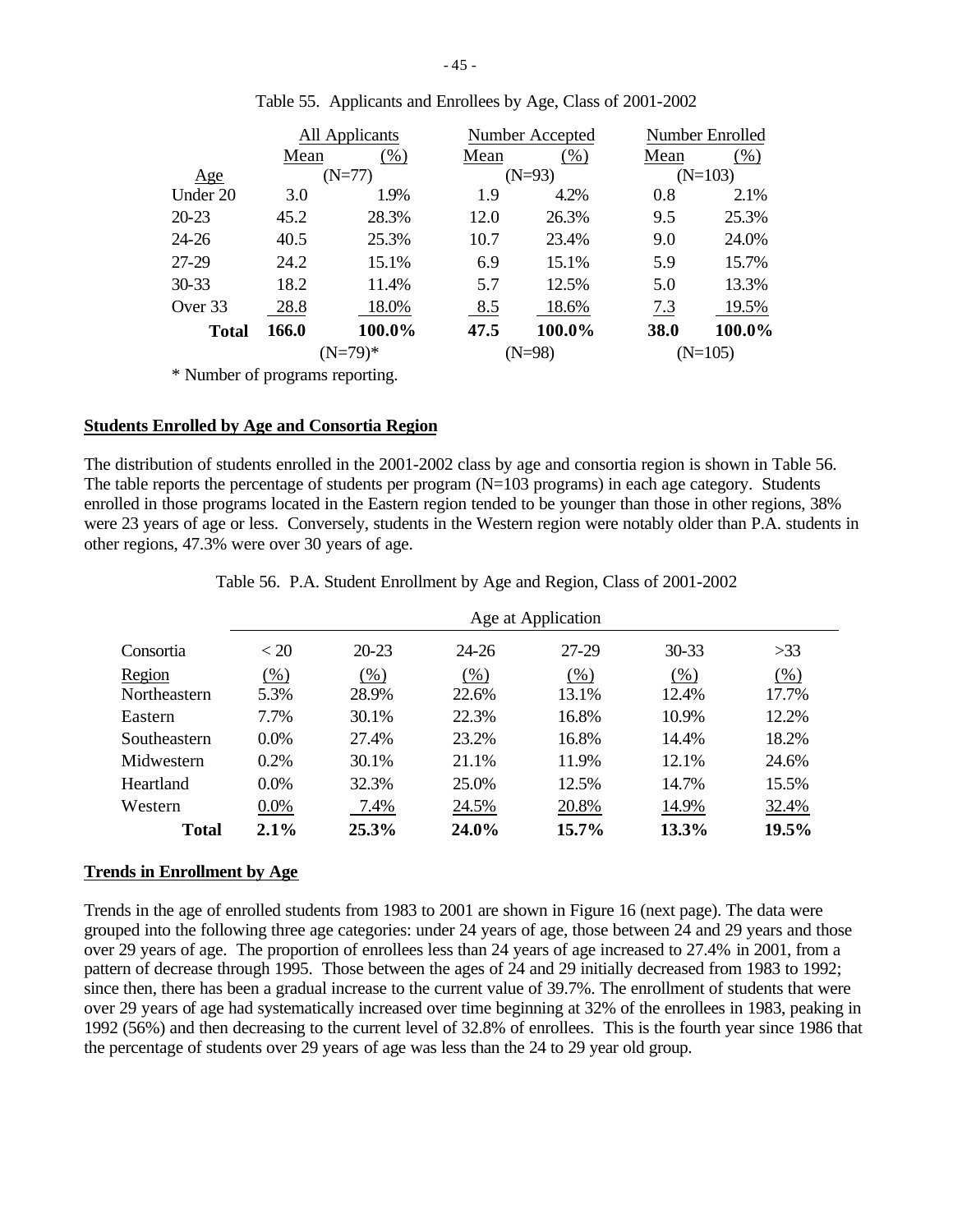

## **Average Age of Applicants**

The survey included questions asking the average age of all of the programs' applicants, accepted applicants and currently enrolled full- and part-time students. As a result of these questions, the average applicant age was 27.5, accepted applicant age was 28.1, full-time student age was 28.0 and the average age for the part-time student was 35.0.

Table 57 lists average ages of these categories by consortia region. The Western region had the highest average age of applicants (28.7), accepted applicants (29.3) and full-time students (29.1). The Eastern region had the lowest average age of applicants (26.6), accepted applicants (27.1) and full-time students (27.0).

|              |                        | Applicants | Accepted<br><b>Applicants</b> |            | Enrollees<br>Full-Time |         | Enrollees<br>Part-Time |         |
|--------------|------------------------|------------|-------------------------------|------------|------------------------|---------|------------------------|---------|
| Consortia    |                        | Average    |                               | Average    |                        | Average |                        | Average |
| Region       | $\underline{\text{N}}$ | <u>Age</u> | $\underline{\mathrm{N}}$      | <u>Age</u> | $\underline{\text{N}}$ | Age     | N                      | Age     |
| Northeastern | 19                     | 28.0       | 22                            | 28.6       | 23                     | 28.3    | 3                      | 31.3    |
| Eastern      | 11                     | 26.6       | 13                            | 27.1       | 14                     | 27.0    |                        |         |
| Southeastern | 13                     | 27.6       | 17                            | 27.9       | 18                     | 27.8    | $\theta$               |         |
| Midwestern   | 18                     | 26.7       | 21                            | 27.9       | 23                     | 27.9    | 3                      | 39.7    |
| Heartland    | 7                      | 27.5       | 10                            | 27.3       | 11                     | 27.7    | $\boldsymbol{0}$       |         |
| Western      | 12                     | 28.7       | 13                            | 29.3       | 15                     | 29.1    |                        |         |
| <b>Total</b> | 80                     | 27.5       | 96                            | 28.1       | 104                    | 28.0    | 8                      | 35.0    |

|  | Table 57. Average Age of Applicants, Accepted Applicants and Enrollees by Region |  |  |
|--|----------------------------------------------------------------------------------|--|--|
|  |                                                                                  |  |  |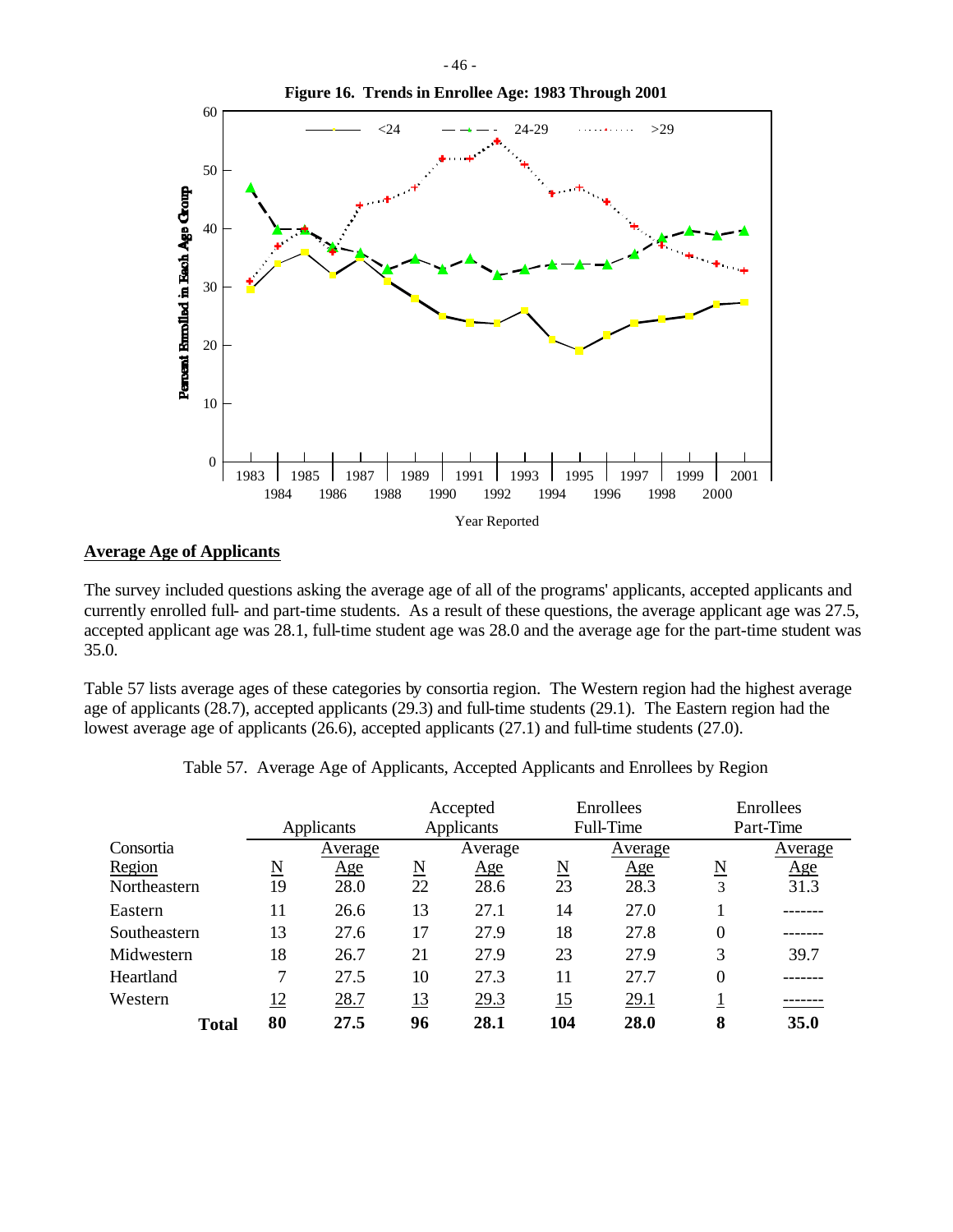# **Applicants and Students Enrolled by Ethnicity**

The ethnicity of applicants and students enrolled in the first-year class is shown in Table 58. The data are expressed as the mean number and percentage of applicants and enrollees per program from each ethnicity category. Almost three-fourths of the applicants (72.2%) were White/Non-Hispanic; 7.5% were Black/African-American, 6.1% were Latino/Hispanic, 6.9% were Asian.

|                            |       | All Applicants |      | Number Enrolled | # of Programs  |  |
|----------------------------|-------|----------------|------|-----------------|----------------|--|
|                            | Mean  | (% )           | Mean | (% )            | w/o Minorities |  |
| Ethnicity                  |       | $(N=78)$       |      | $(N=105)$       | $(N=105)$      |  |
| White/Non-Hispanic         | 119.8 | 72.2%          | 29.0 | 77.3%           | 0              |  |
| Black/African-American     | 12.4  | 7.5%           | 2.3  | 6.1%            | 32             |  |
| Latino/Hispanic/Mex. Am.   | 10.1  | 6.1%           | 2.6  | 6.9%            | 41             |  |
| Asian                      | 11.5  | 6.9%           | 2.2  | 5.9%            | 34             |  |
| <b>Asian Subpopulation</b> | 1.5   | 0.9%           | 0.4  | 1.1%            | 83             |  |
| Native Hawaiian/Other P.I. | 0.7   | 0.4%           | 0.2  | 0.5%            | 97             |  |
| American Ind./Alaskan      | 1.4   | 0.8%           | 0.4  | 1.1%            | 85             |  |
| Other                      | 8.6   | 5.2%           | 0.4  | 1.1%            | 84             |  |
| Total $(N=79)$             | 166.0 | 100%           | 37.5 | 100%            | 7              |  |

Table 58. Applicants and Students Enrolled by Ethnicity

Overall, 28% of the applicants were members of an ethnic minority, 27% of whom were Black/African-American. Among those enrolled, 77.3% were White/Non-Hispanic and the remainder (22.7%) was from an ethnic minority. A comparison between the proportion of minority applicants and those enrolled suggests that preference is not given to applicants on the basis of ethnicity, for example, 28% of the applicants and 23% of those enrolled were described as an ethnic minority. Thirty-two of the 105 program respondents (30.5%) did not enroll any Black/African-American students and forty-one programs did not enroll any Hispanic students. Seven programs (6.7%) did not enroll any type of minority student in 2001.

## **Ethnic Representation of Applicants and Enrollees by Consortia Region**

The mean number and proportion of P.A. applicants and students enrolled in the first-year class on the basis of both ethnicity and consortia region is in Table 59.

Table 59. Applicants and Enrollees by Ethnicity and Consortia Region

|              |              | Applicants |               |           |                 |       | Enrollees |             |               |  |
|--------------|--------------|------------|---------------|-----------|-----------------|-------|-----------|-------------|---------------|--|
| Consortia    |              | White      |               | Non-White |                 | White |           | Non-White   |               |  |
| Region       |              | Mean       | $\frac{0}{0}$ | Mean      | $\frac{\%}{\%}$ | Mean  | %         | Mean        | $\frac{0}{0}$ |  |
| Northeastern |              | 111.3      | 63.9%         | 63.0      | 36.1%           | 25.4  | 72.4%     | 9.7         | 27.6%         |  |
| Eastern      |              | 100.1      | 77.7%         | 28.7      | 22.3%           | 31.3  | 83.7%     | 6.1         | 16.3%         |  |
| Southeastern |              | 143.7      | 71.9%         | 56.2      | 28.1%           | 29.1  | 77.0%     | 8.7         | 23.0%         |  |
| Midwestern   |              | 116.8      | 87.6%         | 16.6      | 12.4%           | 28.4  | 89.0%     | 3.5         | 11.0%         |  |
| Heartland    |              | 122.7      | 85.8%         | 20.3      | 14.2%           | 35.5  | 75.9%     | 11.3        | 24.1%         |  |
| Western      |              | 125.8      | 62.2%         | 76.3      | 37.8%           | 28.3  | 66.4%     | <u>14.3</u> | 33.6%         |  |
|              | <b>Total</b> | 119.8      | 72.2%         | 46.2      | 27.8%           | 29.0  | 77.3%     | 8.5         | 22.7%         |  |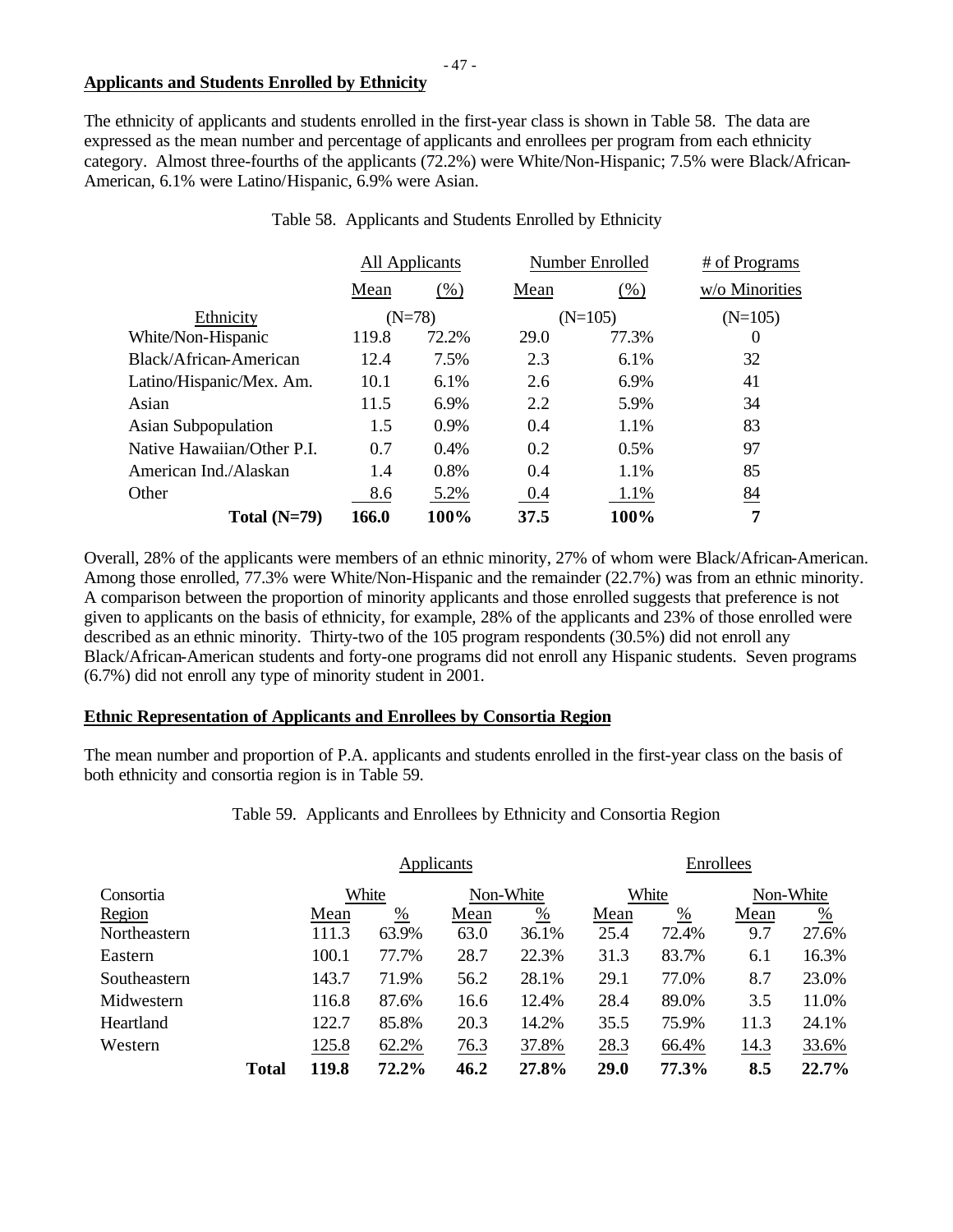For purposes of comparing across regions, minorities were grouped into a single category and designated nonwhite. There was considerable variation in the proportion of minorities applying to, and enrolled in, programs across regions. Programs in the Western region had the largest proportion of non-white applicants at 38% and the Midwestern region the least number, with only 12% being non-white. The Western region enrolled the largest percentage (34%) of non-white students. Programs in the Midwestern region had the fewest number of non-white enrollees (11.0%).

The number and percent of programs reporting no minority students enrolled in the first-year class is shown in Table 60. Six programs, in separate regions, had no minority students enrolled.

| Consortia Region |              | <u>N</u> | # of Programs         | $\%$    |
|------------------|--------------|----------|-----------------------|---------|
| Northeastern     |              | 22       |                       | 4.5%    |
| Eastern          |              | 15       | $\mathcal{D}_{\cdot}$ | 13.3%   |
| Southeastern     |              | 18       |                       | 5.6%    |
| Midwestern       |              | 23       | 3                     | 13.0%   |
| Heartland        |              | 12       |                       | $0.0\%$ |
| Western          |              | 15       |                       | 0.0%    |
|                  | <b>Total</b> | 105      | .,                    | $6.7\%$ |

# Table 60. Number of Programs with No Minority Enrollment by Consortia Region

## **Number of Programs versus Percent Minority Student Enrollment**

Figure 17 represents the number of programs with certain percentages of minority enrollment. There are 40 programs that have a larger percentage of minority enrollment than the mean of 22.6%; 65 programs have less. The average minority enrollment for programs with greater than 20% is 43%; for programs with less than 20% minority enrollment, 10.0%.



**Figure 17. Number of Programs vs. Percentage of Minority Enrollment**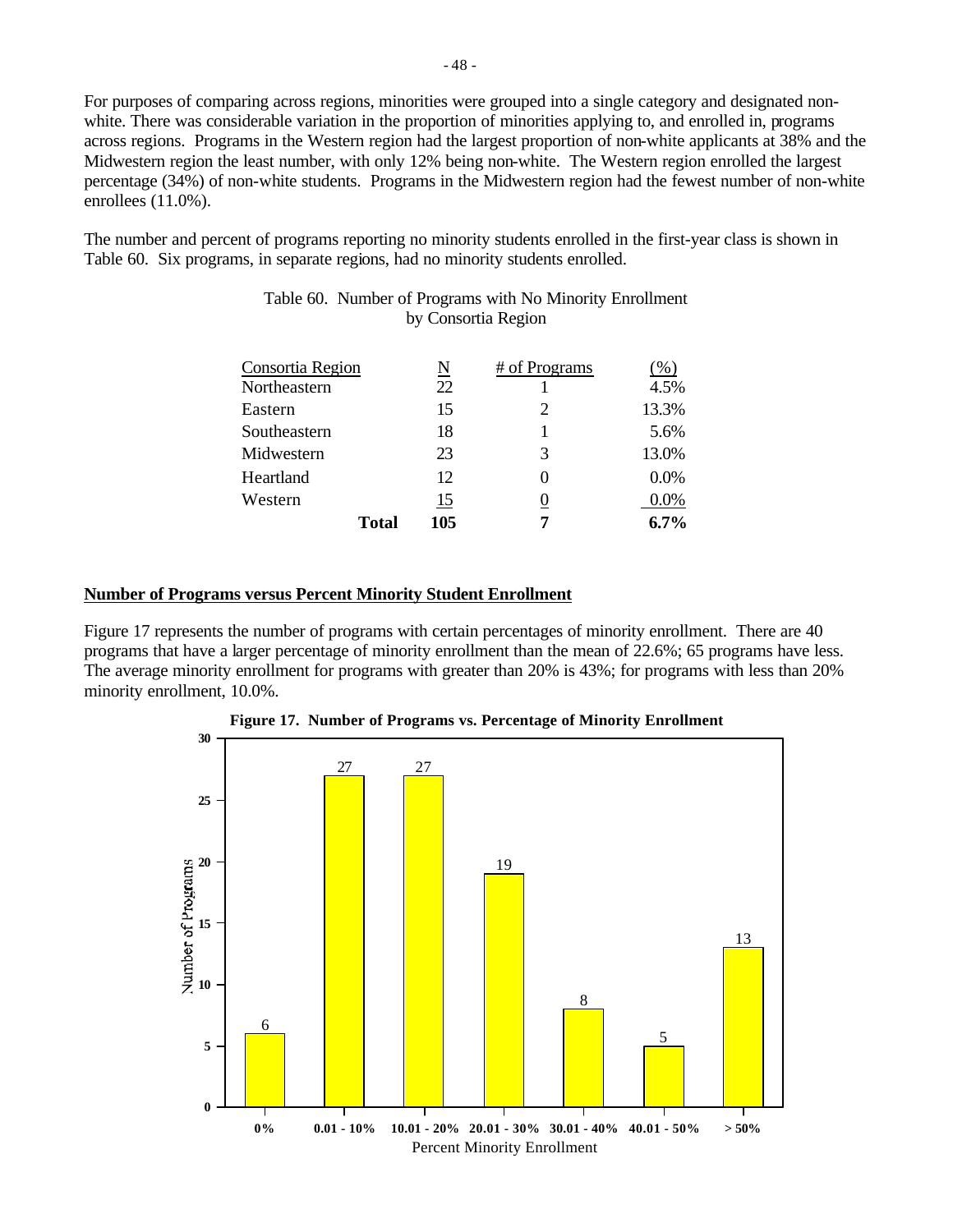## **Trends in Minority Student Enrollment, 1983 Through 2001**

The proportion of minority and non-minority students enrolled in P.A. programs over a nineteen-year period (1983-84 through 2001-2002) is shown in Table 61 and Figure 18 (next page). The proportion of non-white students in the first-year class fluctuated between 14% in 1983 and 25% in 2000-2001. Expressed differently, the number of minority students has more than doubled from a mean of 4.0/program in 1983 to 10.0/program in 2000.

| Table 61. Ethnicity of P.A. Students Enrolled from 1983 Through 2001 |  |  |  |  |
|----------------------------------------------------------------------|--|--|--|--|
|                                                                      |  |  |  |  |

| Academic    |                     |      | White |      | Non-White | First Yr.   |
|-------------|---------------------|------|-------|------|-----------|-------------|
| Year        | $\underline{\rm N}$ | Mean | %     | Mean | %         | Enrollment  |
| 1983-1984   | 39                  | 20.7 | 86.2% | 4.0  | 13.8%     | 24.0        |
| 1984-1985   | 39                  | 20.3 | 83.4% | 4.1  | 16.6%     | 24.5        |
| 1985-1986   | 41                  | 20.9 | 85.3% | 3.6  | 14.7%     | 24.6        |
| 1986-1987   | 47                  | 19.6 | 78.8% | 5.3  | 21.1%     | 24.9        |
| 1987-1988   | 47                  | 19.7 | 77.7% | 5.9  | 22.3%     | 25.6        |
| 1988-1989   | 46                  | 20.8 | 79.7% | 5.3  | 20.3%     | 25.9        |
| 1989-1990   | 46                  | 20.9 | 80.1% | 5.2  | 19.9%     | 26.1        |
| 1990-1991   | 48                  | 24.6 | 82.3% | 5.3  | 17.7%     | 29.9        |
| 1991-1992   | 47                  | 26.0 | 81.0% | 6.1  | 19.0%     | 32.1        |
| 1992-1993   | 56                  | 26.9 | 82.5% | 5.7  | 17.5%     | 32.6        |
| 1993-1994   | 55                  | 29.3 | 82.3% | 6.3  | 17.7%     | 35.6        |
| 1994-1995   | 58                  | 33.2 | 77.5% | 8.8  | 20.9%     | 42.0        |
| 1995-1996   | 69                  | 32.4 | 77.7% | 9.3  | 22.3%     | 41.5        |
| 1996-1997   | 76                  | 31.3 | 79.6% | 8.0  | 20.4%     | 39.6        |
| 1997-1998   | 91                  | 32.4 | 79.2% | 8.5  | 20.8%     | 40.6        |
| 1998-1999   | 89                  | 32.9 | 78.9% | 8.8  | 21.1%     | 42.6        |
| 1999-2000   | 103                 | 30.7 | 77.9% | 8.7  | 22.1%     | 39.3        |
| 2000-2001   | 102                 | 30.2 | 75.1% | 10.0 | 24.9%     | 40.1        |
| 2001-2002   | 105                 | 29.0 | 77.3% | 8.5  | 22.7%     | <u>38.0</u> |
| 19-yr. Mean | 63                  | 26.4 | 79.8% | 6.7  | 20.2%     | 33.1        |

Minority student enrollment over nineteen years has averaged 20.2% per year (mean of 6.7 students/program). It should be noted that values for the 1992-93 and 1993-94 period may be under represented because some programs with large minority enrollments were non-respondents in both years.

# **Academic Characteristics of P.A. Students**

The academic profile of students at the time of enrollment are shown in Table 62 (next page). Almost threefourth (72.8%) of the students enrolled in 2001 had earned at least a baccalaureate degree (66.5% as their highest degree) while less than one-fifth (17.7%) entered with no academic degree. Only 10% of the enrollees had earned an associate level degree prior to entry. Of the full-time students, 6.2% were admitted with a graduate-level degree, predominantly a masters degree (4.6%).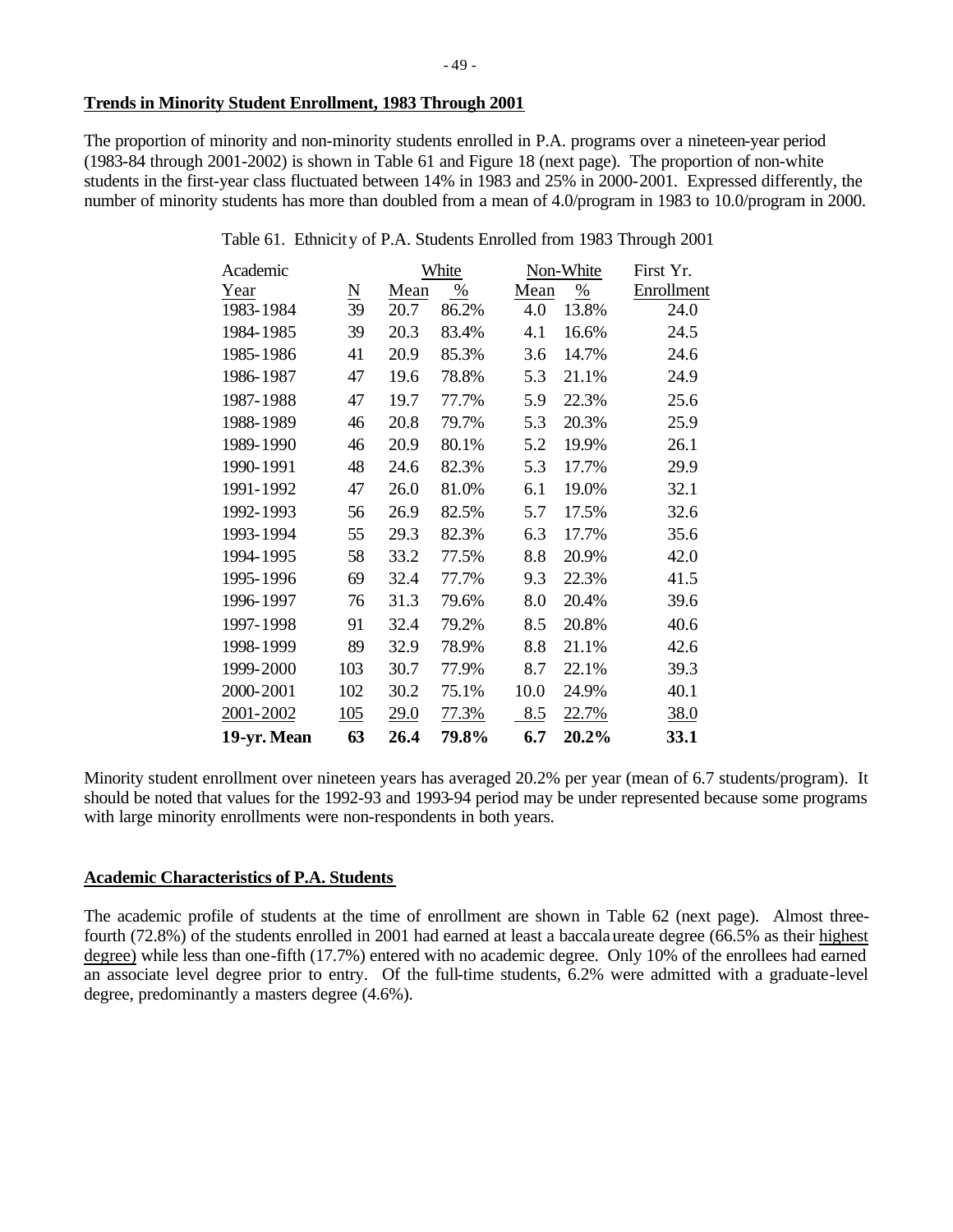

Table 62. Academic Characteristics of P.A. Students Enrolled in 2001

| <b>Highest Academic</b>     |      | Full-Time |  | Part-Time |         | Total |               |
|-----------------------------|------|-----------|--|-----------|---------|-------|---------------|
| <b>Credential Earned</b>    | Mean | %         |  | Mean      | %       | Mean  | $\frac{0}{0}$ |
| No Academic Degree          | 6.6  | 17.7%     |  | 0.1       | 8.3%    | 6.8   | 17.7%         |
| <b>Associate Degree</b>     | 3.6  | 9.7%      |  | 0.2       | 16.7%   | 3.8   | 9.9%          |
| <b>Baccalaureate Degree</b> | 24.8 | 66.5%     |  | 0.8       | 66.7%   | 25.6  | 66.5%         |
| <b>Masters Degree</b>       | 1.7  | 4.6%      |  | 0.1       | 8.3%    | 1.8   | 4.7%          |
| Doctoral Degree             | 0.6  | 1.6%      |  | 0.0       | $0.0\%$ | 0.6   | 1.6%          |
| Total                       | 37.3 | 100.0%    |  | 1.2       | 100.0%  | 38.5  | 100.0%        |

The mean number of months of health care experience (H.C.E.) of students at the time of enrollment for 2001- 2002 is 42.9 months. As shown in Figure 19 (next page), the months of health care experience systematically increased from 1983 through 1992 to a high of 56 months. Since that time, H.C.E. has had an overall decrease to 43 months in 2001.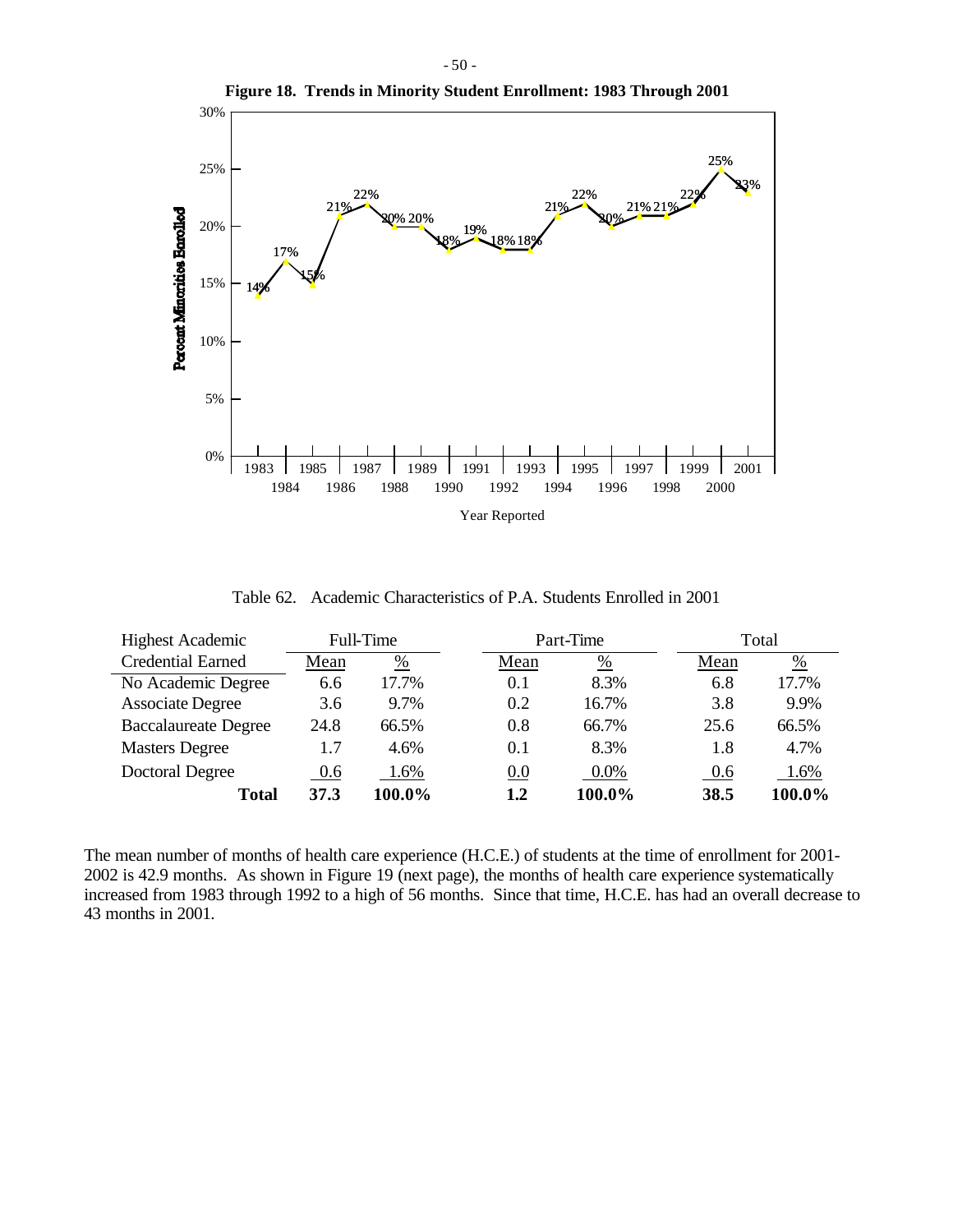

#### **Academic Characteristics of Enrolled P.A. Students by Consortia Region**

A comparison of the academic degrees earned by entering students across regions is shown in Table 63. The data are expressed as the percentage of students per program in each degree category. Each of the regions had more than 50% of students entering with a baccalaureate degree. The Eastern region had the largest number of enrollees with no degree (35%). The Midwestern region had 4.0% of its enrollees with a doctoral degree.

|              |                     |                | Degree Characteristics |        |                |          |       |  |  |  |  |  |
|--------------|---------------------|----------------|------------------------|--------|----------------|----------|-------|--|--|--|--|--|
| Consortia    |                     | N <sub>o</sub> | Associate              | Bacc.  | <b>Masters</b> | Doctoral | Total |  |  |  |  |  |
| Region       | $\underline{\rm N}$ | Degree         | Degree                 | Degree | Degree         | Degree   | Mean  |  |  |  |  |  |
| Northeastern | 22                  | 27.4%          | 10.1%                  | 56.6%  | 3.5%           | 2.4%     | 38.8  |  |  |  |  |  |
| Eastern      | 14                  | 34.9%          | 5.0%                   | 53.3%  | 4.6%           | 2.2%     | 37.0  |  |  |  |  |  |
| Southeastern | 17                  | 8.4%           | 10.2%                  | 73.4%  | 6.2%           | 1.8%     | 37.8  |  |  |  |  |  |
| Midwestern   | 23                  | 15.3%          | 8.9%                   | 68.0%  | 3.8%           | 4.0%     | 32.2  |  |  |  |  |  |
| Heartland    | 12                  | 11.9%          | 9.4%                   | 71.3%  | 6.6%           | 0.8%     | 36.5  |  |  |  |  |  |
| Western      | <u>15</u>           | 5.9%           | 11.2%                  | 75.6%  | 5.6%           | 1.6%     | 44.0  |  |  |  |  |  |
| <b>Total</b> | 103                 | $17.7\%$       | 9.9%                   | 66.5%  | $4.7\%$        | $1.6\%$  | 37.8  |  |  |  |  |  |

|  | Table 63. Academic Characteristics of Enrollees by Region, Class of 2001-2002 |  |  |  |
|--|-------------------------------------------------------------------------------|--|--|--|
|  |                                                                               |  |  |  |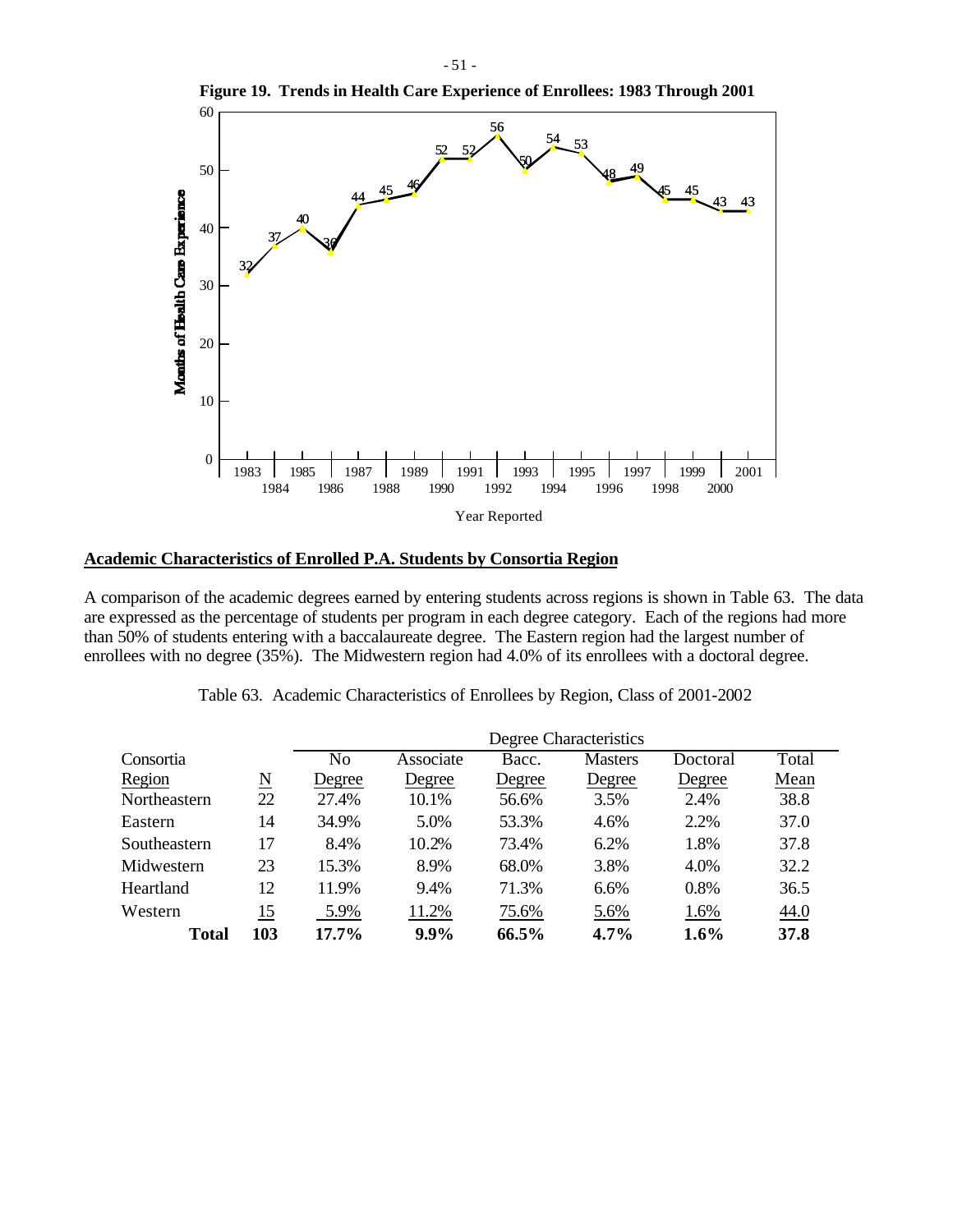An analysis of grade point average (GPA) and mean number of months of health care experience by consortia region is shown in Table 64.

| Consortia    |       |           | Grade Point Average |             | Months of H.C.E. |      |             |  |
|--------------|-------|-----------|---------------------|-------------|------------------|------|-------------|--|
| Region       |       |           | Mean                | <u>S.D.</u> | N                | Mean | <u>S.D.</u> |  |
| Northeastern |       | 22        | 3.25                | 0.10        | 16               | 33.3 | 19.6        |  |
| Eastern      |       | 13        | 3.41                | 0.13        | 11               | 34.5 | 23.1        |  |
| Southeastern |       | 18        | 3.30                | 0.20        | 15               | 41.6 | 23.6        |  |
| Midwestern   |       | 23        | 3.39                | 0.20        | 23               | 45.5 | 31.3        |  |
| Heartland    |       | 11        | 3.46                | 0.18        | 9                | 44.6 | 15.2        |  |
| Western      |       | <u>13</u> | <u>3.37</u>         | 0.18        | 12               | 58.7 | 23.9        |  |
|              | Total | 100       | 3.40                | 0.17        | 86               | 42.9 | 28.6        |  |

Table 64. Grade Point Average and Mean Number of Months of Health Care Experience by Region, Class of 2001-2002

The cumulative GPA of entering students ranged from 3.25 to 3.46 with a mean of 3.40. Programs in the Heartland regions reported the highest GPA for entering students. The average number of months of health related experience prior to admission varied extensively across regions. For example, students in programs located in the Northeastern region had completed an average of 33 months of health-related experience while those entering programs in the Western regions had 59 months of health care experience. The average for all programs was under four years (42.9 months).

#### **Unlicensed Medical Graduates: Applicants and Students Enrolled**

The total number, mean number/program and proportion of unlicensed medical graduates (designated as UMG's) who applied to, and enrolled in, P.A. programs for the 2001-2002 class is shown in Table 65. The total number of UMG applications to P.A. programs increased from 286 in 2000 to 360 in 2001. The number per program also increased from 3.6/program in 2000 to 4.3/program in 2001. There were 35 programs that received applications from UMG's in 2001. Seventy-one percent of the applicants were U.S. Citizen UMG's.

Table 65. Admission of Unlicensed Medical Graduates

 $E: \cdot \cdot 2001 = 2002$ 

|               |          |            | Class Entering in $2001 - 2002$ |          |      |               |  |
|---------------|----------|------------|---------------------------------|----------|------|---------------|--|
| Citizenship   |          | Applied    |                                 | Enrolled |      |               |  |
| <b>Status</b> | $N(N)^*$ | $Mean**$   | %                               | $N(N)^*$ | Mean | $\frac{0}{0}$ |  |
| U.S. Citizen  | 256(40)  | 2.4        | 71.1%                           | 53(36)   | 0.57 | 61.6%         |  |
| Alien         | 104(23)  | <u>1.9</u> | 28.9%                           | 33(22)   | 0.41 | 38.4%         |  |
| Total**       | 360(35)  | 4.3        | 100.0%                          | 86(31)   | 0.98 | 100.0%        |  |

 $* N =$  Number of UMG applicants or enrollees; (N) = Number of programs with at least one UMG applicant or enrollee.

\*\* Mean based on the total number of programs responding, including those with no UMG applicants or enrollees

Eighty-six UMG's were enrolled in 2001, 39% less than the number of enrollees in 2000 (140). Twenty-four percent of the UMG applicants were enrolled in a P.A. program in 2001, where 49% were enrolled in 2000. A higher percentage of alien UMG's were admitted (31.7%) as compared to the U.S.-citizen UMG's (20.7%).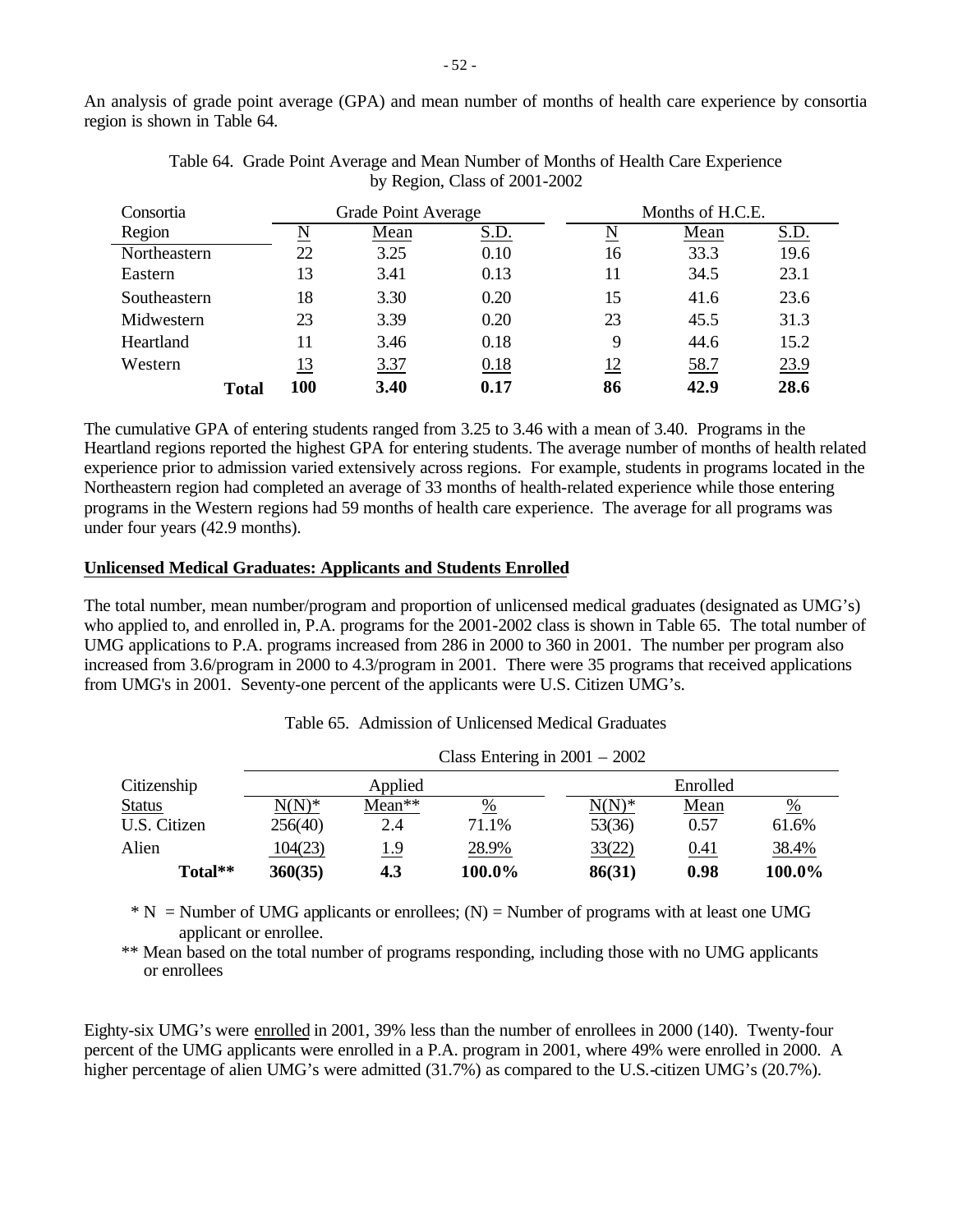# **Unlicensed Medical Graduates: Regional Analysis**

The mean number of UMG applicants and enrollees by consortia region is shown in Table 66. Programs located in the Western region received the largest number of UMG applications (mean of 10.5/program) while programs in the Eastern region averaged 1.18/program UMG applicants.

|                  |              |              | Applied |      | Enrolled            |  |  |
|------------------|--------------|--------------|---------|------|---------------------|--|--|
| Consortia Region |              | Mean         | N       | Mean | $\underline{\rm N}$ |  |  |
| Northeastern     |              | 1.79         | 19      | 0.79 | 21                  |  |  |
| Eastern          |              | 1.18         | 11      | 0.40 | 10                  |  |  |
| Southeastern     |              | 3.75         | 16      | 1.06 | 16                  |  |  |
| Midwestern       |              | 4.42         | 19      | 1.79 | 19                  |  |  |
| Heartland        |              | 8.00         | 8       | 0.44 | 9                   |  |  |
| Western          |              | <u>10.50</u> | 10      | 0.85 | <u>13</u>           |  |  |
|                  | <b>Total</b> | 4.34         | 83      | 0.98 | 88                  |  |  |

Table 66. Unlicensed Medical Graduate Applicants and Enrollees by Region, 2001-2002

Programs in the Midwestern region enrolled the largest proportion of UMG's enrolled (1.79/program/region) and those in the Eastern region had 0.40/program UMG's enrolled. With respect to the total applicant pool/program, UMG's accounted for only 2.6% (4.34/166) of all applicants and less than 2.5% (0.98/39) of all first-year enrollees in 2001.

The number and location of programs, by region, reporting no UMG applicants and/or enrollees for the most recently enrolled class are shown in Table 67. In total, there was a majority of programs that did not receive an application from an UMG (48/83; 58%) and a majority did not enroll an UMG (57/88; 64.8%) in the 2001-2002 class.

> Table 67. Number of Programs Reporting No Applications and/or Enrollment of Unlicensed Medical Graduates by Region, 2001-2002

| Consortia    |  |         | Applied |         | Enrolled        |  |  |
|--------------|--|---------|---------|---------|-----------------|--|--|
| Region       |  | $N/N^*$ | %       | $N/N^*$ | $\frac{\%}{\%}$ |  |  |
| Northeastern |  | 12/19   | 63.2%   | 14/21   | 66.7%           |  |  |
| Eastern      |  | 7/11    | 63.6%   | 7/10    | 70.0%           |  |  |
| Southeastern |  | 9/16    | 56.3%   | 10/16   | 62.5%           |  |  |
| Midwestern   |  | 11/19   | 57.9%   | 11/19   | 57.9%           |  |  |
| Heartland    |  | 4/8     | 50.0%   | 6/9     | 66.7%           |  |  |
| Western      |  | 5/10    | 50.0%   | 9/13    | 69.2%           |  |  |
| <b>Total</b> |  | 48/83   | 57.8%   | 57/88   | 64.8%           |  |  |

\* N/N = number of programs with no UMG's/total number of programs reporting.

# **Trends in UMG Applications and Enrollment, 1987 Through 2001**

Data concerning UMG applicants and UMG students enrolled from 1987 through 2001 is shown in Table 68 (next page). The total number and mean number per program of UMG applicants and UMG students enrolled, as well as the proportion of UMG's relative to the total pool of UMG applicants and enrollees is presented for each year examined. In addition, the proportion of UMG applicants that were enrolled is also included. These data are also illustrated in Figures 20 and 21 (next pages).

Overall there has been a total of 2,574 UMG applicants (averaging 172/year) over the fifteen-year period examined. UMG applicants accounted for an average of 1.9% of the total applicant pool. Over the same period of time, there were 548 UMG's enrolled (37/year) which accounted for 1.4% of the total number of students enrolled. On average, only 20% of the UMG applicants were enrolled.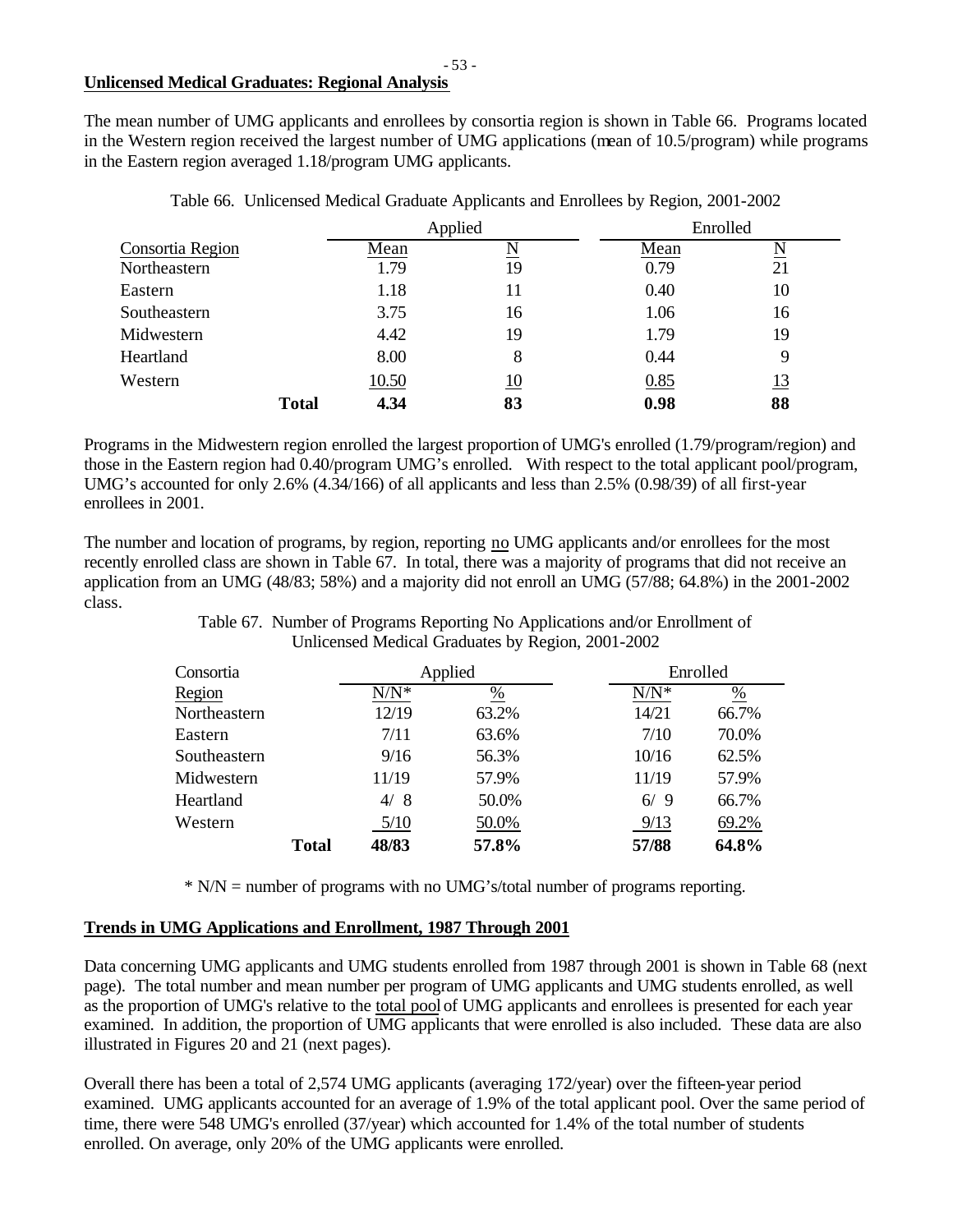- 54 -

|             |       | <b>UMG</b> Applications |        |       | UMG's Enrolled |        | % of UMG   |
|-------------|-------|-------------------------|--------|-------|----------------|--------|------------|
| Academic    | Total | Mean/                   |        | Total | Mean/          |        | Applicants |
| Year        | N     | Program                 | $\% *$ | N     | Program        | $\% *$ | Enrolled   |
| 1987-1988   | 55    | 1.4                     | 1.3%   | 17    | 0.40           | 1.4%   | 30.9%      |
| 1988-1989   | 142   | 3.6                     | 3.4%   | 23    | 0.51           | 1.9%   | 16.2%      |
| 1989-1990   | 121   | 3.1                     | 3.4%   | 18    | 0.39           | 1.5%   | 14.9%      |
| 1990-1991   | 73    | 1.6                     | 1.5%   | 26    | 0.51           | 1.7%   | 35.6%      |
| 1991-1992   | 167   | 4.1                     | 3.1%   | 18    | 0.40           | 1.2%   | 10.7%      |
| 1992-1993   | 161   | 2.9                     | 1.4%   | 13    | 0.20           | 0.6%   | 8.1%       |
| 1993-1994   | 109   | 2.0                     | 0.7%   | 12    | 0.20           | 0.5%   | 11.0%      |
| 1994-1995   | 143   | 3.0                     | 0.8%   | 22    | 0.39           | 1.0%   | 15.4%      |
| 1995-1996   | 123   | 2.1                     | 0.5%   | 24    | 0.33           | 1.0%   | 19.5%      |
| 1996-1997   | 217   | 3.3                     | 0.8%   | 20    | 0.29           | 0.8%   | 9.2%       |
| 1997-1998   | 204   | 3.5                     | 1.0%   | 37    | 0.40           | 1.0%   | 18.1%      |
| 1998-1999   | 243   | 3.2                     | 1.1%   | 27    | 0.29           | 0.8%   | 11.1%      |
| 1999-2000   | 170   | 2.2                     | 0.9%   | 65    | 0.67           | 1.8%   | 38.2%      |
| 2000-2001   | 286   | 3.6                     | 1.8%   | 140   | 1.49           | 3.9%   | 41.4%      |
| 2001-2002   | 360   | 4.3                     | 2.7%   | 86    | 0.98           | 2.2%   | 23.9%      |
| 15-Yr. Mean | 172   | 2.9                     | 1.9%   | 37    | 0.50           | 1.4%   | 20.3%      |

Table 68. Unlicensed Medical Graduates: Applicants and Enrollees, 1987 Through 2001

\* Proportion of UMG's to total applicants and enrollees, respectively.

Figure 20 shows the mean number of UMG applicants and enrollees per program since 1987. Although the mean number of applicants has varied substantially over time, the mean number of UMG's enrolled per program has not fluctuated to the same extent.



**Figure 20. Trends in U.M.G. Applicants and Enrollees: 1987 Through 2001**

Year of Admission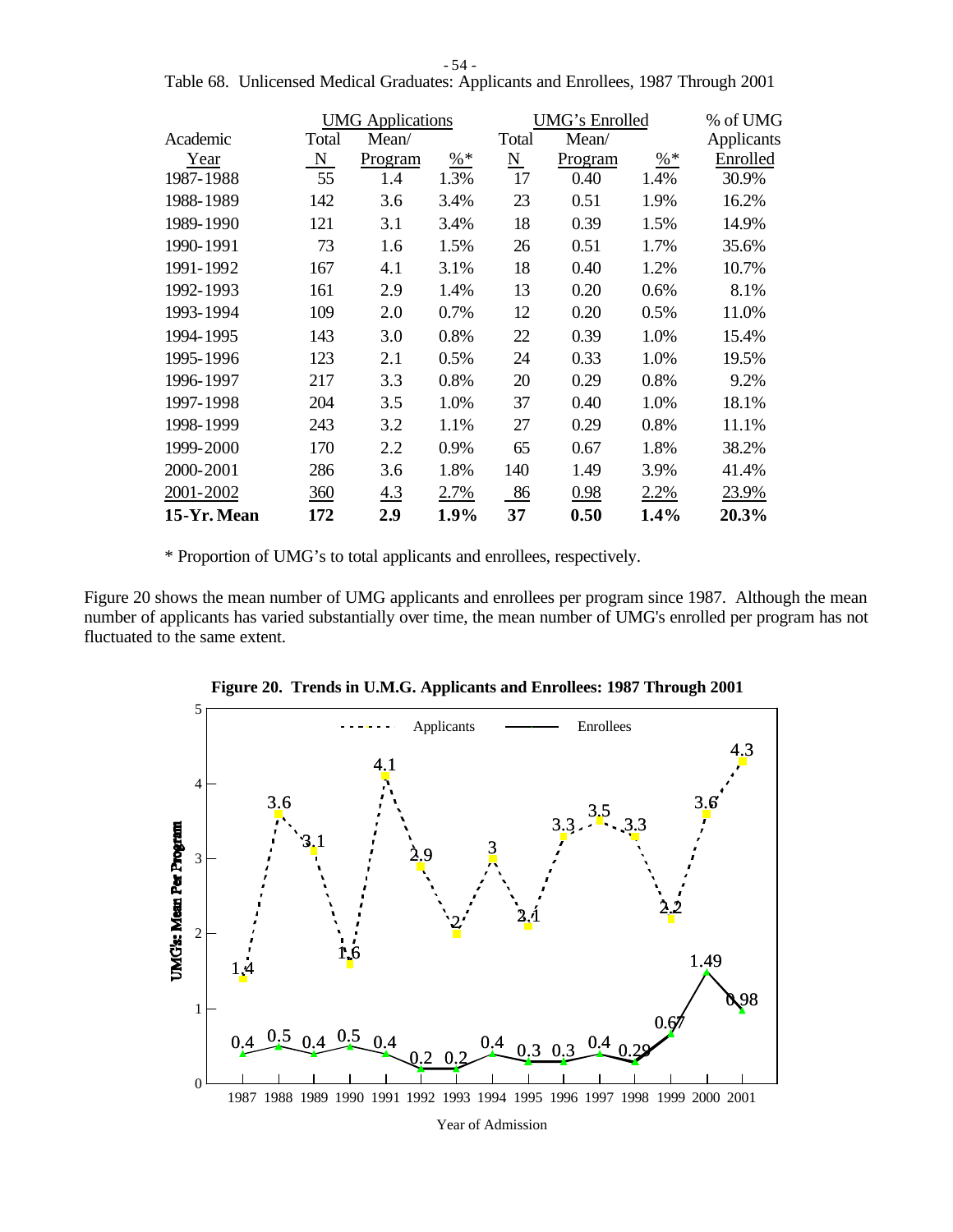As shown in Figure 21 the percent of UMG applicants enrolled has fluctuated extensively over the past 15 years from a low of 8% to a high of 41.4%.



**Figure 21. Percent of U.M.G. Applicants Enrolled: 1987 Through 2001**

#### **Disabled Students Enrolled in P.A. Programs**

The number and proportion of students with a disability that were enrolled in the 2001-2002 class is presented in Table 69. The number and proportion of enrollees who were classified as disabled was very small for the entering class (approximately 1.0% of the total number of students enrolled).

|              |      | 1st Year Enrolled |           | Disabled | Number of   |
|--------------|------|-------------------|-----------|----------|-------------|
| Gender       |      | %                 | N         | %        | Programs    |
| Male         | 1314 | 32.8%             | 16        | 41.0%    | 105         |
| Female       | 2697 | 67.2%             | <u>23</u> | 59.0%    | <u> 105</u> |
| <b>Total</b> | 4011 | 100.0%            | 39        | 100.0%   | 105         |

Table 69. Enrollment of Disabled Students by Gender, 2001-2002

There were more disabled female students than disabled male students. It should be noted that some students may have had an undetectable disability, thus, the figures reported herein may under-represent the actual number of disabled individuals.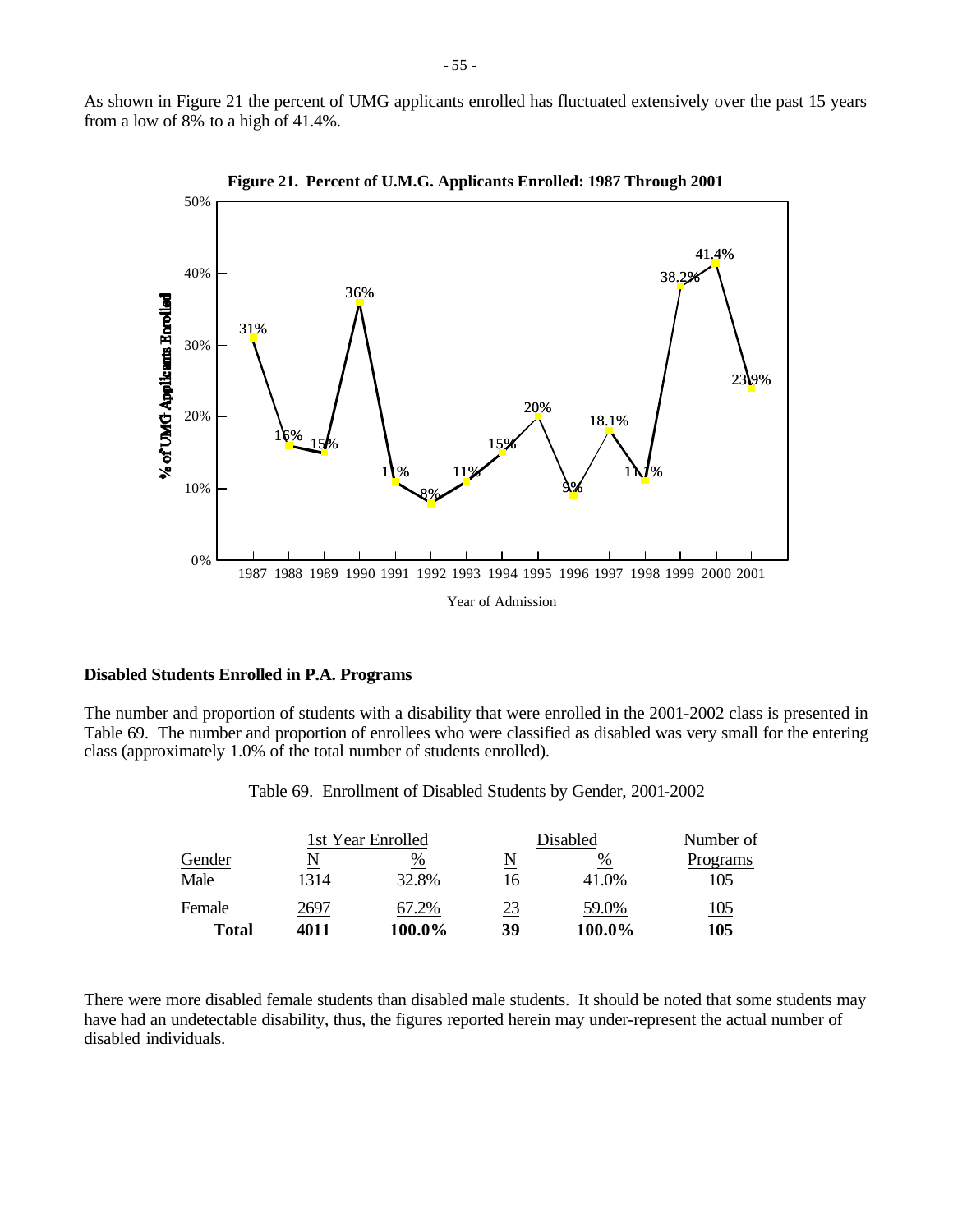# **SECTION IV. GRADUATE INFORMATION**

#### **Number and Attrition of Students by Gender**

The number and gender of students graduating during the 2001-2002 academic year, and those withdrawing and decelerating prior to graduation, are shown in Table 70. The mean number of 2001 graduates was 36.8/program and represented 93% of the students originally enrolled in this class. We estimate that there was a total of 4,416 P.A.'s graduated from all programs graduating class in 2001 (120 programs x 36.8/program). It should be noted that ten of the new programs did not graduate students in 2001. As in previous years, the majority (62%) of 2001 graduates were women.

The mean number of students withdrawing prior to graduation was 1.9 students/program for an overall attrition Table 70. Number of Graduates and Students Withdrawn or Decelerated in 2001-2002 by Gender

|                      | Number Graduated |       |      | <b>Attrition of Students</b> | <b>Students Decelerated</b> |               |  |
|----------------------|------------------|-------|------|------------------------------|-----------------------------|---------------|--|
| Gender               | Mean             | %     | Mean | $\frac{0}{0}$                | Mean                        | $\frac{0}{0}$ |  |
| Female               | 22.7             | 93.8% | 1.0  | 4.1%                         | 0.5                         | 2.1%          |  |
| Male                 | 14.1             | 91.6% | 0.9  | 5.8%                         | 0.4                         | 2.6%          |  |
| <b>Total/Program</b> | <b>36.8</b>      | 92.9% | 1.9  | 4.8%                         | 0.9                         | 2.3%          |  |

\* Proportion withdrawing or decelerating was calculated as:

$$
(\stackrel{\scriptscriptstyle{N}}{\underset{\scriptscriptstyle{P=1}}{\bigoplus}}W_p~\textrm{or}~D_p)/(\stackrel{\scriptscriptstyle{N}}{\underset{\scriptscriptstyle{P=1}}{\bigoplus}}G_p+W_p+\ D_p)
$$

where:  $G_p =$  number graduated from program "p".  $W_p$  = number withdrew from program "p".  $D_p$  = number decelerated from program "p".

rate of 4.8%. The attrition rate for males was higher than the attrition rate for females, 5.8% and 4.1% respectively. The attrition rate was lower than in 2000 (4.2%) and considerably lower than the average of 7.6% over the previous nineteen years.

On average, the rate of deceleration was 2.3%. A decelerated student was defined as one who was enrolled, experienced academic, personal, and/or financial difficulty, but remained a student in the program on a part-time basis and/or was on a temporary leave of absence. The reasons cited for withdrawal are presented in Table 71. There were a total of 157 students withdrawing from the 2001 graduating class (as reported by 53 programs). The most common reason for withdrawal was academic (47.8%). It should be noted that program staff provided the reasons cited for withdrawal, rather than the students involved.

Table 71. Reasons for Student Withdrawal from the Program

| Financial                | 26      | 16.6%                  | Other<br>Total                | 24<br>157 | 15.3%<br>100.0% |
|--------------------------|---------|------------------------|-------------------------------|-----------|-----------------|
| Personal                 | 26      | 16.6%                  | Medical                       |           | 1.3%            |
| Reason Given<br>Academic | N<br>75 | $\frac{9}{6}$<br>47.8% | Reason Given<br>Career Change | N<br>4    | (%)<br>2.5%     |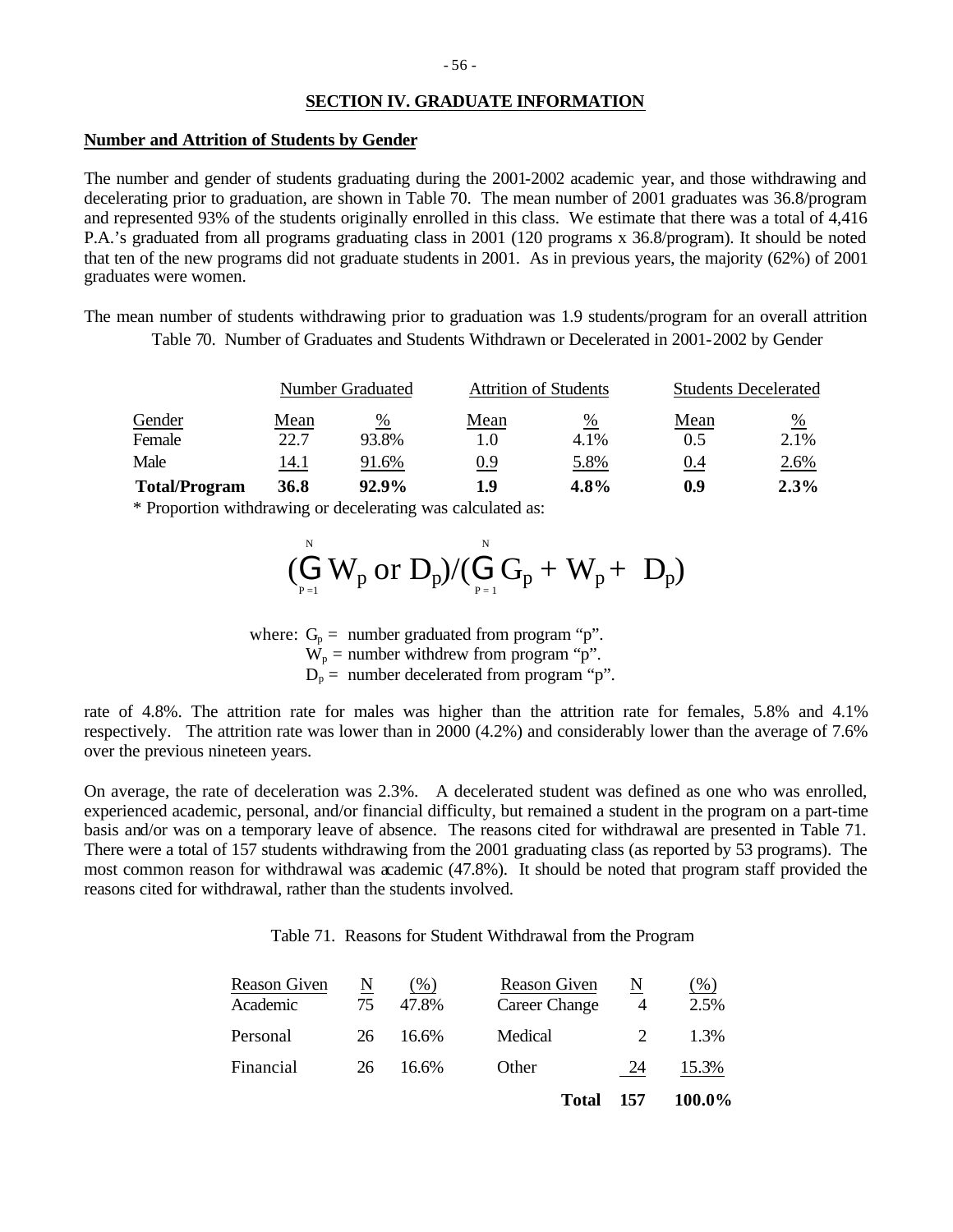#### **Attrition Rates of Students by Consortia Region**

The mean number of graduates, attrition rates, and students decelerated by consortia region are shown in Table 72. Programs in the Heartland region had the largest graduating classes with a mean of 51.9 students per program, while programs in the Midwestern regions had the smallest graduating class (30.4/program).

| Consortia    |    | Mean $#$<br>Graduated |              | Mean and Rate |     | Mean and Rate<br>of Deceleration |
|--------------|----|-----------------------|--------------|---------------|-----|----------------------------------|
| Region       | N  |                       | of Attrition |               |     |                                  |
| Northeastern | 20 | 34.3                  | 2.5          | 6.6%          | 0.9 | 2.4%                             |
| Eastern      | 12 | 36.8                  | 2.7          | 6.6%          | 1.5 | 3.7%                             |
| Southeastern | 13 | 33.8                  | 1.5          | 4.2%          | 0.4 | 1.1%                             |
| Midwestern   | 22 | 30.4                  | 1.0          | 3.1%          | 0.9 | 2.8%                             |
| Heartland    | 8  | 51.9                  | 3.3          | 5.9%          | 0.9 | 1.6%                             |
| Western      | 13 | 44.8                  | 1.2          | 2.6%          | 0.5 | 1.1%                             |
| Total        | 88 | 36.8                  | 1.9          | 4.8%          | 0.9 | 2.3%                             |

Table 72. Number Graduated, Withdrawn and Decelerated by Consortia Region

The highest attrition rates occurred in those programs located in the Eastern and Northeastern region (6.6%) while programs in the Western region had the lowest attrition rates (2.6%). In comparison to the previous year, the number graduated/program in 2001 has decreased (3.7%). The rate of attrition increased in four of the six regions (Northeastern, Southeastern, Heartland and Western); deceleration decreased in each region. Programs in the Eastern region reported the largest rate of deceleration (3.7%), while programs in the Southeastern and Western regions had the lowest rate of deceleration (1.1%).

The reasons for withdrawal by region are shown in Table 73. Programs in the Midwestern region had the highest percentage of students withdraw for academic reasons (62.5%) while programs in the Heartland region cited academic reasons for withdrawal 34.6% of the time. In the Northeastern region, 26% of the programs cited personal reasons for student withdrawal as compared with 0% in the Midwestern and Heartland regions.

|                     |              | Reasons for Withdrawal from Program |               |                     |          |                          |       |       |  |
|---------------------|--------------|-------------------------------------|---------------|---------------------|----------|--------------------------|-------|-------|--|
| Consortia<br>Region |              | Academic                            |               |                     | Personal | Other                    |       |       |  |
|                     |              | $\underline{\rm N}$                 | $\frac{0}{0}$ | $\underline{\rm N}$ | %        | $\underline{\mathrm{N}}$ | %     | Total |  |
| Northeastern        |              | 23                                  | 46.0%         | 13                  | 26.0%    | 14                       | 28.0% | 50    |  |
| Eastern             |              | 16                                  | 50.0%         | 8                   | 25.0%    | 8                        | 25.0% | 32    |  |
| Southeastern        |              | 12                                  | 52.2%         | 3                   | 13.0%    | 8                        | 34.8% | 23    |  |
| Midwestern          |              | 10                                  | 62.5%         | $\theta$            | 0.0%     | 6                        | 37.5% | 16    |  |
| Heartland           |              | 9                                   | 34.6%         | $\theta$            | 0.0%     | 17                       | 65.4% | 26    |  |
| Western             |              |                                     | 50.0%         |                     | 20.0%    | <u>_3</u>                | 30.0% | 10    |  |
|                     | <b>Total</b> | 75                                  | 47.8%         | 26                  | 16.6%    | 56                       | 35.7% | 157   |  |

#### Table 73. Reasons for Withdrawal by Consortia Region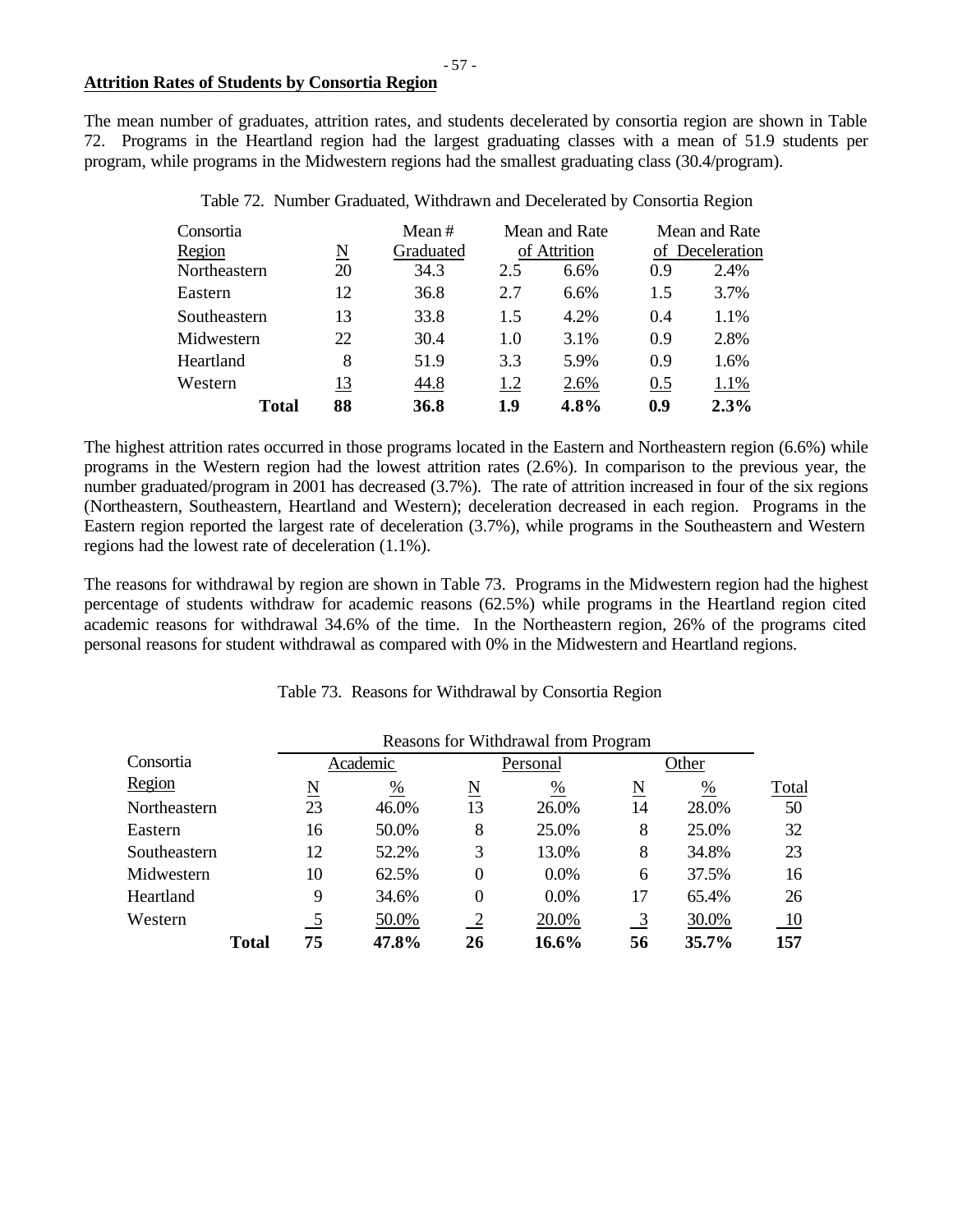# **Graduation, Attrition, and Deceleration of Students by Age**

The mean number of graduates, attrition rates, and students decelerated for each age category is shown in Table 74. Almost one-third (33.2%) of the graduates were between the ages of 20 and 26 upon graduation; 47% were 30 years of age or older and none were under the age of 20. Attrition was highest for those between 20 and 23 years of age; lowest for those between 24 and 26. Deceleration rates were highest for students over 33 years of age and least for those under 23 years and for those between 24 and 26.

Table 74. Number Graduated, Decelerated and Attrition Rates of 2001 Graduates by Age

|                      |    |           | Number        |      | <b>Withdrew Prior</b> |         |      | <b>Students</b> |
|----------------------|----|-----------|---------------|------|-----------------------|---------|------|-----------------|
|                      |    | Graduated |               |      | To Graduation         |         |      | Decelerated     |
| Age at Graduation    | N  | Mean      | $\frac{0}{0}$ | Mean | %                     | %       | Mean | Rate            |
| Under 20             | 85 | 0.0       | $0.0\%$       | 0.0  | $0.0\%$               | $0.0\%$ | 0.0  | $0.0\%$         |
| $20 - 23$            | 85 | 3.8       | 10.6%         | 0.3  | 16.7%                 | 7.3%    | 0.1  | 1.2%            |
| $24 - 26$            | 85 | 8.1       | 22.6%         | 0.2  | 11.1%                 | 2.4%    | 0.1  | 1.2%            |
| 27-29                | 85 | 7.2       | 20.1%         | 0.2  | 11.1%                 | 2.7%    | 0.1  | 1.3%            |
| $30 - 33$            | 85 | 6.6       | 18.4%         | 0.2  | 11.1%                 | 2.9%    | 0.1  | 1.4%            |
| Over 33              | 85 | 10.2      | 28.4%         | 0.9  | 50.0%                 | 8.1%    | 0.2  | 1.8%            |
| <b>Total/Program</b> | 85 | 36.8      | 100%          | 1.9  | 100.0%                | 4.8%    | 0.9  | 2.3%            |

Figure 22 shows the trends in age from 1984 through 2001. The proportion of recent graduates in the youngest age group (<24) has generally decreased over time, with a slight increase over the previous four years. Conversely, the middle age group (24 - 29) has increased 27.1% since 1994. The graduates in the older age group (>30) have decreased 20.7% since 1994.



**Figure 22. Trends in the Age of Graduates: 1984 Through 2001**

Year Reported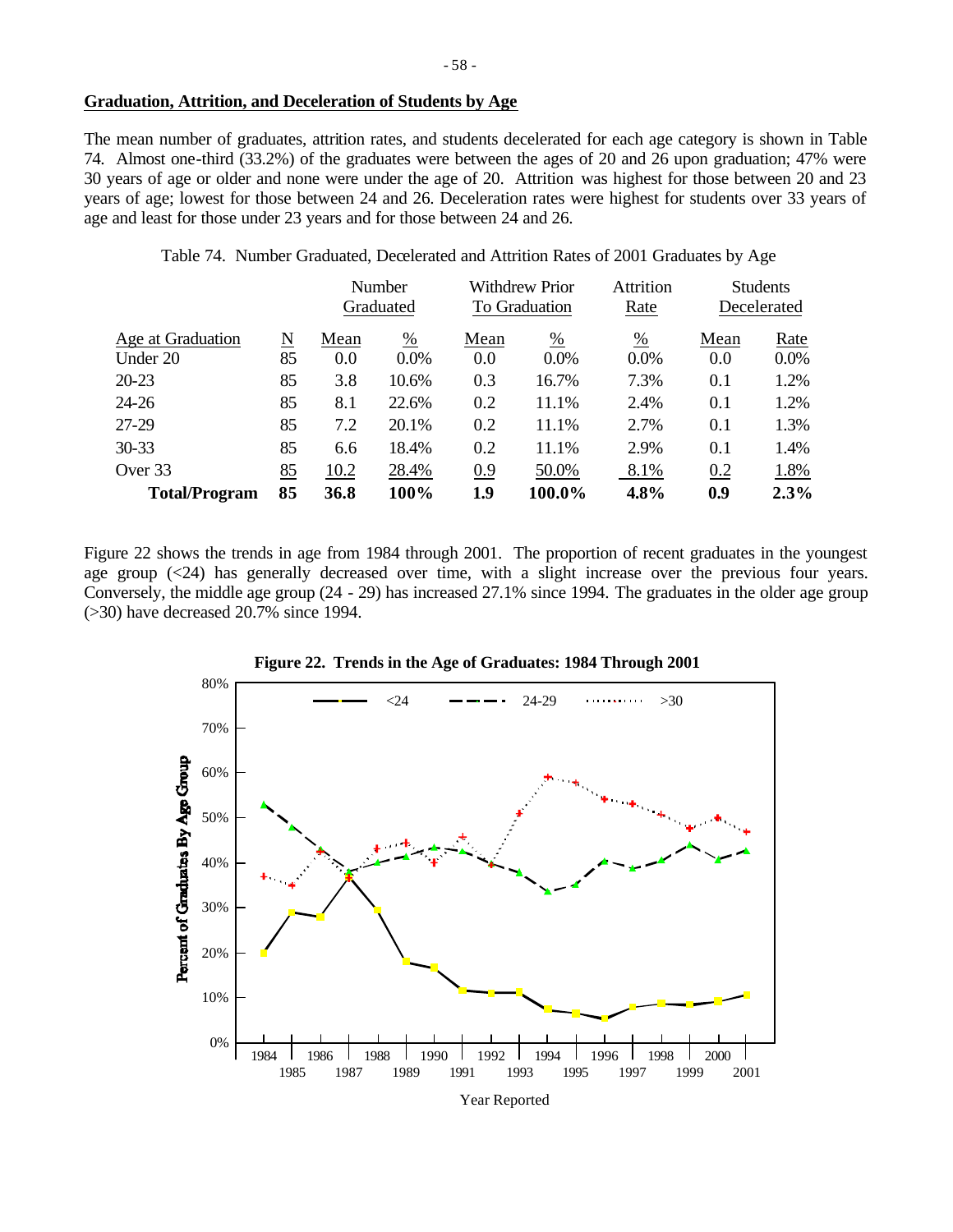The mean number of graduates, withdrawals, decelerated students and attrition rates for the 2001 graduating class by ethnicity is shown in Table 75. The majority of the recent graduates were White/Non-Hispanic (75.8%), less than one-fourth (24.2%) were minorities.

|                             |                                      |      | Mean Number<br>Graduated |      | <b>Withdrew Prior</b><br>to Graduation |               | <b>Students</b><br>Decelerated |         |
|-----------------------------|--------------------------------------|------|--------------------------|------|----------------------------------------|---------------|--------------------------------|---------|
| Ethnicity                   | $\underline{\underline{\mathrm{N}}}$ | Mean | $\frac{0}{0}$            | Mean | $\frac{0}{0}$                          | $\frac{0}{0}$ | Mean                           | Rate    |
| White/Non-Hispanic          | 87                                   | 28.8 | 75.8%                    | 1.2  | 63.2%                                  | 4.0%          | 0.5                            | 1.3%    |
| Black/African-Amer.         | 87                                   | 2.1  | 5.5%                     | 0.3  | 15.8%                                  | 12.0%         | 0.1                            | 4.0%    |
| Latino/Hispanic/Mex. Am.    | 87                                   | 2.2  | 5.8%                     | 0.1  | 5.3%                                   | 4.3%          | 0.0                            | $0.0\%$ |
| Asian                       | 87                                   | 1.9  | 5.0%                     | 0.1  | 5.3%                                   | 4.8%          | 0.1                            | 4.8%    |
| <b>Asian Subpopulations</b> | 87                                   | 0.4  | 1.1%                     | 0.0  | $0.0\%$                                | $0.0\%$       | 0.0                            | $0.0\%$ |
| Native Haw./Other P.I.      | 87                                   | 0.2  | 0.5%                     | 0.0  | $0.0\%$                                | $0.0\%$       | 0.0                            | $0.0\%$ |
| American Ind./Alaskan       | 87                                   | 0.4  | 1.1%                     | 0.1  | 5.3%                                   | 20.0%         | 0.0                            | 0.0%    |
| Other/Unknown               | 87                                   | 2.0  | 5.3%                     | 0.1  | 5.3%                                   | 4.8%          | 0.0                            | $0.0\%$ |
| <b>Total/Program</b>        | 87                                   | 38.0 | 100.0%                   | 1.9  | 100.0%                                 | 4.8%          | 0.7                            | 2.3%    |

|  | Table 75. Number and Attrition Rates of 2001 Graduates by Ethnicity |  |
|--|---------------------------------------------------------------------|--|
|  |                                                                     |  |

Within the minority groups graduating, 22.8% were Black/African-American, 23.9% were Latino/Hispanics, 20.7% were Asian and the remainder were classified as Asian Subpopulation, Alaskan/Native American or Other/Unknown. Sixty percent (N=52) of the 87 programs reported at least one Black/African-American among their 2001 graduates. Fifty-three (60.9%) programs also graduated at least one Latino/Hispanic.

The American Indian/Alaskan students had the highest rate of attrition (20.0%), followed by Black/African-American students (12%). The White/Non-Hispanics had an attrition rate of 4.0%. Proportionately, minority students were more likely to be decelerated, particularly the Asian students (4.8%) as compared to White students  $(1.3\%)$ .

# **Trends in Student Attrition: 1984 Through 2001**

Figure 23 (next page) shows the relative attrition rates from 1984 through 2001 for all students and for white and non-white students. Attrition rates have averaged 7.4% over the past eighteen years, ranging from a high of 14% in 1988 to a low of 3.9% in 1999. The 2001 attrition rate for white students was 4.0% and 6.9% for non-white students; the latter represents a decrease from 2000. Before 1990, decelerated students were included in the attrition rates. If decelerated students were included this year, the adjusted attrition rate would be 6.9%.

# **Sex and Ethnicity of 2001 P.A. Graduates by Consortia Region**

The mean number and proportion of 2001 graduates by gender, ethnicity, and consortia region are shown in Table 76 (next page). Proportionately, more minority students graduated from programs in the Western region (32%) than from programs located in the Midwestern region (10.2%). The Western region had the highest proportion of male graduates (44%) and the Eastern region the highest proportion of female graduates (72%).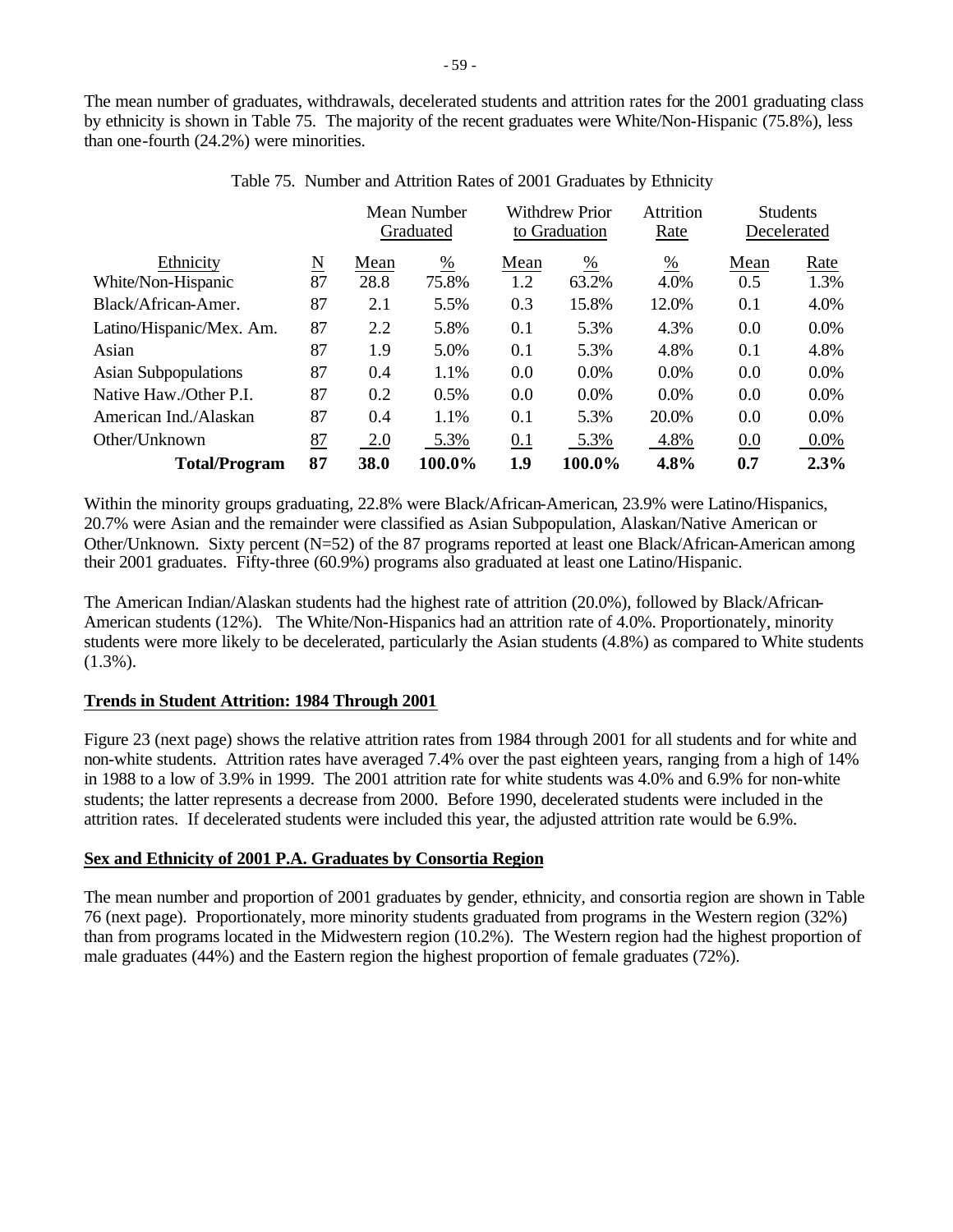

Table 76. 2001 Graduates by Sex, Ethnicity, and Consortia Region

| Consortia    |    | Mean # of |       | Gender |       |              | Ethnicity |       |       |
|--------------|----|-----------|-------|--------|-------|--------------|-----------|-------|-------|
| Region       | N  | Graduates | Male  | Female | White | <b>Black</b> | Hispanic  | Asian | Other |
| Northeastern | 20 | 34.3      | 31.7% | 68.3%  | 73.8% | 9.2%         | 4.2%      | 8.2%  | 4.6%  |
| Eastern      | 12 | 36.8      | 28.3% | 71.7%  | 78.5% | 9.2%         | 2.8%      | 5.5%  | 4.0%  |
| Southeastern | 13 | 33.8      | 37.8% | 62.2%  | 85.7% | 3.8%         | 4.3%      | 3.6%  | 2.6%  |
| Midwestern   | 22 | 30.4      | 33.7% | 66.3%  | 89.8% | 3.7%         | 1.9%      | 3.6%  | 1.0%  |
| Heartland    | 8  | 51.9      | 32.9% | 67.1%  | 73.7% | 3.8%         | 14.3%     | 4.8%  | 3.4%  |
| Western      | 13 | 44.8      | 43.7% | 56.3%  | 68.0% | 4.1%         | 12.3%     | 6.4%  | 9.2%  |
| Total        | 88 | 36.8      | 38.3% | 61.7%  | 75.8% | 5.5%         | 5.8%      | 6.1%  | 6.8%  |

#### **Trends in the Graduation of Minorities**

The graduation of minority P.A.'s has been monitored since 1984. Figure 24 (next page) shows the proportion of non-white P.A. graduates over the past eighteen years. During the eighteen-year period for which data was available, the graduation of non-white students averaged 16.9%, ranging from a high of 24% in 2001 to a low of 9.0% in 1984. The reader is referred to Figure 18 concerning enrollment of minority students, which over the past nineteen years, has averaged 20% (Table 61).

#### - 60 -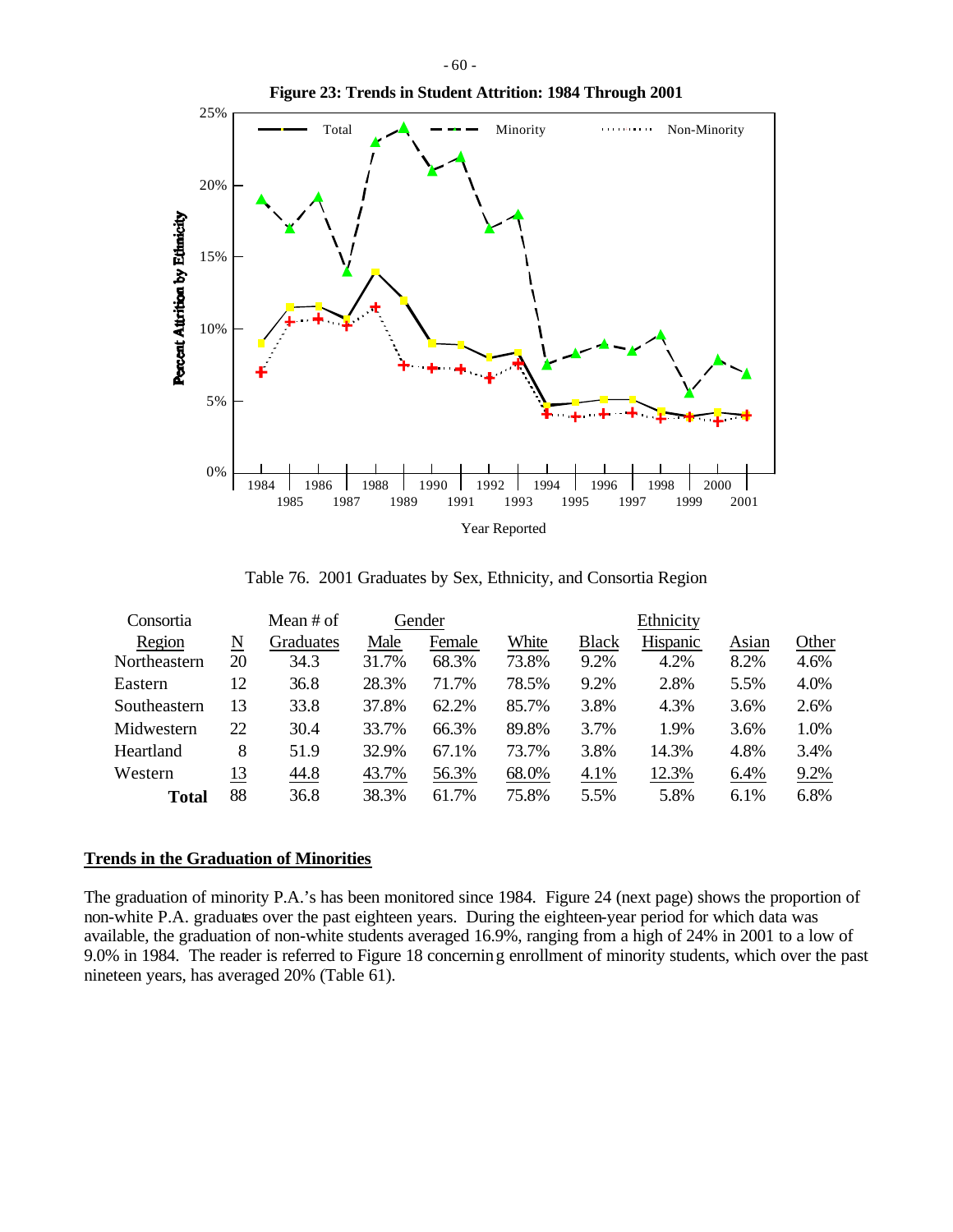

#### **Employment Status of 2001 P.A. Graduates**

A summary of the employment status of the recent graduates, as reported by 84 programs, is shown in Table 77. It should be noted that the time elapsed between a program's graduation date and the date the survey was completed varied.

|                          | Mean Number |      | Relative  |
|--------------------------|-------------|------|-----------|
| <b>Employment Status</b> | Per Program | S.D. | Frequency |
| Employed:                |             |      |           |
| As $a$ P.A.              | 25.1        | 14.6 | 59.6%     |
| Not as a P.A.            | 1.2         | 0.9  | 2.9%      |
| Unemployed               | 4.7         | 6.3  | 11.2%     |
| Continued with Education | 0.5         | 1.0  | 1.2%      |
| Unknown                  | 10.6        | 10.0 | 25.2%     |
| Total $(N=84)$           | 42.1        | 29.4 | 100.0%    |

Table 77. Employment Characteristics of 2001 P.A. Graduates

The majority (59.6%) of recent graduates were employed as a physician assistant, a 19.6% decrease from 2000 graduates (74.1%). More than one-third of the graduates were either unemployed or their employment status was unknown.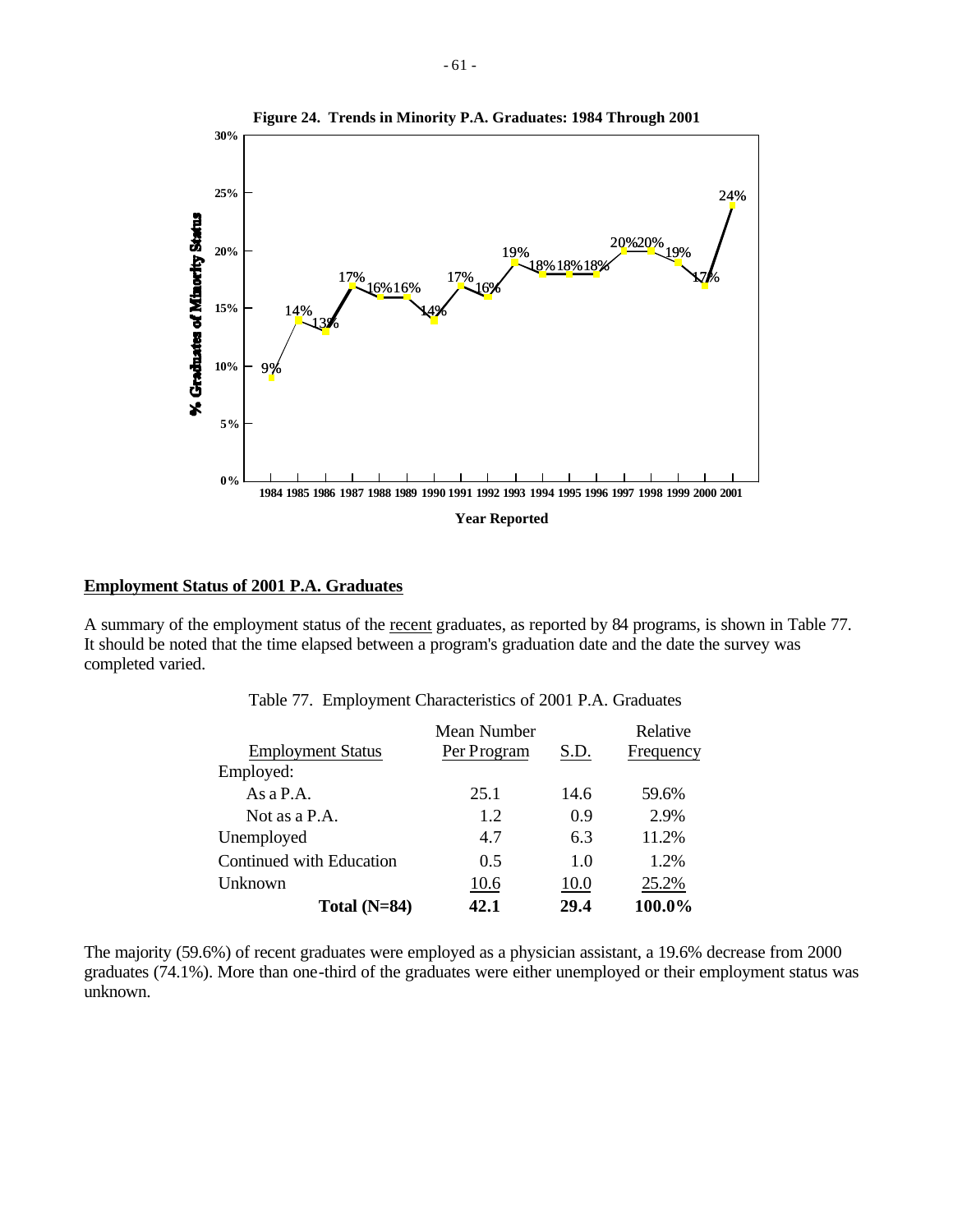#### **Number of Recent Graduates by State**

The number of 2001 graduates, by state, is shown in Table 78 and includes the number of programs reporting from each state. Those states with the largest number of programs are those with the largest number of graduates, e.g., CA, NY, PA, TX. A total of 3,233 students from 88 programs completed their training in 2001. However, if we consider all programs that graduated P.A.'s in 2001 (i.e., 120 programs) we estimate that the total number of graduates would be approximately 4,416 (120 x 36.8).

|              | Number                      | Number |              | Number | Number |              | Number       | Number |
|--------------|-----------------------------|--------|--------------|--------|--------|--------------|--------------|--------|
| <b>State</b> | Prog.                       | Grads  | <b>State</b> | Prog.  | Grads  | <b>State</b> | Prog.        | Grads  |
| AL           | $\overline{2}$              | 55     | MA           |        | 32     | <b>OH</b>    | 4            | 114    |
| AZ           | $\overline{2}$              | 99     | <b>MD</b>    |        | 21     | OK           |              | 50     |
| <b>CA</b>    | 4                           | 260    | <b>ME</b>    | 1      | 37     | <b>OR</b>    |              | 25     |
| CO           |                             | 31     | MI           | 3      | 95     | PA           | 10           | 391    |
| <b>CT</b>    | $\overline{2}$              | 86     | <b>MN</b>    | 1      | 26     | <b>SD</b>    | 1            | 20     |
| DC           |                             | 29     | <b>MO</b>    |        | 30     | <b>TN</b>    |              | 30     |
| FL           | $\overline{2}$              | 96     | MT           |        | 18     | TX           | 6            | 329    |
| <b>GA</b>    | $\overline{2}$              | 72     | NC           | 4      | 130    | UT           |              | 32     |
| IA           | $\mathcal{D}_{\mathcal{L}}$ | 55     | <b>ND</b>    |        | 70     | VA           |              | 23     |
| $\mathbf{L}$ | 3                           | 97     | <b>NE</b>    |        | 36     | WA           |              | 71     |
| IN           | $\overline{2}$              | 51     | <b>NJ</b>    |        | 37     | WI           | 3            | 65     |
| <b>KS</b>    |                             | 46     | <b>NM</b>    |        | 9      | WV           | $\mathbf{I}$ | 39     |
| LA           |                             | 32     | <b>NY</b>    | 15     | 494    |              |              |        |
|              |                             |        |              |        |        | <b>Total</b> | 88           | 3233   |

# Table 78. Number of 2001 Graduates by State

#### **2001 Program Graduates: Employment Status by Consortia Region**

The employment of recent graduates varied depending on the region where their program was located. Employment data are shown in Table 79. Programs located in the Southeastern region reported that over 78% of their 2001 graduates had secured employment at the time the program reported. Programs in the Eastern region had the lowest proportion of graduates employed (49.7%). The overall proportion of recent graduates who were unemployed, including the "Other" category, averaged 37.5% across the regions.

Table 79. Employment Characteristics of 2001 Graduates by Consortia Region

| Consortia    |    | Employed |                 |      | Unemployed |      | Other |      |
|--------------|----|----------|-----------------|------|------------|------|-------|------|
| Region       | N  | Mean     | $\frac{\%}{\%}$ | Mean | %          | Mean | %     | Mean |
| Northeastern | 18 | 23.4     | 66.9%           | 2.9  | 7.3%       | 8.0  | 23.3% | 34.3 |
| Eastern      | 11 | 25.9     | 49.7%           | 10.7 | 15.9%      | 2.2  | 5.7%  | 38.8 |
| Southeastern | 13 | 29.9     | 78.5%           | 1.4  | 3.4%       | 3.5  | 10.1% | 34.8 |
| Midwestern   | 20 | 21.3     | 53.4%           | 4.2  | 9.3%       | 6.2  | 19.6% | 31.7 |
| Heartland    |    | 44.5     | 64.7%           | 4.4  | 5.7%       | 4.5  | 8.4%  | 53.4 |
| Western      | 11 | 25.4     | 63.1%           | 4.4  | 7.5%       | 16.0 | 34.9% | 45.8 |
| Total        | 80 | 26.3     | 62.5%           | 4.7  | 11.2%      | 11.1 | 26.4% | 42.1 |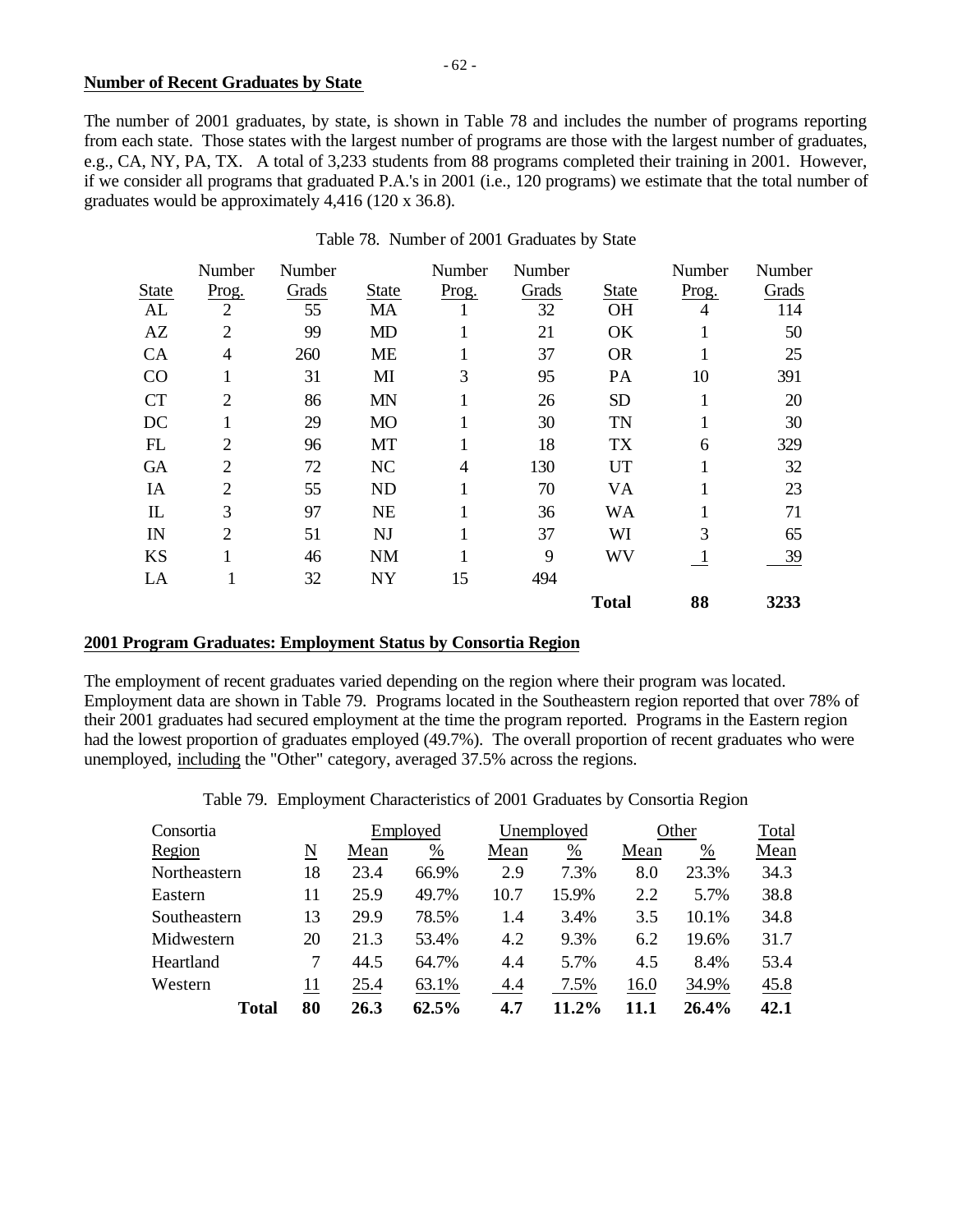#### **Trends in Medical Specialty Selection of Recent Graduates, 1985 Through 2001**

A comparison of the employment of recent graduates in primary and non-primary care medicine from 1985 through 2001 is shown in Table 80 and illustrated in Figure 25 (primary care includes F.M., G.I.M., Ob/Gyn, Peds)(next page). From 1985 through 1989 there was an overall decrease in the proportion of graduates entering primary care practice, from 60% in 1985 to a low of 47% in 2001. In the past seventeen years an average of 55% of the graduates have selected primary care medical specialties.

#### Table 80. Employment of Recent Graduates in Primary and Non-Primary Care Medicine, 1985 Through 2001

|             |                          | $\alpha$ - $\alpha$ - $\alpha$ - $\alpha$ - $\alpha$ - $\alpha$ - $\alpha$ - $\alpha$ - $\alpha$ - $\alpha$ - $\alpha$ - $\alpha$ - $\alpha$ - $\alpha$ - $\alpha$ - $\alpha$ - $\alpha$ - $\alpha$ - $\alpha$ - $\alpha$ - $\alpha$ - $\alpha$ - $\alpha$ - $\alpha$ - $\alpha$ - $\alpha$ - $\alpha$ - $\alpha$ - $\alpha$ - $\alpha$ - $\alpha$ - $\alpha$ |                 |                  |                     |               |
|-------------|--------------------------|---------------------------------------------------------------------------------------------------------------------------------------------------------------------------------------------------------------------------------------------------------------------------------------------------------------------------------------------------------------|-----------------|------------------|---------------------|---------------|
| Academic    |                          | Primary Care                                                                                                                                                                                                                                                                                                                                                  |                 | Non-Primary Care |                     | Total         |
| Year        | $\underline{\mathbf{N}}$ | $\frac{0}{0}$                                                                                                                                                                                                                                                                                                                                                 | $\underline{N}$ | $\frac{0}{0}$    | $\underline{\rm N}$ | $\frac{0}{0}$ |
| 1985-1986   | 399                      | 59.9%                                                                                                                                                                                                                                                                                                                                                         | 278             | 41.1%            | 677                 | 100%          |
| 1986-1987   | 404                      | 55.6%                                                                                                                                                                                                                                                                                                                                                         | 322             | 44.4%            | 726                 | 100%          |
| 1987-1988   | 418                      | 56.4%                                                                                                                                                                                                                                                                                                                                                         | 323             | 43.6%            | 741                 | 100%          |
| 1988-1989   | 422                      | 52.2%                                                                                                                                                                                                                                                                                                                                                         | 387             | 47.8%            | 809                 | 100%          |
| 1989-1990   | 398                      | 48.2%                                                                                                                                                                                                                                                                                                                                                         | 427             | 51.8%            | 825                 | 100%          |
| 1990-1991   | 508                      | 58.1%                                                                                                                                                                                                                                                                                                                                                         | 367             | 41.9%            | 875                 | 100%          |
| 1991-1992   | 511                      | 53.5%                                                                                                                                                                                                                                                                                                                                                         | 444             | 46.5%            | 955                 | 100%          |
| 1992-1993   | 674                      | 55.7%                                                                                                                                                                                                                                                                                                                                                         | 537             | 44.3%            | 1211                | 100%          |
| 1993-1994   | 826                      | 58.0%                                                                                                                                                                                                                                                                                                                                                         | 597             | 42.0%            | 1423                | 100%          |
| 1994-1995   | 852                      | 55.5%                                                                                                                                                                                                                                                                                                                                                         | 684             | 44.5%            | 1536                | 100%          |
| 1995-1996   | 817                      | 52.2%                                                                                                                                                                                                                                                                                                                                                         | 702             | 44.8%            | 1566                | 100%          |
| 1996-1997   | 970                      | 62.3%                                                                                                                                                                                                                                                                                                                                                         | 588             | 37.7%            | 1558                | 100%          |
| 1997-1998   | 1046                     | 56.9%                                                                                                                                                                                                                                                                                                                                                         | 792             | 43.1%            | 1838                | 100%          |
| 1998-1999   | 1113                     | 54.5%                                                                                                                                                                                                                                                                                                                                                         | 928             | 45.5%            | 2041                | 100%          |
| 1999-2000   | 1176                     | 53.7%                                                                                                                                                                                                                                                                                                                                                         | 1015            | 46.3%            | 2191                | 100%          |
| 2000-2001   | 1143                     | 53.9%                                                                                                                                                                                                                                                                                                                                                         | 977             | 46.1%            | 2120                | 100%          |
| 2001-2002   | 1014                     | 46.5%                                                                                                                                                                                                                                                                                                                                                         | 1166            | 53.5%            | 2180                | 100%          |
| 17-Yr. Mean | 734                      | 55.3%                                                                                                                                                                                                                                                                                                                                                         | 605             | 44.7%            | 1339                | 100%          |

## **Employment of Recent Graduates in Primary and Non-Primary Care by Consortia Region**

The relative proportion of 2001 graduates entering primary and non-primary care medical specialties by region is shown in Table 81. Graduates from programs in the Western region had the highest level of employment in primary care medical specialties (65.3%). Graduates from the Northeastern region had the highest level of employment in non-primary care specialties (60.9%).

> Table 81. Employment of 2001 Graduates in Primary and Non-Primary Care Medicine by Consortia Region

|                  |              |    |      | Primary Care |             | Non-Primary Care |  |
|------------------|--------------|----|------|--------------|-------------|------------------|--|
| Consortia Region |              | N  | Mean | %            | Mean        | %                |  |
| Northeastern     |              | 19 | 8.4  | 39.1%        | 13.1        | 60.9%            |  |
| Eastern          |              | 12 | 9.8  | 51.0%        | 9.4         | 49.0%            |  |
| Southeastern     |              | 13 | 11.0 | 51.9%        | 10.2        | 48.1%            |  |
| Midwestern       |              | 20 | 8.2  | 51.6%        | 7.7         | 48.4%            |  |
| Heartland        |              | 7  | 11.0 | 55.3%        | 8.9         | 44.7%            |  |
| Western          |              | 11 | 16.9 | 65.3%        | 9.0         | 34.7%            |  |
|                  | <b>Total</b> | 82 | 10.3 | 46.5%        | <b>11.0</b> | 53.5%            |  |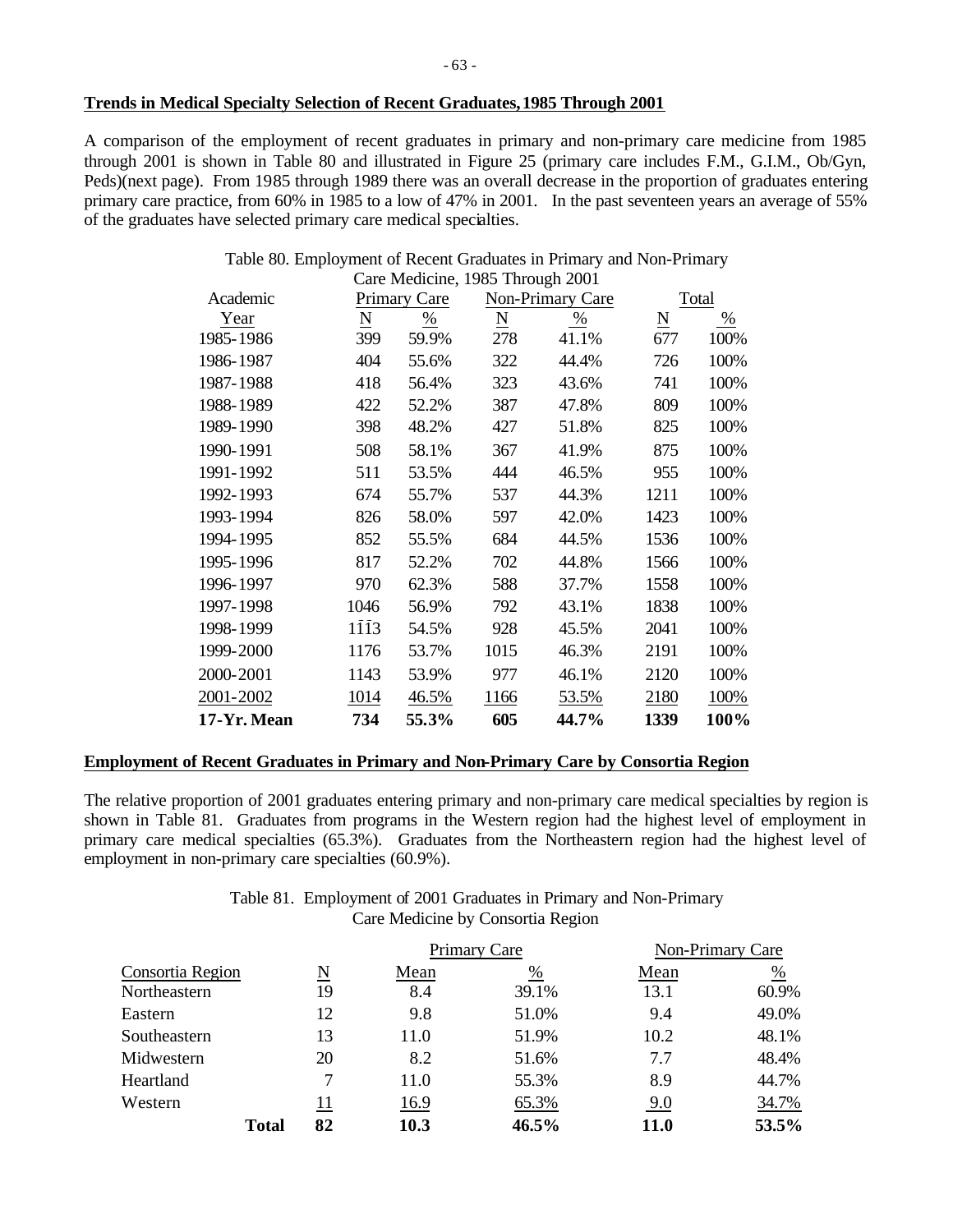

The distribution of recent graduates selecting primary care medical specialties from 1992 through 2001 is shown in Table 82. Over the period analyzed, family medicine and general internal medicine remained the primary care specialties of choice. This year, general pediatrics increased and general internal medicine decreased. The tenyear average was 72% for family medicine and 17% for general internal medicine. The selection of both obstetrics and gynecology and pediatrics also varied over time, ranging from 3.1% to 6.7% and 4.6% to 9.2%, respectively.

|                                 | 1992                    | 1993              | 1994              | 1995              | 1996              | 1997              | 1998              | 1999              | 2000              | 2001              |
|---------------------------------|-------------------------|-------------------|-------------------|-------------------|-------------------|-------------------|-------------------|-------------------|-------------------|-------------------|
| Clinical<br>Specialty<br>Fam Md | $(51)^{*}$<br>%<br>71.1 | (53)<br>%<br>71.0 | (48)<br>%<br>76.0 | (56)<br>%<br>75.4 | (57)<br>%<br>73.1 | (68)<br>%<br>73.2 | (74)<br>%<br>75.1 | (TI)<br>%<br>74.9 | (76)<br>%<br>67.3 | (82)<br>%<br>67.4 |
| Int Med                         | 16.3                    | 15.1              | 16.0              | 15.4              | 16.9              | 17.7              | 16.3              | 14.8              | 21.5              | 17.0              |
| Gen Ped                         | 5.9                     | 8.4               | 4.6               | 5.2               | 6.4               | 5.3               | 5.6               | 6.8               | 5.5               | 9.2               |
| Ob/Gyn                          | 6.7                     | 5.5               | 3.4               | 3.1               | 3.6               | 3.8               | 3.0               | 3.4               | 5.7               | 6.4               |

Table 82. Trends in the Primary Care Medical Specialty Selection of Recent Graduates, 1992 Through 2001

\* Number of Programs responding

Trends in the graduates' selection of non-primary care medicine over the past ten years shown in Table 83 (next page). Surgery (plus sub-specialties) and emergency medicine accounted for over two-thirds of the positions (71.2%) selected by recent graduates in non-primary care.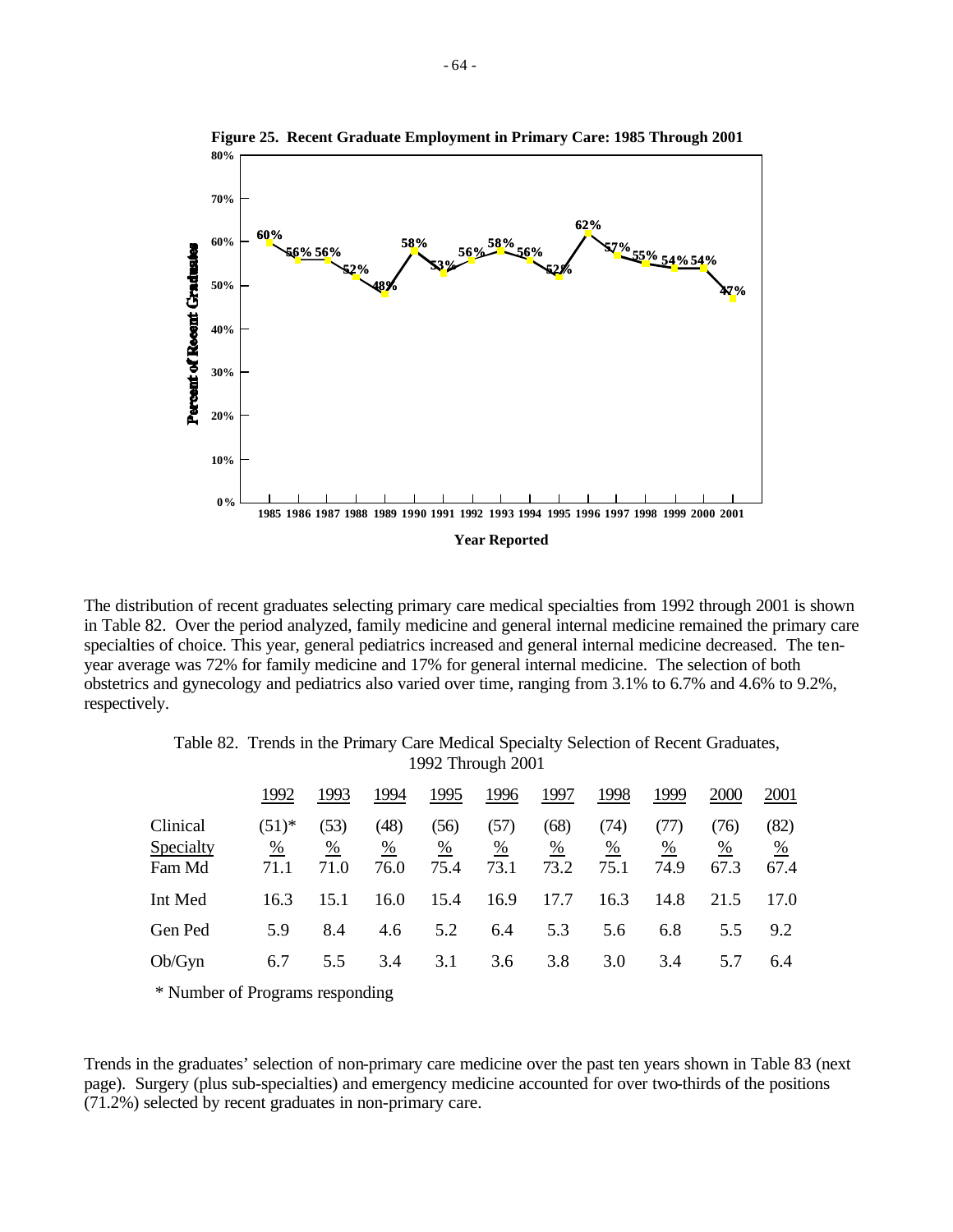|                                  | 1992                    | 1993              | 1994                          | 1995                          | 1996              | 1997                            | 1998              | 1999              | 2000                          | 2001                            |
|----------------------------------|-------------------------|-------------------|-------------------------------|-------------------------------|-------------------|---------------------------------|-------------------|-------------------|-------------------------------|---------------------------------|
| Clinical<br>Specialty<br>Surgery | $(51)^{*}$<br>%<br>47.4 | (53)<br>%<br>36.2 | (48)<br>$\frac{0}{0}$<br>35.5 | (56)<br>$\frac{0}{0}$<br>33.0 | (57)<br>%<br>34.1 | (68)<br>$\frac{\%}{\%}$<br>35.1 | (74)<br>%<br>36.2 | (TI)<br>%<br>31.4 | (76)<br>$\frac{0}{0}$<br>40.4 | (82)<br>$\frac{\%}{\ }$<br>38.6 |
| Med                              | 22.6                    | 35.4              | 25.1                          | 29.4                          | 30.6              | 29.1                            | 28.4              | 23.3              | 18.6                          | 22.4                            |
| Em Med                           | 25.6                    | 23.1              | 37.0                          | 33.2                          | 28.7              | 32.3                            | 33.3              | 37.7              | 36.5                          | 32.6                            |
| Psych.                           | 1.6                     | 0.9               |                               | 0.8                           | 1.0               | 1.5                             | 0.7               | 3.3               | 2.1                           | 2.7                             |
| Ind Med                          | 2.8                     | 4.4               | 1.3                           | 3.6                           | 5.6               | 2.0                             | 1.4               | 4.3               | 2.4                           | 3.7                             |

Table 83. Trends in the Non-Primary Care Medical Specialty Selection of Recent Graduates, 1992 Through 2001

\* Number of Programs responding

A list of the specific internal medicine subspecialties selected by 2001 graduates is shown in Table 84, along with the number of graduates and programs represented. A total of 426 recent graduates from eighty-two programs were employed among the subspecialties. It should be noted that one of the armed services programs defined their graduate employment as "military medicine". Otherwise, the largest number of recent graduates selected cardiology (n=80; 41 programs) and oncology (n=33; 20 programs).

Table 84. Internal Medicine Subspecialties Selected by 2001 Graduates

|                   | # of      | # of     |                    | # of       | # of           |
|-------------------|-----------|----------|--------------------|------------|----------------|
| Medical Area      | Graduates | Programs | Medical Area       | Graduates  | Programs       |
| Military Medicine | 181       |          | Dermatology        | 41         |                |
| Cardiology        | 80        | 41       | AIDS/Inf. Diseases | 12         |                |
| Oncology          | 33        | 20       | Other              | <u>_55</u> | $\frac{32}{5}$ |
| Gastroenterology  | 24        | 19       | <b>Total</b>       | 426        | 82             |

A list of surgical subspecialties selected by the recent graduates is in Table 85. A total of 207 recent graduates from eighty-two P.A. programs selected surgical sub-specialty areas as their first position. Proportionately, these graduates were employed most commonly in cardiovascular/cardiothoracic surgery (n=50; 24%) and neurosurgery (n=45; 22%).

Table 85. Surgical Subspecialties Selected by 2001 Graduates

|               | Number of | Number of |                   | Number of | Number of  |
|---------------|-----------|-----------|-------------------|-----------|------------|
| Surgical Area | Graduates | Programs  | Surgical Area     | Graduates | Programs   |
| CV/CT         | 50        | 21        | <b>Plastic</b>    |           |            |
| Neurosurgery  | 45        | 25        | Organ Transplant  | 3         |            |
| Orthopedics   | 42        | 18        | Other Surg. Spec. | <u>54</u> | <u> 21</u> |
|               |           |           | <b>Total</b>      | 207       | 82         |

# **Medical Specialty Selection of Recent Graduates by Consortia Region**

A comparison of medical specialty selection of recent graduates by consortia region is shown in Table 86 (next page). The data are presented as the mean number of recent graduates per program employed in each area. Medical specialties in which the largest proportion of recent graduates was employed is shown and include, family medicine, internal medicine (including subspecialties), and surgery (including subspecialties).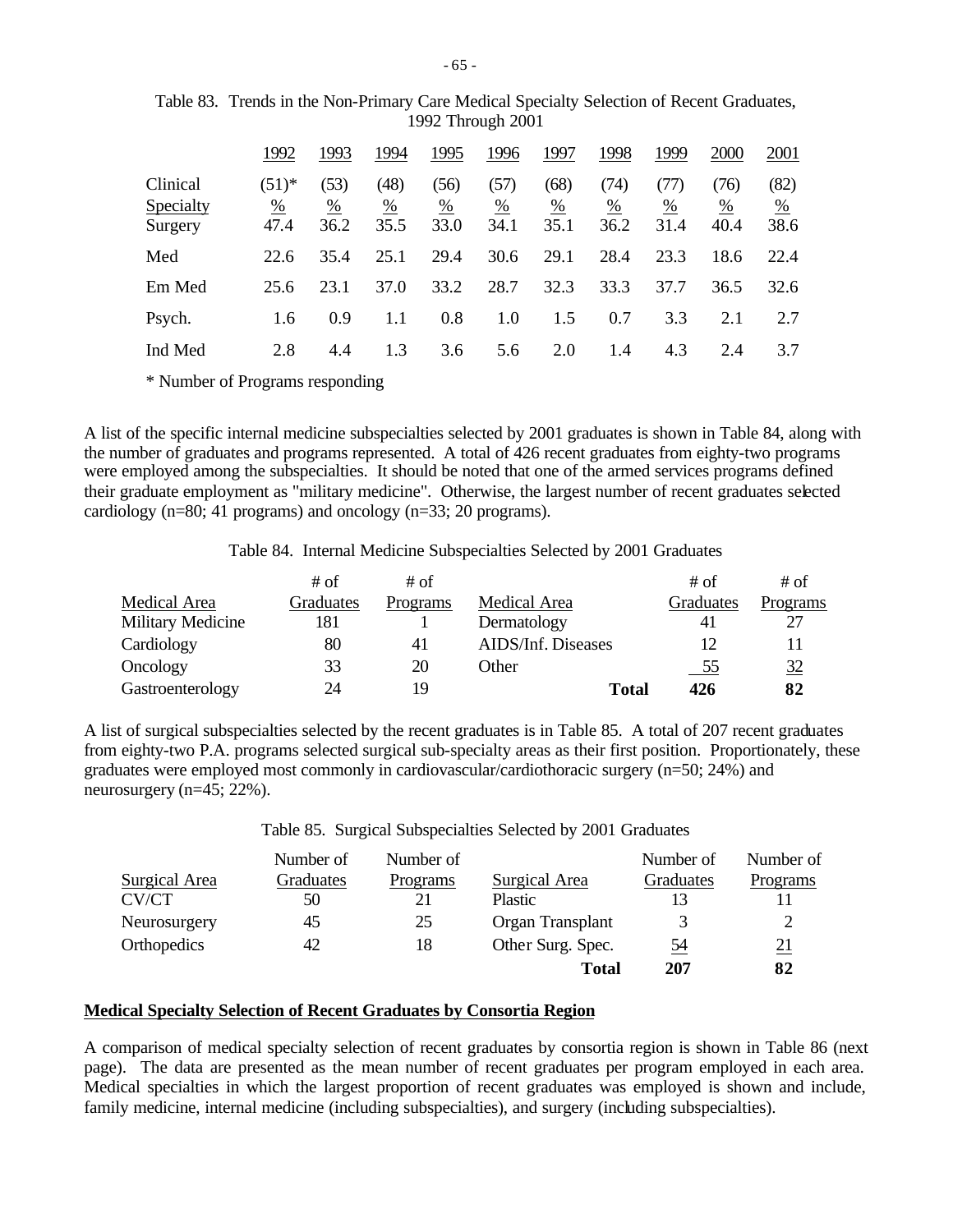|                  |              |    |      | <b>Family Medicine</b> | Internal Medicine* |       | $Surgery*$ |               |
|------------------|--------------|----|------|------------------------|--------------------|-------|------------|---------------|
| Consortia Region |              | N  | Mean | %                      | Mean               | %     | Mean       | $\frac{0}{0}$ |
| Northeastern     |              | 19 | 6.4  | 39.8%                  | 4.8                | 29.8% | 4.9        | 30.4%         |
| Eastern          |              | 12 | 8.6  | 52.8%                  | 3.9                | 23.9% | 3.8        | 23.3%         |
| Southeastern     |              | 13 | 9.1  | 55.2%                  | 4.7                | 28.5% | 2.7        | 16.4%         |
| Midwestern       |              | 20 | 12.0 | 62.8%                  | 3.9                | 20.4% | 3.2        | 16.8%         |
| Heartland        |              |    | 24.5 | 72.9%                  | 6.0                | 17.9% | 3.1        | 9.2%          |
| Western          |              | 11 | 14.8 | 75.5%                  | 3.0                | 15.3% | 1.8        | 9.2%          |
|                  | <b>Total</b> | 82 | 11.2 | 59.3%                  | 4.3                | 22.8% | 3.4        | 18.0%         |

|  |  |  |  | Table 86. Medical Specialties Selected by 2001 Graduates by Consortia Region |
|--|--|--|--|------------------------------------------------------------------------------|
|--|--|--|--|------------------------------------------------------------------------------|

\* Includes the sub-specialties

Note, the "other" category is not included in the table. Graduates from the Western region selected family medicine preferentially (75.5%) and those from the Northeastern region had the least percentage entering family medicine (39.8%). Conversely, graduates from programs in the Northeast selected surgery (30.4%) and internal medicine (29.8%) more frequently than did graduates from other regions.

## **Regional Variation and Trends in New Graduate Starting Salaries**

Table 87 shows the estimated starting salary of recent graduates in 2001 by region. The overall average was \$57,218, an increase of 3.3% from the 2000 average of \$55,415. Mean salaries were above \$55,000 for graduates from programs located in all but the Western region. The median starting salary was highest for those graduates from programs located in the Southeast.

|                                  |              |               | Table 07. Trogram Directors Teleconolis of Building Balaries<br>for P.A. Graduates by Consortia Region |                    |                              |
|----------------------------------|--------------|---------------|--------------------------------------------------------------------------------------------------------|--------------------|------------------------------|
| Consortia Region<br>Northeastern |              | N<br>17       | Mean<br>\$56,153                                                                                       | Median<br>\$56,000 | Change from 2000<br>$+$ 2.5% |
| Eastern                          |              | 9             | \$55,713                                                                                               | \$55,000           | $+ 4.6\%$                    |
| Southeastern                     |              | 11            | \$59,549                                                                                               | \$60,000           | $+ 4.4\%$                    |
| Midwestern                       |              | 20            | \$58,343                                                                                               | \$58,000           | $+2.7\%$                     |
| Heartland                        |              | 8             | \$58,375                                                                                               | \$58,000           | $+ 6.5\%$                    |
| Western                          |              | $\frac{8}{1}$ | \$54,000                                                                                               | \$55,000           | $0.8\%$                      |
|                                  | <b>Total</b> | 73            | \$57,218                                                                                               | \$57,691           | $+ 3.3\%$                    |

# Table 87. Program Directors' Perceptions of Starting Salaries

Salaries of graduates from programs located in the Heartland region marked the greatest increase from 2000 (6.5%), while programs in the Western region reported a decrease of 0.8% from 2000. These data are also shown in Figure 26 (next page). Thus, starting salaries have increased each year by an average of 4.5% and there has been an overall increase in salaries of 55.4% since 1991.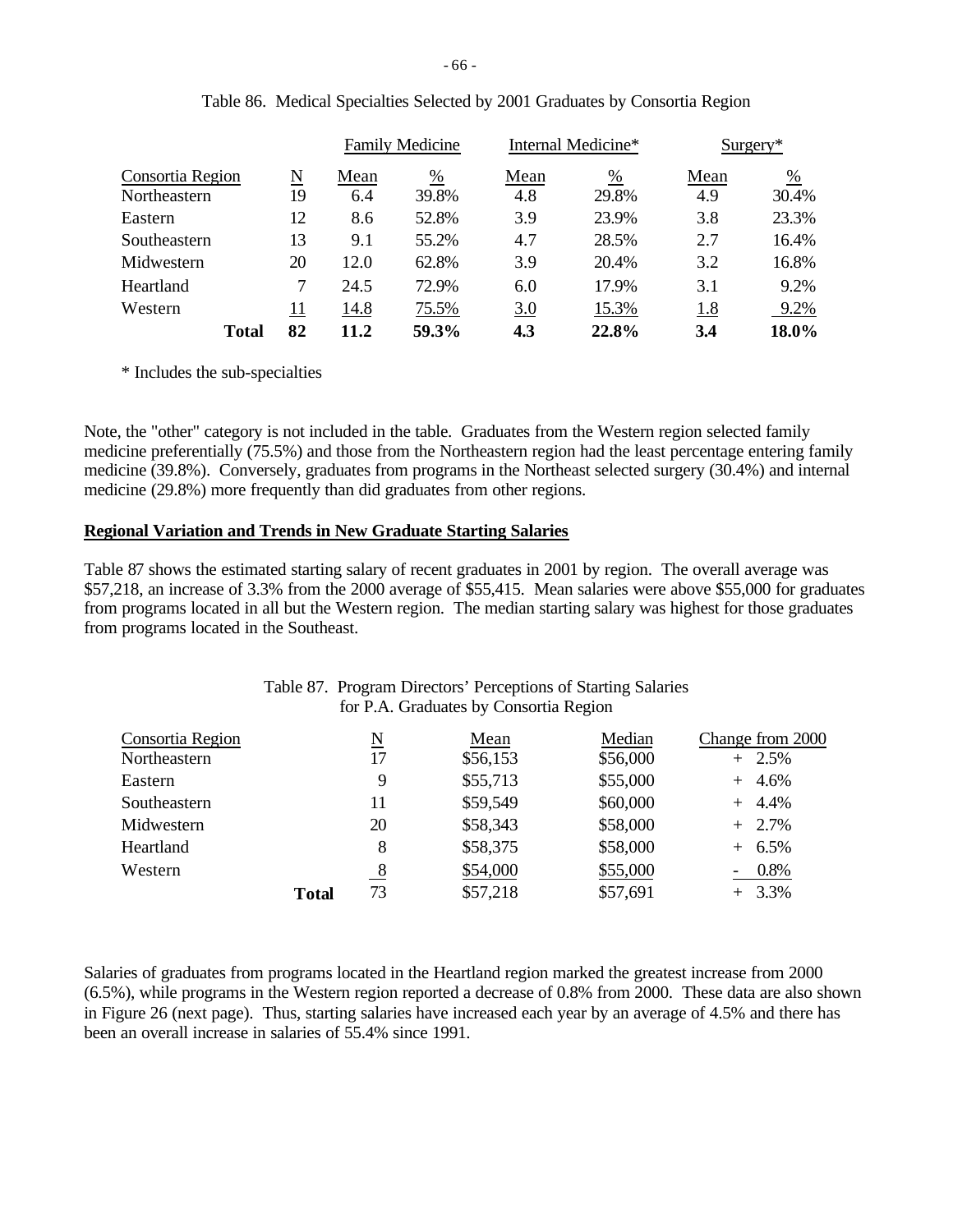

**Figure 26. Trends in Starting Salary for New Graduates: 1989 Through 2001**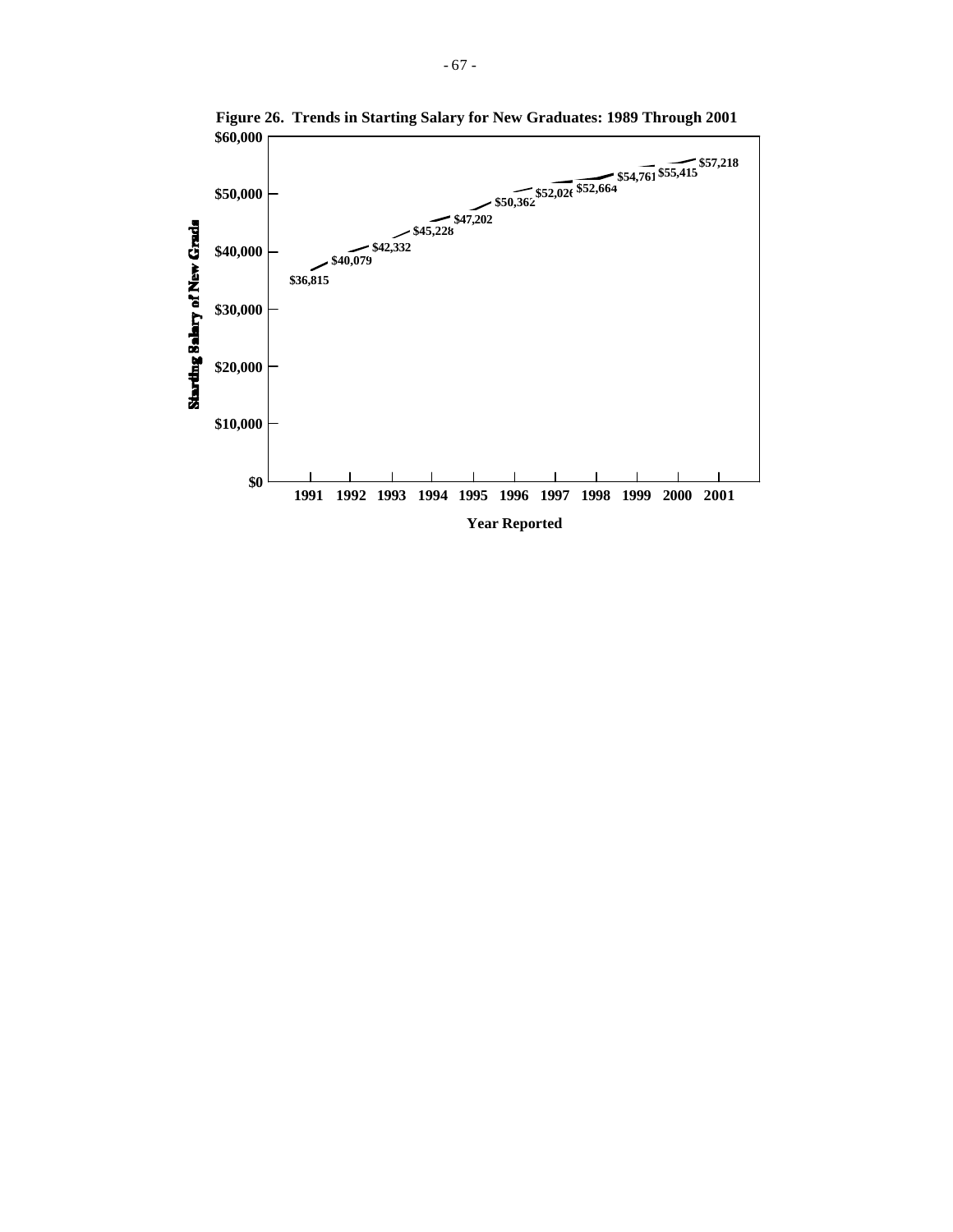## **SUMMARY AND CONCLUSIONS**

This report presents an update of physician assistant educational programs in the United States for the 2001-2002 academic year. This is the eighteenth annual report to be published since 1984 and is based upon data drawn from the 2001 national survey of P.A. programs and includes APAP member programs and those enrolling students for the first time in 2001. Two surveys were administered. Survey #1 was mailed in October to 130 programs. The response rate for survey #1 was 86.2% (112 programs). The second survey was also mailed in October, with a return of eighty-eight surveys. Highlights of the findings are provided in this summary and includes a description of the "typical" P.A. program. Comparisons were also made across programs by consortia region.

As we have data extending from 1984, we were able to also examine trends which have occurred over the past sixteen years for certain variables. Trends were analyzed relative to program budget and student expenses, personnel salaries and turnover, curriculum and interdisciplinary education, applicant, student and graduate characteristics, and salaries for recent graduates.

# **SECTION I. General Characteristics of P.A. Programs**

The majority of programs (N=118; 90.8%) were associated with either a University or 4-year College. Seventy programs (54%) awarded graduates a master's degree and forty-four (34%) awarded graduates a baccalaureate degree; the remainder awarded either an associate degree or only a certificate of completion. The majority (N=79; 60.8%) of the current P.A. Programs were established since 1989; thirty-seven percent of the programs were established in the period 1969 through 1976, an average of 5.5 programs/year. From 1977 through 1988 (12 years) only three new programs were developed. The "typical" P.A. curriculum was 26.2 months in length and ranged from 12 to 36 months. The majority of programs graduated their seniors over two periods, between May-June (N=45) and August-September (N=61).

P.A. programs received the majority of their financial support from the sponsoring institution, averaging \$504,324 (58% of the budget) and federal training grants, averaging \$154,834 (18% of the budget). Thirty-three programs (33%) reported they received federal training grant support in 2001-2002. The average cost per program to educate a P.A. student was estimated to be \$11,500/student/year, a figure derived by dividing the total budget by the total number of students enrolled. This value does not include other costs, for example, clinical preceptors and other educators whose wages are not included in the program's budget. Programs located in the Western region had the highest total budget (\$1,214,475 per program). Programs located in the Northeastern region had the highest level of federal training grant support (\$266,800 per program). Programs in the Heartland region had the lowest total budget, averaging \$609,985 per program. Programs in the Heartland region had the lowest level of federal training grant support (\$106,984).

The typical resident student paid an average of \$32,810 for tuition, books, fees, and equipment for their entire professional education in a P.A. program, the non-resident student paid \$40,310. Eighty-eight percent of the students received financial aid averaging \$17,315 per student per year. Students enrolled in programs located in the Eastern region had the highest resident tuition (\$37,048/student/curriculum), while programs in the Heartland region had the lowest resident tuition (\$13,425/student/curriculum).

Ninety-one percent of the students in programs located in the Eastern region received financial aid, while 82% of the students in the Midwestern region received financial aid. For all students enrolled in 2001, only 40 (1st year students) and 46 (2nd year students) were awarded support from any of the several types of Public Health Service Corps Scholarships.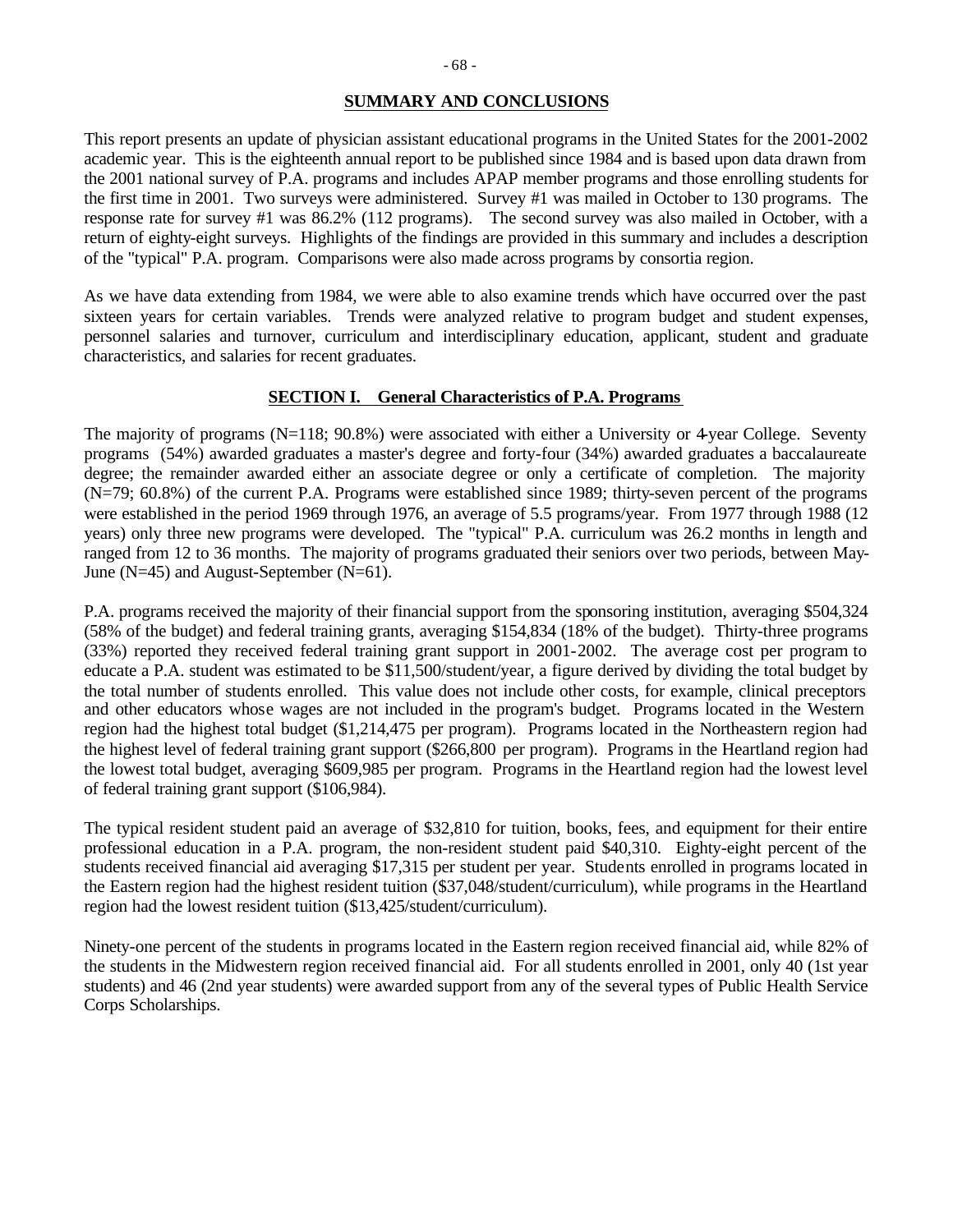# **Trends from 1984 Through 2001**

Total program budget increased an average of 8.1% annually from 1984 through 2001, a total increase of 216% over the past eighteen years. During this period, institutional support for the typical program increased an average of 7% per year, while federal training grant support remained relatively unchanged (18 year mean=\$154,834) and accounted for an average of 18% of the total program budget (41% in 1985 down to 14% in 2000). Since 1984, both tuition and total student expenses have increased by over 295% while the proportion of students receiving financial assistance has increased to 88%. Since 1986, the amount of financial aid provided to students has increased by 348%, from \$3,866/student/year to \$17,315/student/year in 2001.

# **SECTION II. Program Personnel**

In order to conduct an analysis of P.A. program personnel, the faculty and staff were divided into three major groups as follows: (1) program directors, (2) medical directors and (3) those faculty and staff associated with the educational and/or administrative aspects of the program (referred herein as program personnel). The latter group was subdivided on the basis of whether they were P.A.'s or non-P.A.'s and organized across four categories (I, II, III, IV) based on job titles and program responsibilities.

The typical P.A. program employed one medical (0.36) and one program director (0.965) and, on average, 3.8 P.A. credentialed and 1.1 non-P.A. faculty, and 2.3 Category IV personnel. Thus, the "core" personnel for the typical program amounted to approximately 8.525 FTE's including clerical and/or other types of support personnel. General characteristics were reported for directors and program faculty and staff, including, percent time working with the program, months in position, annual salary, highest degree held, academic classification and tenure track status, gender, and ethnicity. Annual salary was shown to vary by job category, consortia region, gender, ethnicity, academic classification, and highest degree held.

In comparison to the Category I - III personnel data gathered in 2000-2001, salaries for P.A. program personnel increased by 2.4% and decreased by 3.4% for non-P.A.'s. Eighty-three percent of the Cat I – III personnel were classified as faculty. Twenty-nine percent were on a tenure track and 21.5% of the tenure track faculty were tenured. Fifty-nine percent of the Category I - III program personnel had earned a masters degree and 11% held a doctorate as their highest degree.

On average, 71% of the P.A. credentialed staff and faculty (including program directors) provided 11 hours per week of clinical practice in addition to their educational activities. Eighty-eight percent were paid for their clinical service which averaged \$36.43 per hour. Clinical earnings accounted for 28.9% of their salary.

In comparison to the 2000 data, the proportion of program directors who were credentialed as P.A.'s decreased from 83% to 82%, salaries increased by 4.9% and months in position remained about the same (76 months). The majority of program (91%) and medical (84%) directors were classified as faculty and were on a tenure track. Less than one-fifth were tenured. Thirty-five percent of the program directors had doctoral-level degrees (typically the Ph.D. or Ed.D.). Since 1984, there has been a 123% increase in mean salary for program directors and 71% increase for medical directors. The time in position for both medical and program directors has fluctuated extensively over the eighteen year period.

Respondents also provided data on personnel turnover over the past year. For the period September 2000 through August 2001, turnover averaged 1.1 individual per program. Turnover across all programs was highest among Category I personnel (36/year) and lowest among Category III personnel. Six program director positions were filled during this period. Departing personnel had been in their positions an average of 46 months, those filling the position were in their previous position 36 months and were typically five years older than their predecessors.

Vacated positions were filled within 8.6 weeks and were filled by individuals with similar academic and personal characteristics as those departing. The three primary reasons cited for the departure of personnel included, in descending order, return to clinical practice, career advancement and termination. In this past year, the salary of those filling the vacated position was 7.2% less than the salary of the person leaving the position.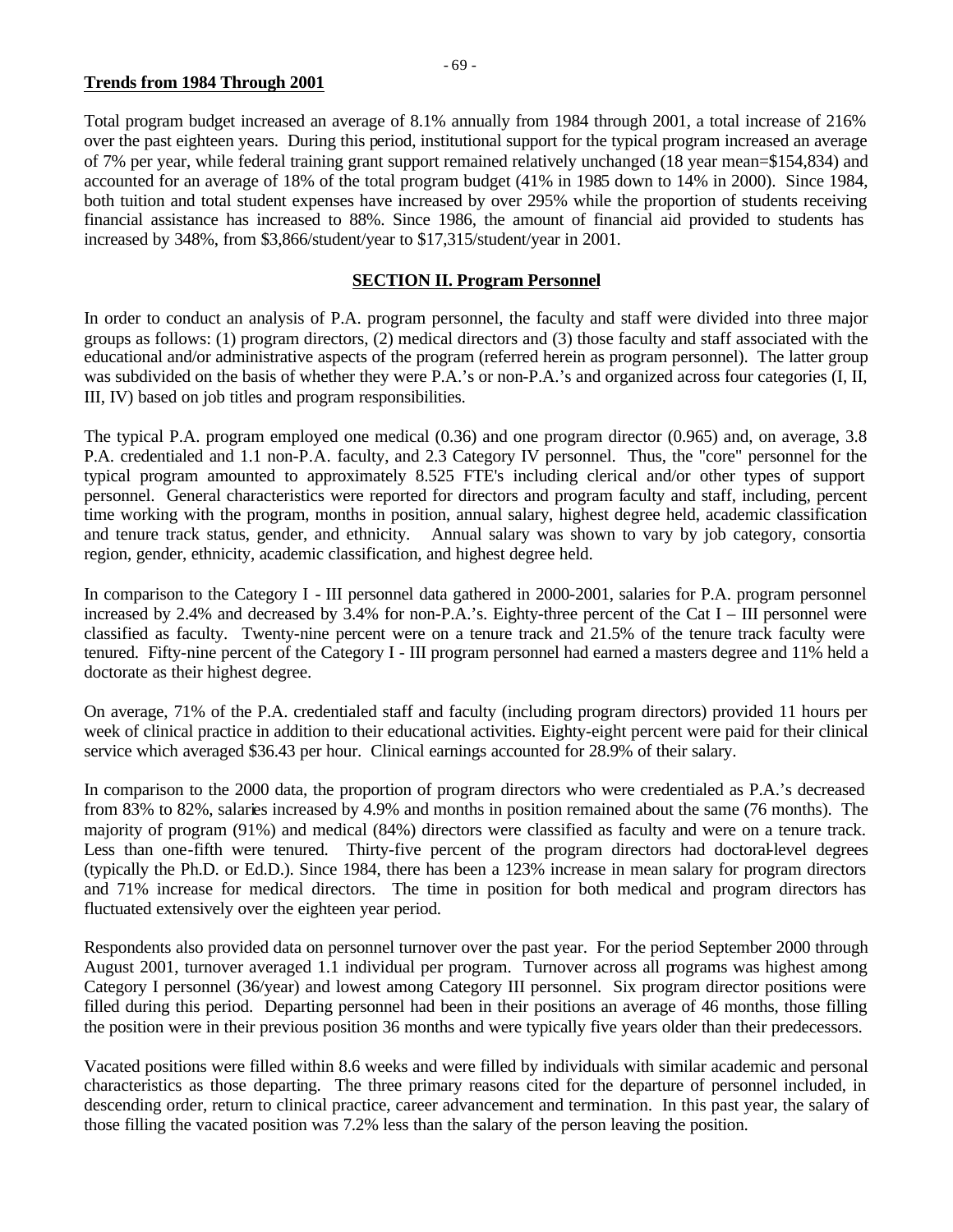# **SECTION III. P.A. Applicant and Student Characteristics**

In 2001, the average size of the entering P.A. class was 39.2 students, 67% of whom were women. The senior class averaged 35.8 students per program with 9.3% of the maximum capacity of the class unfilled (due largely to attrition from the program). The typical program received 166 applications and reported a ratio of 4.3 applicants to students enrolled. Using the mean values of the responding programs, the total enrollment (all classes) across all 105 programs was estimated to be 8,256 (124 more students than the previous year). Similarly, the estimated first-year enrollment was 4,116 students with only 2.7% enrolled as part-time students. Programs located in the Western region had the largest number of applicants (202/program). The Heartland region had the largest number of students enrolled (48.8/program). Programs in the Eastern region had the smallest number of applicants (124.6/program). Programs in the Midwestern region had the fewest number of students enrolled (33.1/program).

The typical entering student was described as a white/non-Hispanic female, 28 years of age, with a grade point average of 3.40 and 43 months of health care experience prior to admission.

The proportion of minority students enrolled in the first-year class has increased from 13.8% in 1983-84 to 22.7% in the current year, with the majority of these students in the Black/African-American ethnic group. All but seven programs reported that at least one minority student was enrolled in the 2001 class.

Although there was relatively little change in the number of applicants and students enrolled between 1984 and 1989, the number of applicants and students enrolled from 1989 to the 1995 increased substantially, 325% and 52%, respectively, during that period. The number of applicants has decreased by 60.5% since 1995 (420/program to 166/program)

Information was also obtained on the number of unlicensed medical graduates (U.S.-born and alien) applying to and enrolling in P.A. programs during 2001. The total number of UMG applicants increased from 256 (3.6/program) in 2000 to 360 (4.3/program) in 2001. UMG enrollment has decreased from 140 (1.49/program) in 2000 to 86 (0.98/program) in 2001. On average, 24% of the UMG applicants were admitted in 2001.

Almost one-half (42.2%; 35/83) of the programs received an UMG application while 35.2% (31/88) of the programs enrolled an UMG in 2001. In a broader perspective and with respect to the total applicant pool, UMG's accounted for only 1.9% of the total number of applicants and 1.4% of all students enrolled in the 2001 class.

Programs located in the Western region accounted for the majority of UMG applicants, averaging 10.5/program, while programs in the Eastern region only received an average of 1.18/program. Programs in the Midwestern region enrolled the highest proportion (1.79/program) of UMG's, while programs in the Eastern region enrolled 0.4/program UMG's in 2001.

#### **SECTION IV. Graduate Information**

The average size of the 2001 graduating class was 36.8/program and was highest for programs located in the Heartland region (51.9/program) and lowest in the Midwestern region (30.4/program). The majority of recent graduates were female (62%) and non-minority (76%). The attrition rates across programs averaged 4.8% (1.9 students per program) and the reasons for withdrawal were most frequently due to academic (48%). The attrition rate reported in 2001 was higher than the previous year (4.2%). Attrition was highest among minorities and younger students. Students from programs in the Eastern and Northeastern regions had the highest attrition rate (6.6%) and those from programs in the Western region the lowest attrition (2.6%).

On average, 0.9 student per program was decelerated for a deceleration rate of 2.3%. These students were not considered "withdrawn" and therefore not included in the attrition figures. Deceleration occurred more frequently among minorities and older students. The highest deceleration rates were reported by programs located in the Eastern region (3.7%) and lowest for programs in the Southeastern and Western region (1.1%).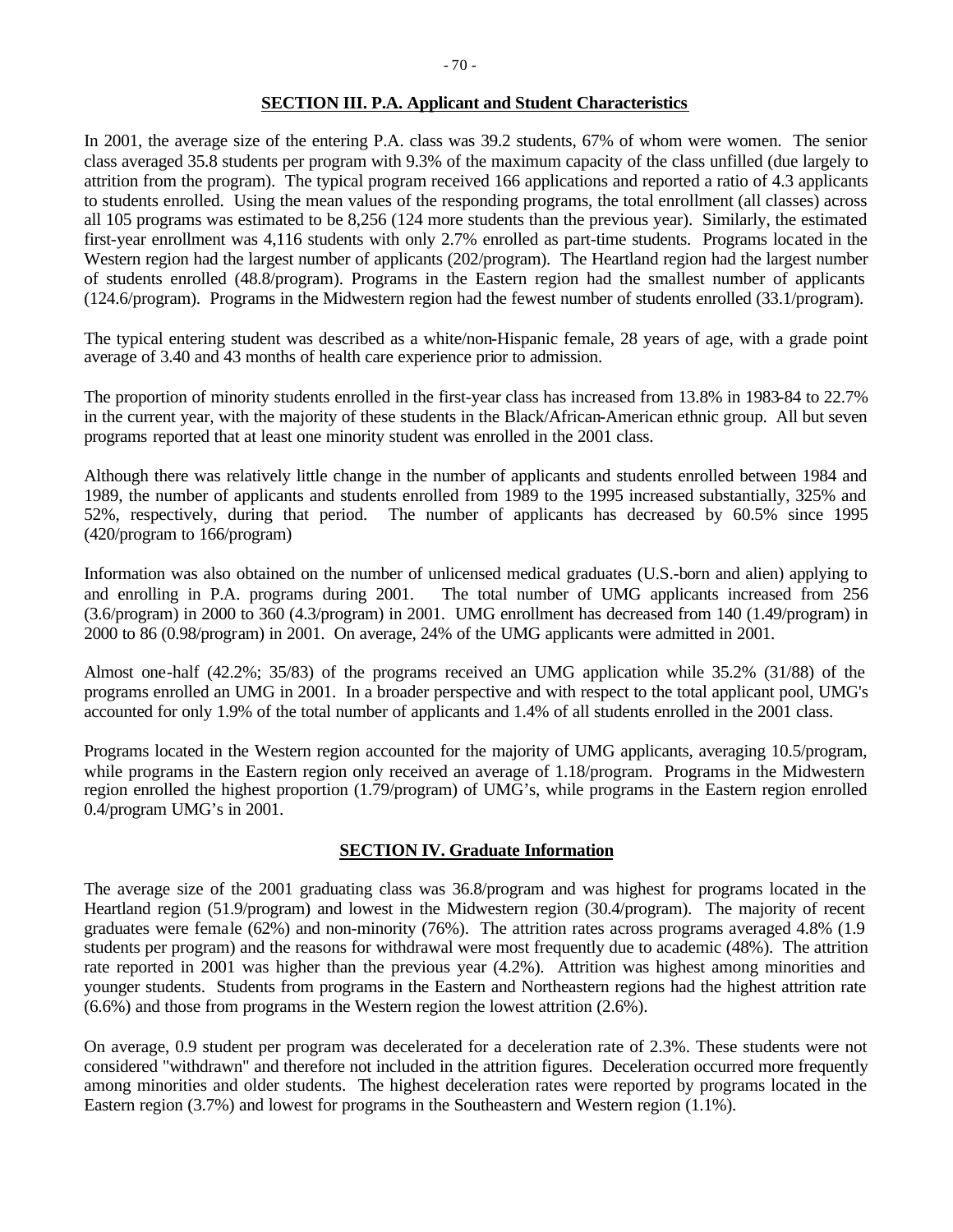The proportion of 2001 graduates employed in primary care specialties increased slightly from the previous year (46.5% versus 53.9% in 2000) and those so employed remained principally in family medicine or general internal medicine. The most common non-primary care specialties selected by recent graduates were surgery (including subspecialties) and emergency medicine. The most common medicine subspecialties were cardiology and oncology, while cardiothoracic and cardiovascular surgery were the most common surgical specialties selected.

Based on responses from program directors, starting salaries continued to increase, averaging \$57,218, 3.3% above that reported for the 2000 academic year (\$55,415). Programs in the Southeastern region had the highest percent of employment (78.5%) while programs in the Eastern region had the lowest percent of employment of recent graduates.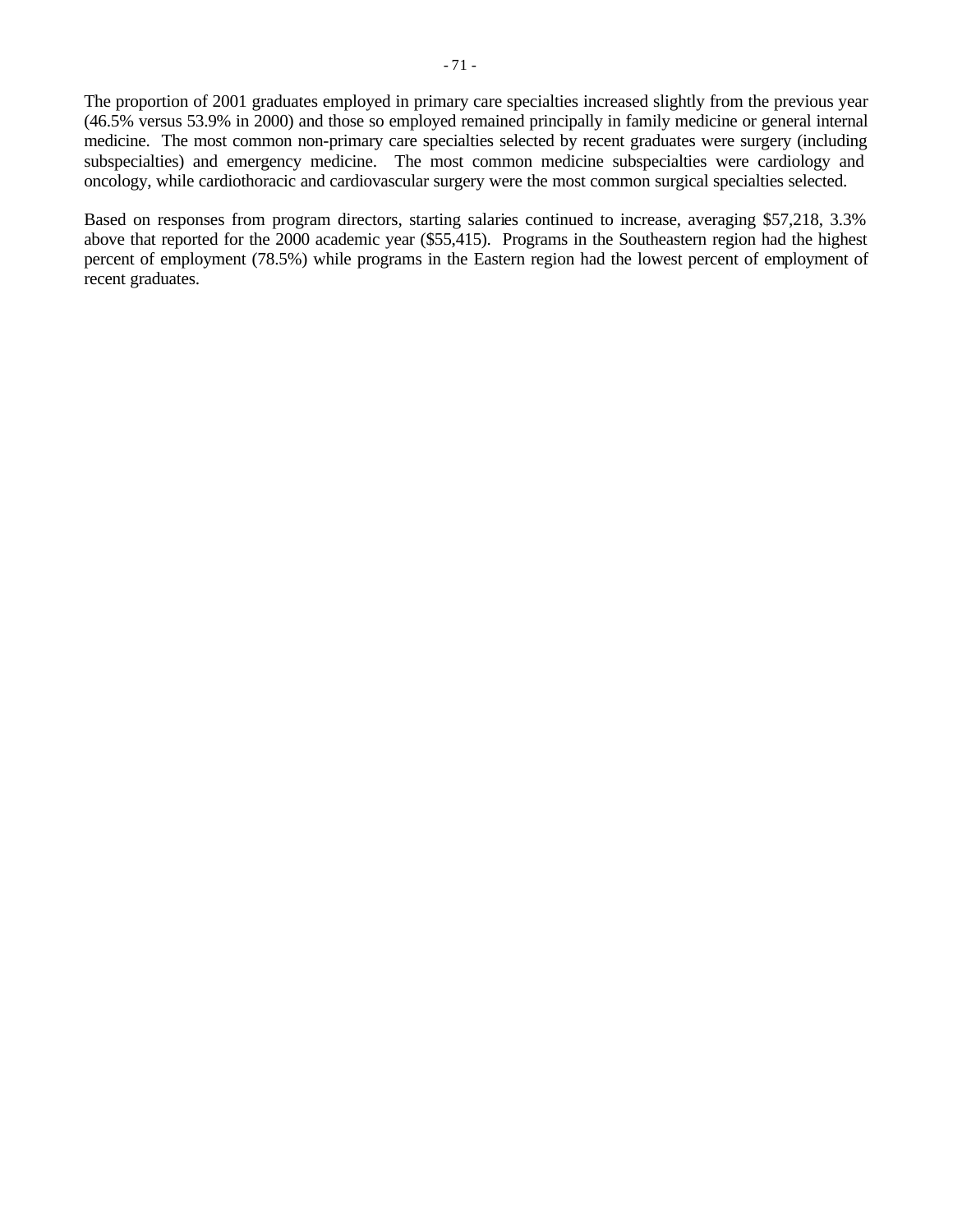#### **REFERENCES**

- 1. 2000 Physician Assistant Programs Directory. Association of Physician Assistant Programs, Eighteenth Edition, February, 2000.
- 2. Accredited Physician Assistant Programs as of October 2000. Association of Physician Assistants Programs, October, 2000.
- 3. Oliver, D., J. Baker, and W. Donahue. First Annual Report on Physician Assistant Educational Programs in the United States, 1984-85. Association of Physician Assistant Programs, May, 1985.
- 4. Oliver, D., J. Baker, and W. Donahue. Second Annual Report on Physician Assistant Educational Programs in the United States, 1985-86. Association of Physician Assistant Programs, May, 1986.
- 5. Oliver, D., J. Baker, and W. Donahue. Third Annual Report on Physician Assistant Educational Programs in the United States, 1986-87. Association of Physician Assistant Programs, May, 1987.
- 6. Oliver, D., J. Baker, and W. Donahue. Fourth Annual Report on Physician Assistant Educational Programs in the United States, 1987-88. Association of Physician Assistant Programs, May, 1988.
- 7. Oliver, D., J. Baker, and W. Donahue. Fifth Annual Report on Physician Assistant Educational Programs in the United States, 1988-89. Association of Physician Assistant Programs, May, 1989.
- 8. Oliver, D., J. Baker, and W. Donahue. Sixth Annual Report on Physician Assistant Educational Programs in the United States, 1989-90. Association of Physician Assistant Programs, May, 1990.
- 9. Oliver, D., J. Baker, and W. Donahue. Seventh Annual Report on Physician Assistant Educational Programs in the United States, 1990-91. Association of Physician Assistant Programs, May, 1991.
- 10. Oliver, D., J. Baker, and W. Donahue. Eighth Annual Report on Physician Assistant Educational Programs in the United States, 1991-92. Association of Physician Assistant Programs, May, 1992.
- 11. Oliver, D., J. Baker, and W. Donahue. Ninth Annual Report on Physician Assistant Educational Programs in the United States, 1992-93. Association of Physician Assistant Programs, May, 1993.
- 12. Oliver, D., J. Baker, and W. Donahue. Tenth Annual Report on Physician Assistant Educational Programs in the United States, 1993-94. Association of Physician Assistant Programs, May, 1994.
- 13. Oliver, D., J. Baker, and W. Donahue. Eleventh Annual Report on Physician Assistant Educational Programs in the United States, 1994-95. Association of Physician Assistant Programs, May, 1995.
- 14. Simon, A., M. Link, and A. Miko. Twelfth Annual Report on Physician Assistant Educational Programs in the United States, 1995-96. Association of Physician Assistant Programs, May, 1996.